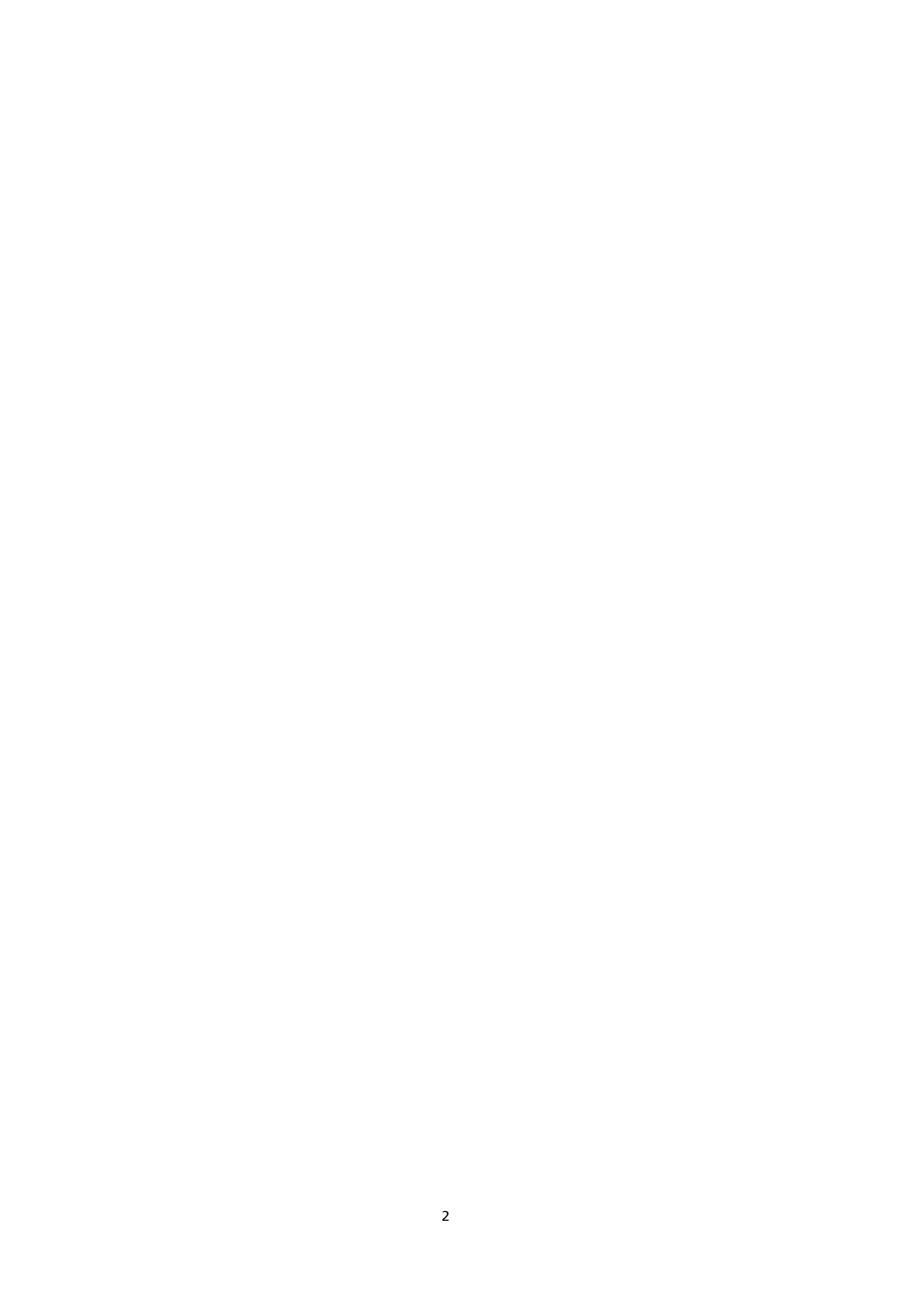# Table of Contents

|                                                                                | 5  |
|--------------------------------------------------------------------------------|----|
|                                                                                | 6  |
| The Need for Controls and Accurate Understanding to Define Interest            | 8  |
|                                                                                | 8  |
|                                                                                | 9  |
|                                                                                | 10 |
|                                                                                |    |
| The Standards for Determining the Best Interest of the Child                   | 10 |
| 1. First Topic: Achieving the Child's Best Interests in Health                 | 12 |
| 1.1 Child's Health According to International Standards                        | 12 |
|                                                                                | 14 |
|                                                                                | 17 |
| 1.3.1 Noticing the Child's Well-Being and Health Through the Inheritance of    | 18 |
|                                                                                |    |
|                                                                                | 18 |
| 1.3.3 Ensuring Sufficient Maintenance for the Child                            | 20 |
| 1.3.4 Responsibility of the State to Assist Those Who Take Care of the Child   |    |
| and Who are Unable to Provide the Necessary Living Conditions for the          | 20 |
|                                                                                |    |
| 1.3.5 The Child's Right to a Level of Health that Preserves his/her Body and   | 21 |
|                                                                                |    |
| 1.3.6 The Child's Right to Development at an Adequate and Sound Level          | 22 |
| 1.3.7 The Child's Right to Enjoy his/her Childhood, the Right to Rest and      | 23 |
| Enjoy Leisure Time and Play as Age-Appropriate                                 |    |
| 2. Second Topic: Achieving the Child's Best Interests in Documentation         | 24 |
|                                                                                |    |
| 2.1 Every Child has the Right in Registration Immediately after Birth in the   | 24 |
|                                                                                |    |
| 2.1.1 Addressing this Interest According to International Standards            | 24 |
| 2.1.2 Addressing this Interest According to Jordanian Legislations             | 25 |
| 2.1.3 Addressing this Interest According to Islamic Shari'ah                   | 30 |
| 3. Third Topic: Achieving the Child's Best Interests in Shelter (Residence,    | 35 |
|                                                                                |    |
| 3.1 Addressing this Interest According to International Standards              | 35 |
| 3.2 Addressing this Interest According to Jordanian Legislations               | 37 |
| 3.3 Addressing this Interest According to Islamic Shari'ah                     | 42 |
| 3.3.1 The child has the right to get a fair and affectionate treatment that    | 42 |
| insures his/her welfare by his/her parents or any other person                 |    |
| 3.3.2 The child has the right to have someone to nurture him/her and to        |    |
| raise, educate, provide his/her vital and psychological needs and not to       | 44 |
| separate him/her from his/her parents as a general outcome                     |    |
| 3.3.3 The child has the right in every right available whether his/her parents |    |
| are available or in dispute, whether he/she was an orphan or a foundling,      | 44 |
| healthy or with special needs and a citizen or a refugee                       |    |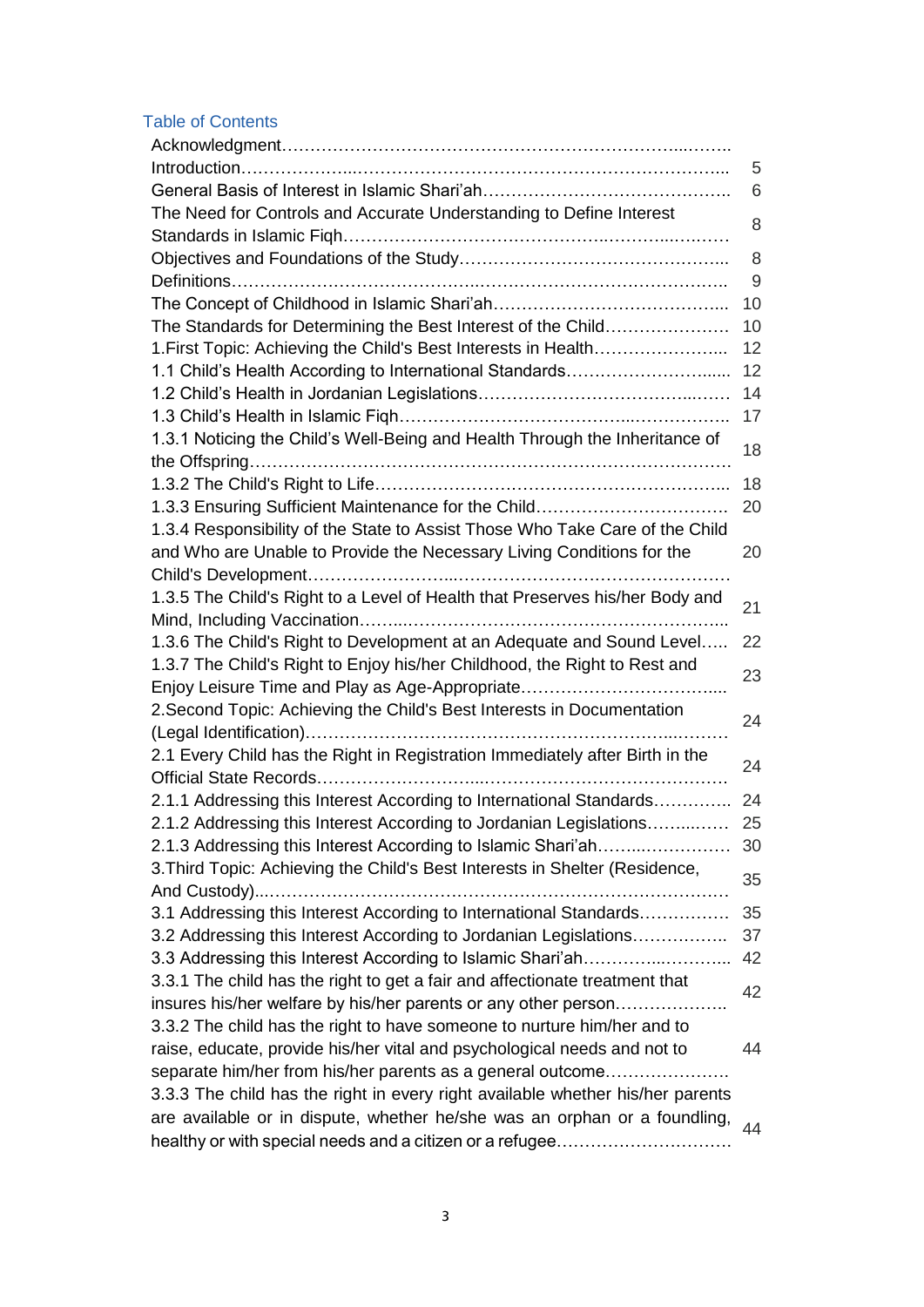| 4. Fourth Topic: Achieving the Child's Best Interests in Education             | 45 |
|--------------------------------------------------------------------------------|----|
| 4.1 Addressing this Interest According to International Standards              | 45 |
| 4.2 Addressing this Interest According to Jordanian Legislations               | 47 |
| 4.3 Addressing this Interest According to Islamic Shari'ah                     | 50 |
| 5. Fifth Topic: Achieving the Child's Best Interests in Freedom of Expression  |    |
|                                                                                | 51 |
| 5.1 Addressing this Interest According to Jordanian Legislation                | 52 |
| 5.2 Addressing this Interest According to Islamic Shari'ah                     | 54 |
| 5.3 A Child is Given the Choice Between the Father and the Mother in           |    |
|                                                                                | 54 |
| 5.3.2 Shari'ah Evidence with Regards to Hearing the Child's Opinion            | 55 |
| 6. Sixth Topic: Achieving the Child's Best Interests in Criminal Prosecution   | 55 |
| 6.1 Addressing his/her Age, Sense of Dignity and Self-Worth and Right to a     |    |
|                                                                                | 55 |
| 6.2 Addressing This Interest According to International Standards              | 55 |
| 6.3 Addressing This Interest According to Jordanian Legislations               | 57 |
| 6.4 Addressing This Interest According to Islamic Shari'ah                     | 65 |
| 7. Seventh Topic: Achieving the Child's Best Interests in Alternative Care     | 65 |
| 7.1 Addressing this Interest According to International Standards              | 65 |
| 7.2 Addressing this Interest According to National Legislations                | 66 |
| 7.3 Addressing This Interest According to Islamic Shari'ah                     | 78 |
| 8. Eighth Topic: Achieving the Interests in the Child Right of not Marrying at |    |
|                                                                                | 79 |
| 8.1 Addressing This Interest According to International Standards              | 79 |
| 8.2 Addressing This Interest According to Jordanian Legislations               | 80 |
| 8.3 Addressing This Interest According to Islamic Shari'ah                     | 82 |
| 9. Ninth Topic: Achieving the Child's Best Interests in Family Reunification   |    |
|                                                                                | 82 |
| 9.1 Addressing This Interest According to International Standards              | 82 |
| 9.2 Addressing This Interest According to Jordanian Legislations               | 84 |
| 9.3 Addressing This Interest According to Islamic Shari'ah                     | 85 |
|                                                                                | 86 |
|                                                                                | 86 |
|                                                                                | 86 |
|                                                                                | 86 |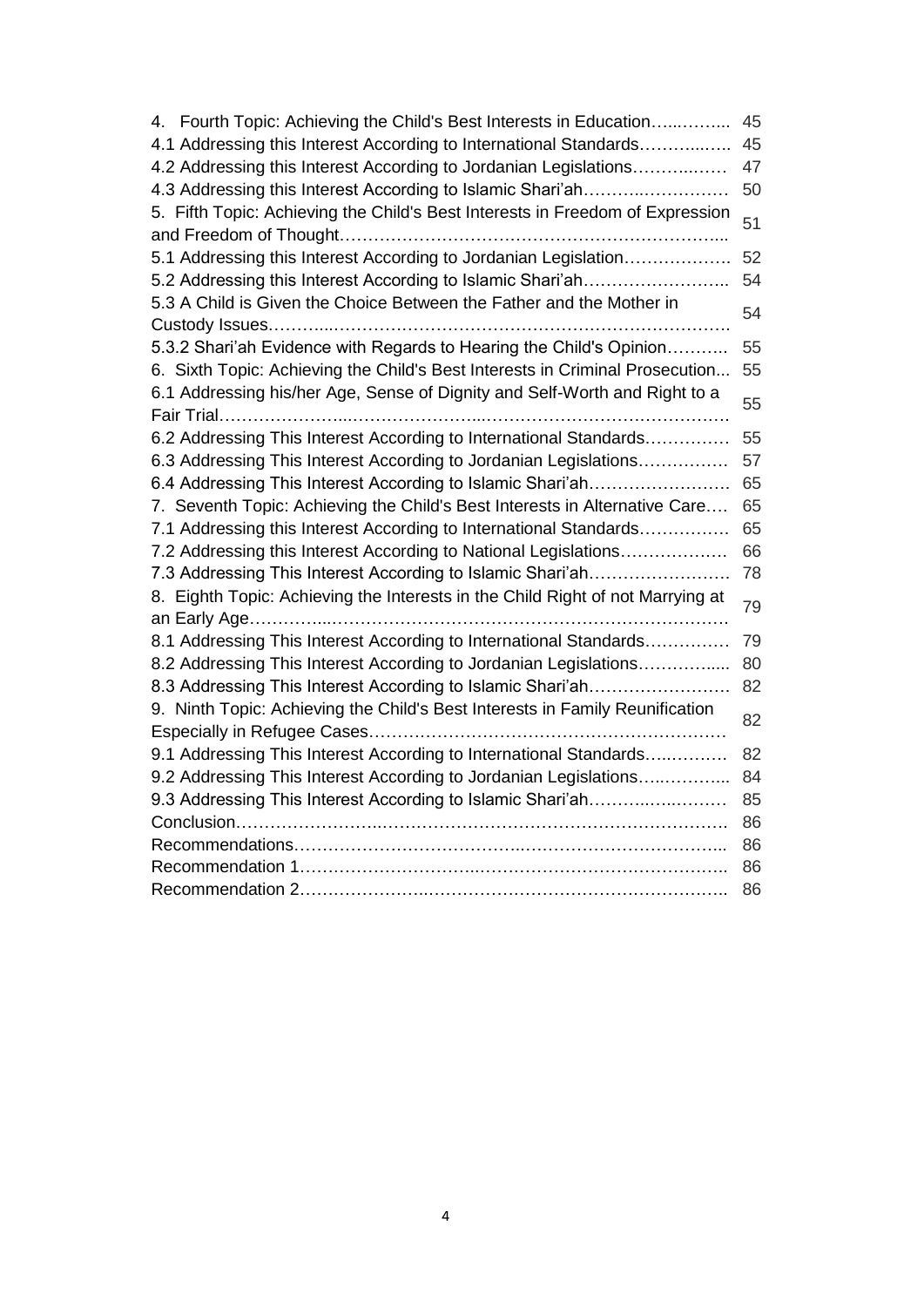# The Standards of the Best Interests of the Child in Accordance with Jordanian Legislation, Islamic Shari'ah, and International **Standards**

## Introduction:

One of the most important indicators of the development and prosperity of international conventions is their great emphasis on human rights in general and on the rights of the child in particular. A number of international conventions have been adopted<sup>1</sup> establishing these universally-acknowledged rights for the world's children, and requiring that children be able to enjoy such rights wherever they are, without regard to race, color, gender, language, religion, political opinion, wealth, disability, place of birth, or national, ethnic or social origin.

The international community has not only recognized wide variety of rights for  $children$ , but also has created a set of legal instruments<sup>2</sup> with the necessary powers to ensure enjoyment of these rights, including by monitoring signatory countries 'implementation of obligations under the conventions.

The most important principle established with regard to children's rights is that the best interests of the child shall be a primary consideration in all actions that involve children, whether undertaken by public or private social welfare institutions, courts of law, administrative authorities or legislative bodies. Ensuring the best interests of the child may require even greater emphasis for refugee children, whose rights and interests may be under greater threat. This is due to the circumstances and conditions in which the child is found, as a refugee, it is necessary to take into account the specificity of the child refugee because it is directly related to the consequences of the armed conflicts from the collapse of the social structure, The lack of family support, design and social infrastructure, especially in the refugee camps.

As the principle of the best interests of the child is a general concept, $3$  we will identify and detail the necessary elements and standards relevant achieve the child's best interests for the purpose of assisting the relevant authorities, institutions and bodies in the Hashemite Kingdom of Jordan to achieve these interests.

<sup>1 -</sup> The main international conventions that were adopted in this regard:

<sup>-</sup> Convention on the Rights of the Child 1990 and its three Protocols.

<sup>-</sup> Convention on the Elimination of All Forms of Discrimination against Women and its Protocol.

<sup>-</sup> Universal Declaration of Human Rights.

<sup>2 -</sup> The most important instruments are as follows:

<sup>-</sup> Committee on the Rights of the Child established under Article 43 of Convention on the Rights of the Child.

<sup>-</sup> Committee on the Elimination of Discrimination against Women established under the Optional Protocol to the Convention on the Elimination of All Forms of Discrimination against Women.

<sup>3 -</sup> Despite the earlier international documents to the protection of the rights of the child, such as Geneva Convention 1924 about the rights of the child, Convention on the Rights of the Child 1959, Universal Declaration of Human Rights 1948 which issued two Articles for the rights of the child (25 and 26) and other international conventions on the same subject, the Convention on the Rights of the Child adopted on 20 /11/1989 is considered as the main international reference for the care and protection of children.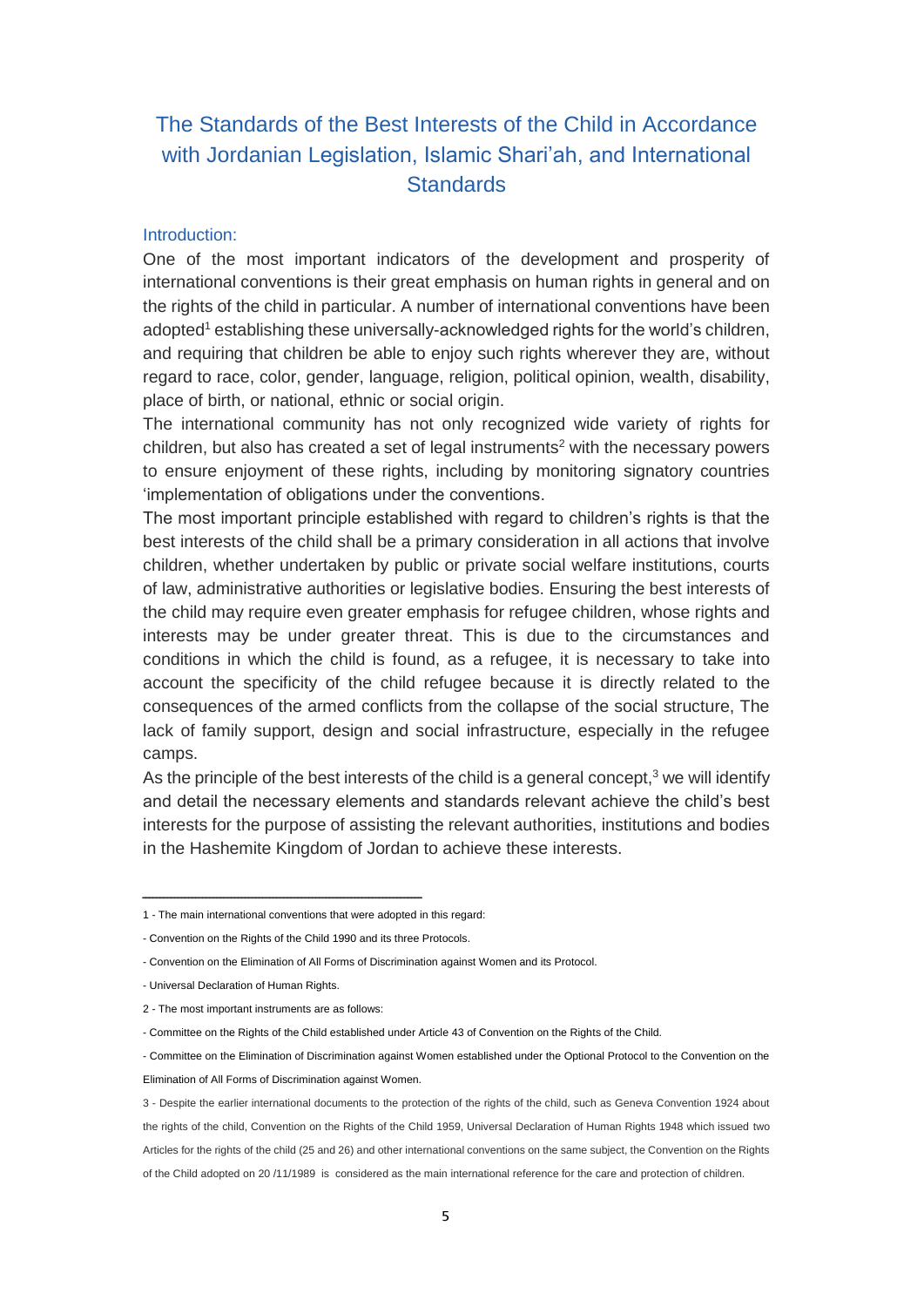Furthermore, this study will present the set of rights stipulated in international standards and in Jordanian legislation alongside those of Islamic Fiqh<sup>\*</sup>, and to shade the light on the extent to which these standards are matching the provisions of this Shari'ah and what is corresponding to the term of (the most important interest of the child). We hope that understanding of this point of view will enhance the understanding and work of public institutions about children's affairs on how to assess and determine the best interest from a general perspective, where the international and national standards do not interfere with the Islamic Shari'ah, since the best interest is achieved by assessing and adapting all what had been stated to achieve the nominal goal.

### General Basis of Interests in Islamic Shari'ah

As Islamic Shari'ah is one of the most divine laws that urges respect for the interests of the child and provides guidance on achieving them through legislation and in practice, and as recognized by the jurists, who used a set of rules governing these provisions and concepts, as they said: "Wherever the interest is, so there is Allah's law" and "If the signs of truth appears, the evidences of mind is proven and the hidden things appear in any way, so there are Allah's law, His religion, satisfaction and command"<sup>4</sup>. Islamic Figh followed this approach, among others issues, but the specificity of some cases is confirmed by special rules and specific concepts of additional care for them. The most famous of these concepts is a famous principle in Islamic Fiqh that relates to our subject and states that "Every person who acts on behalf of others must act in their interest"<sup>5</sup>.

In this study, we will work on achieving and entrenching the child best interests in accordance with his/her rights, which were adopted by international conventions in the view of Islamic Shari'ah. This is in addition to drawing the way of achieving these rights legislatively and practically.

However, as the jurists set out many of provision which in this concern; including this important regulating legal maxim, which is an extremely important criterion for judging any related conduct, whether it is permissible or prohibited. Thus, these rulings and maxims could be implied as a law for all those who might undertake a responsibility, which relates to another party. This is such as; a governor, judge, employee, trustee, guardian or headmaster. Hence, any of their acts and transactions must be based on the aim to achieve the interest of those under their mandate. This is because; they do not behave personally for themselves, or according to their own choice and desire. Respecting this rule, all who dispense justice must take into consideration these interests.

The evidence of this rule is derived from the statement of the Prophet peace and blessings of Allah be upon him who is reported to have said: "Any governor who is in charge of an other's affair, dies while acting dishonestly towards them, Allah will exclude him/her from Paradise".

<sup>\*</sup> the theory or philosophy of Islamic law, based on the teachings of the Koran and the traditions of the Prophet.

<sup>4 -</sup> Ibn Qayyim al-Jawziyya in I'laam ul Muwaqqi'een.

<sup>5 -</sup> Al- Subky 310/1, (Al- Ashbah & Nadhaer)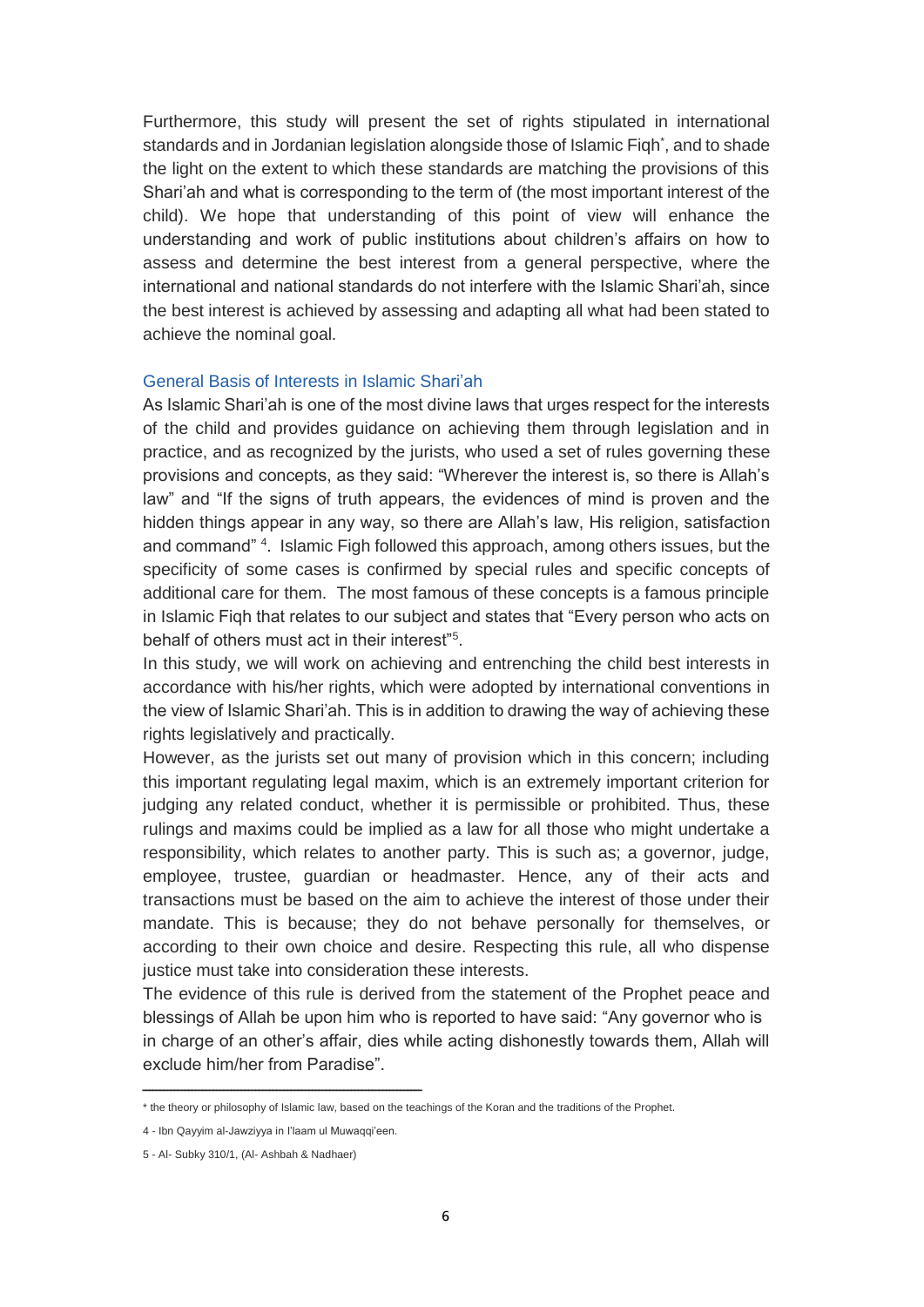Hence, the Shari'ah has made innate the consideration of the interest, with a further intent, namely, the existence of the religious qualm in dealing with the rights' system pertaining to those "under guardianship'' (if the context is religious), or, ''under the mandate'' (if meant by it the UNHCR), and has not sufficed with a mere permission and forbiddance of this moral qualm.

However, the rights of children are among the most important issues to which this rule applies, due to their natural vulnerability and inability to consider themselves independently.

In a reference to one action of the parents towards children in a material case, God said, "Indeed, those who devour the property of orphans unjustly are only consuming into their bellies fire and they will be burned in a Blaze". (Surah An-Nisa, Chapter No. 4, Verse No.10). Another example refers to the moral and psychological rights when God said, "And they ask you about orphans. Say, Improvement for them is best and if you mix your affairs with theirs - they are your brothers.<sup>6</sup>"

The jurist al-Shafi'i al-'Izz ibn Abd al-Salam said "Not only is one good with the ability to make good, but it leads to great hardship and they do not choose to act according to their choice of rights themselves"7.

This is a very important Juristic text because it emphasizes that a person does not consider the interest according to his or her own opinion merely. Yet, he or she must seek and strive for the best interests according to many considerations prescribed.

As well as the need for flexible legislative texts giving the judge or management the right to assess the interests of the child when considering any dispute or subject in which the child is a party or which affects of his/her interests. This should be performed away from rigidness and verbatim when handling such cases Further, it should be taken into account; the conflict between interests, or contradiction, or sometimes priorities related to them. This process requires a great depth of scrutiny in assessing these issues. Therefore, Islamic scholars have given special care to the conflicts of interest, if any, and how to deal with these cases, including the conflict between private interests.

It is therefore necessary that the rules of interest, their controls and the know-how as to realizing and applying them be available for any party or any person who deals with or decides a judgment or an issue relating to those who are in need of care, especially children. That is why we shall be examining how the Shari'ah and the Islamic Fiqh (jurisprudence) has catered for the rules of interest related to the affairs and rights of the children whether in terms of "tak'eed" (formulating Fiqh or jurisprudence/ making rules), "ta'seel" (rooting; nativization; documenting or tracing the roots in the Shari'ah), "the kulliyat" (the general rules/ the general context), "tatbeekat" (applications/ practices), or the "juz'eyat" (parted rules, taken out of context) and "fir'eyat"(maybe the same as juz'eyat) as per several testimonies which we shall be referring to herein in the study.

ـــــــــــــــــــــــــــــــــــــــــــــــــــــــــــــــــــــــــــــــ 6 - Surah Al-Baqara (the Cow) Chapter No. 2 Verse No.220

<sup>7 -</sup> Rules of Judgments: 2/75 and see the Al- Ashbah & Nadhaer of Ibn Najim: 139 See Maqased Al-Shari'ah, Tahir bin Ashour: Part 3 Page 206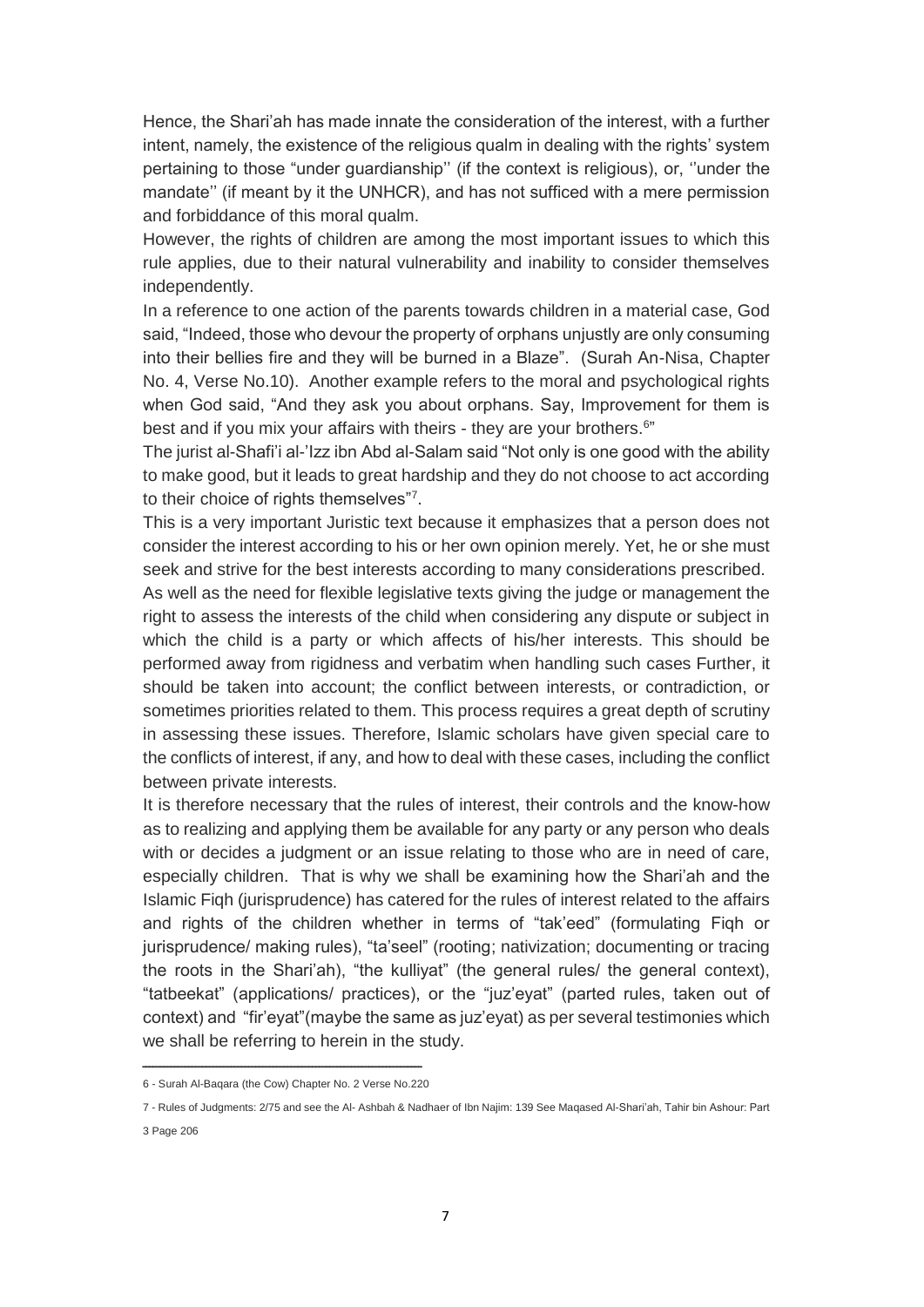## The Need for Controls and Accurate Understanding to Define Interest Standards in Islamic Fiqh:

It is very easy for anyone to advocate for a child's interests and their right to care and consideration, the concept's legitimacy in legislation, and its priority in diligence but the problem is: Are advocates for interests and able to speak clearly about a defined concept with a specific established meaning set?<sup>8</sup>

Therefore, one of the significant rules in the interest-related work is knowing that many actual issues are subject to discretion in passing judgement (juristic deduction/ independent judgement) and that conclusive Shari'ah / religious texts for such cases are limited, and offer a general judgment which we can develop in terms of the interest-related work by those competent.

And that is what should be taken into account when endorsing legislations in specific, so that independent judgement shall have a role in their formulation, especially for new cases or those which are time-influenced judgements.

### Objectives and Foundations of the Study:

This study was launched on the recommendations of a Regional Conference held in Amman, Jordan, on 9-10 December 2015, under the title "Strengthening national protection systems in the case of asylum, principles and implementation", which included in its conclusions the desirability of developing guide on the principle of best interests of the child from perspective of the Islamic Shari'ah and Jordanian and international law; to be used as a reference for decision-makers and service providers.<sup>9</sup>

This study was produced through a participatory process. Upon agreeing on the divisions and topics to be addressed, tasks were distributed amongst participants and a time frame established for completing the necessary work. Finally, the separate elements were brought together into an integrated final document, and reviewed as a single unit by the participants.

Since the rights of the child are an integral part of the human rights system, this study starts from the basic principles of these rights as reflected in human rights treaties, bearing in mind that human rights are the same for all human beings regardless of race, gender, religion, or national or social origin. Such rights are inalienable and inter-connected, and no one may be deprived of these rights even if not recognized by national laws. Children's rights are included in conventions concerning civil, political, economic, social, environmental and developmental

<sup>8 -</sup> Dr. Ahmed Al-Risouni for mentioned text.

<sup>9 -</sup> The conference was attended by more than 100 participants in the field of family and child protection and protection against violence based on gender, represented by governmental and non-governmental organizations and representatives of international organizations and Academics in the MENA region. The conference aims to promote discussion among all sectors and specialists at the regional level,Sharing experiences and best practices on how to activate the approach based on the best interests of survivors, building on the experiences of host countries to overcome challenges and obstacles to providing comprehensive services to survivors of domestic violence, child abuse and violence based on gender in the case of asylum, and come up with practical recommendations in line with the principles of a focused approach to the best interests of survivors of violence.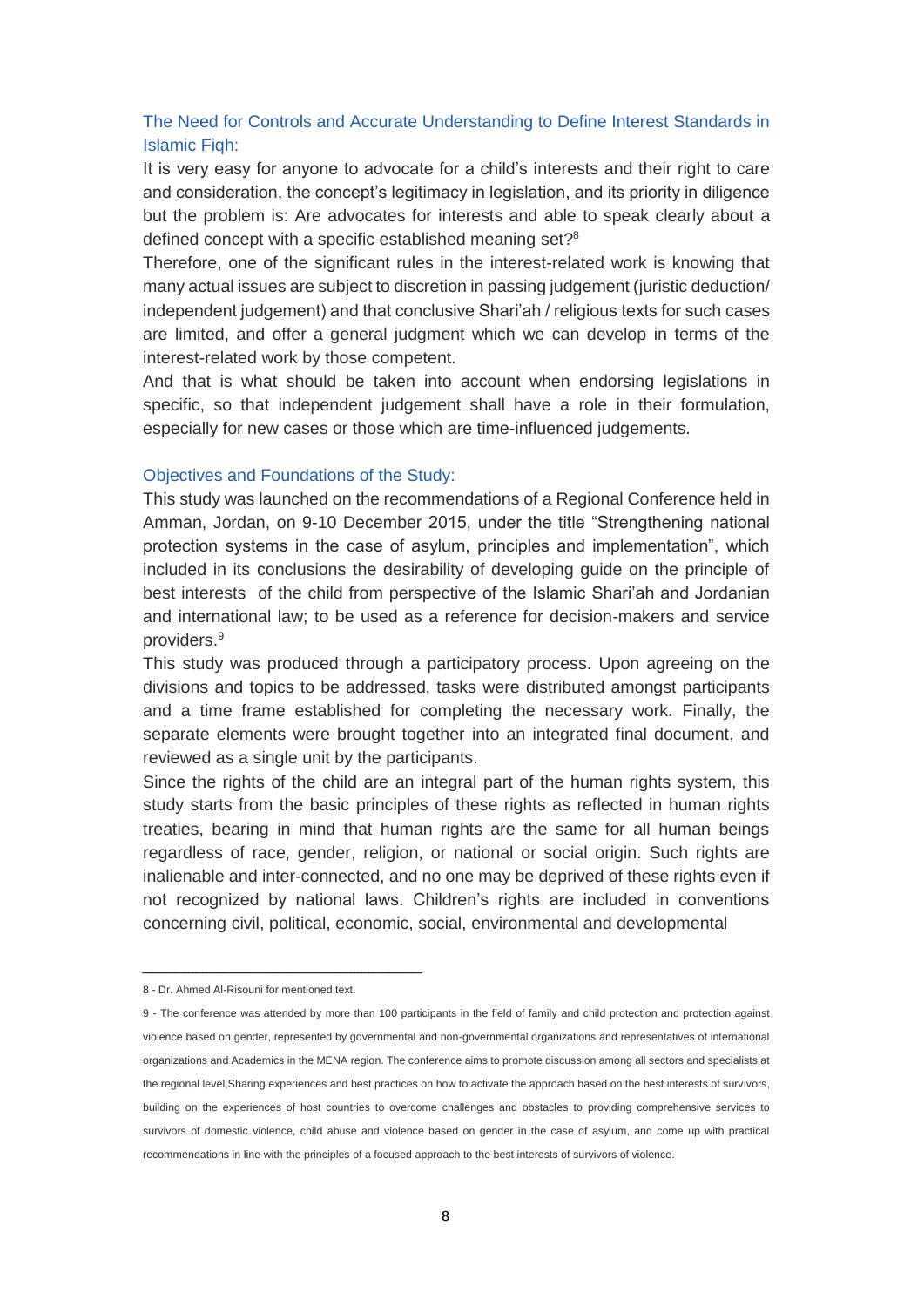rights. In this study, the focus is placed on those specific rights established and detailed in the Convention on the Rights of the Children, which is the most essential and important treaty relating to children, and in particular on the best interests of the child as the primary consideration. The Committee on the Rights of the Child's explains that consideration of the best interests of the child involves three elements: A. A substantive right: The right of the child to have his or her best interests assessed and taken as a primary consideration when different interests are being considered in order to reach a decision on the issue at stake, and the guarantee that this right will be implemented whenever a decision is to be made concerning a child, a group of identified or unidentified children, or children in general. Article 3, paragraph 1, creates an intrinsic obligation for States, is directly applicable (self-executing) and can be invoked before a court.

B. A fundamental, interpretative legal principle: If a legal provision is open to more than one interpretation, the interpretation, which most effectively serves the best interests of child, should be chosen. The rights enshrined in the Convention and its Optional Protocols provide the framework for interpretation.

C. A rule of procedure: Whenever a decision is to be made that will affect a specific child, an identified group of children or children in general, the decision-making process must include an evaluation of the possible impact (positive or negative) of the decision on the child or children concerned. Assessing and determining the best interests of the child require procedural guarantees. Furthermore, the justification of a decision must show that the right has been explicitly taken into account. In this regard, States parties shall explain how the right has been respected in the decision, that is, what has been considered to be in the child's best interests; what criteria it is based on; and how the child's interests have been weighed against other considerations, be they broad issues of policy or individual cases.

### Definitions:

- The Child: Every human being below the age of eighteen years, unless under the law applicable to the child.<sup>10</sup>

- Human Rights: Fundamental standards, which people cannot live in dignity as human beings and are the basis of freedom, justice and peace. Their respect for the development of the individual and the society will be fully developed. <sup>11</sup>

- Children's Rights Convention (UNCRC): Is an international convention supervised by the United Nations.

Its main thrust is to urge the countries of the world to take legislative and administrative measures to ensure that the best interests of the child are taken into consideration in all child-related practices both at the level of government policy

<sup>10 -</sup> Article 1 of the Convention on the Rights of the Child, adopted and opened for signature, ratification and

accession by General Assembly resolution 44/25 of 20 November 1989 Entry into force: 2 September 1990, in accordance with Article 49 and ratified by the Kingdom of Jordan under the Ratification Act Convention on the Rights of the Child No. (50) For the year 2006, published on page No. 1993 of the Official Gazette No. 4787 dated 16/10/2006.

<sup>11 -</sup> Research entitled, "The concept of human rights and the role of educational institutions, Hussein Ali Hamdani, published on website http://www.siironline.org/alabwab/human\_rights (14)/042.htm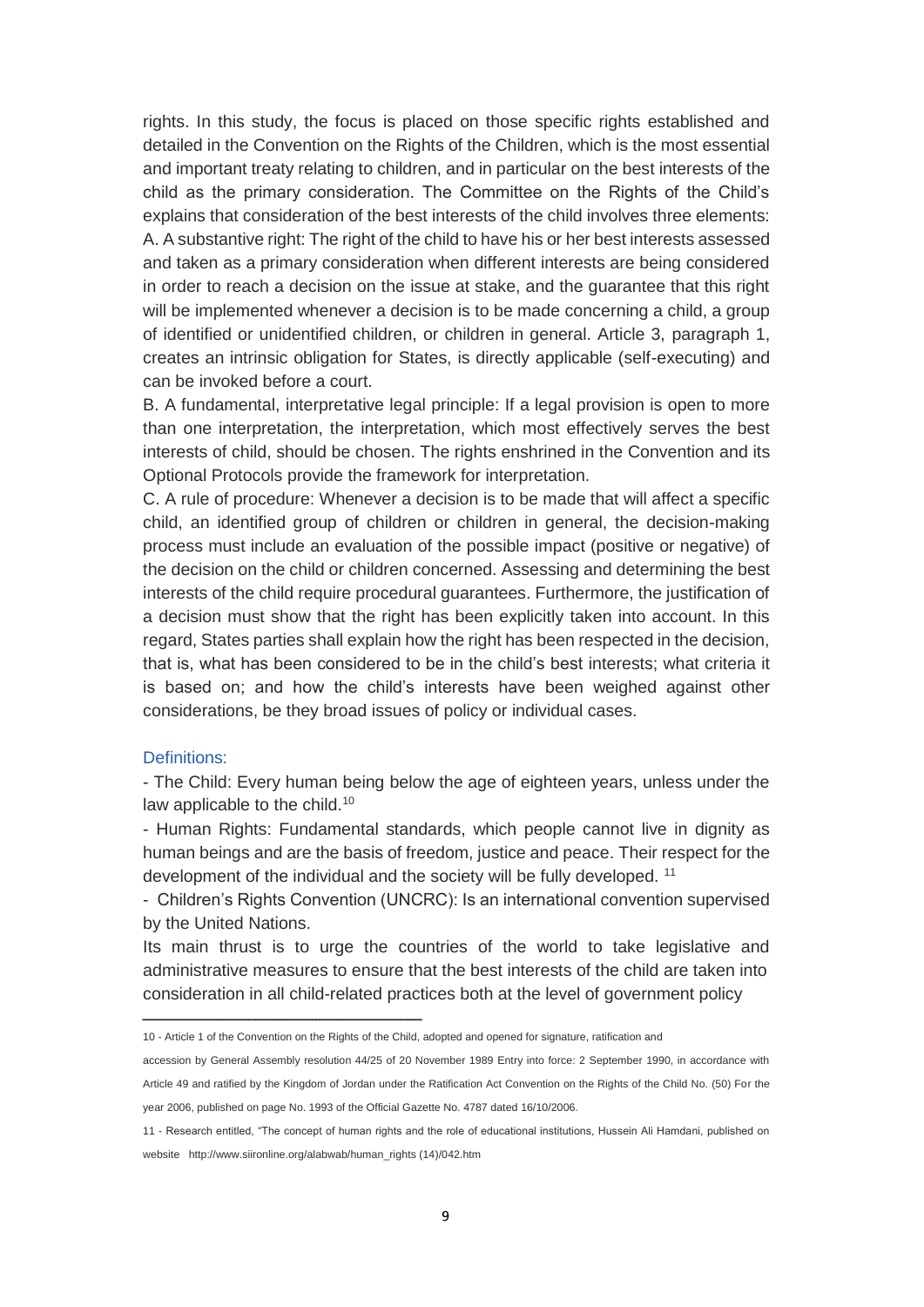and at the level of individual decisions concerning children's rights, care and growth. - Best Interests Determination: describes the formal process with strict procedural safeguards designed for particularly important decisions.<sup>12</sup>

- Unaccompanied Children: (also called unaccompanied minors) are children who have been separated from both parents and other relatives. Further, they are not being cared for them; by an adult who, by law or custom, is responsible for doing  $SO<sup>13</sup>$ 

- Separated Children: Are children who have been separated from both parents, or from their previous legal or customary primary care-giver, but not necessarily from other relatives. These may, therefore, include children accompanied by other adult family members.<sup>14</sup>

- Alternative Care: A procedure for the child living outside his family with an alternative family, or in one of the specialized institutions in this field for an extended period ending with the independence of the child and the adoption of himself and then the integration within the community.<sup>15</sup>

### The Concept of Childhood in Islamic Shari'ah:

In the light of the international defining of the childhood concept, which contained in Article 1 of the Convention on the Rights of the Child, as noted above, this concept may also be defined according to the Islamic jurisprudence, where the age of childhood was determined as an extended period from birth to adulthood. Puberty in accordance with the Islamic law is the age of the assignment of religious duties and then comes another stage, which is the adolescence/ adulthood stage.

### The Standards for Determining the Best Interest of the Child:

The Convention on the Rights of the Child is an international treaty that the United Nations supervises, signed by all countries except the United States and Somalia<sup>16</sup>. The Convention is one of the most important international foundations for the rights of the child and the protection of the child. The essence of the Convention is to urge the countries of the world to take legislative and administrative measures to ensure that the best interests of the child are taken into consideration in all children-related practices. Both at the level of government policy and at the level of decisions taken on children individually with respect to the rights, welfare and development of the child in a positive manner.

Also, the best interests of the child must be considered in dealing with him or her; from the concept of that each child is unique and deserves protective measures

<sup>12 -</sup> UNHCR guidelines on the best interests of the child issued in May 2008 as well as the national framework for protection from domestic violence.

<sup>13 -</sup> Item 7 of General Comment No. 6 (2005).

<sup>14 -</sup> General Comment No. 6 (2005).

<sup>15 -</sup> Al-Hawat (Dr. Ali al-Hadi) - et al. - Care of the deprived child - Psychosocial foundations for alternative care for children, 1989,

p.29

<sup>16 -</sup> Official website of the Committee of the Rights of the Child.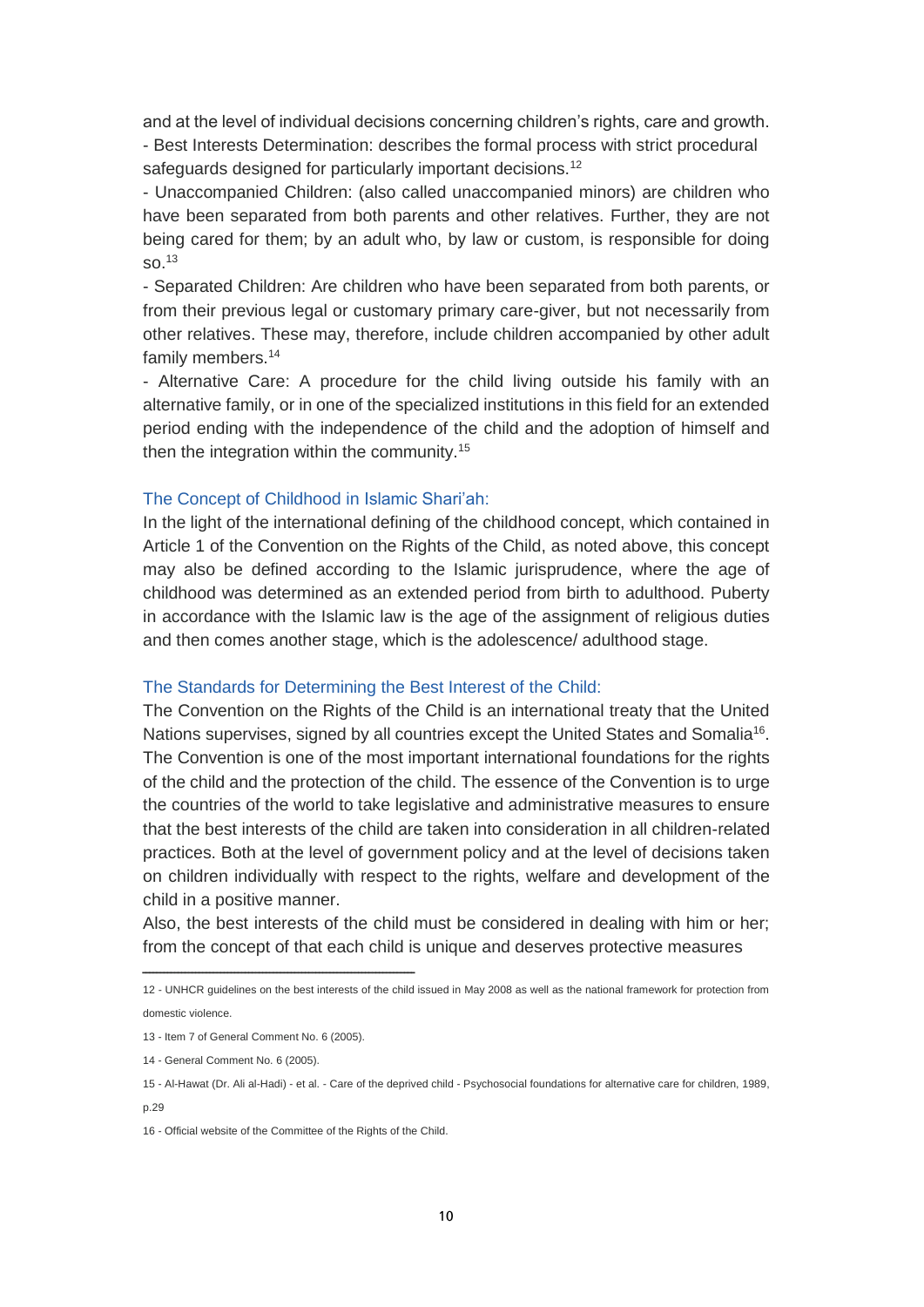based on the child's own circumstances. This is because decisions affecting any child may be significantly different from each child in different context.

There are general disciplines from the perspective of Islamic jurisprudence, which contribute to the protection and enforcement of the child's interests. The most important of these is codification. As per the jurisprudents/ jurists, standards that do not take a mandatory form and remain left to people's consciences do not accomplish the target and purpose of protecting the child and maintaining his rights, welfare and protection from the dangers which may cause them abuse and neglect. Hence, there is an urgent important need to have binding legalisations that guarantee rights and interests, and organize them all in accordance to the saying: "God forbids committing sins in the law more than what he has forbidden in the Holy Quran" followed by monitoring as to execution, implementation, accountability and assessment, in a clear indication to the role and responsibility of the state. It should also be noted that an important principle in Islamic jurisprudence is the criterion of flexibility in determining the interests of the child when applying the sub-criteria. The interests of the child are an evolving and variable concept within the agreed-upon criteria system, which is why we cannot regard it as a specific and restricted procedure that is the optimal for the child in all cases and times. Most often, we need to study the cases to determine where specifically the interest lies, according to the circumstances and variables of the case. Hence, flexibility has been an important criterion in the determination of the interest and transferring its tasked-with realization on the ground, or, as some jurisprudents express, to strive as to how to apply these criteria and putting them to use on the ground by the specialists and experts in the field because children are not one category.

This study will address the following main topics relevant to determining the best interests of child and welfare.

It includes under each topic specific details from the perspective of the International Standards, National Legalisations and Islamic Shari'ah:

First Topic: Achieving the Child's Best Interests in Health.

Second Topic: Achieving the Child's Best Interests in Documentation (Legal Identification).

Third Topic: Achieving the Child's Best Interests in Shelter (Residence, and Custody).

Fourth Topic: Achieving the Child's Best Interests in Education.

Fifth Topic: Achieving the Child's Best Interests in Freedom of Expression and Freedom of Thought.

Sixth Topic: Achieving the Child's Best Interests of Child in Criminal Prosecution taking into account his age and sense of dignity and worth.

Seventh Topic: Achieving the Child's Best Interests in Alternative Care.

Eighth Topic: Achieving the Interests in His/her Right of Not Marrying at an Early Age.

Ninth Topic: Achieving the Child's Best Interests in Family Reunification especially in refugee cases.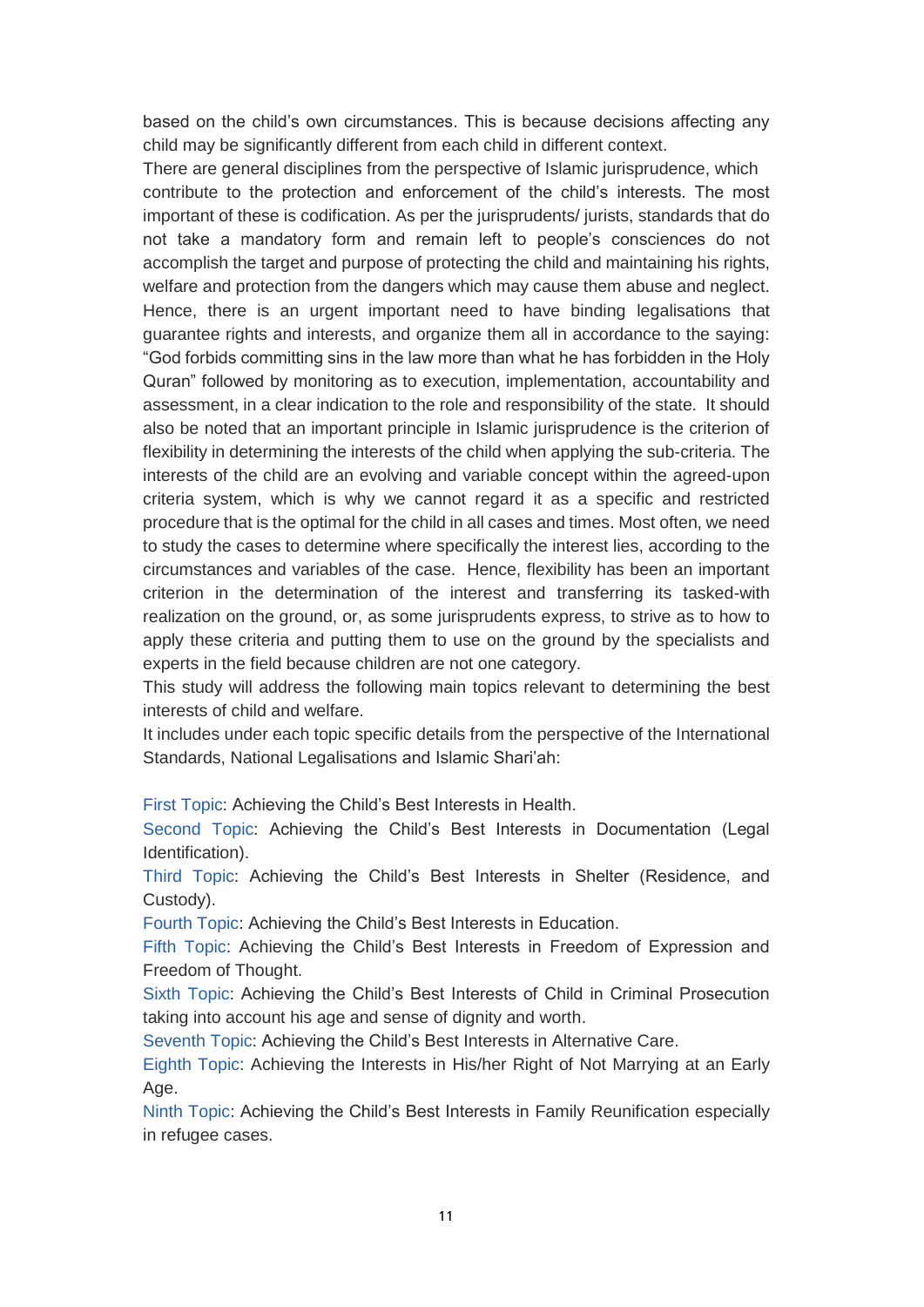# First Topic Achieving the Child's Best Interests in Health

A child's health and wellbeing in all its forms is considered a great interest for him/her that must be attended to and achieved, in accordance within international standards, national regulation and Islamic Shari'ah.

### Child's Health according to International Standards:

ـــــــــــــــــــــــــــــــــــــــــــــــــــــــــــــــــــــــــــــ

This right is found in several articles of the CRC.<sup>17</sup> Article 6 declares that every child has the right to life and it binds the members to ensure to the maximum extent possible the child's survival and development of the child.

Article 24 of the CRC recognizes the child's right to the enjoyment of the highest attainable standard of health, and to facilities for the treatment of illness and rehabilitation of health. The Convention demands clear executive steps that can be easily measured. These steps are: (a) To diminish infant and child mortality;

(b) To ensure the provision of necessary medical assistance and health care to all children with emphasis on the development of primary health care;

(c) To combat disease and malnutrition, including within the framework of primary health care, through, inter alia, the application of readily available technology and through the provision of adequate nutritious foods and clean drinking-water, taking into consideration the dangers and risks of environmental pollution;

(d) To ensure appropriate pre-natal and post-natal health care for mothers;

(e) To ensure that all segments of society, in particular parents and children, are informed, have access to education and are supported in the use of basic knowledge of child health and nutrition, the advantages of breastfeeding, hygiene and environmental sanitation and the prevention of accidents.

(f) To develop preventive health care, guidance for parents and family planning education and services.

Article 25 of the same Convention recognizes the right of a child who has been placed by the competent authorities for the purposes of care, protection or treatment of his or her physical or mental health, to a periodic review of the treatment provided to the child and all other circumstances relevant to his or her placement.

The obligation arranged in Article 26 of the same Convention on Member States, states that the child has the right to benefit from social security, including social

<sup>17 -</sup> Jordan ratified this agreement by ratifying the Convention on the Rights of the Child No. 50 of 2006, which was published with this agreement in the Official Gazette No. 4787 dated October 16, 2006. Pursuant to the principle of treaties, the treaties come second after the Constitution in the hierarchy of legislation in Jordan and these decisions are higher authority than national laws. The Court of Cassation has decided on this in many of its decisions. Among these decisions is its decision No. 954/2009 issued by the Jordanian Court of Cassation in its capacity as juridical, which states: "The jurisprudence and the judiciary unanimously agree that international conventions concluded by States is a nominal order of the local laws of this state and that these agreements are first to apply, even if the texts contradict and the application of international conventions and laws of the jurisdiction of the judiciary without leaving the parties to the dispute choose the Convention, or the law they wish. This is because it is related to the public order and requires that the conventions and treaties have passed their constitutional stages in the country that is considering the dispute.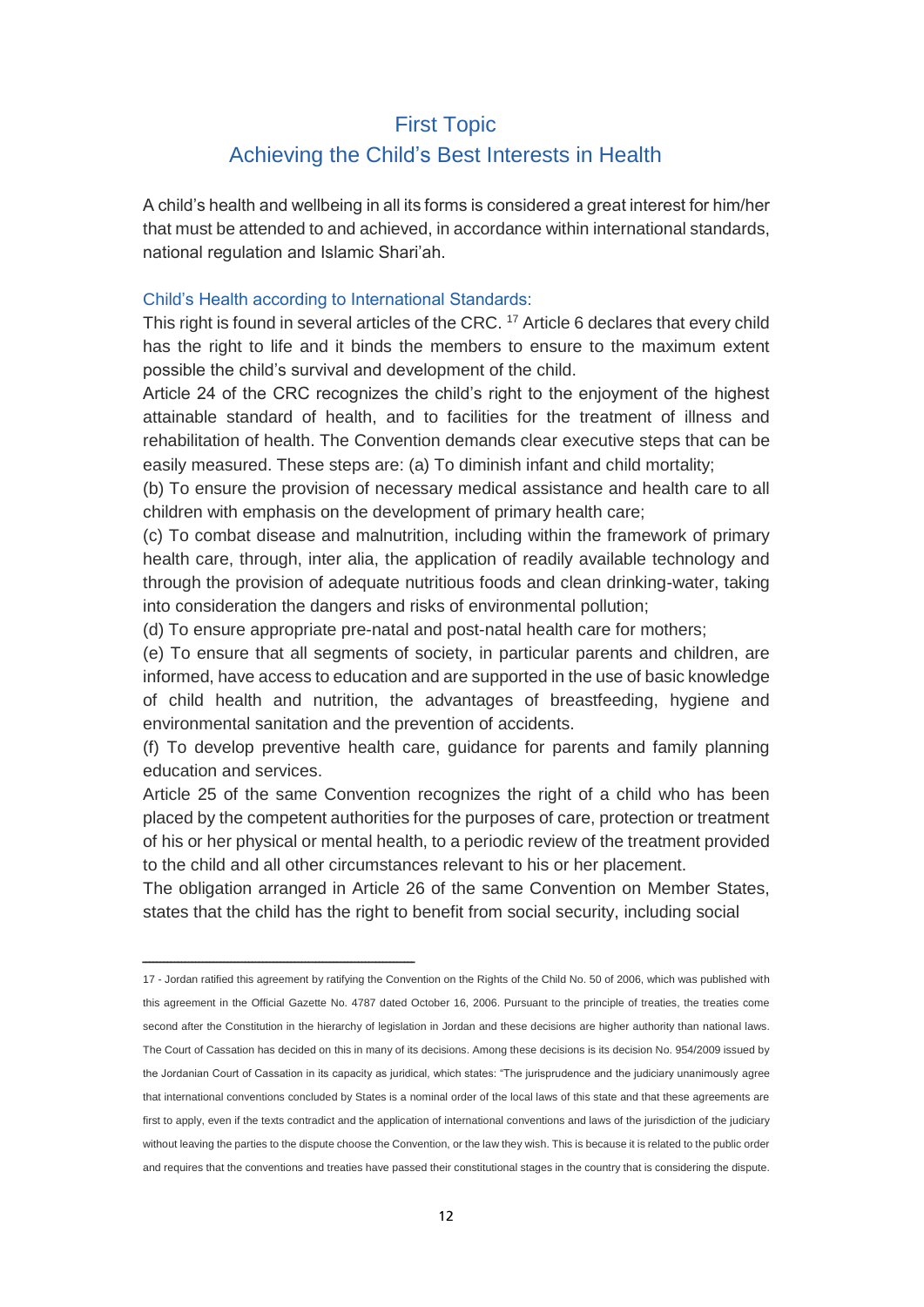insurance and shall take the necessary measures to achieve the full realization of this right in accordance with their national law, and that such benefits should, where appropriate, be granted, taking into account the resources and the circumstances of the child and persons having responsibility for the maintenance of the child, as well as any other consideration relevant to an application for benefits made by or on behalf of the child.

The prohibition of the imposition of the death penalty or life imprisonment for crimes committed by persons under the age of 18 without the possibility of release imposed by Article 37, paragraph (a) directly contributes to the protection of the child's right to health.<sup>18</sup>

This child's right to health and his or her health condition are central in assessing the child's best interests.<sup>19</sup> However, if there is more than one possible treatment for a health condition or if the outcome of a treatment is uncertain, the advantages of all possible treatments must be weighed against all possible risks and side effects, and the views of the child must also be given due weight based on his or her age and maturity. In this respect, children should be provided with adequate and appropriate information in order to understand the situation and all the relevant aspects in relation to their interests, and be allowed, when possible, to give their consent in informed manner .<sup>20</sup>

For example, as regards to adolescent health, the Committee has stated<sup>21</sup> that states parties have the obligation to ensure that all adolescents, both in and out of school, have access to adequate information that is essential for their health and development in order to make appropriate health behavior choices.

This should include information on use and abuse of tobacco, alcohol and other substances, diet, appropriate sexual and reproductive information, dangers of early pregnancy, prevention of HIV/AIDS and of sexually transmitted diseases. Adolescents with a psycho-social disorder have the right to be treated and cared for in the community in which he or she lives, to the extent possible. Where hospitalization or placement in a residential institution is necessary, the best interest of the child should be assessed prior to taking a decision and with respect for the child's views. However, the same considerations are valid for younger children. The health of the child and possibilities for treatment may also be part of a best-interests assessment and determination with regard to other types of significant decisions (e.g. granting a residence permit on humanitarian grounds).

This right is also interpreted  $^{22}$ as including the right of the fetus to have the health care and appropriate nourishment through the care of his pregnant mother.

The child has the right to have the highest achievable level of health care, as well

<sup>18 -</sup> There are other international conventions that urge the States to respect and enforce this right. One example is the third Article of Universal Declaration of Human Rights.

<sup>19 -</sup> General Comment No. 14 (2013), para 77-78.

<sup>20 -</sup> Section (31) of general comment No. 15 (2013) on right of the child to have the highest achievable health care

<sup>21 -</sup> General Comment No. 4 (2013) on teenager's health and growth in the context of UNCRC

<sup>22</sup> - This interpretation has been derived from the series of comments of the Committee on the Rights of the Child and specifically Comment No. (15) Of (2013)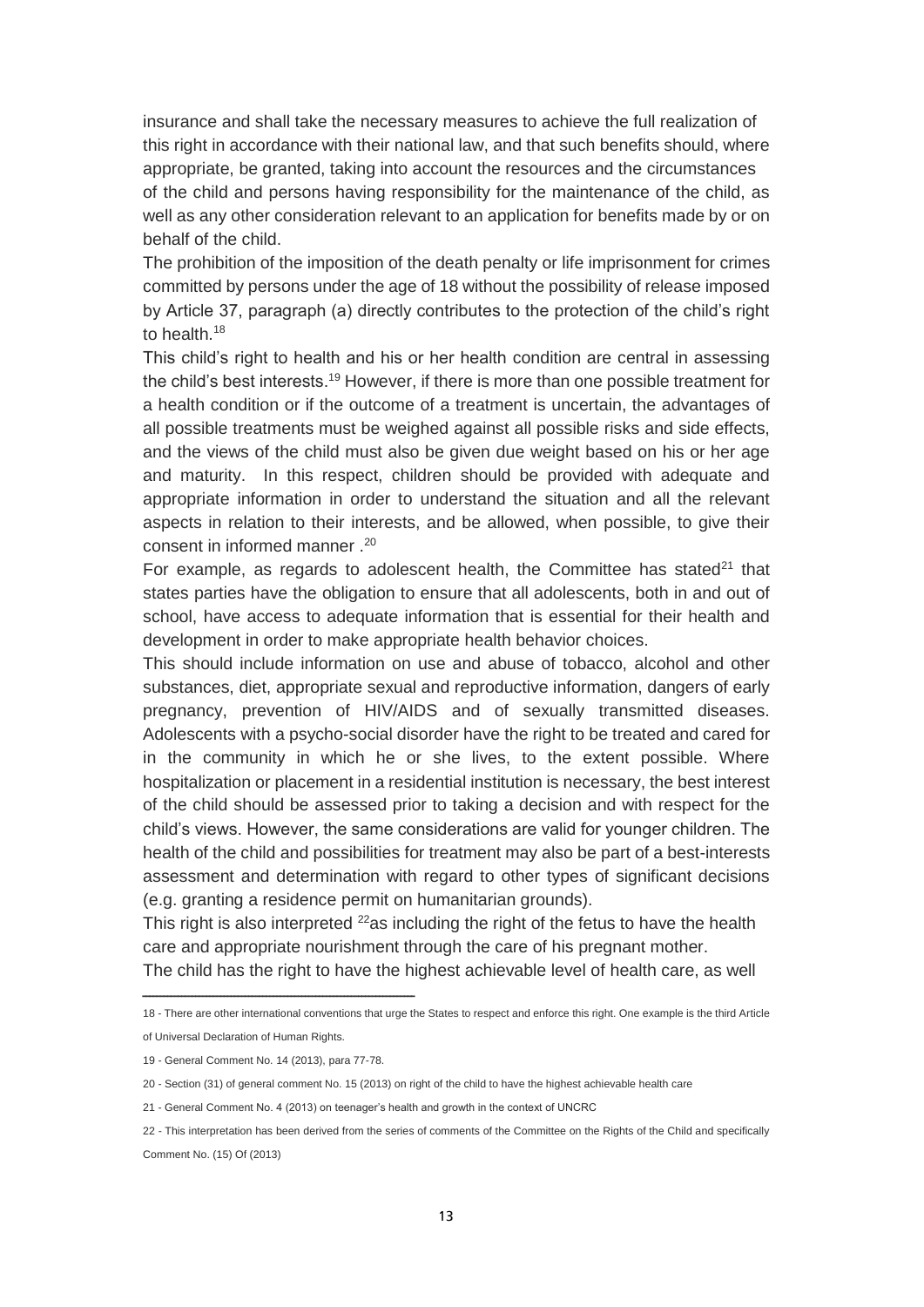as, to use institutions of; prevention, treatment and rehabilitation. In addition, the child has the right of an affectionate relationship from his parents, or any other attending person that attends to his/her interest.

### Child's Health in Jordanian Legislations:

We find that the Jordanian law provides protection for this right, and that its articles are compatible with the main purpose and with Committee on the Rights of the Child interpretations regarding the right to health. The law believes that the child's right in life, survival and development is of sufficient magnitude to reach every type of care for him/her and his mother before and after birth that ensures him being born healthy and disease-free in addition to preventing him from abortion that the mother turns into due to social circumstances.

In this situation, we find that the constitutional law has taken an important step through the constitutional amendment that took place in 2011. $^{23}$  It added a new paragraph to the Article 6 providing legal protection for motherhood, childhood and old age and takes into account young people with disabilities and protects them from abuse and exploitation.

The law also criminalizes acts committed against the child from the moment he is a fetus to the age of 18, including protection of the right to life and physical integrity. Jordanian law protects the right to life of the fetus by criminalizing women who abort themselves by means of their own, or accepting means to abort a pregnancy. Therefore, if this has been committed, she would be subjected to imprisonment in which there is a penalty ranging from six months to three years $24$ .

Also, it punishes those who deliberately abort the pregnancy of a woman without her consent by the judgment of hard labor with an imprisonment period of no longer than 10 years. This law has also added to the Penal Code an additional third of the judged period of time if the person who aborted the pregnancy of a woman was a doctor, sergeant, pharmacist or a midwife.<sup>25</sup>

One aspect of the protection of a child's right to live is what the law states in Article No. 358 of the Code of Criminal Procedure.<sup>26</sup> It prevents the execution of the death penalty on pregnant women until after the birth of the newborn for three months. The second paragraph of the Penal Code Article No.17 $27$  went further than that, where the protection of the right to live of the fetus manifested through replacing the death penalty on a pregnant woman with another penalty for the sake of the fetus's life.

After the birth of the child, the Penal Code, in Article 289, did not overlook criminalizing the act of separating/ abandoning a minor who has not turned 15 years of age without a legitimate or reasonable reason which would result in putting

<sup>23 -</sup> This amendment was published on the page 4452 of the Official Gazette No.5117 issued on 1/2011.

<sup>24 -</sup> Article 321 of Jordanian Penal Code.

<sup>25 -</sup> On the other hand, Article 61 of Penal Code, surgical operations and medical treatments Applicable to the origins of the profession on condition to be performed under the consent of the sick or the legal representatives or in case of necessity is not a crime.

<sup>26 -</sup> Is the law No. 9 of 1961 published on page 311 of the o Official Gazette No. 1593 published on 16/3/1961.

<sup>27 -</sup> Is the law No.16 of 1960 published on page 1487published on 11/5/1960.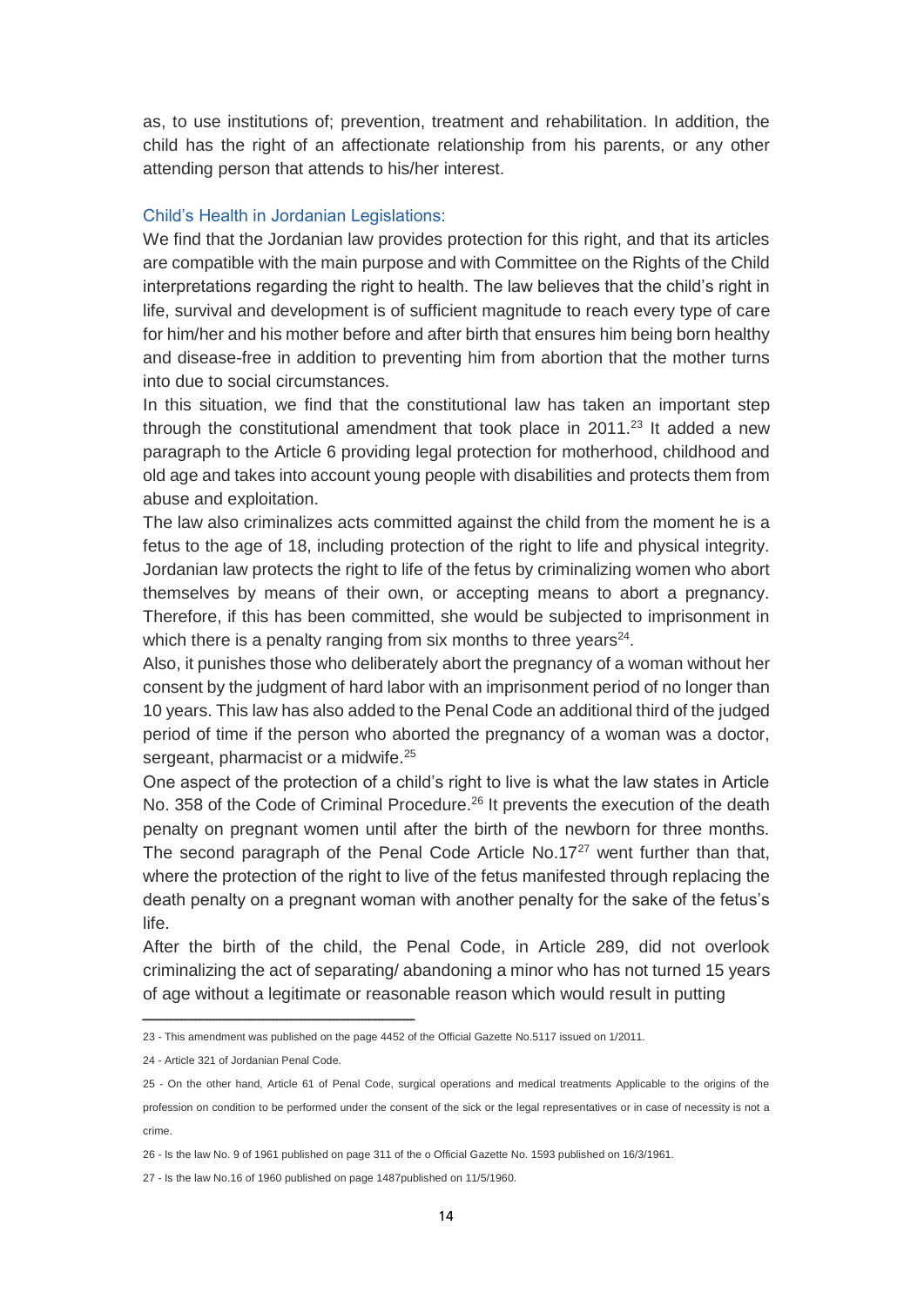the minor's life at risk, or in a manner that is likely to inflict permanent harm to his/ her health, shall be punishable by imprisonment of three months to one year. And the imprisonment punishment shall be one to three years if the minor has not completed 12 years of age.

Article 150 of the Personal Status Law is in place to stipulate the mother's obligation to nurse/ breastfeed her new born and she is compelled to that in case of the new born refusing to be nursed/ breastfed by a woman other than their mother.

Even in the case of a woman causing the killing of her child by an act or abandonment of her new born, with this act of killing being committed prior to the mother fully regaining conscious ensuing from the giving birth to the child, or due the nursing/ breastfeeding ensuing from the birth of the child, it provides for the penalty shall be no less than five years and this thereby constitutes further protection for the child's right to life.

This protection continues to be validated by criminalizing the killing of humans in general and decides penalties according to the way of killing <sup>28</sup> in a way that the penalty may reach the death sentence.

Article No. 27 of the Civil Health Insurance Law  $^{29}$  stipulates that all Jordanian children under six years of age must be treated free of charge in the health centers and hospitals of the Ministry of Health under the condition that they are not included in any other health insurance. Article No.4 of the instructions of citizens' inclusion in health insurance<sup>30</sup> considers the enlistment of family members under the age of eighteen years mandatory, unless they have another health insurance. This is considered an important step in the domain of children's health care and other vulnerable persons in the society, in along with other allocations to support mother and child health programs.

Paragraph C of Article No.7 of the National Aid Fund Act<sup>31</sup> requires the Fund to spend its money to accomplish a set of goals such as recommendations to the Ministry of Health for the distribution of health insurance cards for the non-capable of the beneficiaries of the Fund's services, according to the provided terms and conditions of the applicable civil health insurance system.

As for the benefit of children from social security services, the concept of protection has been strengthened enough to include all members of society including children, in a way that guarantees the contribution in the accomplishment of the economic development and social-psychological stability of the worker and his/her family members, especially children. Besides, Article No. 62 of the Social Security Act<sup>32</sup> imposes increase of the old age pension, if the insured individual has to sponsor another person, according to percentages and bases that are specified in that Article.

<sup>28 -</sup> Articles (326, 327,328,343) of Penal Code.

<sup>29 -</sup> Is the System No. 83 year 2004 published on page 3257 of the Official Gazette No.4666 published on 1/7/2004.

<sup>30 -</sup> This text was added according to the amended instructions of citizen's inclusion in health insurance No. 1 for 2008 published on page 210 of the Official Gazette No. 4881 issued on 31/1/2008.

<sup>31 -</sup> Is the law No. (36) For year 1986 published on the page 1838 of the Official Gazette No. 3425 issued on 1/10/1986.

<sup>32 -</sup>Is the law No. 1 for year 2014 published on page 493 of the Official Gazette No. 5267 issued on 29/1/2014.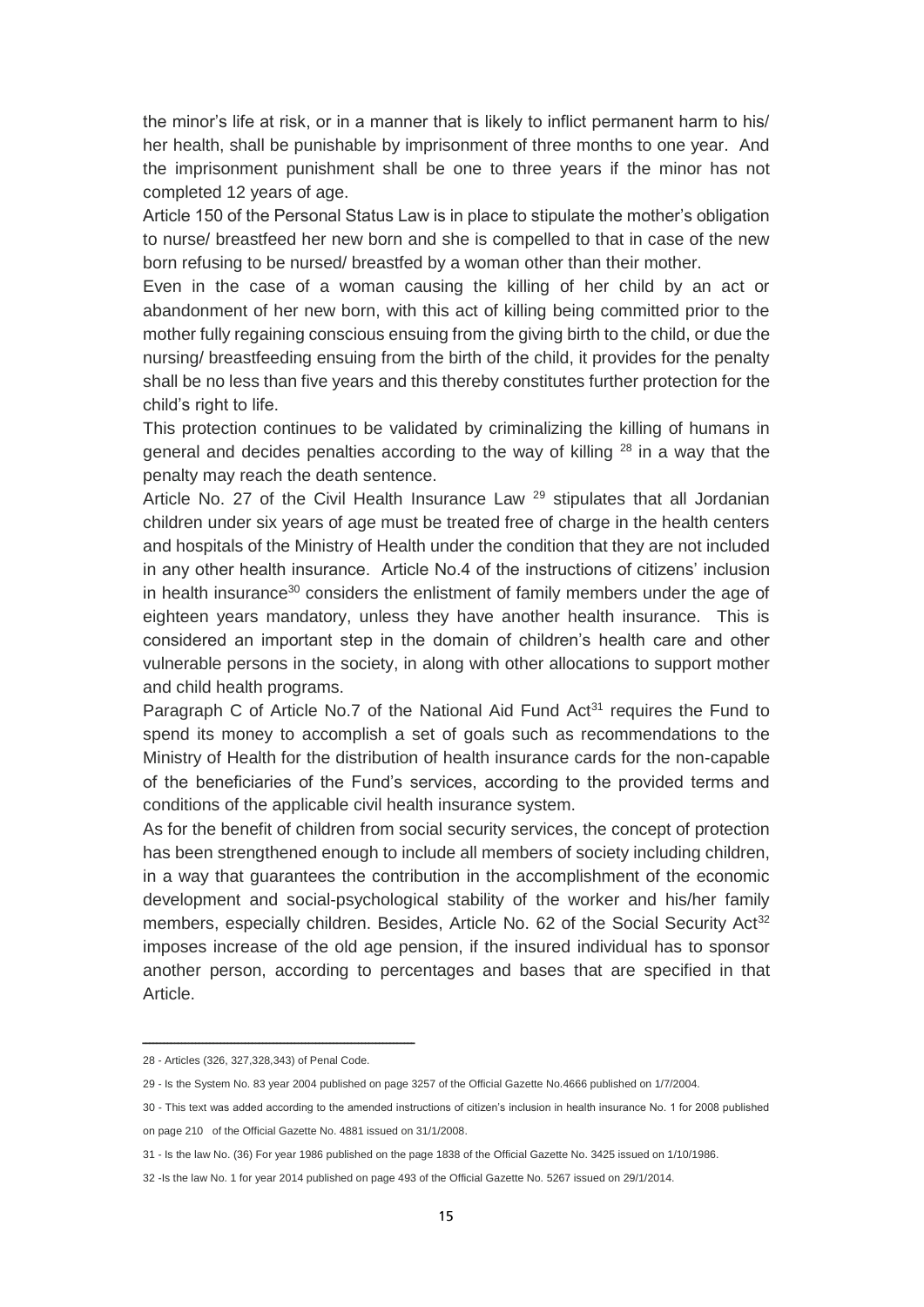Article 79 of the same Act is in place to stipulate that provided-for/ supported sons, daughters, brothers and sisters and the born-alive fetus shall be regarded as entitled family members' recipients of the insured person, pensioner or ill-health retirement pension.

Article 80 of the Act grants the children of the insured person, pensioner or superannuation benefits a specific percentage of the salary according to the table attached to the Article<sup>33</sup> in case of the insured person's death.

For the protection of worker trainees of less than 16 years of age from the social dangers in case of entering the work market, Article 5 of the law states to enlist this category for the insurance of work injuries. This insurance provides the trainee with the right to a pension or compensation in case he suffers from a work injury. It is worth mentioning that, the Social Security Institution in this domain does not encourage Child Labor, but at the same time, it seeks to ensure their rights and protect them from work dangers when they are involved in work trainees.

Chapter C of Article No.4 of The Juvenile Law<sup>34</sup> prohibits sentencing a juvenile to hard labor, or execution, which means that the death penalty may not be imposed on a child under the age of 18 nor should the penalty of life imprisonment. The law states that these penalties must be reduced on the following that we will build later on. Hence, this law is a direct child rights protection in life, so he can never be sentenced to death, or hard labor, which provides juvenile protection from being exposed to a great harm, because of the implementation of those sanctions.

Paragraph A of Article No.15 of the Reforming and Rehabilitation centers  $Act^{35}$ necessitated that pregnant inmates should be treated appropriately as directed by their doctor.

To promote and protect the child from consuming substances that affect his health badly, paragraph A of Article No.4 of the Code of Conduct Control<sup>36</sup> bans a series of conducts related to the juvenile and under criminal liability as the following:

1. To sell tobacco, alcohol, narcotics or psychotropic substances for the juvenile, even if it was under a medical prescription for narcotics and psychotropic substances, as well as selling volatile substances.

2. To allow the juvenile to go to nightclubs, bars or pubs.

3. To serve alcohol or hookah for juveniles in restaurants, coffee shops and similar places that serve the above.

4. To use a juvenile for the act of begging.

ـــــــــــــــــــــــــــــــــــــــــــــــــــــــــــــــــــــــــــــ

"Paragraph B" of the same Article defines who is to be liable as to carrying out a violation of the prohibited criminal acts as under:

- 1. The owner, the manager or the clerk of a tobacco shop or a liquor store.
- 2. The pharmacist responsible in the pharmacy who sold the narcotics or volatile substances.

<sup>33 -</sup> Is the Scale of assessments in salary or compensation No. 4 for year 2014, published on page 589 of the Official Gazette No. 4 for year 2014.

<sup>34 -</sup> Is the law No. 32 for year 2014 published on page 6371 of the Official Gazette No. 5310 issued on 2/11/2014.

<sup>35 -</sup> Is the law No. 9 for year 2004 published on page 2045 of the Official Gazette No. 4656 issued on 29/4/2004.

<sup>36 -</sup> Is the law No. 37 for year 2006 published on page 1753 of the Official Gazette No. 4759 issued on 16/5/2006.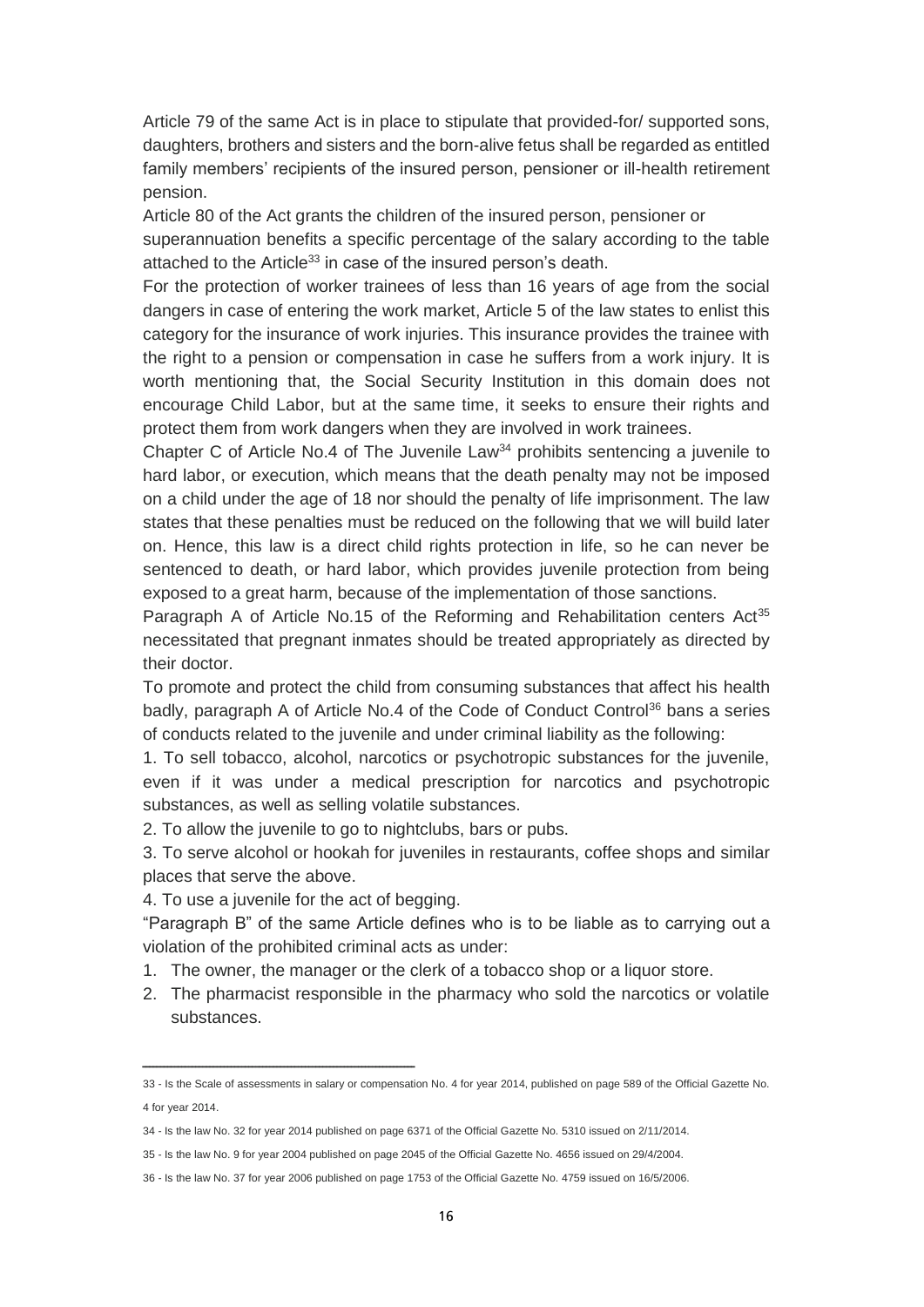3. The owner, the manager or the employer of the nightclub, bar or pub.

4. The owner, the manager or the employer of the restaurant, coffee shop or any other facility that serves alcohol, or hookah.

5. The person who uses a juvenile in the act of begging.

Paragraph C of the same Article commits the specific person mentioned earlier to put a visible announcement on the entry of their places that set forth the ban. Article No.5 of the same law commits to check the age of the person who enters such a place, if he shows that he is younger than 18 years by checking his ID, or any other official document that proves his age. Paragraph A of the same Article states the penalty of imprisonment for a period of no longer than six months, or by paying a fine of not more than five hundred JDs, or both penalties for all who commit the following violations of the law.

1. Sells the juvenile tobacco, alcohol or volatile substances or charged him to buy any of them, or dispense him/her a medical prescription of narcotics or psychotropic substances.

2. Allows the juvenile to enter a nightclub, a bar or a pub.

3. Offering a juvenile alcohol, or hookah.

4. Using a juvenile in the act of begging and all the money that came from this will be confiscated.

Paragraph B of the same Article doubles the penalties in case of repeating the prohibited acts. Paragraph A of the third Article of the same Act bans the juvenile from the following:

1. Buying tobacco, alcohol, narcotics, psychotropic substances or volatile substances for himself/herself, or any other person.

2. Smoking tobacco, or hookah, or consuming alcohol, narcotics, psychotropic substances, or volatile substances.

3. Going to nightclubs, bars or pubs.

4. Begging.

The juvenile who commits any of these actions is penalized with a fine of 20 JDs and it is doubled in case of repetition. Paragraph B of the same Article bans any person who charges a juvenile to buy tobacco, or alcohol or to dispense a medical prescription for narcotics, psychotropic substances whether it was for him/herself, or someone else, or using a juvenile in the act of begging.

Personal Status Law<sup>37</sup> the expense of children needing health treatment, and if the father was incapable of paying the bill of doctor, or school, and the mother was capable to pay it; the mother will pay all the expenses, as long as the father will pay back when he can afford it (Article No.193 & 194 of the same law).

# Child's Health in Islamic Fiqh:

ـــــــــــــــــــــــــــــــــــــــــــــــــــــــــــــــــــــــــــــ

Islamic Shari'ah in general, took into account the right of child's health care. According to many partials, it confirms overall the importance of this criterion in the point of view of Islamic Fiqh; as the following:

<sup>37 -</sup> Is the law No. (36) for year 2010 published on page 5809 of the Official Gazette No. 5061 issued on 17/10/2010.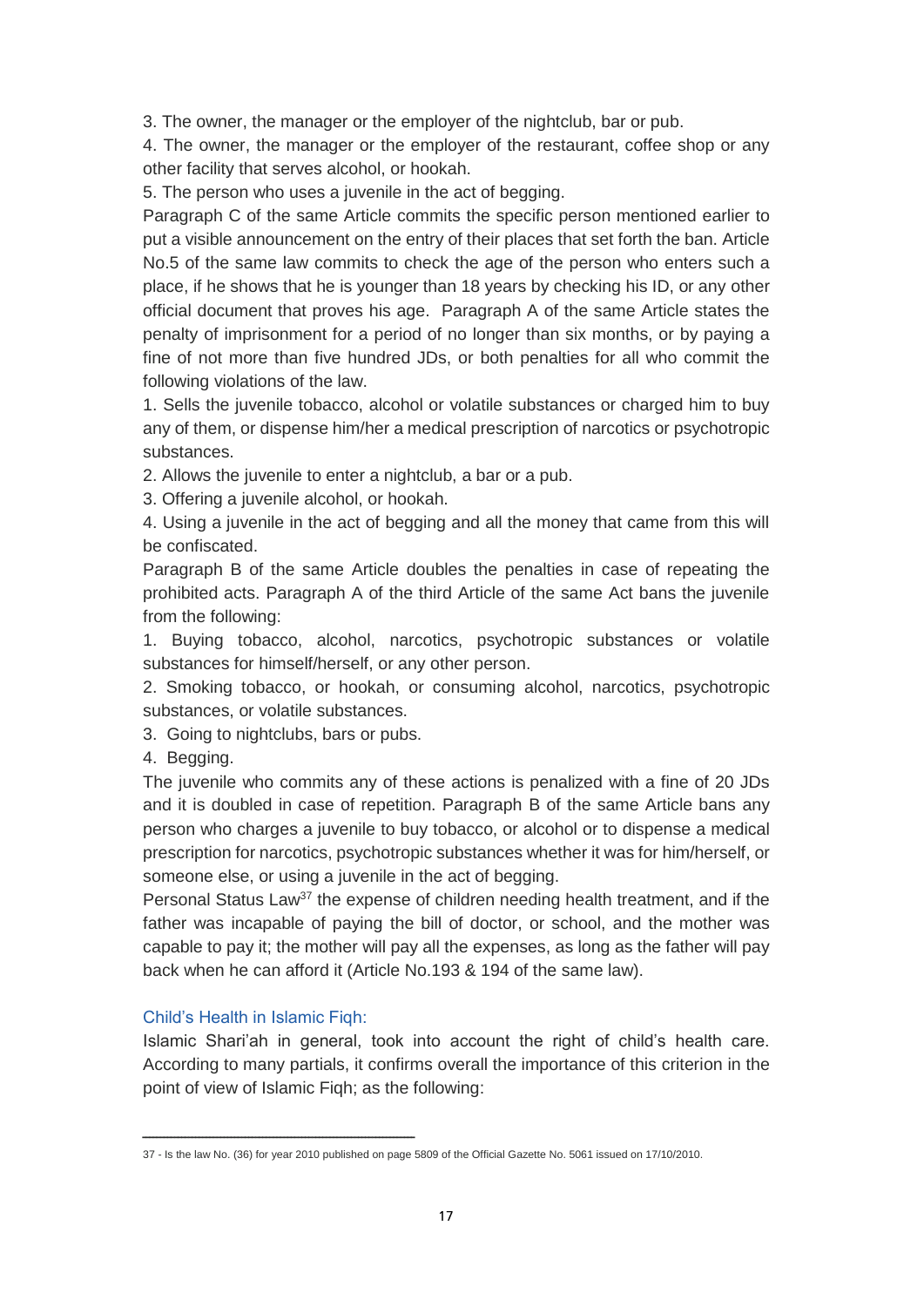First: Noticing the child's well-being and health through the inheritance of the offspring.

The Shari'ah has made the observation of the safety and health of the child through features of inheritance in offspring of the best practical practices to achieve their interests. Thus, Shari'ah has urged to the good selection of husband, or wife, and noting the importance of genetics in reproduction, the Prophet Mohammed, peace be upon him, says, "Choose for yourselves a good healthy wife, because genetic defects can be inherited by your offspring"38.

This is considered one of the child's rights, which is the result of the parents' genetics on both levels, mentally and physically. There is also a legal care for the concept of choosing a well-bred wife considering the future congenital and pedagogical results on the child and keeping him from any handicaps in his life in which he has no choice. From this point, the scholars have noticed originate from endogamy repeatedly. Therefore, Shaafa'i and Hanbalis disliked this kind of marriage as a precaution to the child's health. This subject was discussed lately by scientists who ended up mandating a medical test before marriage, which serves the well-being of the generations. Sheikh Ibn Baz has pointed out that; if there was a fear of disease that runs in the family from which the person wants to marry a member, there would be no problem, if he has chosen to marry another woman as a precaution.<sup>39</sup>

### Second: Child's Right to Life

The Islamic Shari'ah has confirmed the right of child to have adequate health and nutritious care even before he/she is born through both maternal care and after his birth according to the best standards of care and attention.

One of the best practices of Islamic Shari'ah is to prevent attacks on a pregnancy, which are caused by abortion in general, except for some terms and conditions that were set by scholars, where they tend to the fetus's interest and his right to live and they put his interest first before the desire of his parents, or the mother in general for abortion.

One of the supportive practices that bans the abuse on the fetus that Islamic Shari'ah mandates blood money "al-Diyyah" on whoever had a hand in aborting a pregnancy, without having a right to do so, or abusing it. This is based on what came in Sunnah that the Prophet Mohammed (peace be upon him) gave his verdict about two women of the Hudhayl tribe who had fought each other and one of them had hit the other with a stone.

The stone hit her abdomen and as she was pregnant, the blow killed the child in her womb. They both filed their case with the Prophet (peace be upon him) and he judged that the blood money fails due for what was in her womb.<sup>40</sup>

One of the best practices that insures the interests of child one of the best practices whereby the child's interest is realized is that Islamic Shari'ah cared about the safety of the fetus and its nourishment through the provision of alimony to pregnant women in order to ensure a healthy pregnancy and that care is afforded to the fetus even if

<sup>38 -</sup> Sunan Ibn Majah /1968, Al-Hakim 2/163, Al-Baihaqi 7/133

<sup>39 -</sup> From the official website of Sheikh Ibn Baz <http://www.binbaz.org.sa/noor/10883>

<sup>40 -</sup> Related by Al–Bukhari in his Saheeh No.: 5317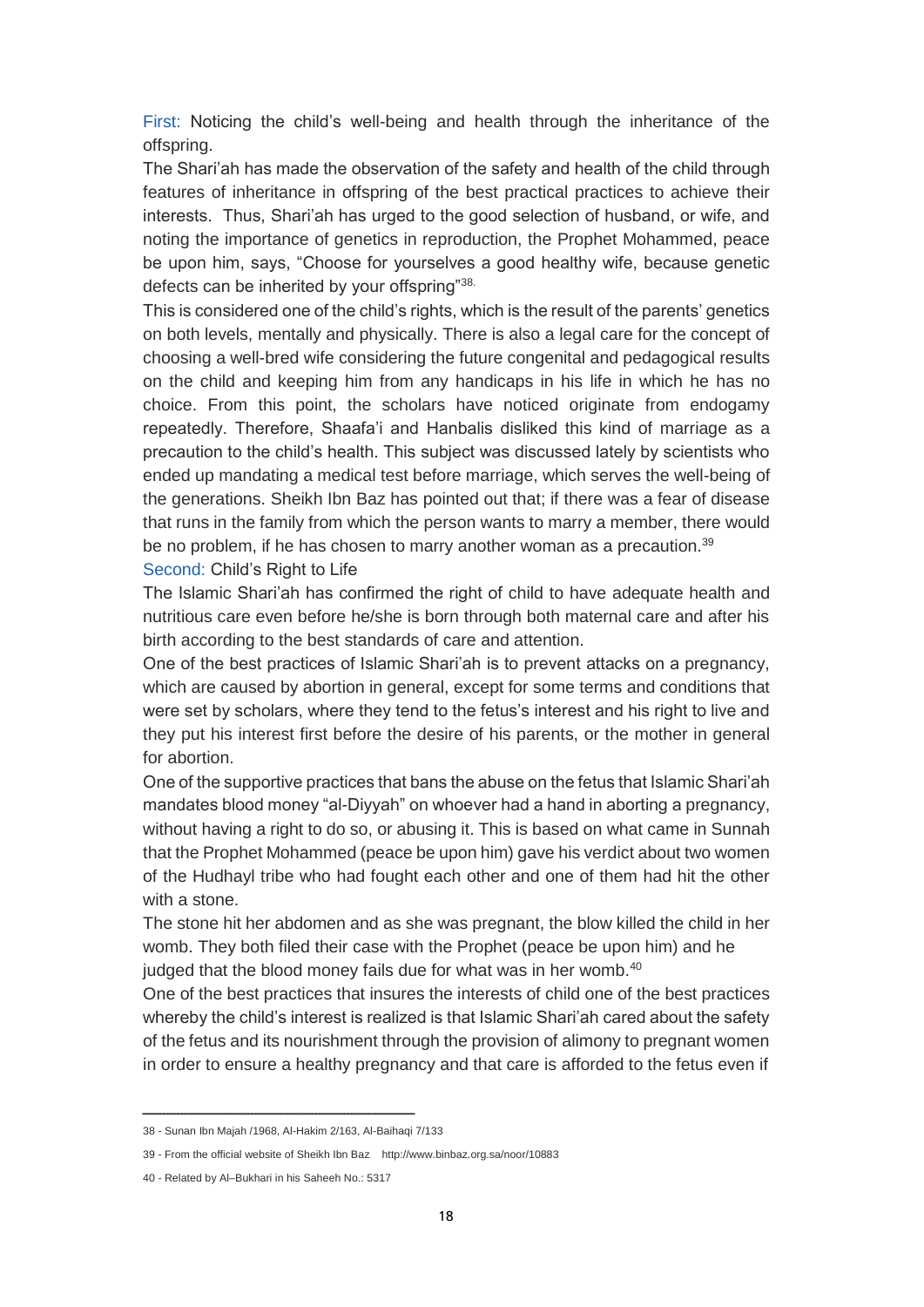the fetus' mother is ineligible by virtue of the law for spousal alimony in some cases where no-pregnancy is executed for instance in disobedience instances.

Allah the Almighty states that, "And if they should be pregnant, then spend on them until they give birth." Surat At-Talaq (The Divorce). Chapter No. 65, verse No. 6.

One of the evidence that Islamic Shari'ah cares about the child's nourishment and growth is to ease on the pregnant woman in mandatory Shari'ah assignments such as fast breaking, it fasting negatively affects the pregnancy and exempting breastfeeding woman fasting in Ramadan.

It was narrated from Anas bin Malik that, "The Prophet said to him, "Allah, the mighty and sublime, has waived fasting and half of the prayer for the traveler and for pregnant and breastfeeding women."<sup>41</sup>

Ibn Abbas said: This was a concession granted to the aged man and woman who were unable to keep fast; they were allowed to leave the fast and instead feed an indigent person for each fast; (and a concession) to pregnant and suckling woman when they apprehended harm (to themselves) $42$ .

One of the evidence that Islamic Shari'ah cares about the fetus's health and its life is not to frighten the pregnant woman, or to expose her to anything that might jeopardize her pregnancy.

Abu Al-Hasan Al-Bassri said: (Omar bin Al-khattab sent to a woman whose husband is absent, and Omar was taking care of her, but he denied, she was told to reply, she said: what do I have to do with Omar? (Omar was known to be a very tough person that many was afraid of him) by the time she was walking down the road, she went into labor, as the case she went in a house and gave birth to her baby. The baby cried twice and then died. Omar then consulted the companions of the Prophet (peace be upon him) in the matter. Some of them told him that there was no sin committed by his side, you did nothing but a well be Omar then said addressing Ali, what do you think in the matter, Ali said: they were wrong in their advisory, and if they said the consult according to your desire, they did you wrong, and the child's blood money fails due on you to pay. This is because you scared the woman, and the child's death is your fault, Ali told Omar to split the baby's blood money among Quraish trip $)^{43}$ .

The child's right to life is protected by the prohibition on killing, and it is one of the grave sins and the Shari'ah has forbidden harming them. Shari'ah texts are very clear in this subject especially killing the girls where this habit was prevalent among some of the tribes in the period before Islam. Almighty God has said, "And when one of them is informed of [the birth of] a female, his face becomes dark, and he suppresses grief. He hides himself from the people because of the ill of which he has been informed. Should he keep it in humiliation or bury it in the ground? Unquestionably, evil is what they decided".<sup>44</sup>

<sup>41 -</sup> Related by An-Nasa'i and At-Tirmidhi. He said: This Hadith is Hasan.

<sup>42 -</sup> Related by Abu Dawud.

<sup>43 -</sup> At –Talkhees Al Habeer Fe Takhreej Ahadeeth Al- Rifai Al Kabeer (Ad-Dayat Book part four pages 69)

<sup>44 -</sup> Surah An- Nahl (The Bees), chapter 16, verses No. 58-59.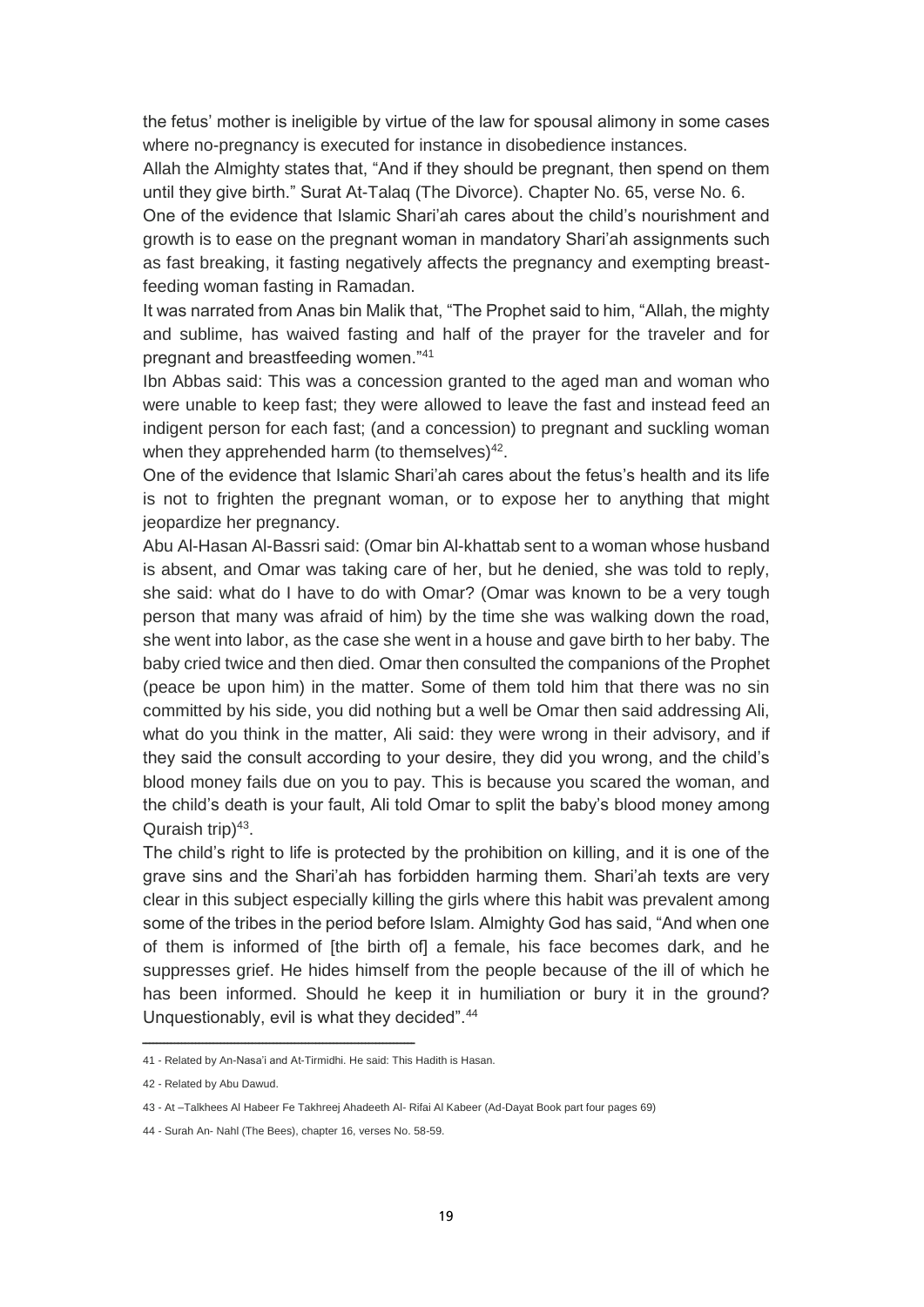God also has said, "When the female (infant), buried alive, is questioned, for what crime she was killed" a disapproved act that came in an expressive scene to describe what some Arabs did in the period before Islam.

God also said: "And do not kill your children for fear of poverty. We provide for them and for you. Indeed, their killing is ever a great sin."<sup>45</sup>

God said as warning for those who jeopardize a child's life, "Those will have lost who killed their children in foolishness without knowledge...."<sup>46</sup>

Third: Ensuring Sufficient Maintenance for the Child One of the practices that insure the child's interest, as set by Islamic Shari'ah, is the stipulation that it is obligatory to provide for him, and to specify the designated party towards that end, and in a binding manner, with this being apparent in the designation of the father of the child with that at the outset as long as he is able to carry that out.

Almighty God has said:" Lodge them [in a section] of where you dwell out of your means and do not harm them in order to oppress them. And if they should be pregnant, then spend on them until they give birth. And if they breastfeed for you, then give them their payment and confer among yourselves in the acceptable way; but if you are in discord, then there may breastfeed for the father another woman. Let a man of wealth spend from his wealth, and he whose provision is restricted - let him spend from what Allah has given him. Allah does not charge a soul except [according to] what He has given it. Allah will bring about, after hardship, ease<sup>"47</sup>. This means that the father or the guardian must support the child financially according to his capacity.

Almighty God said: "Upon the father is the mothers' provision and their clothing according to what is acceptable".<sup>48</sup>

Prophet Mohammed (peace be upon him) has said, "A father is a shepherd in charge of the inhabitants of his household and he is responsible for his flock; a woman is a shepherdess in charge of her husband's money, house and children and she is responsible for them."<sup>49</sup>

Muslim has narrated that 'A'isha has reported, "A poor woman came to me along with her daughters. I gave her three dates. She gave a date to each of them and then she took up one date and brought that to her mouth in order to eat that, but her daughters expressed desire to eat it. She then divided the date that she intended to eat between them. This (kind) treatment of her impressed me and I mentioned that; which she did to Allah's Messenger (peace be upon him). Thereupon he said: Verily Allah has assured Paradise for her, because of (this act) of her, or He has rescued her from Hell-Fire"<sup>50</sup>

Fourth: Responsibility of the State to Assist Those Who Take Care of the Child and Who are Unable to Provide the Necessary Living Conditions for the Child's Development.

<sup>45 -</sup> Surah Al Isra', chapter 17, verse No. 31.

<sup>46 -</sup> Surah Al-An'am: chapter 6, verse 140

<sup>47 -</sup> Surah At-Talaq (The Divorce): chapter 65, verses (6,7)

<sup>48 -</sup> Surah Al-Baqarah (the Cow): chapter 2, Verse 233

<sup>49 -</sup> Agreed upon.

<sup>50 -</sup> Sahih Muslem: 4/2027 No. 2630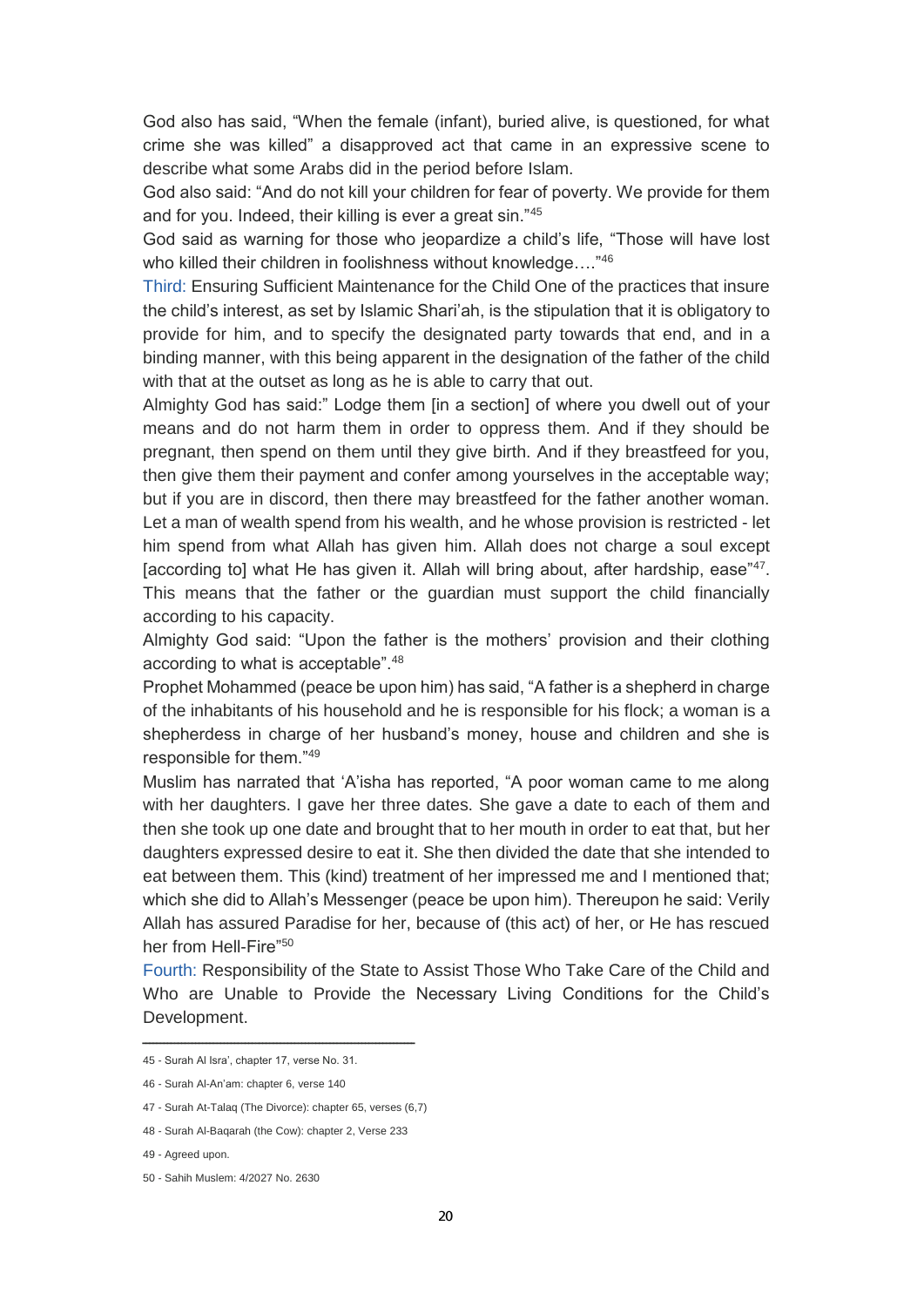One of the best practices that ensures the interests of child is the Shari'ah's requirement that obliges the state, on its highest levels, to ensure the appropriate living conditions for the child. One evidence of that is the famous story of Omar bin Al-khattab when he was the head of the state, and he went out on a cold dark night to check his folks when he saw a fire from far. Abdul Rahman Ibn Aouf was with him (may Allah be pleased with them), so they went to the place where they saw the fire, and found a woman with three children around her crying and starving. Omar sat with them and asked the mother, "What is wrong with you, servant of God?" she replied, 'Only God knows what's came upon us." Omar then said:" Who could inform me about your conditions?" she said: "You're the head of us and do not know of our conditions?" Omar went to the in rush Money House and left his companion along with them. The guard asked him:" Is there anything wrong Commander of the Faithful?" Omar did not reply and opened the door; he took a bag of flour, a ghee jar and a honey jar, Omar said to the guard:" Load them on me", the guard then asked: "Do I carry them for you or hoist on you?" Omar then replied, "Hoist them on me."

The guard wanted to help Omar in carrying the food, but Omar did not accept, Omar said: "Please hoist them on me. Will you carry my burdens for me on the Day of Resurrection?" Omar then carried the food and went on hastily to reach the orphans and their mother. When he arrived, he baked bread with his own hands for them, cooked them food by himself, and did not accept the help his companion had offered. He then fed the children until they were full.

''By God, you are more entitled to be the caliph than Omar'' or ''By God, you are more entitled to succession than Omar".

Omar said addressing her: "servant of God, when tomorrow comes, come to Omar's house for I will be there and I will talk to him about your conditions. He then left with his companion and sat behind a rock looking at the children. His companion told him: Let us leave Commander of the Faithful. Tonight, is a very cold one." Omar said, "I swear to God, I will not move until I see those boys happy and laughing as they were crying hard earlier."

This story is very famous, cited, and is taught for our children in schools. It is a clear evidence of our social and religious inheritance that confirms the necessity of Addressing about the child's physical and mental wellbeing by the highest authority in the State.

Fifth: The right of child to a level of health that preserves his/her body and mind; including vaccination.

It is certain that Shari'ah law is keen about the health of the body for all people especially children. It is the parents' responsibility according to the saying of Prophet Mohammed (peace be upon him): "All of you are shepherds and each of you is responsible for his flock." and rules of amends.

Perhaps the interest of Muslims in medicine since ancient times confirms this and the evidence of the most important Andalusian literature in its time is the book (Creation of the Fetus and the Management of Pregnant and Born) by Oraib Ibn Saeed Al-Qortobi in the fourth century AH. In his book, he focuses on treatment and on nutritional and developmental measures for the child from pregnancy until maturity.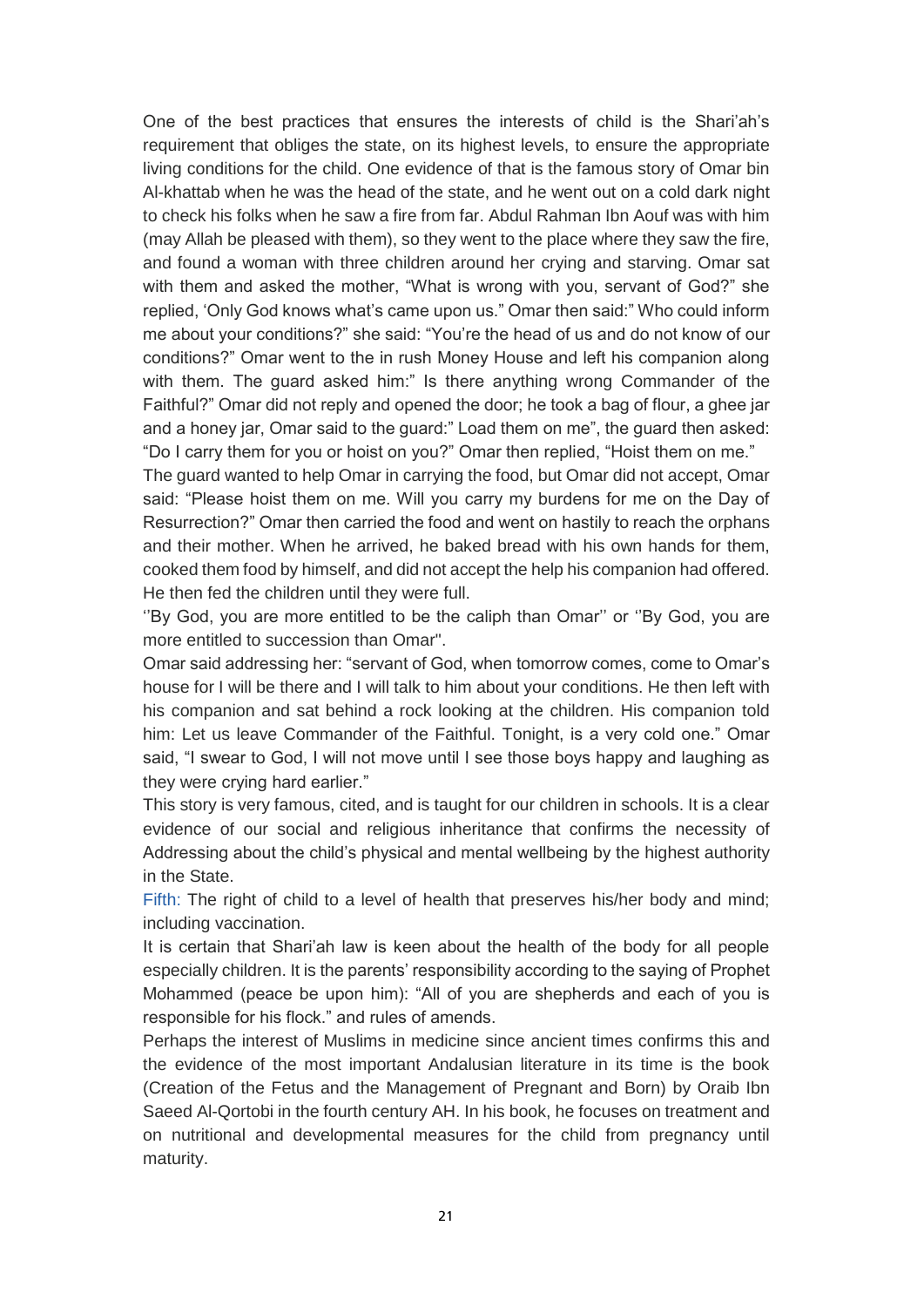It was reported from the Islamic Fiqh Academy, in its second statement, the condemning of the issuance of a fatwa (Advisory Opinion) of some Muftis to ban the polio vaccine. In this regard, the Secretariat of the International Islamic Fiqh Academy denounced and deplored the fatwas issued by some of the Muftis who prohibited vaccination based on false information and false ideas without taking into account the concerns of the consequences of their Fatwas of children being exposed to this heinous disease without guilt. However, their parents have responded to these Fatwas.

One evidence of Islamic Fiqh consideration for child's health and preventing of what it mentioned of Subtleties even in the matters of table manners such as washing hands before eating and it is preferred not to dry them before eating because the tissue might have dirt that may stick on the hands and that might hurt the person. Also, it is preferred to let the boys wash their hands before older people-unlike after eating- because there might be no more water and a child's dirty hands may cause a greater harm to them than the elders' would<sup>51</sup>, all of that to maintain safety for children.

Sixth: The right of child to development at an adequate and sound level One of the best practices that insure the interests of child is to live at an appropriate level to their physical, mental, religious and social development.

A proof to that is that Islam has urged the mother to breastfeed her child and ordered her to carry that out, ordering also making available opportune circumstances for the mother to carry out her duty. In case she could not, feed her baby for any reason, an alternative wet-nurse must be provided for the child. Almighty God has said, "Mothers may breastfeed their children two complete years for whoever wishes to complete the nursing [period].

Upon the father is the mothers' provision and their clothing according to what is acceptable. No person is charged with more than his capacity. No mother should be harmed through her child, and no father through his child. And upon the [father's] heir is [a duty] like that [of the father]. And if they both desire weaning through mutual consent from both of them and consultation, there is no blame upon either of them. And if you wish to have your children nursed by a substitute, there is no blame upon you as long as you give payment according to what is acceptable. And fear Allah and know that Allah is seeing of what you do."<sup>52</sup>

The author of the book of shadows of the Qur'an says that, "The divorced mother is obliged with her infant child, a duty which is imposed by God, and is not left to her passion or natural disposition, which may be spoiled by marital changes. Hence, if the cloud falls on the young, then God assigns the infant and imposes him/her to be under the care of his mother. Indeed, God Almighty is a better handler to people's issues than themselves, and the most merciful. Health and psychological research shows today that a two-year period is necessary for the child to grow healthy from both the physical and the psychological sides. Glory be to Allah, he knows that the two years period of breast-feeding is the best for the health of child for those who want to complete nursing.

<sup>51 -</sup> Book of Etiquette of eating.

<sup>52 -</sup> Surah Al-Baqarah (The Cow), chapter 2, verse 233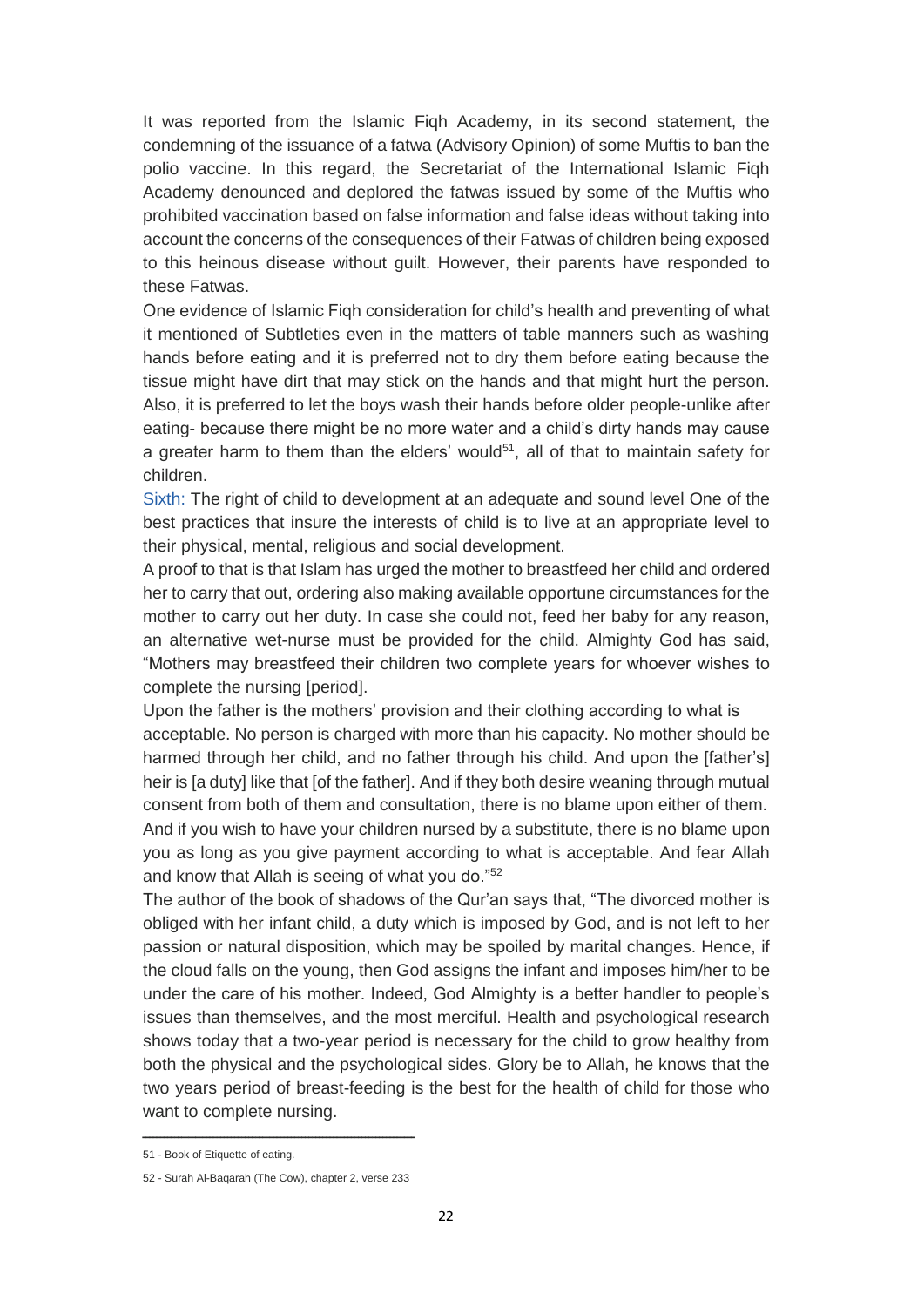Seventh: The child has the right to enjoy his/her childhood, he/she has the right to rest and enjoy leisure time and play as age-appropriate.

Many Hadiths said that, Prophet Mohammed (peace be upon him) treated children with kindness; played with them and let them play. The Caliphs and all the Companions practiced the same after his time. For example; "The Prophet (peace be upon him) passed by some persons of the tribe of Islam practicing archery (i.e. the throwing of arrows) Allah's Messenger (peace be upon him) said: "O offspring of Ishmael! Practice archery (i.e. arrow throwing) as your father was a great archer (i.e. arrow-thrower). I am with (on the side of) the son of so-and-so-." Hearing that, one of the two teams stopped throwing. Allah's Messenger (peace be upon him) asked them, 'Why are you not throwing?" They replied, "O Allah's Messenger (peace be upon him)! How shall we throw when you are with the opposite team?" He said: "Throw, for I am with you all."<sup>53</sup>

Jaber said, "I entered the house of the Messenger of Allah, peace be upon him, and he was crawling on his knees and on his back, was Hassan and Hussein (the grandchildren of the Prophet), may Allah be pleased with them said: Yes, the camel is yours, and you are the best riders".

The Prophet (peace and blessings of Allah be upon him) used to ride his grandchildren Hassan and Hussein on his back and say, (My two sons are the best horseback-riders). Prophet Mohammed used to lead the prayers, one day the granddaughter of "Zaynab" (Prophet's daughter) and crawled all the way, to where he was praying, he started to lift her and if he stands in his hands during the prayer. The Prophet (peace and blessings of Allah be upon him) said: "Whoever has a boy; he must treat him and play with him as boys do". The Prophet (peace be upon him) would line Abdullah, Obeid Allah and Kathir of Abbas, and then says:

"Who preceded me, He has such and such ", He said: They race to him, and they fall on his back and chest, kissing them and staying next to them.

At-Tabarani said, of Jaber: We were with Prophet Mohammad and were invited for food, while Hussein was playing on the road the Prophet Mohammad hurried in front of the people, and then he stretched out his hands. He put one of his hands in the chin of Hussein, and the other between his head and ears, and then embraced, and kissed him.

Al-Ghazali said in the Book of al-Ihya', i.e. Revival:" He must be allowed (he refers to the boy who is enlisted in school) after leaving the school to play as long as it does not exhaust him and that world relief him from the obligations of studying. To forbid a child from playing and always obliging him to study would create a huge amount of stress and would cause the child to hate studying which would turn him to try to end that stress by all means at once."<sup>54</sup>

Once upon a time, Mahmoud ibn al-Rabi' when he was five years old stood in the hands of the Prophet. The Prophet threw a little water in his face as a joke that was a blessing because as he grew he did not remember seeing the Prophet except for

ـــــــــــــــــــــــــــــــــــــــــــــــــــــــــــــــــــــــــــــ 53 - Narrated by Al –Bukhari in his Saheeh No.: 2684

<sup>54 -</sup> Al-Ghazali, Ihya Ulum Al-Din, part: 3, page: 73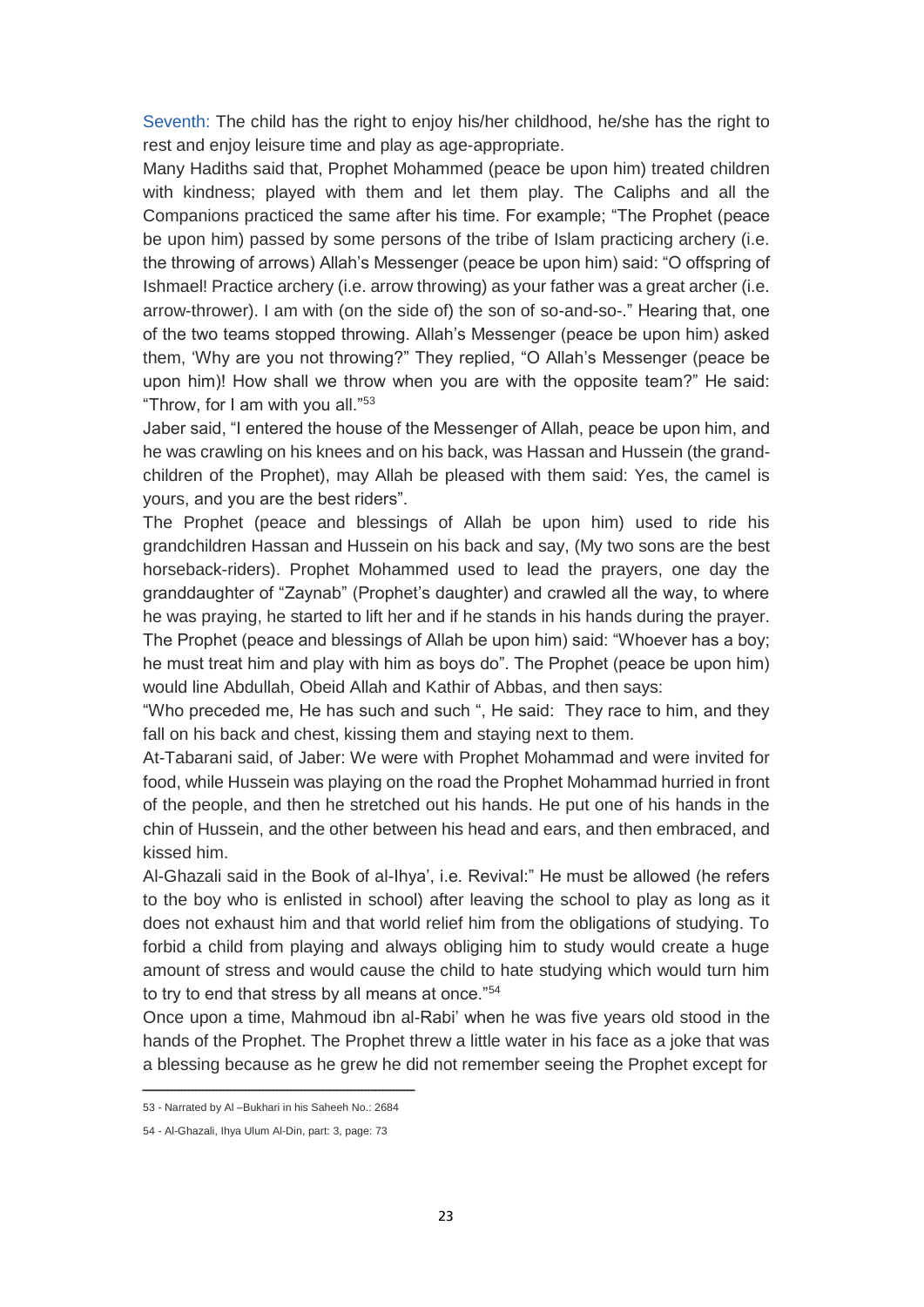that joke. Hence, he became one of the companions of the Prophet.<sup>55</sup> Anas said, "I have never seen any one more compassionate with children than the Prophet (peace be upon him). Imam Muslim has entitled in his Sahih, in the Book of Virtues a chapter that he called: "the compassion and modesty of the Prophet (peace be upon him) with boys and children, and virtue coming from these actions towards the young."

# Second Topic

# Second Topic: Achieving the Child's Best Interests in Documentation (Legal Identification)

Ensuring a legal personality for the child preserves his or her identity with all its aspects and is considered an important interest that must be sought and obtained. It is an interest set by international standards, national legalisations and Islamic Shari'ah.

The legal personality is identified by its ability, or capability to obtain the rights and bearing obligations. The legal personality is not connected to consciousness or will, not even human nature, but is connected to legal, dutiful rights and those who have these rights. A person, from a legal standpoint, is anyone who enjoys a legal personality (or, A person, as viewed by the law, is every person who has a legal personality''.<sup>56</sup>

The following section gives more details about the main elements of these rights; as follows:

First: Every Child has the Right in Registration Immediately after Birth in the Official State Records:

### Addressing this Interest According to International Standards:

ـــــــــــــــــــــــــــــــــــــــــــــــــــــــــــــــــــــــــــــ

Section 1 of Article No.7 of the agreement directly states that (A child is registered immediately after birth). The same obligation was mentioned in the international covenant on Civil and Political Rights<sup>57</sup> by stating: "Every child must be registered immediately after birth"<sup>58</sup>.

The importance of this right comes from being the first step to insure getting most of the child's other rights. Children may be deprived from rights connected to health, education, social welfare, survival, growth and access to good services.

57 - The Covenant was adopted and displayed for signature, ratification and accession by General Assembly resolution of the United Nations 2200 thousand (D-21) dated in 16 December 1966 date of entry into force: 23 March 1976, in accordance with Article No. 49.

58 - It should also be noted that Article six of the Universal Declaration has provided for this right by saying: Every human being, wherever he/she, has the right to recognize his or her legal personality.

<sup>55 -</sup> Narrated by Al –Bukhari, book of Knowledge, Chapter18: At what age may a youth be listened to, Hadith No.75.

<sup>56 -</sup> Was extracted the content of this Paragraph after referring to several references including, Dr. Fathi Abd-AL Raheem Abdullah and Ahmad Shawqi Mohammad Al-Rahman. The entrance to the law, the general theory of truth, Knowledge facility, Alexandria 2001, Dr. Nabil Sa'd Ibrahim, introduction to Law, theory of truth, Knowledge facility, Alexandria 2001.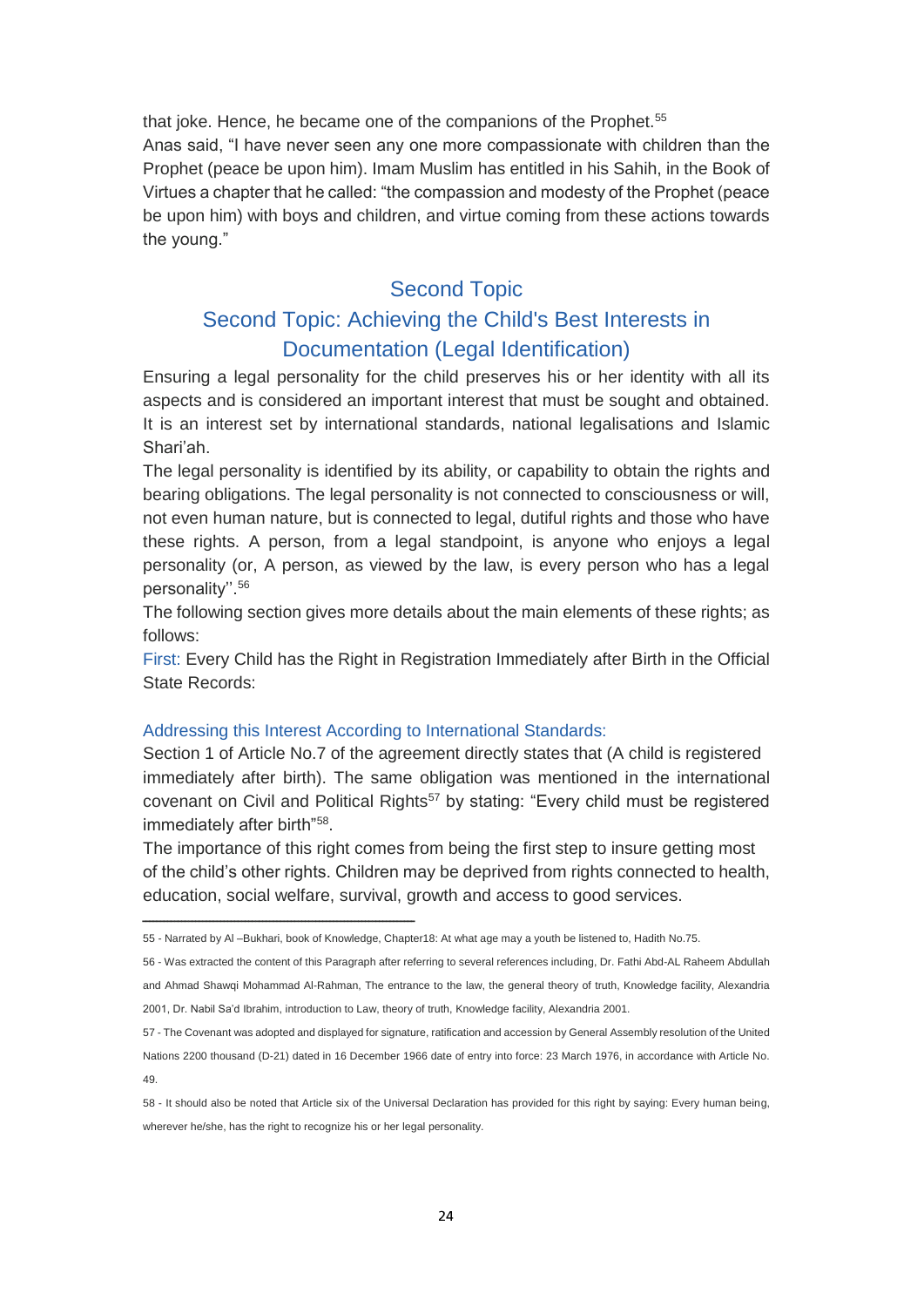The committee pointed to the importance of having a well- managed general registration system that is easy to access and free of charge. This effective system must be flexible and responsive according to family circumstances.

For example; providing mobile registration units, wherever it is acceptable. It is mandatory to register all children after birth without any kind of discrimination. Late registration of the birth accessible and insure that children who have not been

registered have the same possibility to maintain healthcare, protection, education, and other social services<sup>59</sup>.

### Addressing this Interest According to Jordanian Legislations:

The grounds of this right may be found in the addition of the Constitutional Amendment of 2011. <sup>60</sup> Article 6 states that the law protects motherhood, childhood and agedness or ageing and tends for young people and people with disabilities and protects them from abuse and exploitation. Direct and detailed protection we find that Civil Regulation No. (10) Of 1988<sup>61</sup> has created an official institution called Civil Status and Passports Department, and a network of Civil Status directorate offices across the Kingdom with jurisdiction over specific areas<sup>62</sup>. regulation No. (9) Of  $2001^{63}$  created a registry and called it Civil Registry and identified it as the main registry on which all the data of Jordanian families and the civil status cases are recorded according to identification papers. That law entrusted those offices with the task of registering Jordanian families' data, listing cases, issuing certifications, ID cards, family book, passports and verifying the national number according to the law. This law also obligates officers to receive notifications and to register the received data immediately once they receive it<sup> $64$ </sup>. The same law grants the right for every person, without reference to nationality, to have a certified copy (or it can be: an original copy) of his/ her records or registers, or those connected with his origins and family offshoots/ branches.<sup>65</sup>

The law ordered that birth must be reported within 30 days after the date of its occurrence. If the place where the birth incident occurred doesn't have an office, the mayor must be informed and on the behalf of that person, the mayor will inform the affiliated office during the period of 30 days of the incident. The stated period shall increase to 90 days in case the birth incident is outside the borders of the Kingdom. An official birth notification form is to be used in all cases.<sup>66</sup>

<sup>59 -</sup> The recommendation was received in the general comment No. 7 (2005) on the rights of children in early childhood Issued by the Committee on the Rights of the Child on 30/12/2005.

<sup>60 -</sup> Is the same amendment that we referred to previously.

<sup>61 -</sup> Is the system regulating the Civil Status and Passports issued Article 120 of the Constitution published on the page 264 of the Official Gazette No. 3530 issued on 1/2/1988.

<sup>62 -</sup> The Second and sixth Articles of system No. 10 for year 1988.

<sup>63 -</sup> Is the Civil Status Law published on the page 1204 of the Official Gazette No. 4480 issued on 18/3/2001.

<sup>64 -</sup> The third and eleventh Articles of law No. 9 for year 2001.

<sup>65 -</sup> The Ninth Article of law No. 9 for year 2001.

<sup>66 -</sup> Article 13 of law No. 9 for year 2001.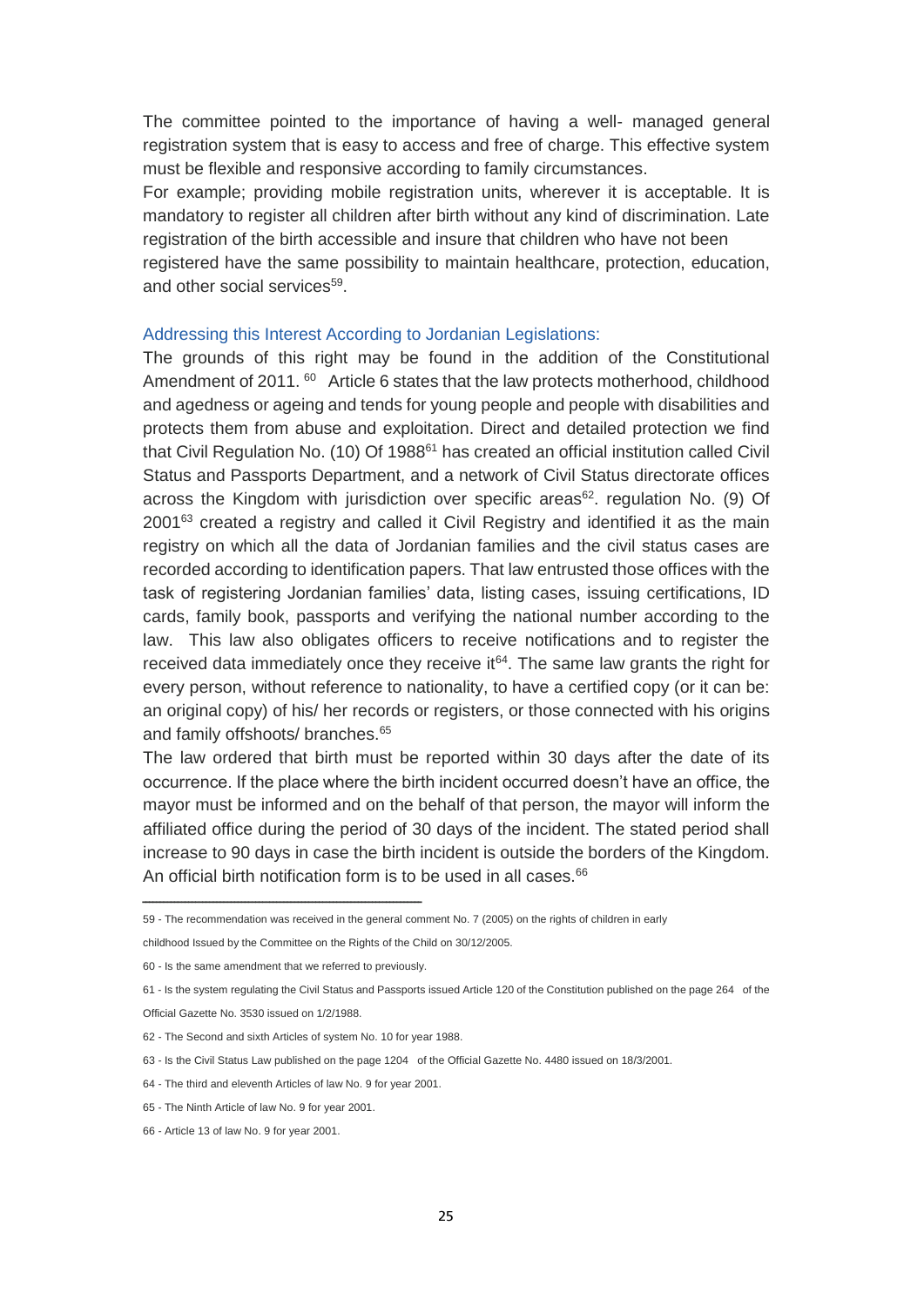The law specifies that the person responsible for reporting the birth of a child are: the father, mother, adult relatives up to fourth kinship, doctors, directors (in situations such as hospitals, maternity houses, jails, or quarries), midwives, and mayors<sup>67</sup>. The law specifies the documentation needed for informing the incident as the following: day, date, hour, minute and place of birth incident, name the gender of the born child, name of parents of three sections, national number, religious affiliation, residence place, and number of entry $68$ . The law also obligates reporting of the death of a newborn child as long as the baby has exceeded the age of six months $69$ . The law also handles the cases of reporting foundlings and registering them. The law obligates every person who identifies a foundling to deliver him or her to the police station or to the mayor of the village where no police station is available, indicating the time and circumstances of finding that child, delivering the clothes he was found to be wearing and all other things. The law obligates the police station or the mayor to write a report of the incident indicating the age of the child, and the marks he has after consulting a doctor who has been appointed by the government. to be delivered, together with the new born, to any of the institutions or authorized persons at the Ministry of Social Development to report the birth instance to the Civil Status Office within the specified period following choosing a suitable assumed name/ alias for the new born and his parents.

If a person claimed the child's parentage and submitted a conclusive judgment in the case, the child is annexed to his documents and the names changes accordingly.<sup>70</sup>

The law also requires registration of births even if it was not reported during the initial thirty-day period required by law, during the first year from the child's birth if born in the Kingdom (and during two years if it took place outside of the kingdom), as long as the officer investigates properly and makes sure that the information is correct.

The law allows registering the children born out of wedlock at any time without adherence to the legal period of registering an incident of birth, and acknowledges the legal identity of children conceived outside of marriage. The Department registers those children civilly, gives them a national number, adds them to the family book, and gives them ID cards and passports. The national numbers issued for children conceived outside or marital bond do not hold any marks or identifiers or certain numbers that indicate they are conceived out of martial bond. In 2002, the legislature introduced an amendment to the Personal Status Code granting the departmental committee responsible for correcting names the power to correct the name of a child born outside of wedlock or a foundling.<sup>71</sup>

<sup>67 -</sup> Article 14 of law No. 9 for year 2001.

<sup>68 -</sup> The adjustment to these statements by the amended law No. (6) For year 2011 amended law for Civil Status Law published on the page 1749 of the Official Gazette No. 5090 issued on 2/5/2011. By amendment to regulation (2) of Article 15 of law No. 9 for year 2001.

<sup>69 -</sup> Article 17 of law No. 9 for year 2001.

<sup>70 -</sup> Article 19 of law No. 9 for year 2001.

<sup>71 -</sup> Article 34 of law No. 9 for year 2001.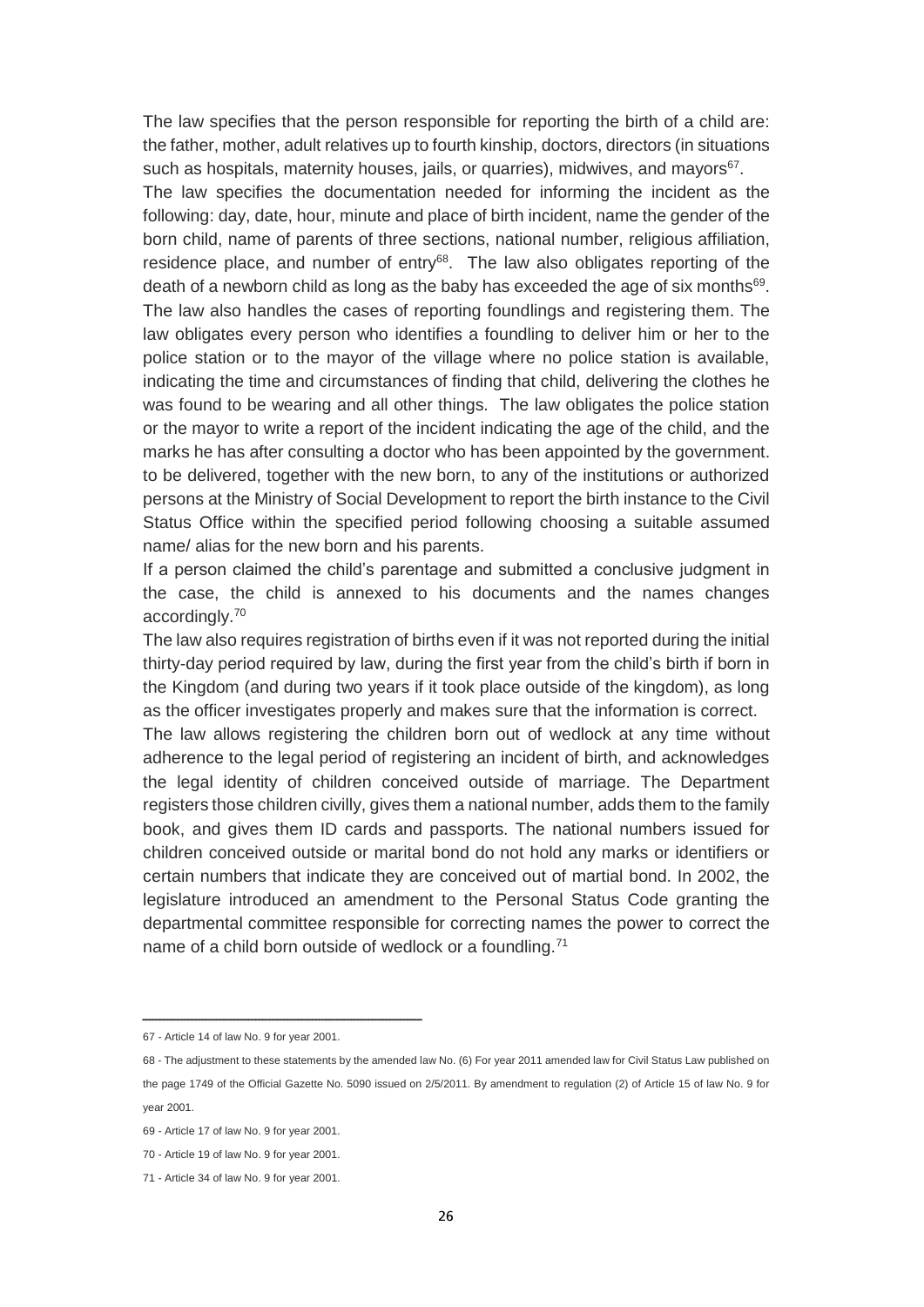In the case of reporting an incident of birth after the end of these dates, the person must go to the competent magistrate's court and obtain a definitive judgment then register the incident according the verdict<sup>72</sup>. If the child is not registered within thirty days of birth, payment of 10 JDs is required for registration. <sup>73</sup>

The legislator in Article 49 of The Personal Status Law<sup>74</sup> has not overlooked legislating penalties to reinforce the concept of this right to the child, by means of punishing everyone who has provided false statements with the intent of obtaining an identity card for a child, with imprisonment for a period no less than a year and no more than three years.

Furthermore, it punishes those responsible of reporting the birth instance to register it. The Law also penalized a late notified. The legislator, in the Penal Code, also penalizes every person who has carried out an act that has led to a minor becoming attributed to a woman who has not given birth to the minor, or to a man other than the minor's father, with hard labor for a term<sup>75</sup>. It also penalizes every person who commits a minor to a foundlings home and conceals the minor's identity, while being aware the minor is registered with the Civil Status Registry as a recognized illegitimate new born or as a legitimate new born, with at least a two-year imprisonment term.

Prior to that, the Personal Status Law, in Article 36, has rendered obligatory the authentication and registration of the marriage contracts, and has criminalized the contraction of marriages without an official certification<sup>76</sup> due to what stems from this authentication of guaranteeing the rights of the child as to his/ her parentage and identity, and what emanates from that of rulings as to care, guardianship, representation, inheritance, nationality etc.

The Jordanian government has at times waived time limits for marriage registration, to allow those without documented marriages to document their marriage contracts and register their children without a penalty or fine. Such waivers have in particular aimed to address the needs of Syrian refugees, and to protect the rights of Syrian children.

Many thousands of refugees and their children have benefited from these waivers.

# Second: Every Child Has the Right to a Name and Parentage: Addressing This Interest According to International Standards:

This right is detailed in Article 7 of the CRC, which states that the child shall be registered immediately after birth and shall have the right from birth to a name, the right to acquire a nationality, and has as long as possible the right to know his parents and to be tended by them. In CRC Article 8, States Parties undertake to

<sup>72 -</sup> The birth registration mechanism has been amended after the prescribed periods under the amended law No. (6) for year 2011 amended law for Civil Status by amendment to regulation (3) of Article 15 of the law No. 9 for year 2001.

<sup>73 -</sup> Paragraph (c) of Article 13 of law No. 9 for year 2001.

<sup>74 -</sup> Is the law No. (9) for year 2001 published on the page 1204 of the Official Gazette No. 4480 issued on 18/3/2001.

<sup>75 -</sup> Articles No. (287, 288) of the Penal Code No. 61 for year 1960.

<sup>76 -</sup> Article 279 of the Jordanian Penal Code saying (Shall be punished by imprisonment from one to six months all who performed

marriage ceremonies or been involved in a manner inconsistent with the provisions of the Personal Status Law or any other regulation.)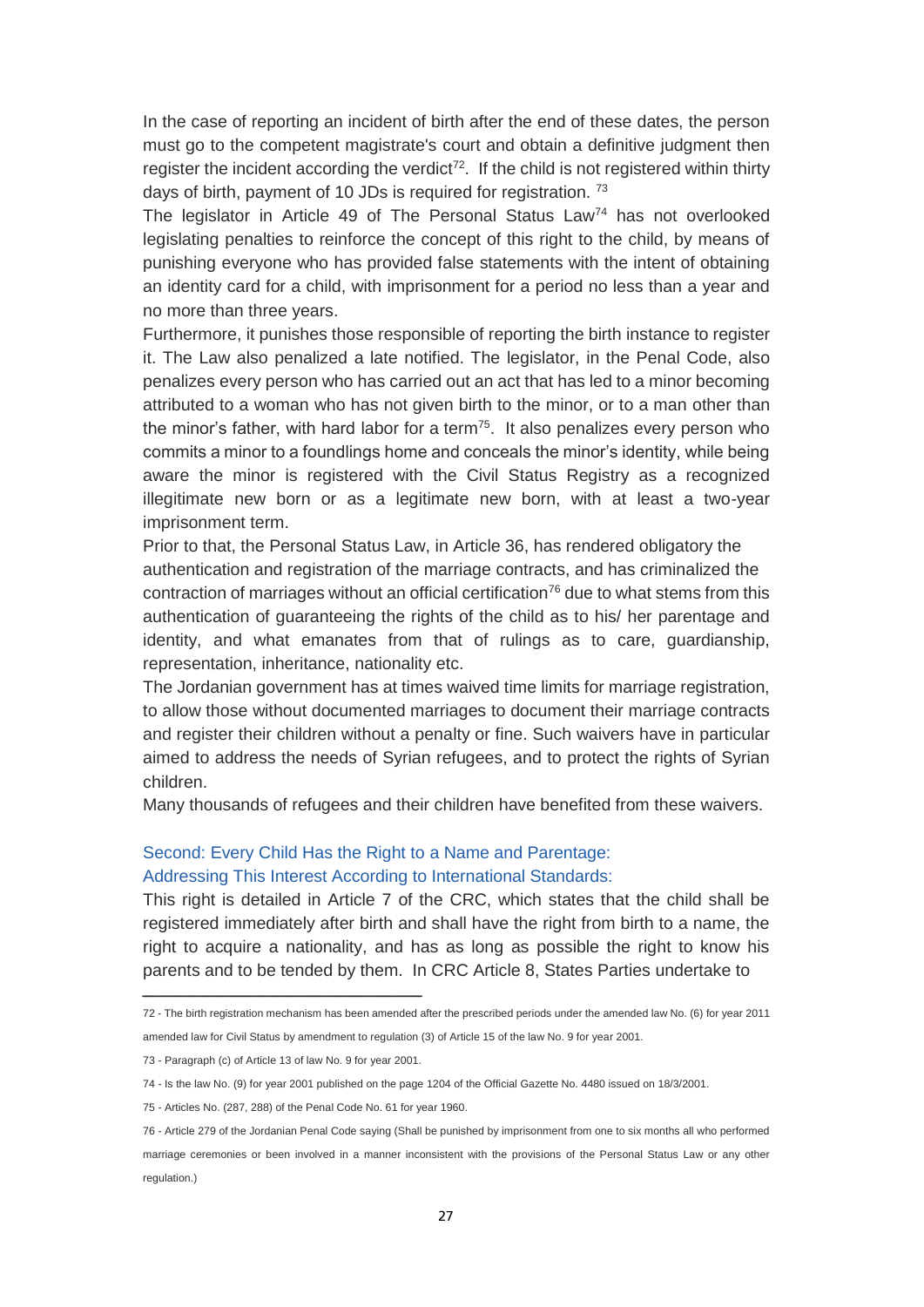respect the right of the child to preserve his or her identity, including nationality, name and family relations as recognized by law without unlawful interference. Where a child is illegally deprived of some or all of the elements of his or her identity, States Parties shall provide appropriate assistance and protection, with a view to speedily re-establishing his or her identity. This obligation is also included in Article 24 of the International Covenant on Civil and Political Rights, which states that every child shall be registered immediately after birth and shall have a name, and that every child has the right to acquire a nationality.

The main importance of a child's registration, name and parentage is that these are some of the main elements in determining the person's identity. Through this identity the child can be recognized amongst others; name and parentage, after being documented and approved by official documentations as we have pointed before and having a national ID card, enables the person to The Civil Status code devotes a whole chapter recognize himself amongst any other similar person whether the similarity was in appearance, age or any other cases of that. Also, its main importance in documentation, and having any other needed documents such as driving license, profession and commercial license and any others that is important during traveling outside of the country $77$ 

### Addressing This Interest According to Jordanian Legislations:

Many Articles in Jordanian legislation require the child's parents and the authorities to guarantee naming every child, knowing his parents, receiving care and attendance from them, and acquiring a nationality.

Paragraph 1 of Article No.30 of the Civil Code<sup>78</sup> stated: "Personality begins at the birth of a living child", Article No.38 of the same law states that: "Everyone must have a personal and family name, in order to pass on to his children".

Paragraph 2 &3 of Article No. 15 of the civil code state that reporting of the incident of birth must include the data and documents of the new born gender, his or her name, parents' full names, their nationality, their place of residence, their professions, their religious views, and their place of entry. Paragraph B of Article No.19 of the Civil Status Law obligated the secretary of the office to choose a name for the foundling child, and if anybody claimed to be blood related to that child, after registering the incident of birth and obtaining a conclusive judgment in the matter, the child is annexed to the document and names can be changed accordingly.

Paragraph A of Article No. 32 of the civil status law clarifies the correction mechanism of the physical and written errors related to the names and related to the child born outside of wedlock.

Corrections shall be made by, a committee composed of the secretary of the office and his/her assistant. Paragraph E of the same Article stated that; to file a lawsuit at the competent court, if the matter was related to the person of the entry.

<sup>77 -</sup> Some countries allow movement among them by identity card for examples Jordan, Syria previously, Egypt and Sudan Previously.

<sup>78 -</sup> Is the law No. (43) for year 1976 published on page No. 2 of the Official Gazette No. 2645 issued on 1/8/1976.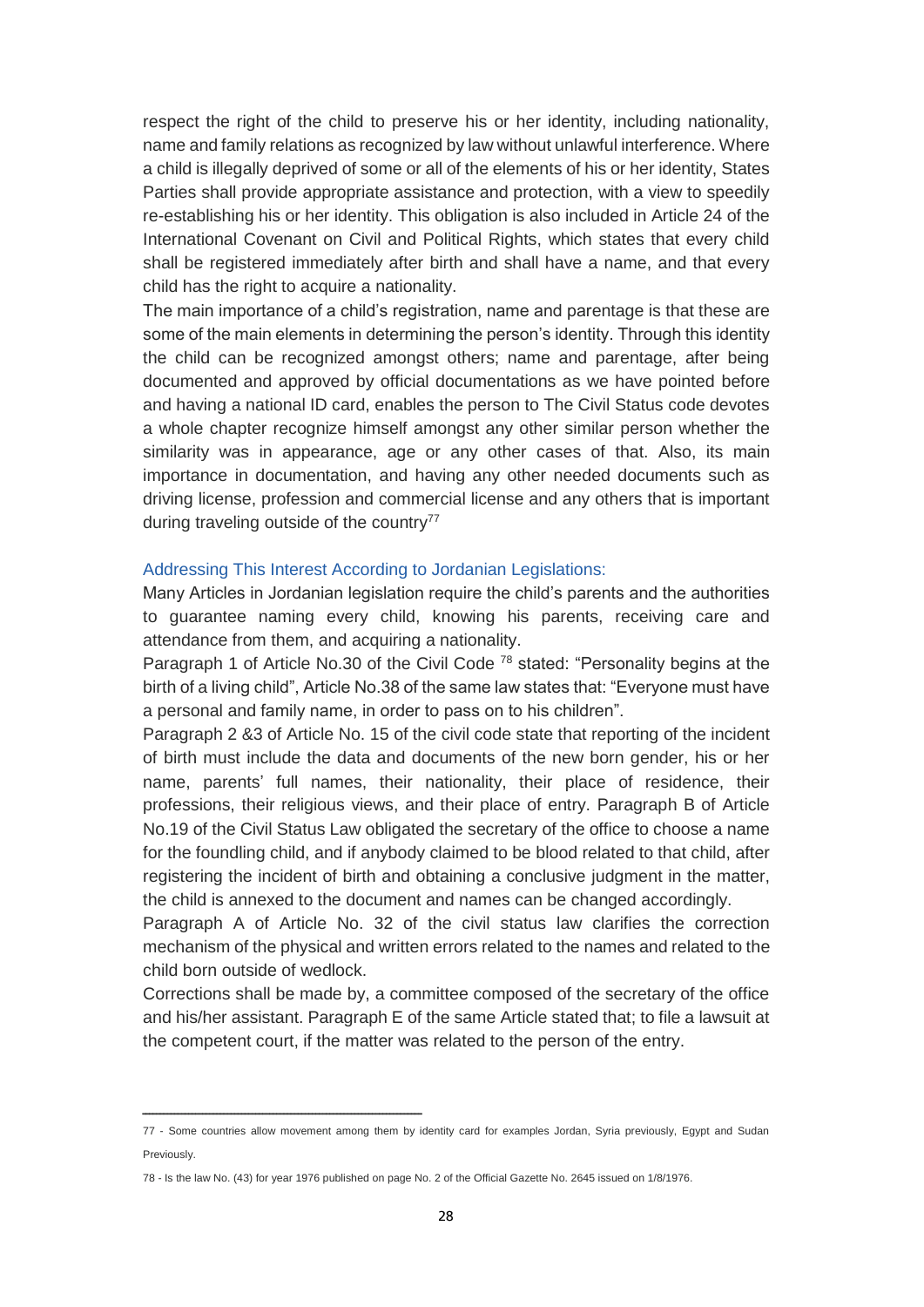The Civil Status code devotes a whole chapter of children's parentage to organize this subject which includes ten Articles (165-156).<sup>79</sup>

Article 157 of it comes to tackle the issue of the proof of parentage, whereby it recognizes the proof of parentage of the new born to his/ her mother and the proof of parentage of the new born to his/ her father in only cases of matrimony, recognition, evidence, or by definitive scientific means, coupled with the matrimony.<sup>80</sup>

The legislator's elaboration in the Personal Status Law can be sensed in terms of the issue of the parentage of the child as it permits the declaration of parentage, whether explicitly or implicitly (Article 61 therein). Furthermore, as it stipulates it obligatory to demonstrate the new born lineage in the null and void contract or fornication, if the child is born in a minimum duration of pregnancy from the date of the consummation or fornication (Article 158 therein).

According to the Civil Status Law, birth incidents may be registered and certificates issued for Jordanians born in or outside of the Kingdom, and for foreign children who were born in the Kingdom. As we mentioned above, having a name is one of the natural rights for children, and in order for his personality not to be affected by the child's name when the child reaches adolescence, the law forbids registering children with names that contradict religious, social values or public order. As manifestation of maintaining the identity of the child, the indicted law obligates that the informing about the birth incident shall include all the personal information related to the gender, the name, the parents' names, their nationalities, place of residence, their professions, and their religions. The department shall issue ID cards for minor children after obtaining the approval of the guardian.

Children born out of wedlock can register at any time without being bound to the legal dates and periods for birth incidents and recognition of the legal personality of the children born out of wedlock. The institution registers them, issues for them ID /National numbers, adds them in family books and gives them ID cards and passports. These numbers that are issued for those children don't bear any marks, signs or special numbers which indicate that they are children born out of wedlock. The Civil Status Law was legally amended in 2002. The amendment gave the formed correction committee the authorization to correct the name of the child born out of wedlock and the foundling.

### Third: The Child's Right to Acquire a Nationality:

## Addressing This Interest According to The International Standards:

And the right to acquire a nationality from section 1 of Article No.7 of the Child Right Convention by stating: 1-…… and the child shall be registered immediately after birth and shall have the right from birth to a name, the right to acquire a nationality, and has as long as possible the right to know his parents and to be tended by them. as well as from the Paragraph of Article No.8 by stating (1) States Parties undertake to respect the right of the child to preserve his or her identity, including nationality,

<sup>79 -</sup> Chapter one entitled (lineage) of chapter six and includes ten Articles.

<sup>80 -</sup> Is the Personal Status Law No. (36) for year 2010 published on page 5809 of the Official Gazette No. 5061 issued on 17/10/2010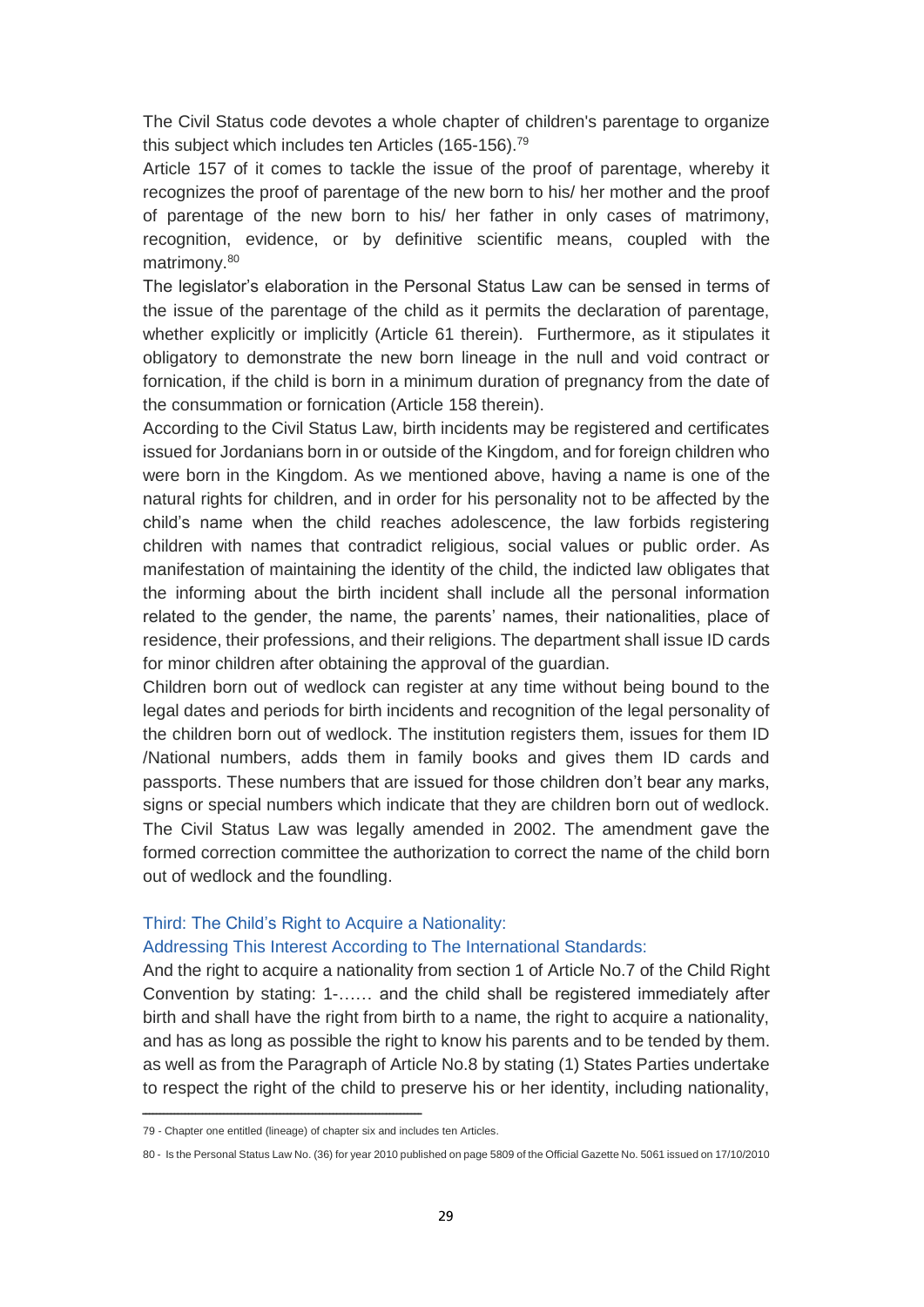name and family relations as recognized by law without unlawful interference. (2) Where a child is illegally deprived of some or all of the elements of his or her identity, States Parties shall provide appropriate assistance and protection, with a view to speedily re-establishing his or her identity. This obligation was mentioned at the of Paragraph 3 of Article No.24 of the international covenant on civil and political rights by stating every child has the right to acquire a nationality and before that Article No.15 of Universal Declaration of Human Rights indicates this right as follows: (1) everyone has the right to a nationality. (2) No one shall be arbitrarily deprived of his nationality nor denied the right to change his nationality.

#### Addressing this Interest According to Jordanian Legislations:

The Jordanian Constitution confirms in Article No.5 that Jordanian nationality shall be defined by law. It is possible to deduce from this constitutional provision that the law protects the right to acquire nationality throughout the requirements and provisions of acquiring the Jordanian nationality by a law issued by the Jordanian Parliament and to complete all the constitutional procedures that are needed for its issuance. The constitution comprehensively guarantees to protect this right and does not leave this important matter to the administration to decide of its own will.

The Jordanian Nationality Law was issued implement this constitutional requiremnt.<sup>81</sup>It determines in Article No.3 the conditions under which the child acquires the Jordanian nationality legally, and these conditions are:

-Any child whose father holds Jordanian nationality.

-Any child born in the Hashemite Kingdom of Jordan to a mother possessing Jordanian nationality and a father whose nationality is unknown or who has no nationality father or whose affiliation is not established.

-Any child born in the Hashemite Kingdom of Jordan to unknown parents, including a legal presumption considering foundlings in the Kingdom as born in the Kingdom pending evidence to the contrary.

Article 9 of the same law states that the children of a Jordanian citizen are Jordanians wherever they were born, while Article 10 obligates that a minor shall keep his Jordanian nationality although his father acquires a foreign nationality.<sup>82</sup>

Article 287 of the penal code protects a child's identity by penalizing every person who kidnaps a child under the age of 7 years, switches a child with another or refers a child to a woman who did not conceive him/ her with the penalty of imprisonment for three months to three years. Article 288 penalizes whoever admits a minor in a foundling house and conceals his identity knowing that the child is registered in the civil status registry with the penalty of imprisonment for at least two years.

#### Addressing these Interests According to Islamic Shari'ah:

ـــــــــــــــــــــــــــــــــــــــــــــــــــــــــــــــــــــــــــــــ

First: Reservation of rights of documentation for not being lost and the documentation here is a means, not an end.

The Islamic Shari'ah is concerned with the documentation of rights, as stated in the

<sup>81 -</sup> Is the law No.6 for year 1954 published on page 105 of the Official Gazette No. 1171 issued on 16/2/1954.

<sup>82 -</sup> Is a relatively new rule by the amended law No. 22 for year 1987 and the previous sentence was obliged the minor's children loss of their Jordanian nationality in case the father loses his Jordanian nationality.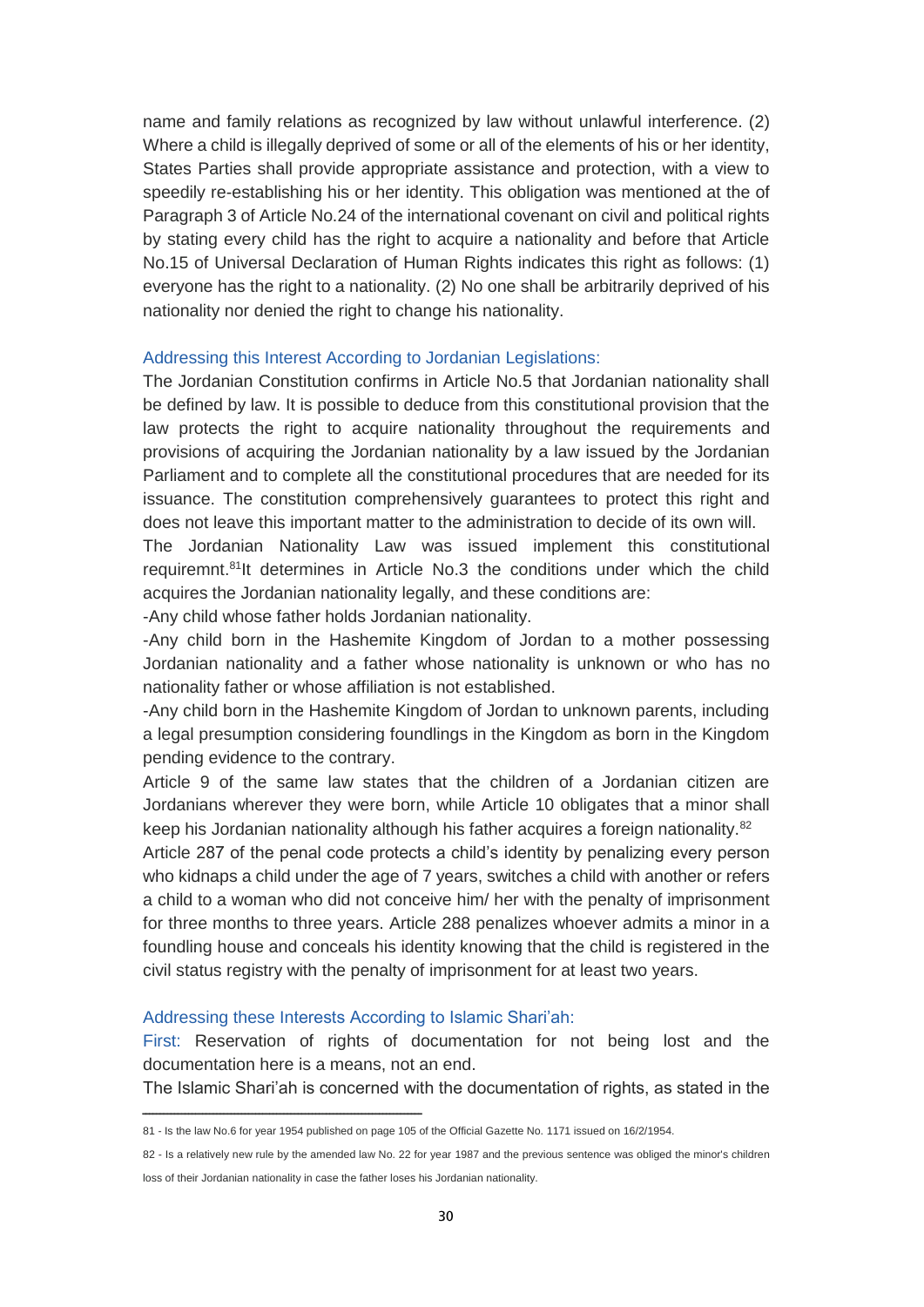Holy Qur'an and Sunnah. Documentation is a way to prove the rights and prevent a conflict before it occurs. Therefore, it is the right of the child from the State and any person who deals with children to document any right for this child to keep and preserve it, either in his parentage, properties or any other issue.

Almighty God said, "O you, who have believed, when you contract a debate for a specified term, write it down. In addition, let a scribe write [it] between you in justice. Let no scribe refuse to write as Allah has taught him. So, let him write and let the one who has the obligation dictate. And let him fear Allah, his Lord, and not leave anything out of unable to dictate himself, then let his guardian dictate in justice" 83.

Compared to debt documentation, documentation has been applied to every subject that an interest is provided by documenting it.

Narrated by Hudhayfah, The Prophet (peace be up on him) said to us: "List the names of those people who have announced that they are Muslims. "So, we listed one thousand and five hundred men. Then we wondered, "Should we be afraid (of infidels) although we are one thousand and five hundred in number?" No doubt, we witnessed ourselves being afflicted with such bad trials that one would have to offer the prayer alone in fear."<sup>84</sup>

Omar Ibn AL-Khattab has created documentations and documented the people's names and their characteristics. The scholars defined the passport in the name of the road papers. It was organized in a specific format by the state.<sup>85</sup>

We stress the importance of documentation as many rights nowadays are linked to it and so that no uncertain person shall consider it an illegitimate/ unreligious issue or that it is not tied to religion, leading to people undervaluing it and thereon losing their rights and the rights of whom they support of children.

Second: The child has the right to a decent name that would not disgrace him/her. The child is responsible to choose an appropriate name for the child that is not disgraceful or odd, so it would not be a reason to be mocked or underestimated by others.

Decent names affect the child's personality development, raise morals and draw an endearing self-image of the child in himself, his family and social environment <sup>86</sup>.

The Prophet (peace be upon him) was asked:" Prophet of God, we learned what the right of the parent to the child, what is the right of the child to the parent? He said:" is to give him a good name, and improve his manner."<sup>87</sup>

Narrated by Abu AL-Darda: The Prophet (peace be upon him) said: "On the Day of Resurrection you will be called by your names and by your father's names, so give yourselves good names."<sup>88</sup>

It is narrated that the Prophet (peace be upon him) changed the names of some companions into decent names. Abdallah Ibn Omar said that: "a daughter of Omar

ـــــــــــــــــــــــــــــــــــــــــــــــــــــــــــــــــــــــــــــــ 83 - Surah Al –Baqarah (The Cow), Chapter 2, Verse 282.

<sup>84 -</sup> Al-Bukhari, Sahih al –Bukhari, Book of Fighting for the Cause of Allah (Jihaad), Chapter No. (181): The listing of the people by the Imam, al-hadith No. 2895.

<sup>85 -</sup> Nationality in Islamic Shari'ah, Rahil Gharaibeh: 98

<sup>86 -</sup> Mohammed Aqla, Book of Child education in Islam, (Amman: Modern Letter Library, 1410 AD), 26

<sup>87 -</sup> Related to Al-Baihaqi, Shuab Al-Iman, No. 8405

<sup>88 -</sup> Related to Abu Dawood, in his Sunnah, No. 4297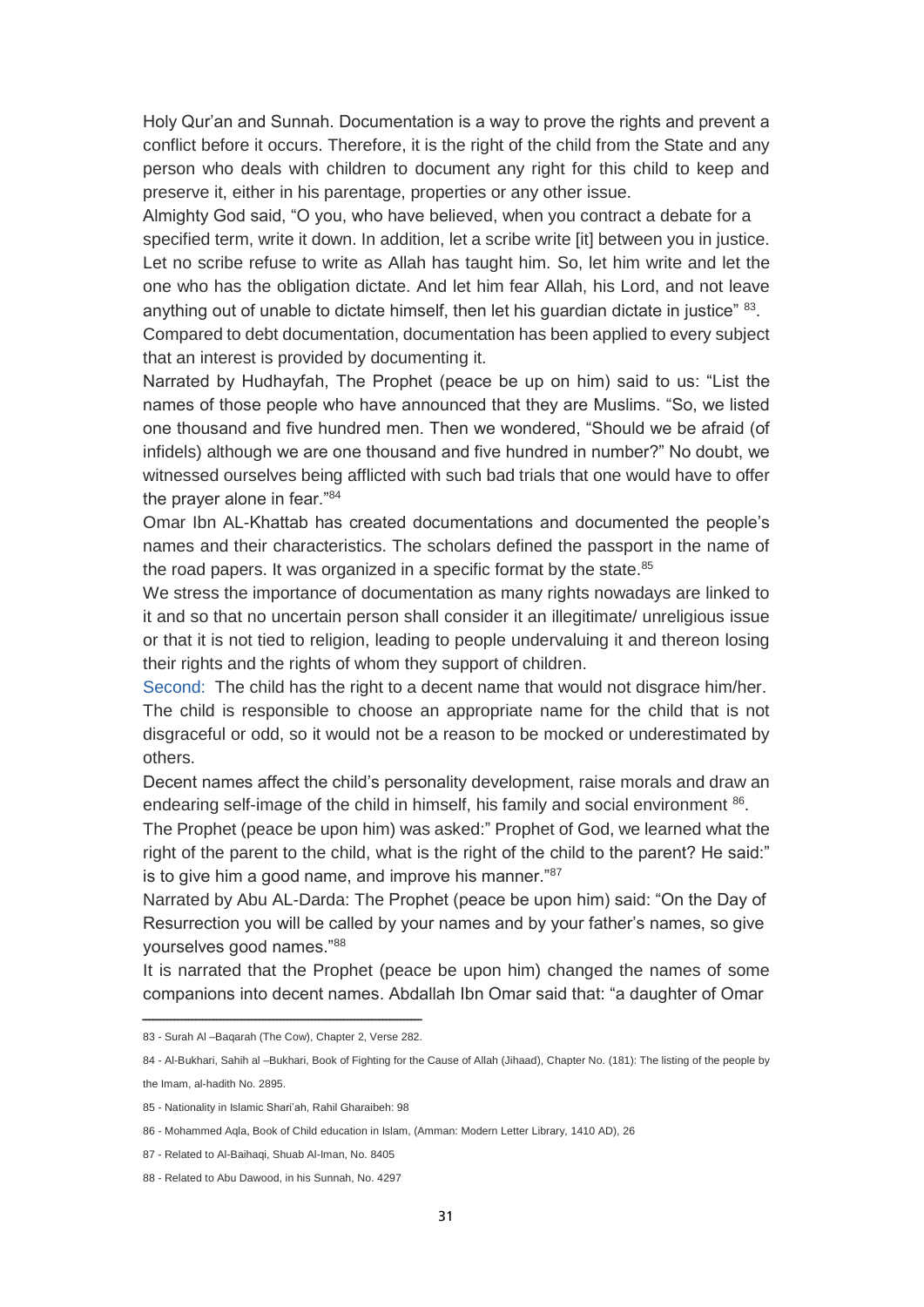called 'Asiyah'(disobedient) then the Prophet of Allah (peace be upon him) named her 'Jamilah'(beautiful)"89. The prophet (peace be upon him) named another man called 'Ga'alan'(cockroach). The Prophet here only corrected the case of the first name without denying the man's identity or the relation with his parents.

Third: The child has the right to join his / her real father or mother

The Islamic Shari'ah has affirmed the child's right to have a clear kinship to his parents and has shown its importance. Islamic Shari'ah forbids adoption in all of its forms due to the consequence of the rights connected with verification of lineage.

The greatest evidence of that is the saying of Almighty God," and has not made your adopted sons [true] sons. That is merely your saying by your mouths, but Allah says the truth, and He guides to the [right]4 call them by [the names of] their fathers; it is more just in the sight of Allah. But if you do not know their fathers - then they are [still] your brothers in religion and those entrusted to you.

And there is no blame upon you for that in which you have erred but [only for] what your hearts intended. And ever is Allah Forgiving and Merciful"<sup>90</sup>. In return, Shari'ah urged custody and guardianship, whether for orphans, or those who lost family lodging for any reason. The scholars emphasize on the importance of parentage for the child due to its connection with many other rights. Personal Status Law prioritizes the parentage and puts it the first right of child rights because it is connected to other rights such as, inheritance, spending, support, custody and care.

The Shari'ah has considered the child who is born alive, even if only for a few seconds, a human being full of humanity in terms of inheritance and material and moral rights. If he dies at that moment, he shall be named, washed, prepared for burial and have the funeral prayer, exactly as adults.

Fourth: The child's right to preserve his / her identity

The legal structure of Prophet Mohammad (peace be upon him) was founded on an important basis: to demonstrate and establish the legal link between the individual and the state, which makes the individual citizen in the state and what it contains of rights and duties of citizenship, which is the contemporary legal term of nationality.

Some of Articles in the Constitution of Al-Madinah al-Munawarah explain the relationship of individuals with their state. For example, the first Article: "This is a book from the Prophet Muhammad between believers and Muslims of Quraish and Yathrib, and those who followed them. And he fought with them; they are one united nation unlike other people".

The subsequent Articles in the paper explain the meaning of one nation, citizenship and affiliation in the state. It also added that the citizens of this country enjoy the right to protection, security and physical care, and that the reference of citizens to their effective law, and other detailed Articles explaining the relationship of individuals within the state <sup>91</sup>.

The evidence of the above statement is the right to a nationality and national identity as abiding as it is and linked to the legal status in the Islamic Shari'ah, since the establishment of the State.

<sup>89 -</sup> The musnad of imam, Ahmed ,2/18

<sup>90 -</sup> Chapter 33, Surah Al-Ahzab (The Combined Forces), Verses No. (4,5).

<sup>91 -</sup> Biograpghy of Ibn- Kathir/ Ibn-Kathir Part 2 Page 321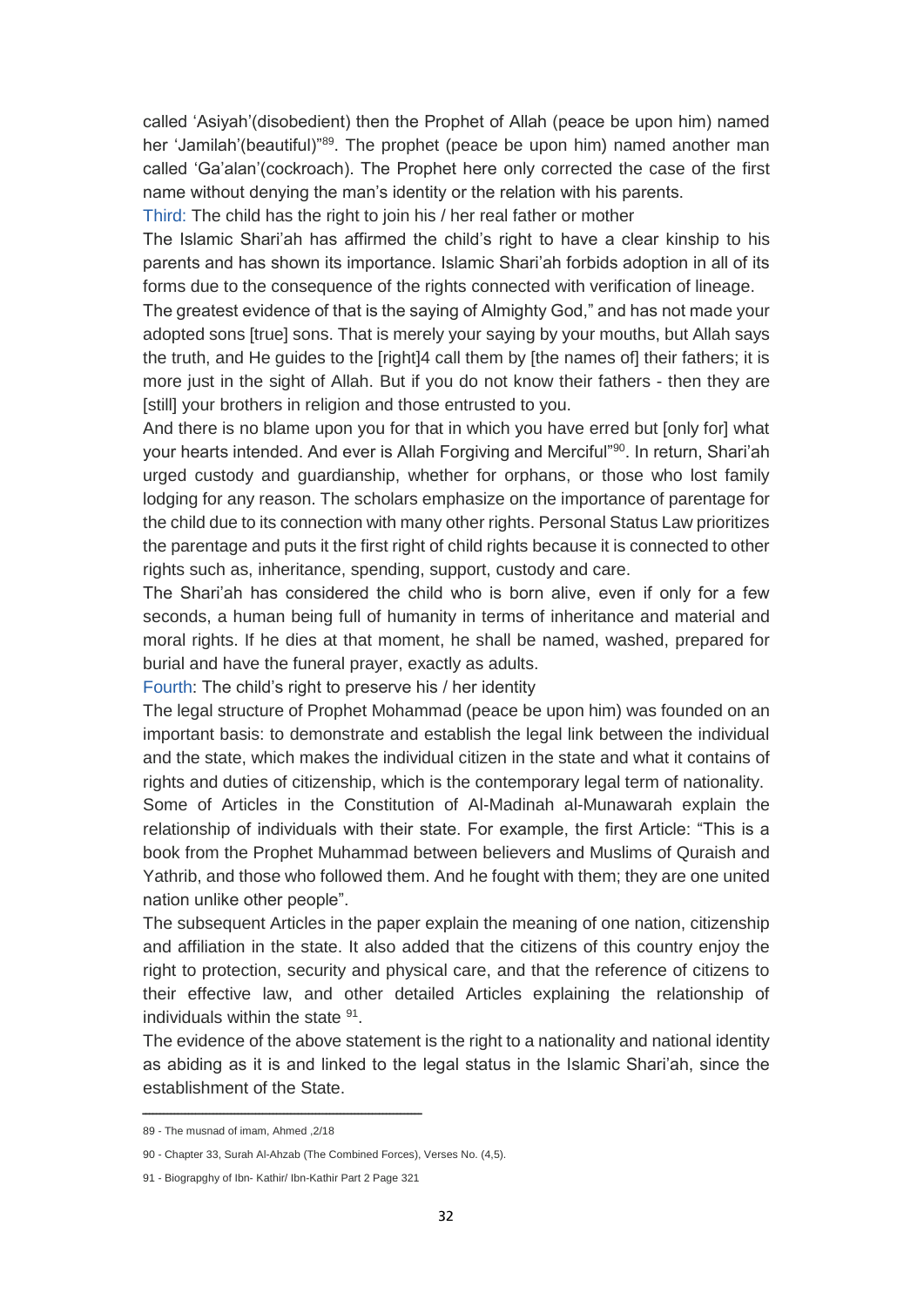Human affiliation to the state, belonging to it, and receiving its protection and care is one way of cooperation, which was stipulated by the Holy Quran as one of the goals for which mankind was created for "O mankind, indeed we have created you from male and female made you peoples and tribes that you may know one another. Indeed, the most noble of you in the sight of Allah is the most righteous of you. Indeed, Allah is knowing and Acquainted"<sup>92</sup>. The acquaintance in the previous verse carries various meanings; to know your parentage, so that each individual recognizes his parents, and to communicate among you and cooperate on righteousness and piety<sup>93</sup>.

The idea of such a productive cooperation, the state of rights and duties, is embedded in the Islamic Fiqh (jurisprudence) as an essential necessity for the legally competent persons (the legally competent is a literal translation; not clear what is meant by the Arabic word; it can be also: the guardians, the designees, the trustees, the duty-bearers etc.).

It is stated in the Literature of the World and Religion: "Man is imprinted on the lack of his gender"<sup>94</sup> which means to have forbearance towards lack of things and the probability of what he is not capable of. Therefore, a meeting should be held, so the individual will be able to, by collaborating with his brother and his relative, supply a need and carry burdens that need a collective effort. This is because the one who needs something is always trying to make connections and the one who assists is always contacted<sup>95</sup>.

As to what Shari'ah assured about the child has the right of nationality even he or she was a foundling, his or her descent and original nationality are not known, if he or she is found in the land of Islam, he or she acquired the nationality of the state and its subordination in order to preserve his identity and rights $96$ .

Fifth: The child's right of possessing and a full eligibility of obligation since birth.

Therefore, he/she has the right of inheriting, will, dedication, charitable donation and others.

The Shari'ah considers as valid; the right of possessing for the child, since he/she is in the embryo whereas the embryo has the pending right of inheritance in case of the death of his inherited and waits his allocation until childbirth. If he/she is born alive then he/she has the right of inheritance. The Islamic jurists have allowed the will for an embryo<sup>97</sup>.

If the child is born alive then the child can inherit a fortune in accordance with the legalisations. Further, some other dealings are allowed, for instance, gifts and endowments, although there are some disagreements between some Islamic jurists in these details.

The Quran singled out the orphans, God said, "And give to the orphans their properties and do not substitute the defective [of your own] for the good [of theirs].

ـــــــــــــــــــــــــــــــــــــــــــــــــــــــــــــــــــــــــــــــ 92 - Chapter 49, Surah Al-Hujurat (The Rooms), verse No. 13

<sup>93 -</sup> Intermediate interpretation Sayed Tantawi, part 13, page 517.

<sup>94 -</sup> Chapter 4, Surah An-Nisa (The Women), verse No. 28.

<sup>95 -</sup> Al- Mawardi, Book of (The Ethics of Religion and of this World), pages No. (129, 132).

<sup>96 -</sup> Nationality in Islamic Shari'ah, Rahil Gharaibeh, page No.

<sup>97 -</sup> Al-Bahuti, Kashf al-Qina', 4/653.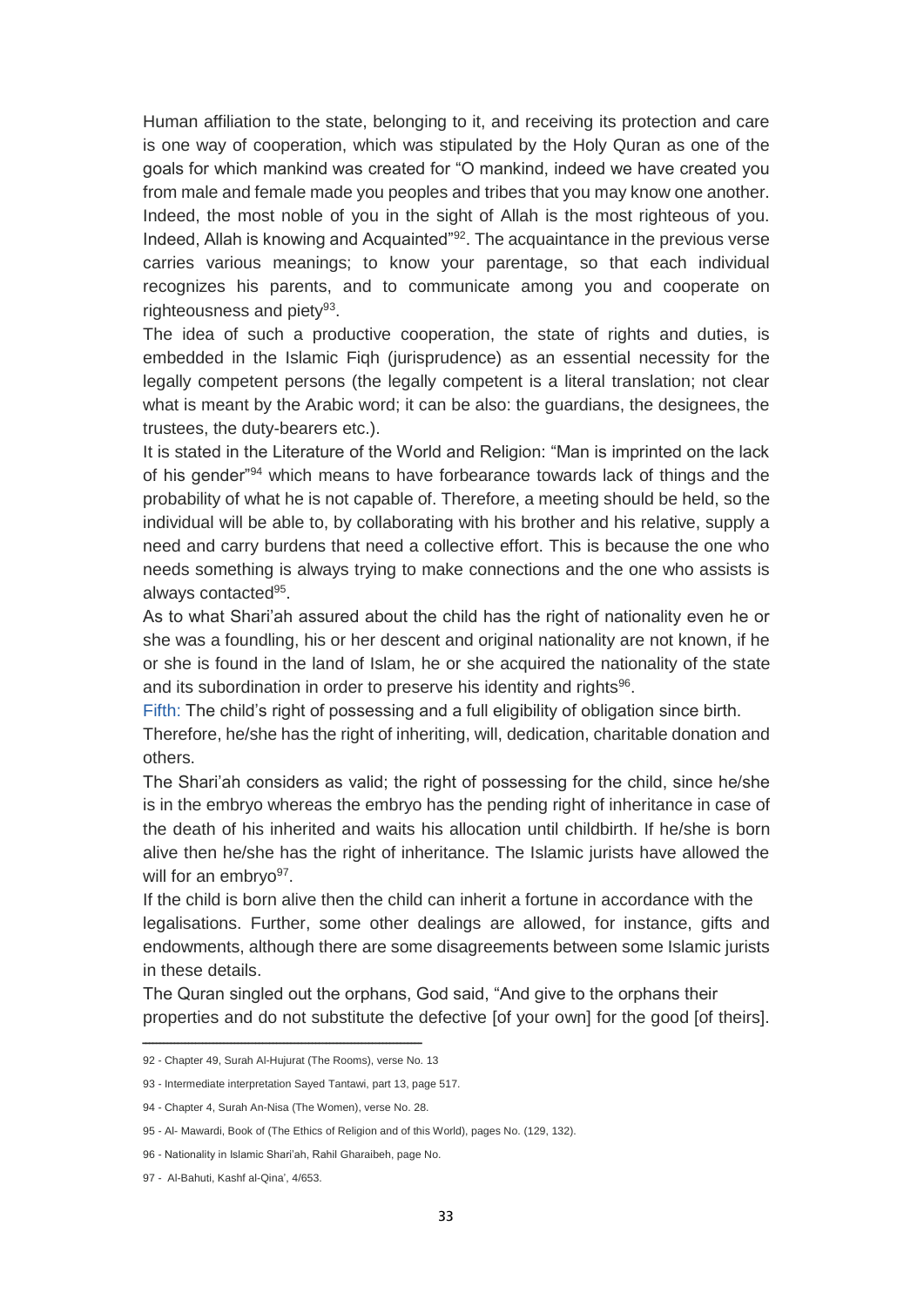And do not consume their properties into your own. Indeed, that is ever a great sin<sup>"98</sup>. To maintain the money of a minor, the Shari'ah distinguishes between adolescence and maturity. It made restoring his/her money when he/she becomes an adult even if it does not determine the age of maturity. It leaves it to the circumstances. God said: "and test the orphans [in their abilities] until they reach marriageable age. Then if you perceive in them sound judgment, release their property to them).

Sixth: The child's right of keeping his/her money, developing it, not losing it or being alienated from it.

Islamic jurists created strict rules concerning the disposal, investment and preservation of a minor's money. Hence, there are many of evidence in jurisprudence related to this issue. The scholars have stated in the "Jenayat" (felonies) chapter that neither the guardian nor the trustee nor the judge can forgive the killer of the child's devisor; but he/she can make a reconciliation after guaranteeing the child's right of blood money because he/she is a trustee and the trustee does not have the right to forgive.

Of the optimal practices in selling the properties of the minor is the availability as a precondition of a justification and a reason and a no-deceitfulness/ undervaluation or fortunateness as to the price by increasing the equivalent price.

Seventh: The child's right of being treated by justice among his/her family.

The Shari'ah considered equity among the children in diverse aspects of life due to its great educative consequences on them. Favoring and differentiating between children in life's matters causes hatred between them, animosity among them, lack of feeling for the child, as well as psychological issues and corruption of the child.

The Prophet said: "Fear God and act equally between your children; act equally between your sons."<sup>99</sup>

The scholars did not permit discrimination between children in giving and treatment, except for a reason, the initially equity between boys and girls is the foundation of Islam in giving.

If the conditions of the children differ is should be according to need and not just for fondness and favoritism. Some needs to be prioritized include sickness and disability while the messenger of Allah (peace be upon him) was talking to his companions, a boy came up to his father, and wiped his head and placed him on his right leg. He said, "the boy stayed a little, then his daughter came to him, and he wiped her head and put her on the ground then the Prophet (Peace be upon him) said: why you do not put her on your other leg?" He carried her on his other leg. He said, "Now you have adjusted."

<sup>98 -</sup> Chapter 4, An-Nisa (The Women), verse No.2

<sup>99 -</sup> Narrated by Al –Bukhari, in his Saheeh, No. 2398.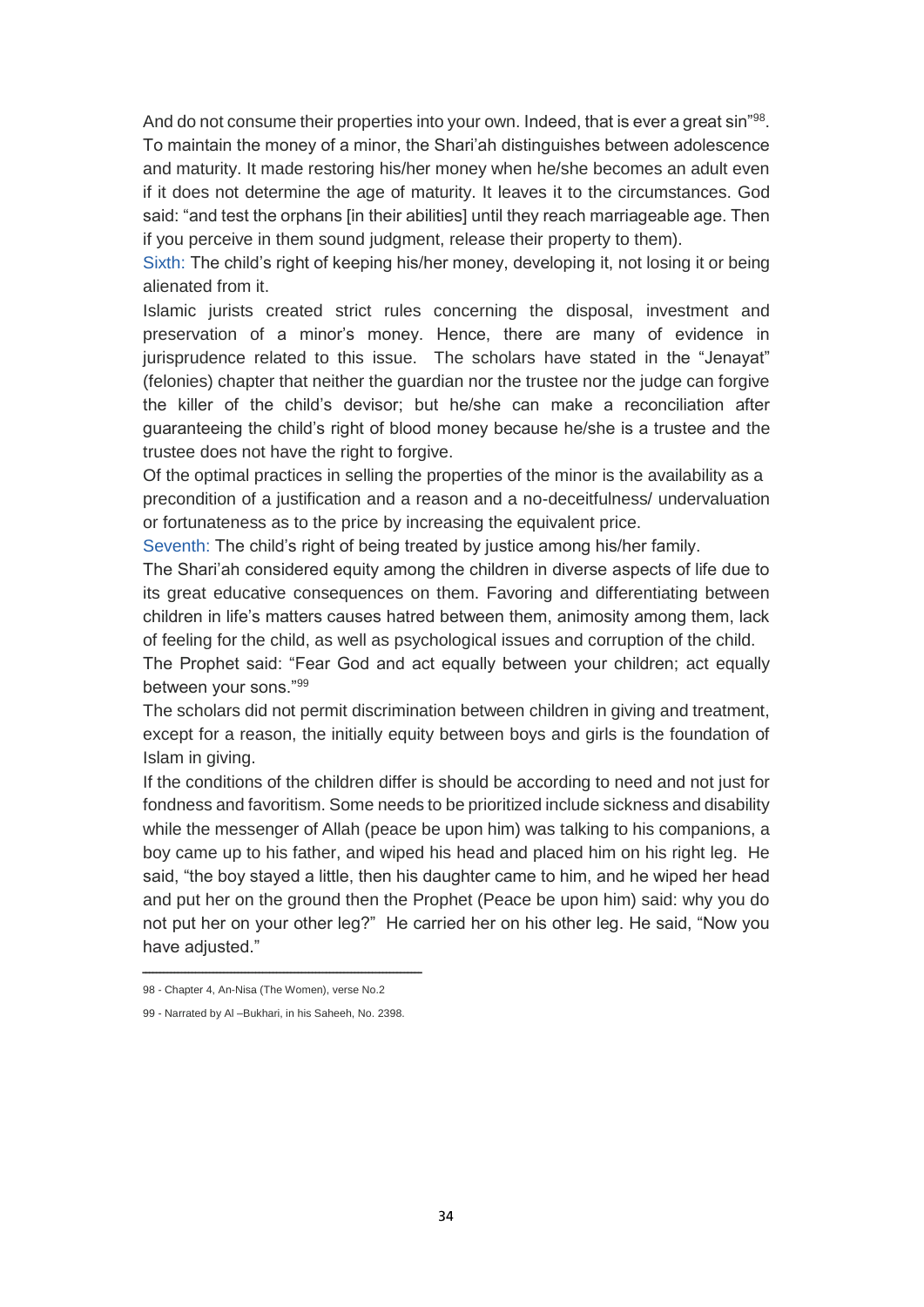# Third Topic

# Achieving the Child's Best Interests in Shelter (Residence, Custody and Expense)<sup>100</sup>

### Addressing This Interest According to International Standards:

According to the Universal Declaration of Human Rights and by international human rights treaties adopted by States, the family is considered to be the natural and fundamental group unit of society, and family is the natural environment for the growth and well-being of all its members, particularly children. Protection and assistance must be provided to support the family so that it can fully achieve responsibilities within the community. The declaration recognizes that the child must be fully prepared so he can live as an individual in the society. The child must be raised according to the spirit of ideals announced in the Charter of the United Nations. These ideals are the spirit of peace, dignity, tolerance, freedom, equality and brotherhood.

Article 5 of the declaration states that the state shall respect the responsibilities, rights and duties of parents or, where applicable, the members of the extended family or, community as provided for by local custom. Legal guardians or other persons legally responsible for the child, to provide, in a manner consistent with the evolving capacities of the child, appropriate direction and guidance in the exercise by the child of the rights recognized in the present Convention.

Paragraph 1 of Article No.9 of child right convention states that members shall ensure that a child shall not be separated from his or her parents against their will, except when competent authorities subject to judicial review determine, in accordance with applicable law and procedures, that such separation is necessary for the best interests of the child.

Such determination may be necessary in a particular case such as; one that involves abuse, or child neglect by the parents. Another case could occur where the parents are living separately and a decision must be made as to the child's place of residence. In any lawsuits filed to separate the child from both or one of his parents, all interested parties must have the chance to participate in the legal action and to disclose their views <sup>101</sup>, if the case was to separate a child from one or both of his parents. The state must take the right procedures that insure to maintain personal relations and direct contact with both parents on a regular basis, except if it is contrary to the best interests of child.<sup>102</sup>

Where such separation results from any action initiated by a State Party, such as the detention, imprisonment, exile, deportation or death (including death arising from any cause while the person is in the custody of the State) of one or both parents

<sup>100 -</sup> Sheltering: Known as permanent residence and good reception, care, psychological and social stability,

requesting the security, the support, the shelter, the protection and the comfort. (This definition was posted on the website of Al Amal Institute for Orphans).

<sup>101 -</sup> Paragraph (2) of Article No. 9 of the Convention on the Rights of the Child.

<sup>102 -</sup> Paragraph (3) of Article 9 of the Convention on the Rights of the Child.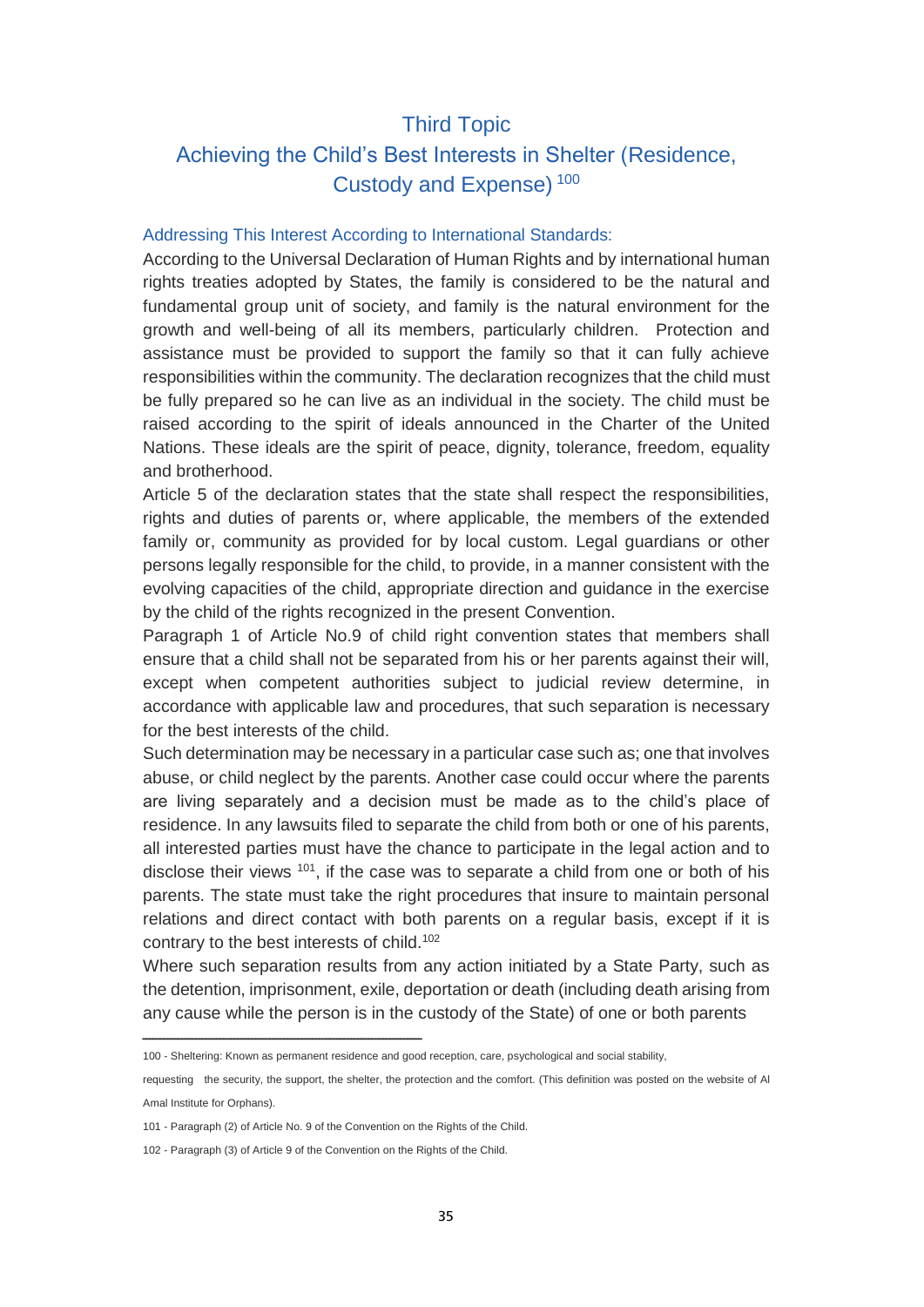or of the child, that State Party shall, upon request, provide the parents, the child or, if appropriate, another member of the family with the essential information concerning the where about of the absent member(s) of the family unless the provision of the information would be detrimental to the well-being of the child. States Parties shall further ensure that the submission of such a request shall of itself entail no adverse consequences for the person(s) concerned.<sup>103</sup>

In accordance with the obligation of States Parties under Article No.10, Paragraph 1, States Parties shall deal with applications by a child or his or her parents to enter or leave a State Party for the purpose of family reunification in a positive, humane and expeditious manner. States Parties shall further ensure that the submission of such a request shall entail no adverse consequences for the applicants and for the members of their family.

Paragraph 2 of the same Article also granted a child whose parents reside in different States shall have the right to maintain on a regular basis, save in exceptional circumstances

personal relations and direct contacts with both parents. Towards that end, the States Parties shall respect the right of the child and his or her parents to leave any country, including their own, and to enter their own country. The right to leave any country shall be subject only to such restrictions as are prescribed by law and which are necessary to protect the national security, public order, public health or morals or the rights and freedoms of others and are consistent with the other rights recognized in the present Convention.

Paragraph 1 of Article No.18, States Parties shall use their best efforts to ensure recognition of the principle that both parents have common responsibilities for the upbringing and development of the child. Parents or, as the case may be, legal guardians, have the primary responsibility for the upbringing and development of the child. The best interests of the child will be their basic concern. Paragraph 2 of the same Article obligates States Parties to render appropriate assistance to parents and legal guardians in the performance of their child-rearing responsibilities and shall ensure the development of institutions, facilities and services for the care of children.

Paragraph 1 of Article No.27 of the Convention was more explicit in obligating States Parties to recognize the right of every child to a standard of living adequate for the child's physical, mental, spiritual, moral and social development. Paragraph 2 of the same convention obligate the parent(s) or others responsible for the child have the primary responsibility to secure, within their abilities and financial capacities, the conditions of living necessary for the child's development. Paragraph 3 of the same Article obligate States Parties, in accordance with national conditions and within their means, shall respond appropriately to assist parents and others responsible for the child to implement this right and shall, in case of need, provide material assistance and support programs, particularly with regard to nutrition, clothing and housing. While its Paragraph 4 obligates the States Parties to take all appropriate measures to secure.

The recovery of maintenance for the child from the parents or other persons having

<sup>103 -</sup> Paragraph (4) of Article 9 of the Convention on the Rights of the Child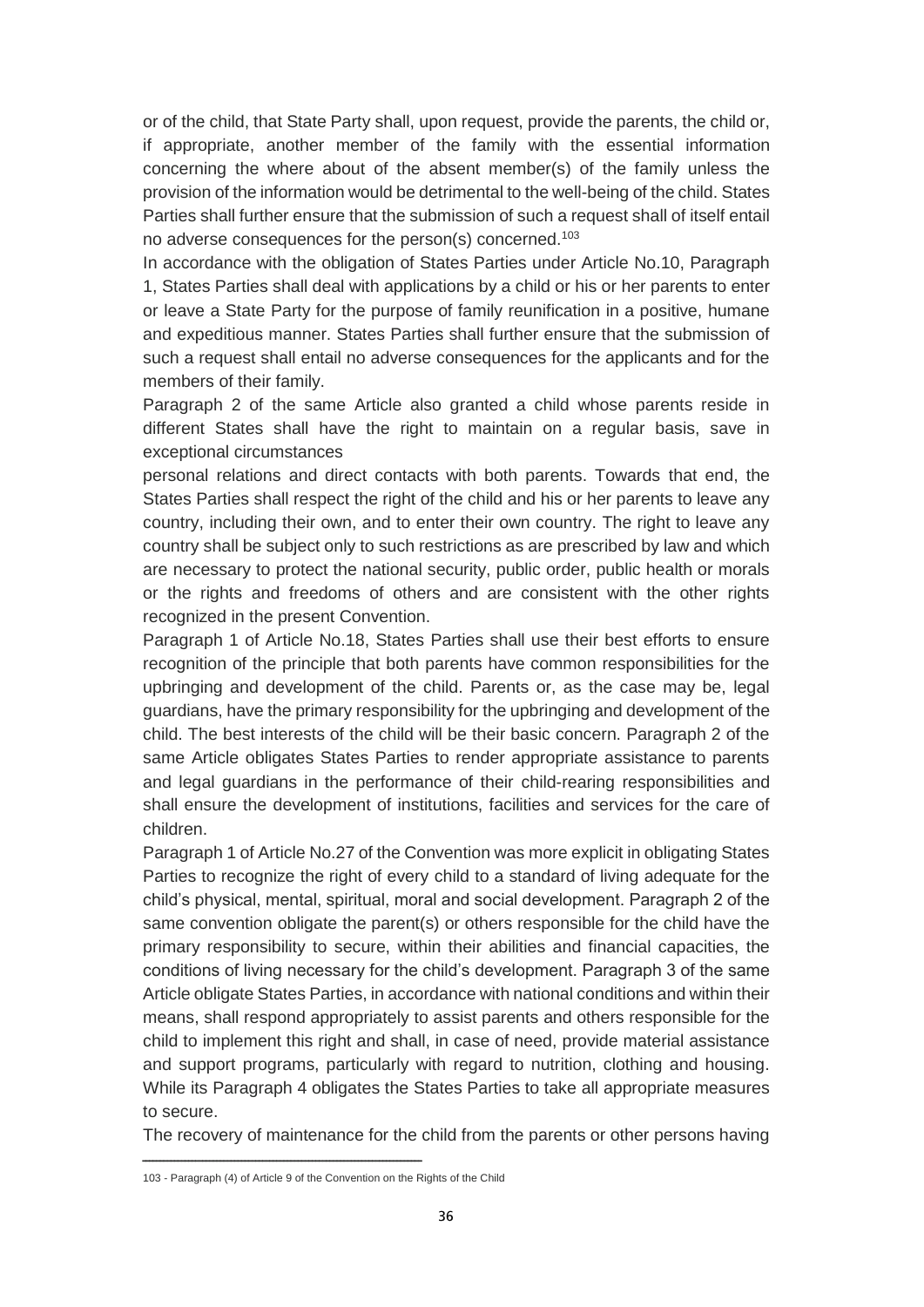financial responsibility for the child, both within the State Party and from abroad. In particular, where the person having financial responsibility for the child lives in a State different from that of the child, States Parties shall promote the accession to international agreements or the conclusion of such agreements, as well as the making of other appropriate arrangements.

### Addressing This Interest According to Jordanian Legislations:

At the national level, we find that paragraph 4 of Article 6 of the constitution has highlighted this right by considering the family is the basis of society the core of which shall be religion, morals and patriotism; the law shall preserve its legitimate entity and strengthen its ties and values<sup>104</sup>, as stated in Jordanian National Charter.<sup>105</sup>

The family constitutes the basic unit of society in the Jordan and it is the natural environment in upbringing the individual, educating and building his personality. The state must provide for the family though all of its official and public departments in an effort to form the family, unify it, and ensure decent living. The state institutions are obligated to help the family to perform its responsibilities in raising the new generation in a good way.

The Civil Status Law obligates the father to provide maintenance for his child unless the father is a poor man and cannot spend or is unable to work and earn money due to a physical or mental disease. If the father is absent and it is impossible to get any expenses from him for the child, or the father cannot find work, one of the responsible parties shall support the child. These expenses are considered a debt for the spender and the father must pay them whenever he is able to. The good or bad conditions of the father are taken into consideration when deciding child support as long as the amount is not less than the needed amount. The maintenance of the children shall last until a female, who is not solvent per her work and earnings, marries, and is to last until the male reaches a state whereby he earns what his peers earn unless he was a student/ learner (187, 188, 189, 195).

The law considers child support mandatory rather than optional. As well as emphasizing the father or the guardian's responsibilities for child support, Jordanian law also penalizes the father or the guardian in the event that the child's needs are not provided for.

Article No. 290 in the penal code states that: "A father or guardian of a small child who cannot support himself or was entrusted legally to that guardian to take care of that child is penalized with the penalty of imprisonment for one month to one year if that person refused or neglected to provide the child with food, clothes and shelter. It also penalizes with the same penalty if a father or a guardian intentionally neglected a child under the age of 12 years".

Status Law. The law specified an entire chapter (chapter 3), as mentioned earlier. The law considers the child's welfare as one of the most important elements in the

<sup>104 -</sup> This Paragraph was added to sixth Article by the amended Constitution for year 2011.

<sup>105 -</sup> A political document issued in 1991, Formulated by a committee formed by Royal Decree which included hundred members,

the Charter came to serve as a national reference which emphasizes the commitment of the State and Jordanian society with values of democracy, political pluralism and building a state of institutions and law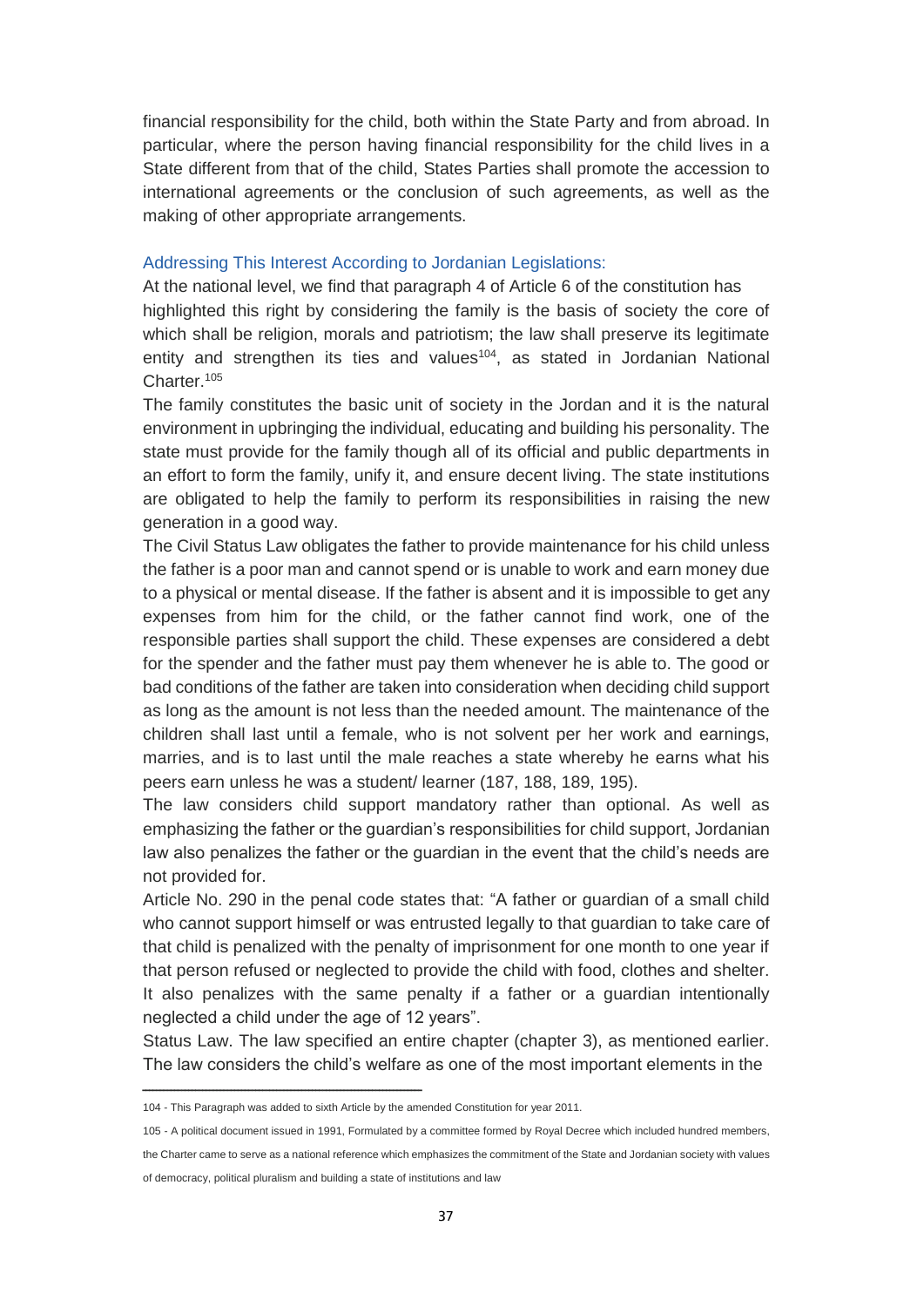Matter of custody and based on this concept, the law enumerates the qualifications of those who wish to enjoy custody of the child. In case the qualifications are not met, custody is then revoked in order to protect the child's interests.

These qualifications are: the person who wants custody must be a wise, healthy adult that is free from any contagious diseases; is trustworthy to be with a child; is able to raise him and keep him safe and not to lose the ward under his care for being occupied from him/ her, and not make the ward stay at the dwelling of those hateful and harmful toward him/ her.<sup>106</sup>

Prior to this, the Law had set the priority of entitlement to custody, and provided a detailed organization as to the custody of the child, which has been dealt with under Articles 170-186 under this Law. the law set the custody to be for the biological mother<sup>107</sup>. In case of divorce or separation, after the mother, the right of custody goes to her mother, then to the father's mother, and then to the court to decide which is the most suitable relative for custody, based on consideration of the child's welfare<sup>108</sup>.

The law did not forget to discuss dropping the right of custody in certain cases such as: if one of the qualifications required for custody was incomplete as the law stated in Article (173) the custody of the mother is up until the child completes 15 years of age, any person other than the mother until the child completes 10 years of age, after turning 15 years of age, the child has the right to choose to stay with the mother up until the age of maturity. On the other hand, the women's custody extends if the child was sick with a disease that requires the women care unless his welfare requires other than that. The law also deals with the custodian or the child's travel out of the state.

The law recognizes no effect on the child's right, if he/she, or the custodian travelled with each other internally, unless the travel may affect the welfare of the child. If the child's travel was proved to affect his welfare, the right of custody is passed to the next eligible person for custody<sup>109</sup>. "If the child has Jordanian nationality, the guardian has no right to take him or travel with him outside of the kingdom to live abroad, unless the custodian has the approval and after checking the insurance of the child's welfare"<sup>110</sup>. Under the law, the power of parental approval for travel is not absolute. The law allows that in case of parental disapproval of travel, and where the travel is temporary, the judge may give the custodian permission to travel with the child after checking the assurance of the child's welfare and statement of the period intended for visiting and taking sufficient evidence that guarantees the child's return to the state after finishing his travel as long as the custodian is willing to provide guarantor who is willing to be penalized with imprisonment until the

ـــــــــــــــــــــــــــــــــــــــــــــــــــــــــــــــــــــــــــــــ 106 - Paragraph (A) of Article No. 171 of the Civil Status Law.

<sup>107 -</sup> Relative Mother means; Mother of descent which child's parentage to her because of birth, so it goes out with a mother because of the breast feeding because who breastfed a child for certain conditions is considered a mother of this child in Islamic jurisprudence in number of judgments but not all of it.

<sup>108 -</sup> Article No. 170 of Civil Status Law.

<sup>109 -</sup> Article No. 175 of Civil Status Law

<sup>110 -</sup> Article No. 176 of Civil Status Law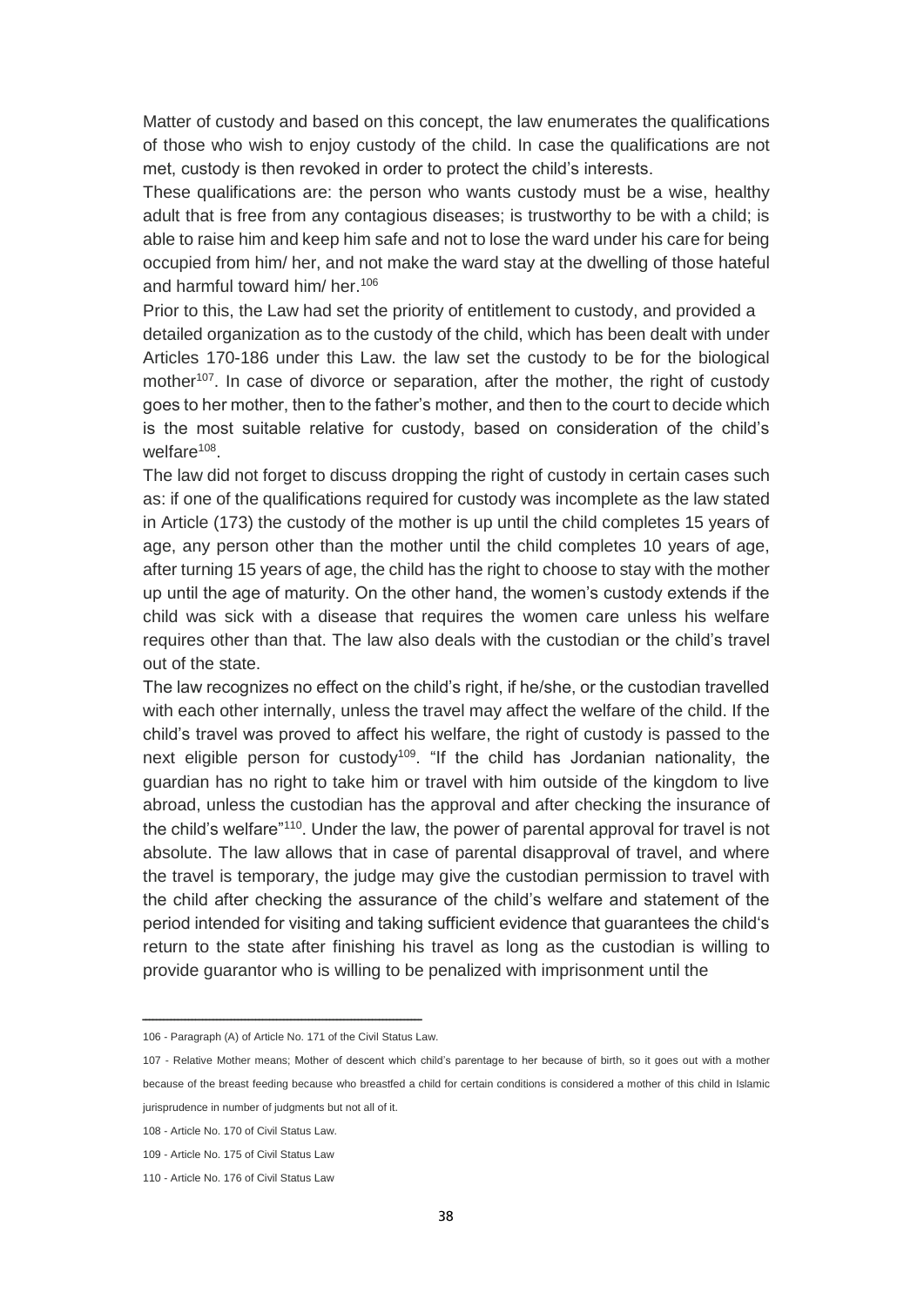custodian complies until he or she return the child back to the kingdom<sup>111</sup>. If the custodian father wants to travel and stay outside of the kingdom, and the mother custodian did not want the custody of the child or was deprived from it for any reason, the father can travel with the child and stay with him after giving the guarantees the court requires for approval <sup>112</sup>.

Article No.178 of the law entitles the custodian to have a fare the custody of the child from the delay of request not the judgment out of justice, because the lawsuits differs from one case to other and some might take a long or a short time and to the law stated the fees from the delay of judgment to forbid circumvention and the effects of defenses in the case to extend the duration to evade paying the custody fare of the period between the request and the judgment as it is applied at the time being. Article No.179 recognizes the entitlement of the custodian to be paid for housing according to financial abilities of the person in charge of expending.

The Law of 2010 highlights the matter of keeping the necessary documents concerning child custody. Article No. 80 of the law states the obligation of the custodian to keep the original documents, or necessary documentation to arrange the child's interest inside of the kingdom or certified copies as the matter such as; birth certification and the health insurance card. To protect the child's life and welfare, Article No. 186 of the law states that, if the mother is appointed, she should be the custodian and if she has refused the custody of her children, then the judge would investigate and appoint the most eligible person to be entitled to obtain custody.

As for visitations, some laws were innovated to give the custodian of the guardian the right to visit and go out with the child without the need to go to a visit center or visit house. Also, another innovation is the right to call the child through communication devices such as; a phone or, the internet…. etc. This is in order to keep the relationship with the child, to achieve all the child's, mother's and guardian's welfare Paragraph A of Article No.181 of the law.

Article No. 181, Paragraph B The law obligates the applicant for visitation to pay what the custodian pays of costs for the execution upon the request. This is because the custodian is not obligated to take the child in custody for the visitation, but the custodian only permits it.

Article (183) of the law deals with the issue of when the custodian forbids the person who has the order to see the child, visit him, or go out with him, and follow the order. As a result, the law temporally takes away the custody from the custodian and gives it to the next person in priority of those who have the right in custody to confirm compliance with provisions issued in this regard with some terms such as; the custodian does not comply to the provision without a cause and repeating in compliment to the provisions or abstracting. A warning is given to him by an execution judge where these rights are not replaceable and both the child and prevailing party to see visit and go out without child to guarantee the reason in which the custody of the sentenced party was temporarily removed.

ـــــــــــــــــــــــــــــــــــــــــــــــــــــــــــــــــــــــــــــــ 111 - Paragraph (A) of Article No. 177 of Civil Status Law.

<sup>112 -</sup> Paragraph (B) of Article No. 177 of Civil Status Law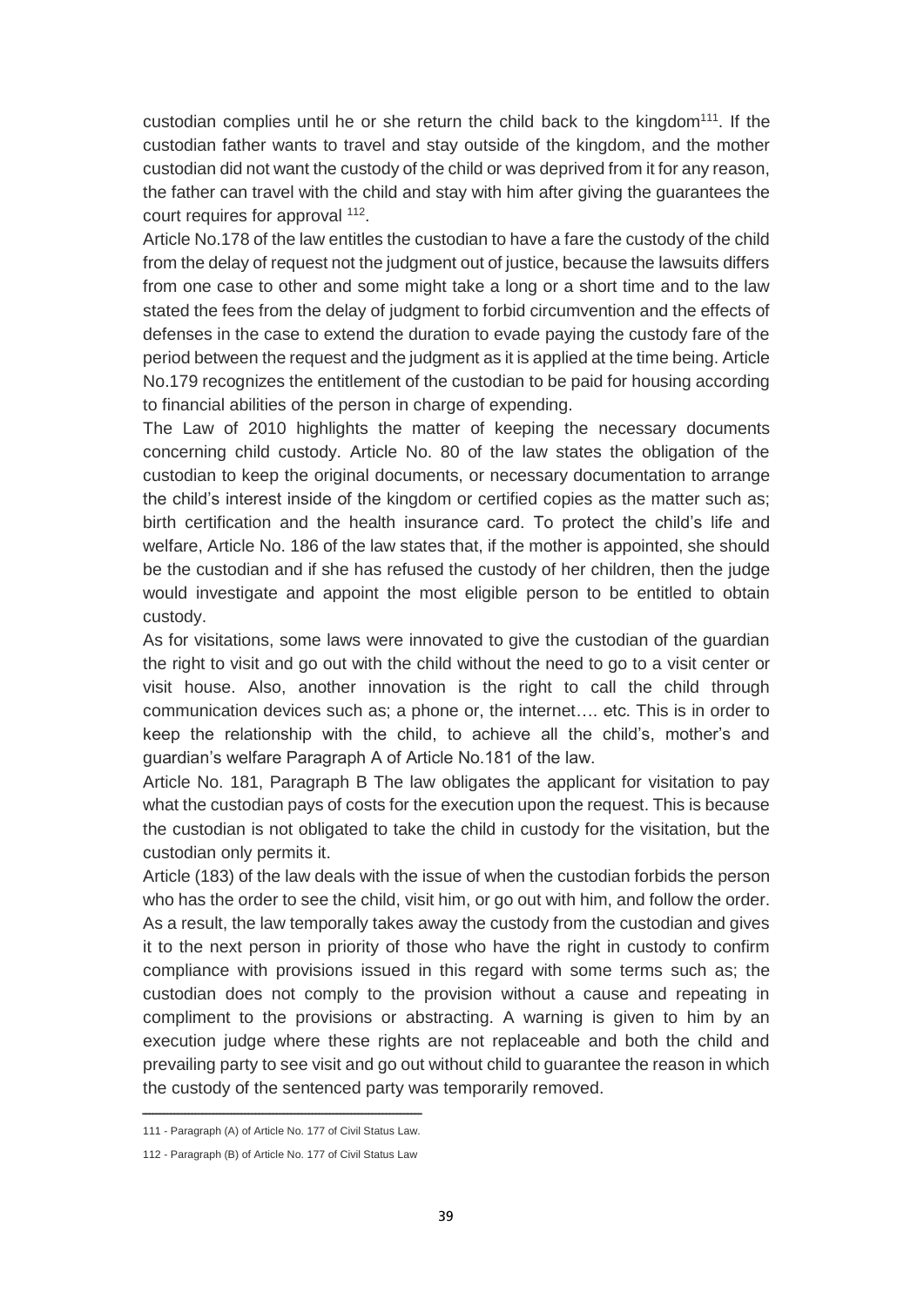Paragraph C of the mentioned Article states that: if the prevailing party fails to comply to the date set for the given order to visit, see, or go out with the child, then the judge may act upon request to suspend the execution for a period of time no longer than 6 months. Through this Article many real cases are dealt with through execution of the judgment of legal visitations which was repeated in the lack of seriousness of the prevailing party and his main purpose to harm the custodian which leads to harm the children's custody through bringing him to visitation centers without the effort and expenses preserve of the prevailed party and all that entails that of time, in the matter of child support.

Chapter 4 of the law deals with Article No.190 and discusses the matter of children who must be supported by their wealthy father. It obligates him with the child's education supporting all the academic stages including pre-primary. In this Article, the pre-primary year of education was added to the education expenses of the father considering the circumstances after the obligated modern education and for the importance of this year in preparing the studies for school. Article No.191 of the law discussed the matter of the guardian parent responsible for supporting the child if the parent chooses to teach him in private schools, then he cannot back down from his decision, unless he became unable to pay the expenses of private education, or has a reason not to achieve the child's welfare and because of its importance and to spare the child any legal representation issue, while he is under the age of 18, Article No.196 of the law gave the custodian the right to legally

represent the child up until reaching the age of maturity, in custody cases, by supporting and cashing them.

considering the interests of the child, Article No.27 of penal code No.16 of 1960 was amended in accordance to the temporary amended provisional laws No.(86 of  $2001$ <sup>113</sup> and the amended law No.8 of  $2011^{114}$  by adding paragraph No.3. This Paragraph includes the possibility to execute the judgment in the matter of the couple in guardianship, if the penalty of imprisonment, verdict, penalty was in the period of less than two years and for a good reason which is the amendment of 2001 included the statement (in their custody who is under the age of 18) instead of the statement (for a good reason). There was no such provision in the original Code, which means that the Government of Jordan is committed to the best interests of children.

In order to raise children's upbringing and develop their characteristics and their physical, spiritual, mental, linguistic, emotional, psychological and social abilities, Article No.52 of 2005<sup>115</sup> replaced article of preschool institutions law No.66 of 1971. It allows individuals, public institutions, private institutions, companies, associations and officially registered social bodies and any other institutions and which their work requires them or their circumstance of work to have a nursery – it requires authorization in accordance with the provisions of this Statute (Article No.4) – (Article No.3) obligated the nursery school to provide the care for children since the

<sup>113 -</sup> Published on page 6026 of the Official Newspaper No. 4524 issued on 31/12/2001

<sup>114 -</sup> Published on page 1758 of the Official Newspaper No. 5090 issued on 2/5/2011

<sup>115 -</sup> Published on page 3332 of the Official Newspaper No. 4715 issued on 1/8/2005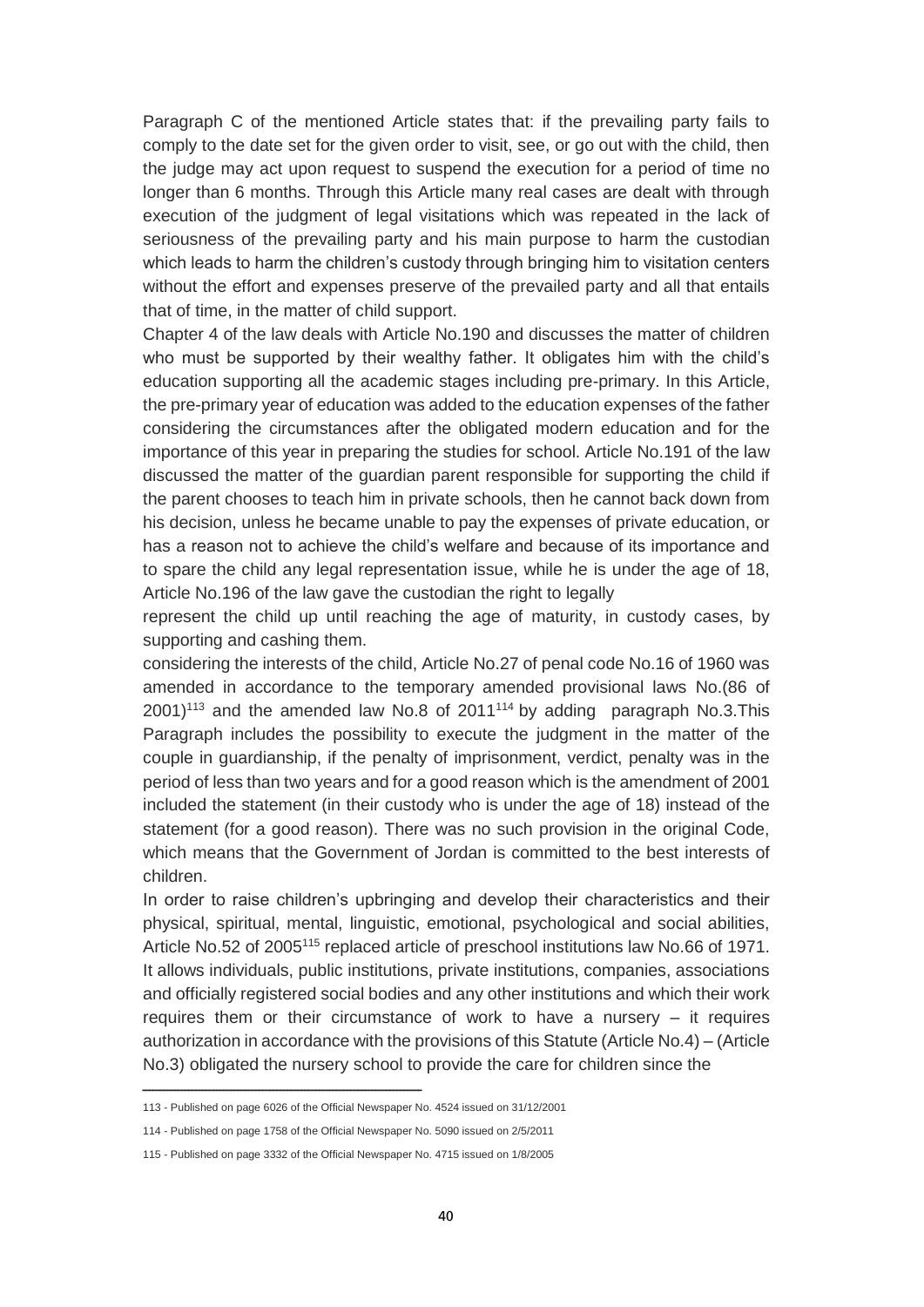ages of 1 day to 4 years. As long, this nursery works according to specific programs and activities prepared for this purpose according to development standards approved by the Ministry, which aims to raise children's upbringing, develop their characteristics as well as their physical, spiritual, mental, linguistic, moral, psychological and social abilities.

The law stipulate on nurseries; so they can have their license from the Ministry of Social Development to have their proper building according to the terms and conditions of the general safety and health requirements, and to provide furniture and the needed requirements for addressing and raising children in addition to their safety and security. The number of workers in the nursery must be in proportion with the number of children that it offers care for them; in accordance with established standards. The workers educational and professional qualifications must fit the objectives of nursery and goals; also to have a doctor that examines the children periodically and offers for them health care and having specific programs that achieve development requirements for children (Article 5 of the law).

Article No. 67 of the labor  $Law<sup>116</sup>$  came to provide every woman worker in an establishment employing ten or more workers shall be entitled to a maximum of one year unpaid leave to bring up her children. She shall have the right to be reinstated at the end of her leave, but shall lose that right, if she was engaged in gainful employment during that period. While Article No. 70 of the same law "Women workers shall be entitled to maternity leave with full pay for ten weeks including rest before and after delivery. Leaving after delivery shall be no less than six weeks long and employment before the expiry of such a period shall be prohibited. Article No. 71 has been ratified after expiry of the maternity leave period prescribed in section 70 of this Code, every woman worker shall have the right, within one year of delivery, to take time off with pay for the purpose of nursing her newborn baby, provided that total time off does not exceed one hour a day. Article No. 72 obligates that the employers with at least twenty married women, who work in their employment, shall provide an adequate facility under the care of a trained nurse for the children of workers' women, who are less than four years of age, if at least ten of them are in such an age group.

Paragraph A in Article No.42 of the law penalizes any adult person who detains a juvenile in any legal jail or lockup at any stage of the lawsuit or during execution of judgment, with the penalty of imprisonment for no less than 3 months and no longer than a year.

Paragraph B of the same Article penalizes any person who publicizes the name of juvenile and picture during taking the prescribed procedures in Juvenile law with the penalty of imprisonment for no longer than a year, or a fine of no more 500 JDs, or both the penalties.

To assure executing reform measures and care and protection programs, hence achieving the child's welfare, Paragraph C of Article No. 42 penalizes with the penalty of imprisonment for no longer than 3 months and a fine which equal to 100 JDs every person who:

1. Has helped or urged any juvenile, in need of protection or care, to escape from

<sup>116 -</sup> Is the law No. (8) Of year 1996, published on page 1173 of the Official Newspaper No. 4113 issued on 16/4/1996.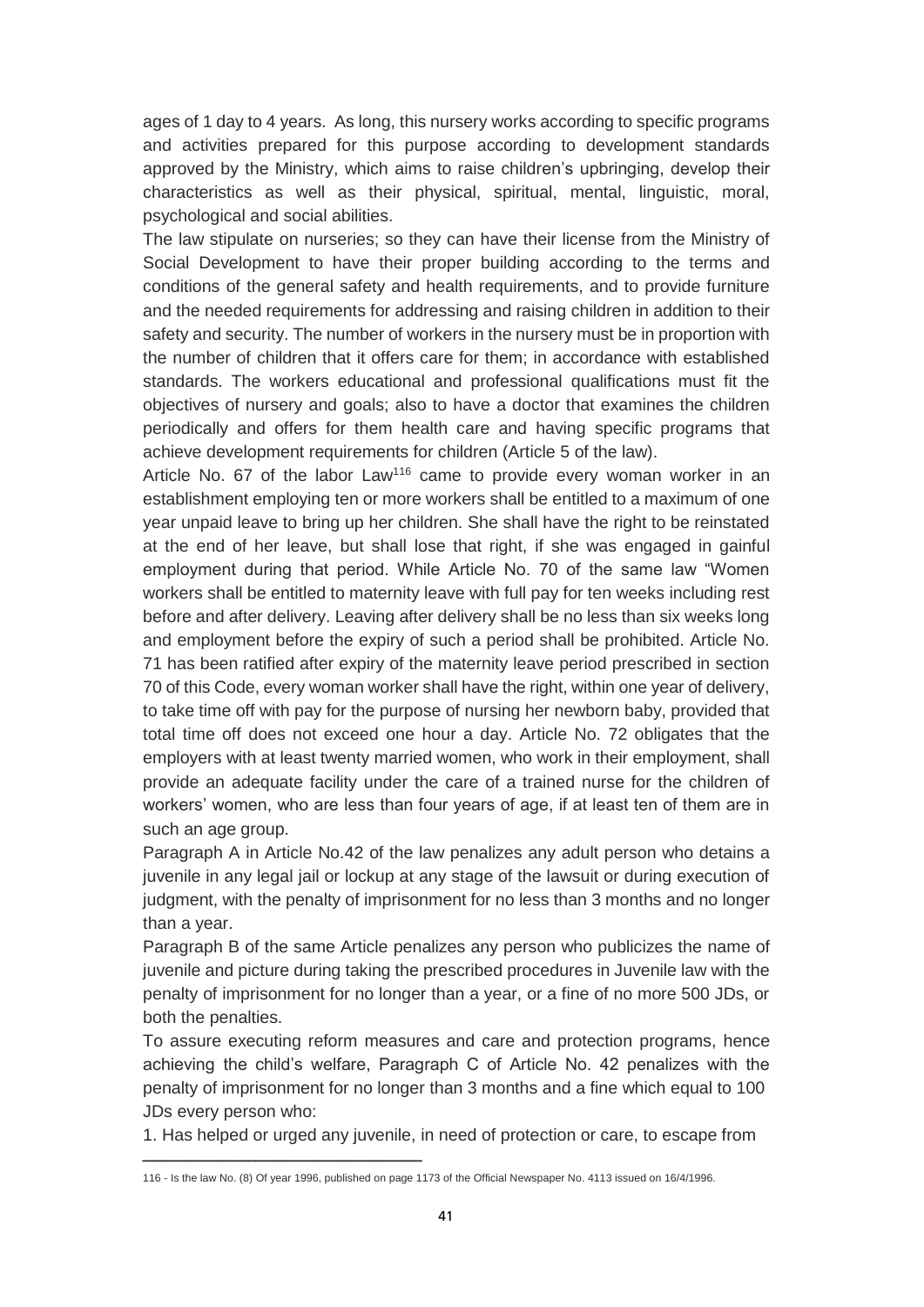the juvenile care center/ reformatory.

2. Shelters or conceals any juvenile who has run away from the house of juvenile correction or stops him from returning to that facility or helps him to run away knowingly.

Paragraph D of Article No.42 of the law penalizes any person with the penalty of imprisonment for no less than 3 months, and no longer than 1 year and a fine equal for 300 JDs who:

1. Helps or motivates any juvenile to escape from the house of Juvenile welfare home, or foster house for committing a misdemeanor. Paragraph E of the same Article doubles the penalty if the admitted Juvenile committed a felony.

2. Keeps or hides any escaped juvenile in accordance with regulation 1 of this Paragraph or stops him from returning to that facility or helps him runaway knowingly.

The Jordanian government has also signed a convention with the International Committee of the Red Cross to provide health services, counseling, and shelter for young people who are not accompanying their families, in addition to the basic services provided by the Jordanian Red Cross.<sup>117</sup>

#### Addressing this Interest According to Islamic Shari'ah:

The Islamic Shari'ah (Law) has declared the right of the child to familial sheltering by the child' parents, since this is incumbent on them to begin with, as long as they are capable of it and the child has not sustained any harm as a result of their custody of the child or custody of the child by either of them.

### And the Detailed Issues for This Right:

First: The child has the right to get a fair and affectionate treatment that insures his/her welfare by his/her parents or any other person.

Islamic Shari'ah has urged on leniency and renounced violence: The Prophet (peace be up on him) said: (O Ayesha, Allah is the forbearer and he loves forbearance, and rewards for forbearance while He does not reward severity, and does not give for anything besides it (forbearance).<sup>118</sup>

Abu Hurayrah (may Allah pleased him) narrates: I heard the messenger of Allah (peace be upon him) saying:" Amongst all those women ride camels (i.e. Arab), the women of Qurish are the best. They are merciful and kind to their off-spring and the best guardians of their husbands' properties". Narrated by Muslim, he explained the describing women to be good and kind to child.

Islamic Shari'ah urges on treating children with affection and kindness. As well as to provide emotional security for them and not to be cruel to them. Abu Hurayrah (May Allah be pleased with him) reported: The Prophet has kissed his grandson Al-Hasan bin 'Ali (May Allah be pleased with them) in the presence of Al-Aqra' bin Habis.

Thereupon he remarked, "I have ten children and I have never kissed any one of them.

ـــــــــــــــــــــــــــــــــــــــــــــــــــــــــــــــــــــــــــــــ 117 - See the agreement signed in Amman on 8/7/2001.

<sup>118 -</sup> Narrated by Muslim in his Saheeh, No. 4697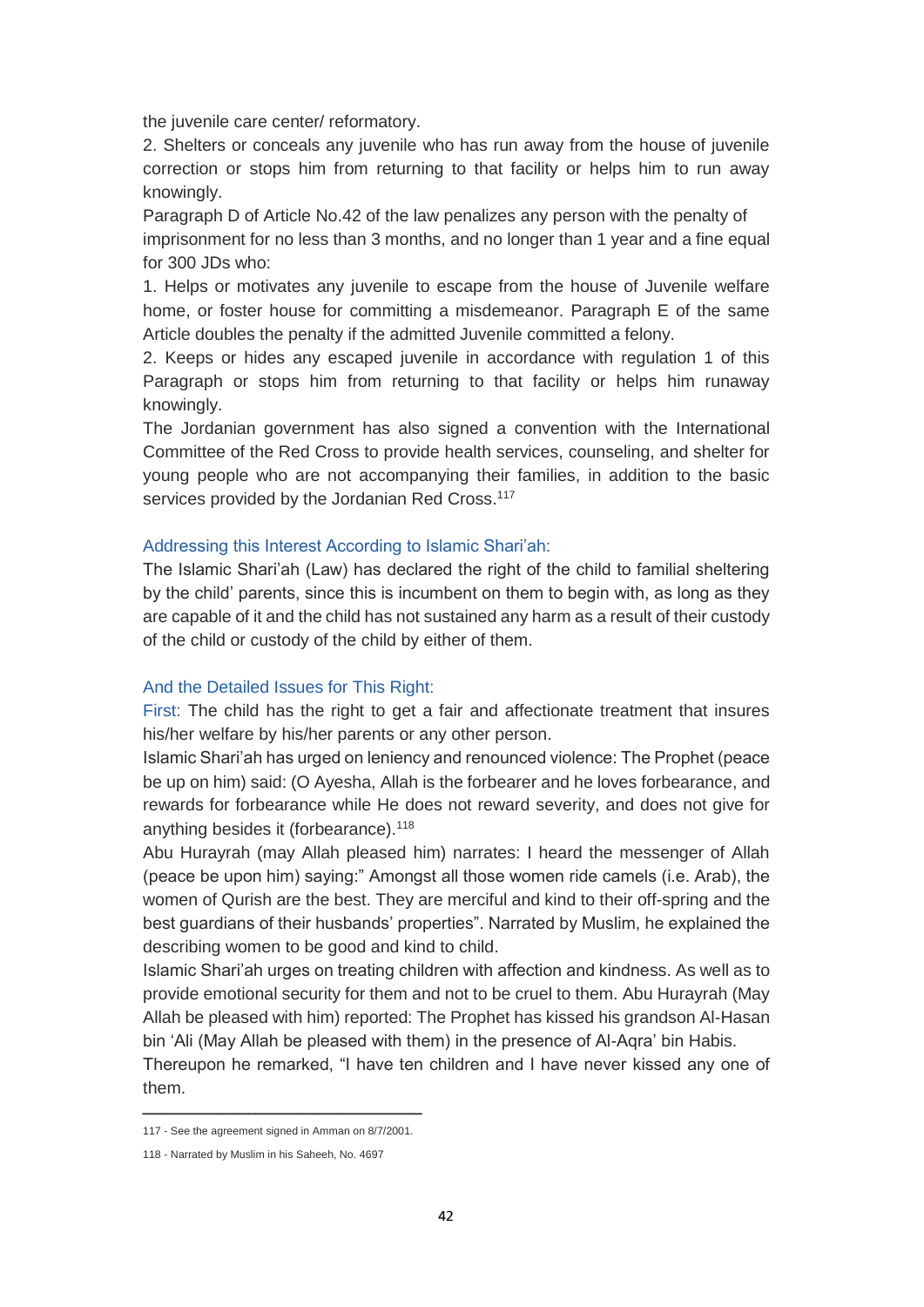"Messenger of Allah looked at him and said, "He who does not show mercy to others will not be shown mercy".<sup>119</sup> It was narrated about the Messenger of Allah: that he once extended his adoration because one of Fatima's children road on his back during it so the Prophet intended not to gets up fast so the child would not be subjected to a fall<sup>120</sup>. Ayeshah (may Allah pleased her) said, the newborn infants were brought to Allah's messenger (peace be up on him). He blessed them, rubbed their palate with dates, and invoked blessings on them. <sup>121</sup> AL-Bukhari named a chapter in his Sahih: To Invoke for Allah's blessings upon The Children, Ibn Hajr (may Allah have mercy on him) commented in his book ''Fath AL-Bari'' saying: some of the benefits in this Hadith is, leniency towards children, forbearance towards their actions and not to hold them accountable for these actions because they cannot be judged.<sup>122</sup>

Ibn Khaldoun says: "Whoever was raised by tyranny and abuse whether he is educated from royalty or servants; when or if a person is subjected to tyranny and abuse, that affect his personality and drop his activeness down, make him lazy, liar and black hearted (pretending to be another person not the real him) for the fear of the other persons tyranny.

That taught him deceit and Fraud because of that; it has become as habit and moral, and spoiled the meanings of humanity civically and socially, that defends him and his place, he became dependent on others in that, and even in obtain virtues and good manner, so his personality lost its humanity and purpose, deteriorate and go down deep in the darkness.

Because of this, teachers and parents should not be harmful in discipline".<sup>123</sup>

"The Messenger of Allah (peace be upon him) was visiting al- Ansar and salutes their children<sup>124</sup> and wipe them on their heads and pray for them".<sup>125</sup>

Shari'ah confirmed teaching children by accompanying them and being kind to them, in the Hadith of ibn Abbas- blessing of Allah be upon them- I was a boy under the care of the Messenger of Allah, and as my hand used to wander around in the dish, he said to me once, "Mention Allah's Name (i.e., say Bismillah), eat with your right hand, and eat from what is in front of you." {It is agreed upon this Hadith].

However, there is diversity in the ways of education and affection, Ibin Abbas (may Allah be pleased with him) who said: one day I was behind the Prophet, (peace and blessings of Allah be upon him) and he said, "O young man, I shall teach you some words [of advice]: Be mindful of Allah and Allah will protect you. Be mindful of Allah and you will find Him in front of you. If you ask, then ask Allah [alone]; and if you seek help, then seek help from Allah [alone].

<sup>119 -</sup> Al-Bukhari, Sahih Al-Bukhari, 7/9

<sup>120 -</sup> Sunan an-Nasa'i 2/182

<sup>121 -</sup> Al-Bukhari, Saheeh Al-Bukhari, Hadith No. 6355

<sup>122 -</sup> Fath Al-Bari Commentary on Sahih Al- Bukhari, 10/434

<sup>123 -</sup> Ibn Khaldoun, Abd Al-Rahman, The Muqaddimah(the Introduction), Investigation: Abdulsalam Al-Shadadi , Casablanca,

Morocco, Edition:1 , 2005 : Part:3 , Page : 224.

<sup>124 -</sup> Al-Bukhari, Sahih Al-Bukhari, and Chapter: To greet the boys, hadith No. 5893

<sup>125 -</sup> Fath Al-Bari Sharh Sahih Al Bukhari, Book of: Asking Permission, Chapter: To greet the boys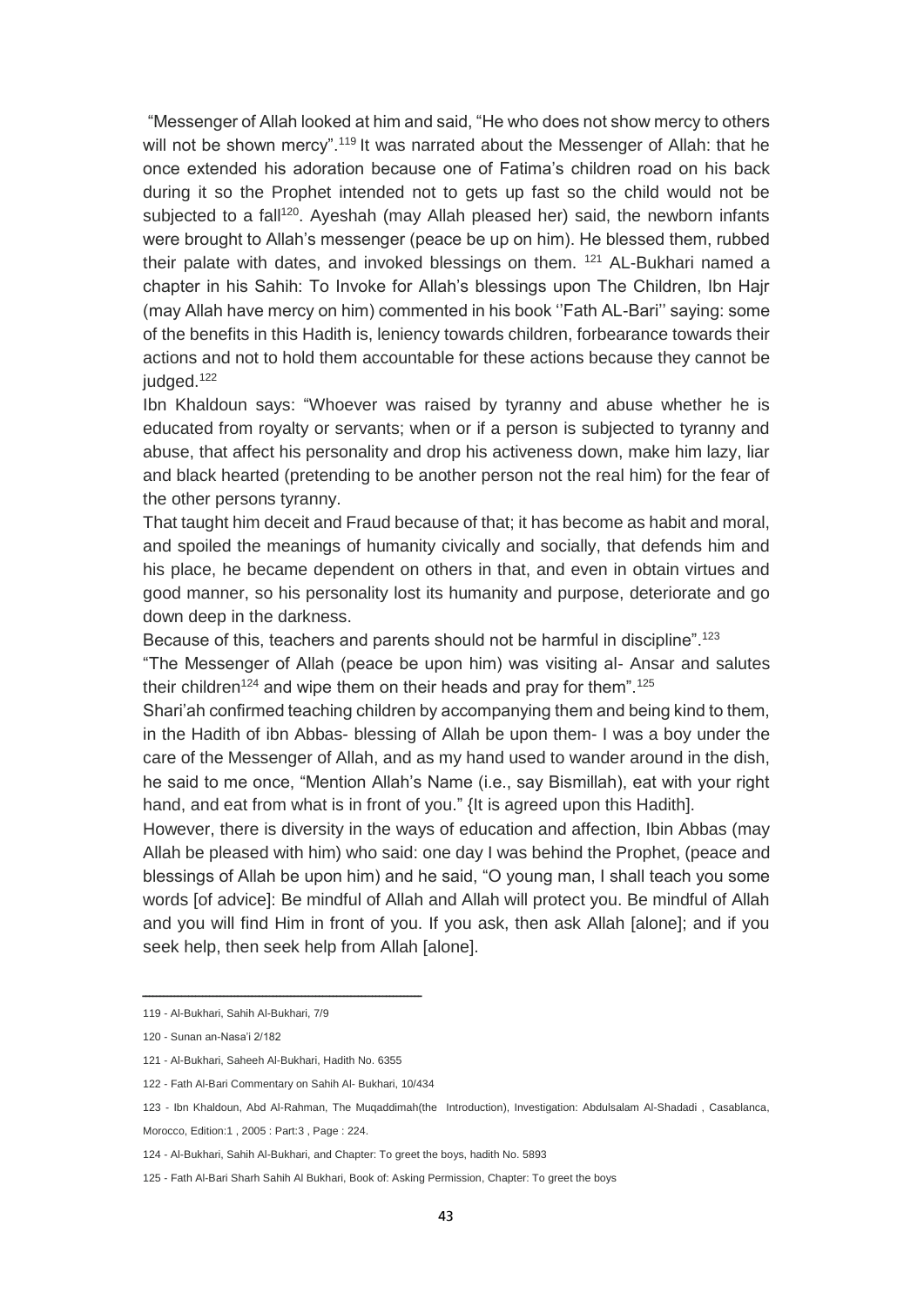Second: The child has the right to have someone to nurture him/her and to raise, educate, provide his/her vital and psychological needs and not to separate him/her from his/her parents as a general outcome.

Aishah has narrated: "A Bedouin came to the Prophet and said, "You (people) kiss the boys! We do not kiss them." The Prophet has said, "I cannot put mercy in your heart after Allah has taken it away from it." Amr bin Shu'aib narrated that his father, from his grandfather, who said that the Messenger of Allah said, "He is not one of us who does not have mercy upon our young, nor knows the honor of our elders" Anas bin Malik narrated that the Messenger of Allah said, "Be kind to your children, and perfect their manners".

In the Sunnah, "The Messenger of Allah (peace and blessings be upon him) was delivering a sermon to us when Al-Hasan and Al-Husain came, wearing red shirts, walking and falling down. So the Messenger of Allah (peace and blessings be upon him) descended from the pulpit and carried them." Also, Abdullah ben Alzubeir said: "I have seen Hassan bin Ali comes to the Prophet (Peace Be Upon Him) while he prostrated, he rode his back and the Prophet did not let him down, "so that he will be the one who descends, and he comes while the Prophet is kneeling, so he opened his legs until he comes out from the other side.

From his playing with Hussein and kissing him that while Hussein was playing on the road.

The Prophet Mohammad hurried in front of the people, then he stretched out his hands, making the boy escapes here and here and making him laugh until he caught him then he made one of his hands in the chin of Hussein, and the other on his head, then embraced, and kissed him".

Third: The child has the right in every right available whether his/her parents are available or in dispute, whether he/she was an orphan or a foundling, healthy or with special needs and a citizen or a refugee.

God said, "So as for the orphan, do not oppress [him]" <sup>126</sup>

Almighty God considered orphan restraining and subjugation as a mark of denial of religion. He also warned about abusing him in any way in consideration to the child's mental state, "Have you seen the one who denies the Recompense, for that is the one who drives away the orphan and does not encourage the feeding of the poor" $127$ God says, "Righteousness is not that you turn your faces toward the east or the west, but [true] righteousness is [in] one who believes in Allah, the last day, the angels, the book, and the prophets and gives wealth, in spite of love for it, to relatives, orphans".<sup>128</sup>

God says, "And if you mix your affairs with theirs - they are your brothers. And Allah knows the corrupter from the amender."<sup>129</sup>

Prophet Mohammed (peace be upon him) recommended orphan's guardianship and custody as he said the Messenger of Allah said, (The best house among the Muslims is a house in which there is an orphan who is treated well.

<sup>126 -</sup> Chapter 93, Surah Ad-Duhaa "The Morning Hours", verse No. 9

<sup>127 -</sup> Chapter 107, Surah Al-Ma'un (The Small Kindnesses), Verses No. (1-3)

<sup>128 -</sup> Chapter 2, Surah Al-Baqarah (The Cow), Verse No. 177

<sup>129 -</sup> Chapter 2, Surah Al-Baqarah (The Cow), Verse No. 220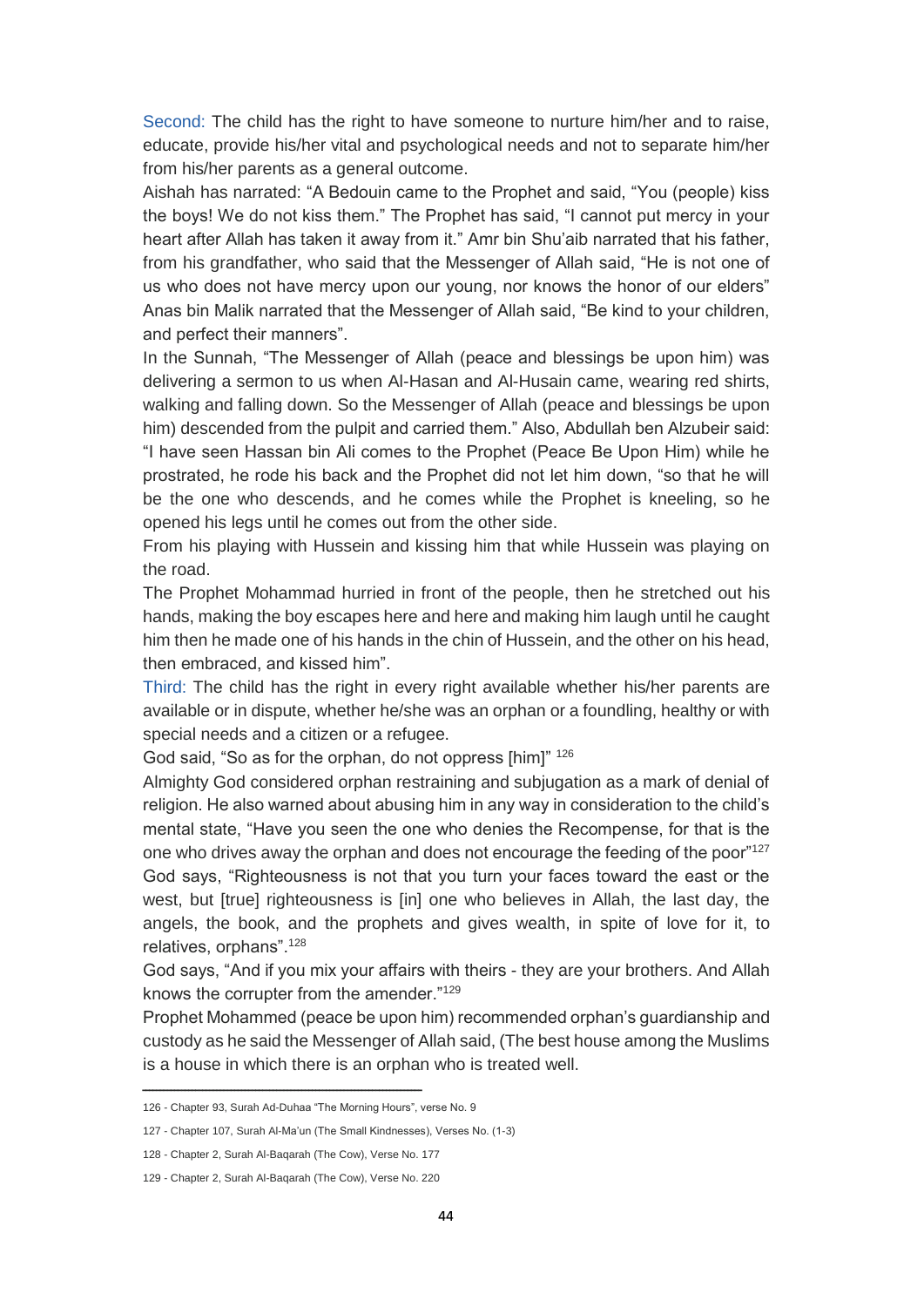And the worst house among the Muslims is a house in which there is an orphan who is treated badly.

" And he indicated with his fingers, his index and his middle finger" I and the sponsor of an orphan shall be in Paradise like these two).<sup>130</sup>

The Prophet Mohammed (peace be upon him) acted according to his commandments Abdullah Ibn Ja'afar –blessing of Allah both of them said: "Prophet of Allah –peace be upon him- wiped my head, he said: "I guess he repeated 3 times and when Prophet wiped he said "Oh God, Grant Jafa'ar succession in his child"<sup>131</sup> as he consoled him after Jafa'ar's martyrdom in the Battle of Mu'tah.

# Fourth Topic

# Achieving the Child's Best Interests in Education

### Addressing This Interest According to International Standards:

Article No.28 Paragraph 1 States Parties recognize the right of the child to education and with a view to achieving this right progressively and based on equal opportunity, they shall, in particular:

(a) Make primary education compulsory and available free to all.

(b) Encourage the development of different forms of secondary education, including general and vocational education, make them available and accessible to every child, and take appropriate measures such as the introduction of free education and offering financial assistance in case of need;

(c) Make higher education accessible to all on the basis of capacity by every appropriate means;

(d) Make educational and vocational information and guidance available and accessible to all children;

(e) Take measures to encourage regular attendance at schools and the reduction of dropout rates. While the second Paragraph from the same Article States Parties shall take all appropriate measures to ensure that school discipline is administered in a manner consistent with the child's human dignity and in conformity with the present Convention.

Article No.29 Paragraph 1 States Parties agree that the education of the child shall be directed to:

(a) The development of the child's personality, talents and mental and physical abilities to their fullest potential;

(b) The development of respect for human rights and fundamental freedoms, and for the principles enshrined in the Charter of the United Nations;

(c) The development of respect for the child's parents, his or her own cultural identity, language and values, for the national values of the country in which the child is living, the country from which he or she may originate, and for civilizations different from his or her own;

(d) The preparation of the child for responsible life in a free society, in the spirit of

<sup>130 -</sup> Narrated by Al-Bukhari.

<sup>131 -</sup> Narrated by Al-Hakim, book of Al-Mustadrak, 1/372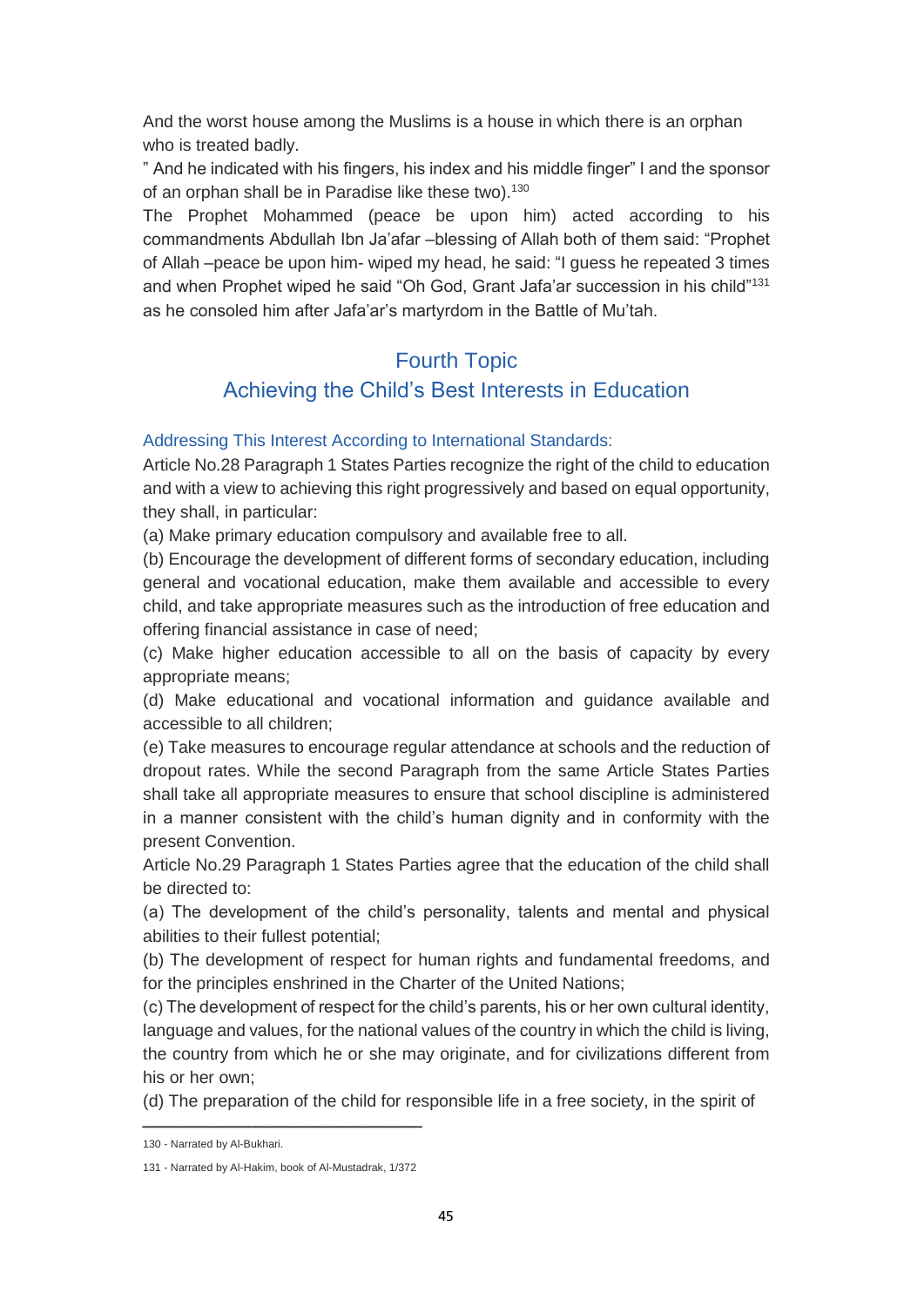understanding, peace, tolerance, equality of gender, and friendship among all peoples, ethnic, national and religious groups and persons of indigenous origin; (e) The development of respect for the natural environment.

The comments on the content of the previous paragraphs<sup>132</sup> have been that the right to education recognized as per Article (28) is a qualitative dimension which reflects the rights and inherent dignity of the child; it also insists upon the need for education to be child-centered, child-friendly and empowering, and it highlights the need for educational processes to be based upon the same principles it enunciates. The education to which every child has a right is one designed to provide the child with life skills, to strengthen the child's capacity to enjoy the full range of human rights and to promote a culture which is infused by appropriate human rights values. The goal is to empower the child by developing his or her skills, learning and other capacities, human dignity, self-esteem and self-confidence. "Education" in this context goes far beyond formal schooling to embrace the broad range of life experiences and learning processes which enable children, individually and collectively, to develop their personalities, talents and abilities and to live a full and satisfying life within society.

The interpretation of this right $133$  has been expanded to include that the best interests of the child entail that the child receives a good education, comprising the preschool education, the formal and informal education and any pertinent activities, free of charge. All measures and procedures connected with a certain child or specific group of children must take into account the best interests of the child or children in the field of education.

In order to promote education, or better quality education, for more children, States parties need to have well-trained teachers and other professionals working in different education-related settings, as well as a child-friendly environment and appropriate teaching and learning methods, however, education is not only an investment in the future, but it is an opportunity for joyful activities, respect, participation and fulfillment of ambitions as well. Responding to this requirement and enhancing children's responsibilities to overcome the limitations of their vulnerability of any kind, will be in their best interests.

The preceding shows, that the best interest of the child requires that the child begins with education from the moment of birth and there is a significant correlation between the child's right to development of physical, intellectual, spiritual, moral, social, and his/ her right to education. Developing child's skills and abilities to enable him learning as well as empowering him from the rest of the skills and abilities, so parents or persons acting on their behalf (other primary caregiver) who are the primary teachers for children.

Human rights education should be included within early childhood education. Such education should be participatory and empowering to children, providing them with practical opportunities to exercise their rights and responsibilities in ways adapted to their interests, concerns and evolving capacities. Human rights education of young children should be anchored in everyday issues at home, in childcare

<sup>132 -</sup> Paragraph (2) of General Comments No.1 of year (2001)

<sup>133 -</sup> Paragraph (G) of (1) of (A) of fifth of general comments (14) best interest.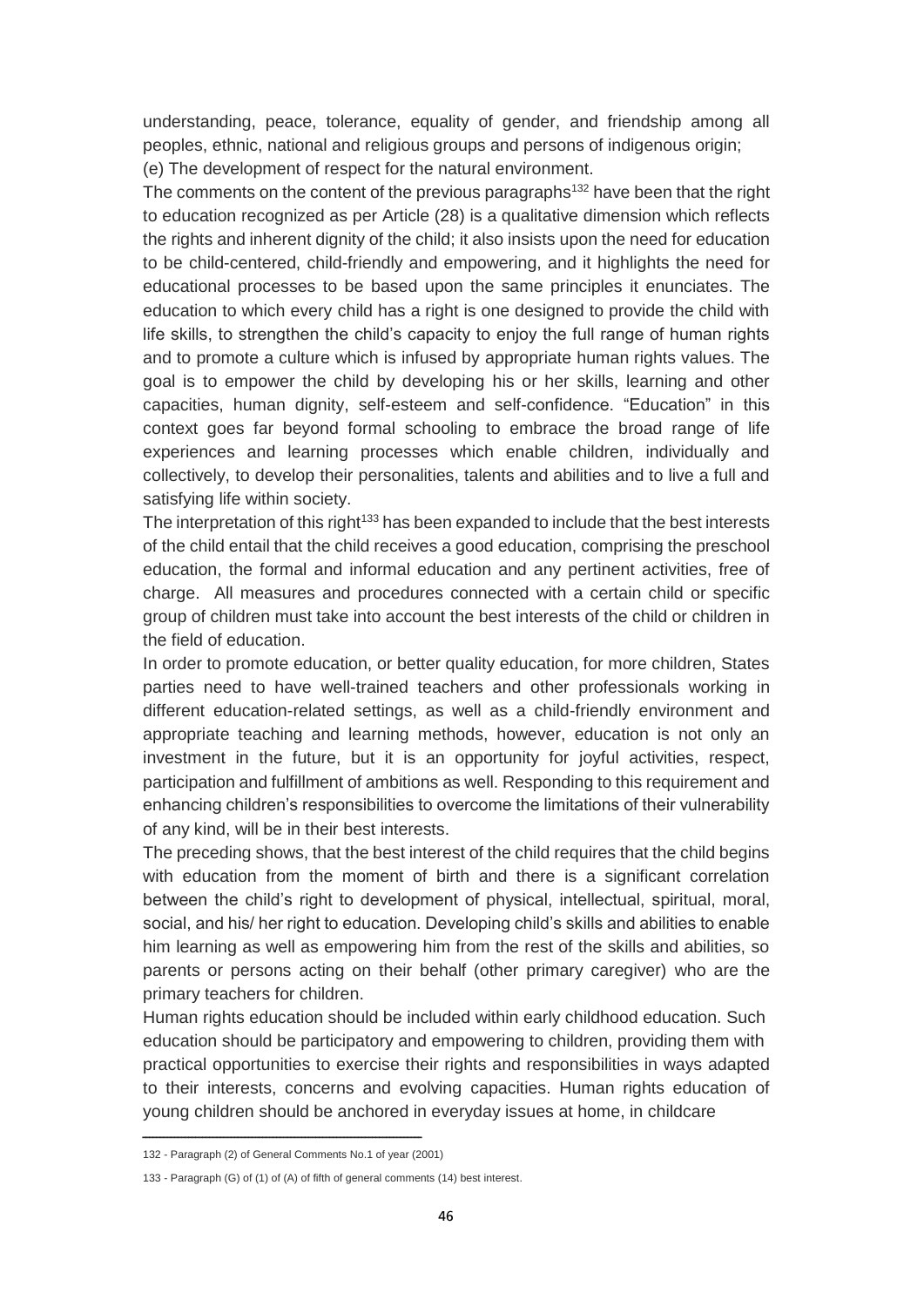centers, in early education programs and other community settings with which young children can identify.<sup>134</sup>

#### Addressing this Interest According to Jordanian Legislations:

We find in Article No.6 of the Jordanian Constitution<sup>135</sup> that it has established a general principal includes to ensure the State within its means of education. Article No.19 guarantees the right of congregations have the right to establish and maintain their own schools for the education of their own members. The constitution did not only set the general principles but also added explanations in Article No.20 after having been substantially amended under the amended Constitution in 2011 by replacing the "primary" word with "basic" word as a result the (primary) where the education, Basic education shall be compulsory for Jordanians and free of charge in Government schools.

After these principles, the laws came to explain these principles and specific terms and provisions. The law of education <sup>136</sup> in Article No.3 approved that education is a right for all, each according to his abilities and receptiveness.

Also, in Article No.6 of the same law to instruct the Ministry of Education to establish and manage educational institutions of all types and levels, to provide qualified human resources and the necessary educational materials, and to provide suitable buildings for the education and supervision of all educational institutions in order to ensure compliance with the provisions of the law and encourage the activities of students in educational institutions and organize this activity in all fields of sport, scout, art, culture, social and productive, as well as providing adequate guidance and preventive health care in educational institutions.

From Articles No. (7 to 13) of the same law, also explain the meaning of compulsory free education that the constitution ensured, in Article 7 of law the stages of education and its institutions were divided and defined into three types. Firstly, preschool stage for a period of two years, secondly primary education for a period of 10 years and thirdly, secondary education for a period of two years. It approved of the same subject to instructions issued by the Minister of Education<sup>137</sup>, accelerate

<sup>134 -</sup> Paragraph (33) of General Comments No. 7 (2005) Child Rights in Early Childhood

<sup>135 -</sup> Constitution of the Hashemite Kingdom of Jordan of year 1952.

<sup>136 -</sup> Is the law No. (3) Of year 1994, published on page No. (608), of edition No. (3958), issued on 2/4/1994.

<sup>137 -</sup> The Minister of Education issued instructions for the academic acceleration of distinguished students in the

primary education stage, No. (8) Of year 2008, consisting of nine Articles. Accelerated student is defined as a student who has applied the terms of academic acceleration from the fifth grade to the eighth grade.

Academic Acceleration goals have been identified by motivating outstanding students and provides educational opportunities commensurate with the abilities of outstanding students. The instructions also specified the conditions that must be met in the nominated student for acceleration are also specified as:

<sup>1-</sup>To be one of the primary grades students from the fifth grade to the eighth grade.

<sup>2-</sup>To be one of the high achievers within the percentage determined by the Ministry of candidates for acceleration.

<sup>3-</sup>Recommend to the nominated student for acceleration by a committee headed by the school principal and the membership of the material teachers: math, science, English language in addition to the educational counselor if he is found, with approval of the guardian according to specific models adopted by the ministry for this purpose.

<sup>4-</sup>The student's IQ should be within the level determined by the Ministry according to one of the mental abilities tests.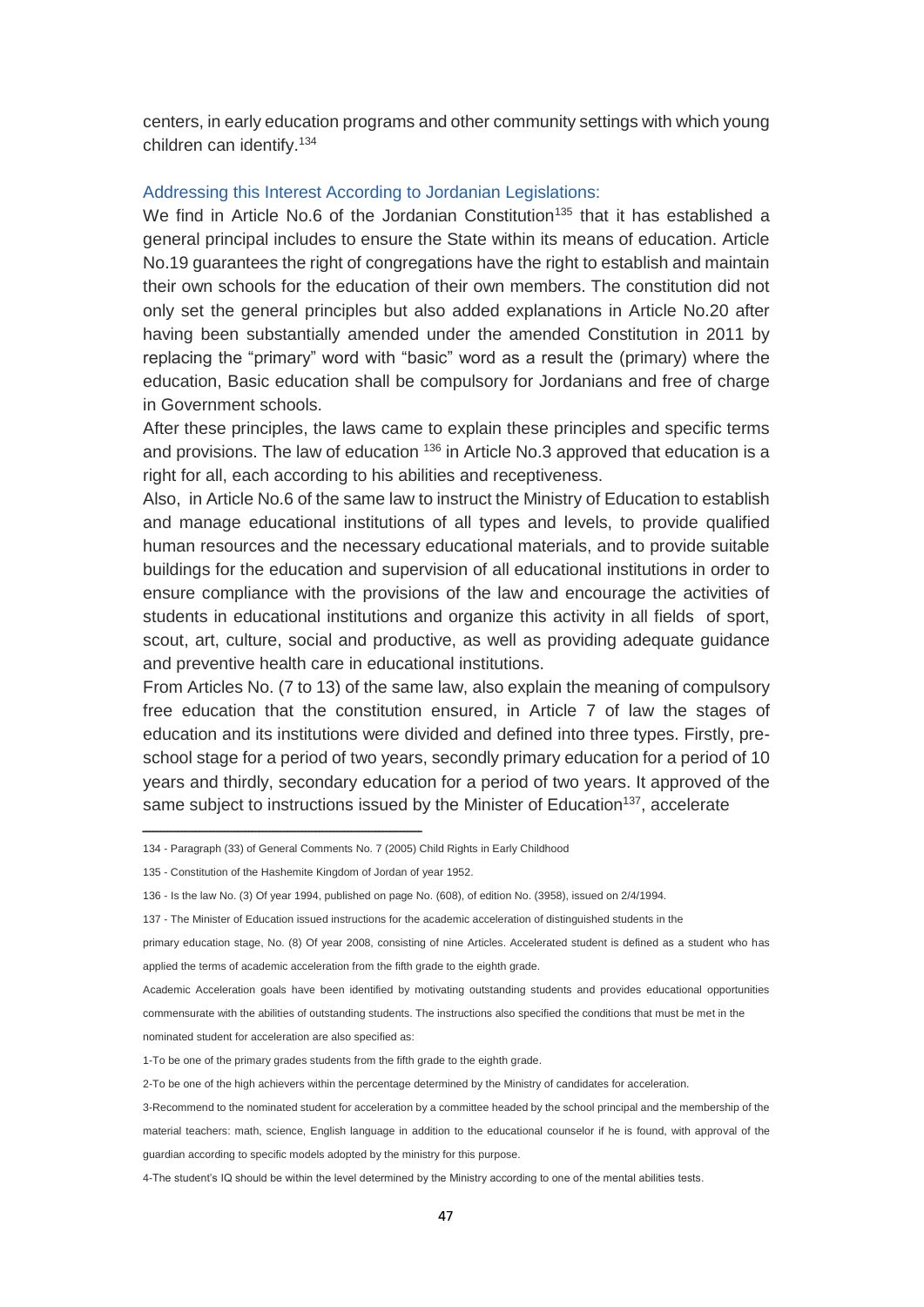the superior students reducing the number of years of studying that is necessary to end the primary education period not exceeding two years and secondary education according to the system of classes or according to foreign programs that is not less than three semesters without the summer semester. In paragraph 1 of Article No.8, determines the objective of the kindergarten stage is to provide a suitable environment that provides the child with a balanced education that includes aspects of the physical, mental, spiritual, and emotional character that help him/her to form healthy habits and develop his social relationships and promote positive attitudes and love school life.

The same Article obligates, in its (2, 3) paragraphs, the ministry to establish kindergartens within the limits of its potential according to a phased plan and to organize the technical and administrative affairs of kindergartens according to the instructions issued by the minister. <sup>138</sup>

The paragraph 2 of Article No.9 defines the aim of primary education to achieve the general aims of education and preparing the citizen in various aspects in his physical, mental, spiritual, emotional and social personality.

Article No.10 state that the primary education should be obligatory and free in public schools. The student must be admitted to the first year of study if he/she completed the age of 6 years at the end of December of the admission year that he accepted in. The student must not be suspended from his regulation before he completes sixteen years old, unless he has a special medical condition based on a report by the specialized medical committee.

Article No.11 defines secondary education as the education, which the students join according to their abilities and tendency, and this education offers specific cultural, scientific and professional experiences that meet the ongoing and waited for needs

of the Jordanian society in a level that helps the student to complete higher education or enter the work market.

Article No.12 determines that the secondary education consists of two main courses: (a) Comprehensive secondary education course which is based on a common cultural and specific Academic or professional base.

(b) Applied secondary education course which is based on professional preparation and training. Article No.27 of the law obligated the Ministry of Education to distribute assigned schoolbooks for primary education students in all public schools free and for only one time throughout the year.

Considering private school students of all stages and the public schools students of secondary education and primary education after the first time, the law states that

<sup>138 -</sup> State Kindergartens No. (2) For the year 2015 were issued by the Minister of Education in which kindergartens were attached to public schools, as well as determine who is accepted in kindergarten, a child who will be five years old at the end of December of the academic year, in which he is accepted, it also identified the priority of admission to kindergarten is for the children of the region's population which served by the school according to the following

priorities:

<sup>-</sup>The poorest children and the guardian shall attach the documents proving that.

<sup>-</sup>The Children who are closest to the school.

<sup>-</sup> Children of teachers and school workers in no more than (20%) of the total number of admitted children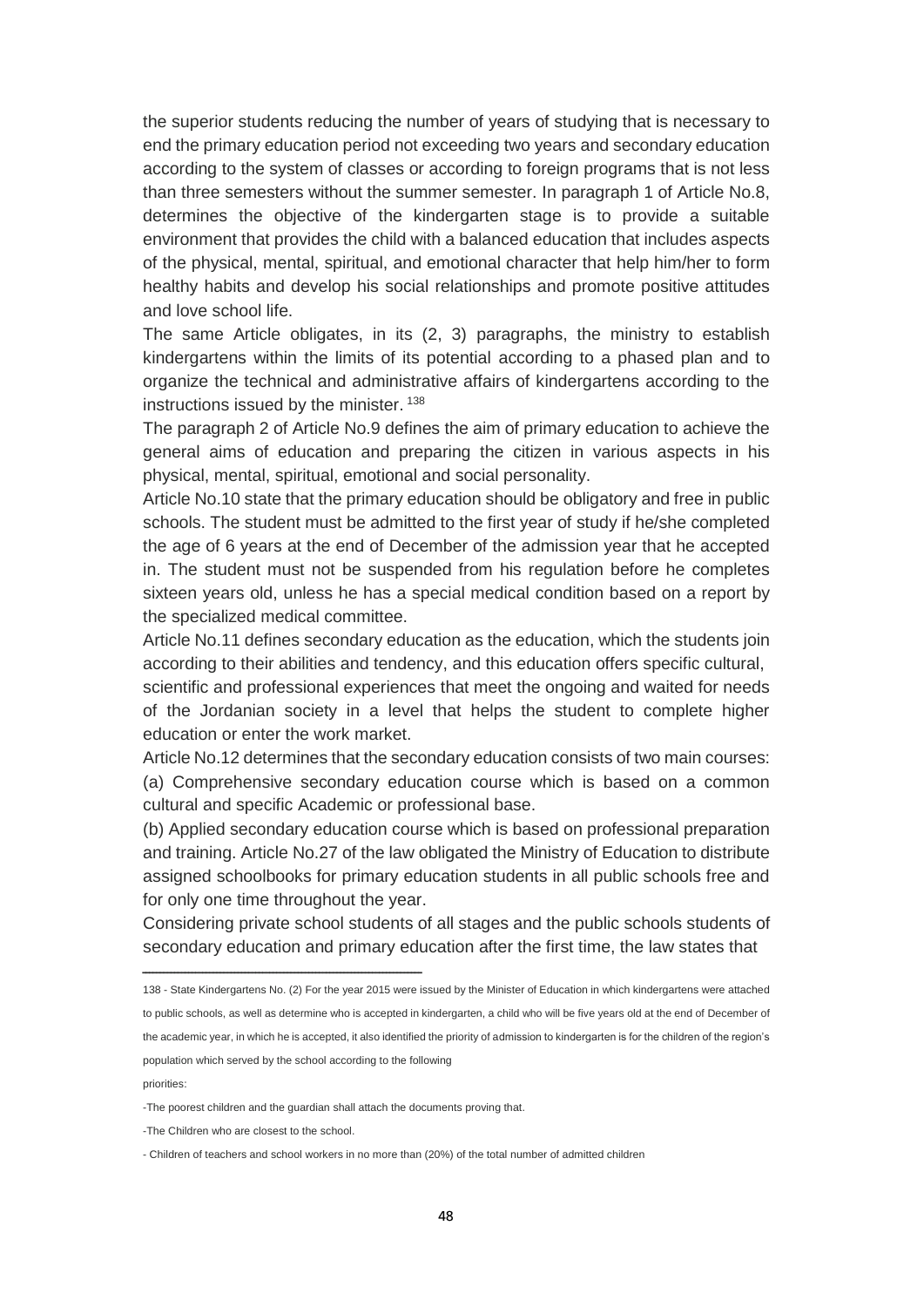assigned school books are sold according to the price rate set by the Ministry according to the instructions issued by the minister for this purpose. Such instructions are always issued for this purpose and the instructions currently in force are the instructions of selling schoolbooks and learning materials and distributing them No.3 of 2015.

Article No.29 obligates the Ministry to run a general test for the students in the comprehensive Secondary Educational curriculums that offers the passing student either of the following certificates.

1. Secondary school certificate showing the type of specialization.

2. School Proficiency certificate.

Paragraph E of Article No.4 of Juvenile law obligates the competent authorities in all cases, when the Juvenile is a subjected to be arrested or to be penalized with a penalty that takes away his freedom that the juvenile can enroll in school. Every competent authority is responsible to take all the needed measures to ensure that says, unless the matter threatens the juvenile's life according to specific instructions issued for this purpose.

Chapter (7) of the law, which includes Article No. (31- 40) discusses the matters of establishing, permitting and organizing private and foreign educational institutions and the terms of function, we can conclude out of these Articles, the law obligates the Ministry of Education to supervise the stages of the educational process of all levels in the kingdom starting with kindergarten until the end of the Secondary Education of its two sections, academic and vocational, and it grants the ministry a set of powers in order to achieve these purposes.

Article No.190 of civil state law obligates the wealthy father with expenses of educating his children at all educational levels including pre-year education before the first grade until the child grants his first college degree, all if the child is eligible for education.

Regarding the obligation of the kingdom under Article No.28 of the Child's Rights Convention to encourage the development of different forms of secondary education, including general and vocational education, making them available and accessible to every child, we find that the law of vocational training  $139$  has established an institution called Vocational Training Corporation (VTC)<sup>140</sup> which is related to the Ministry of Labor.

This corporation provides vocational training opportunities to prepare the professional workforce and raise its efficiency in various specializations and levels of non-academic vocational training. In addition, to work on diversity of vocational training including Vocational apprenticeship for the youth and adult to practice longterm structured training taking into account the legislation in force, training of the workers in the institutions in specialized training centers and their workplaces for the purpose of raising their competencies, intensive and fast training in diverse occupations in the field of occupational safety and health. The vocational Training Corporation offers supporting extension services of establishing and developing

<sup>139 -</sup> Is the law No. 11 of year 1985, published in the Official Newspaper No. 3290 issued on 1/1/1985.

<sup>140 -</sup> Article No. 3 of the Vocational Training Corporation Law No. 11 of year 1985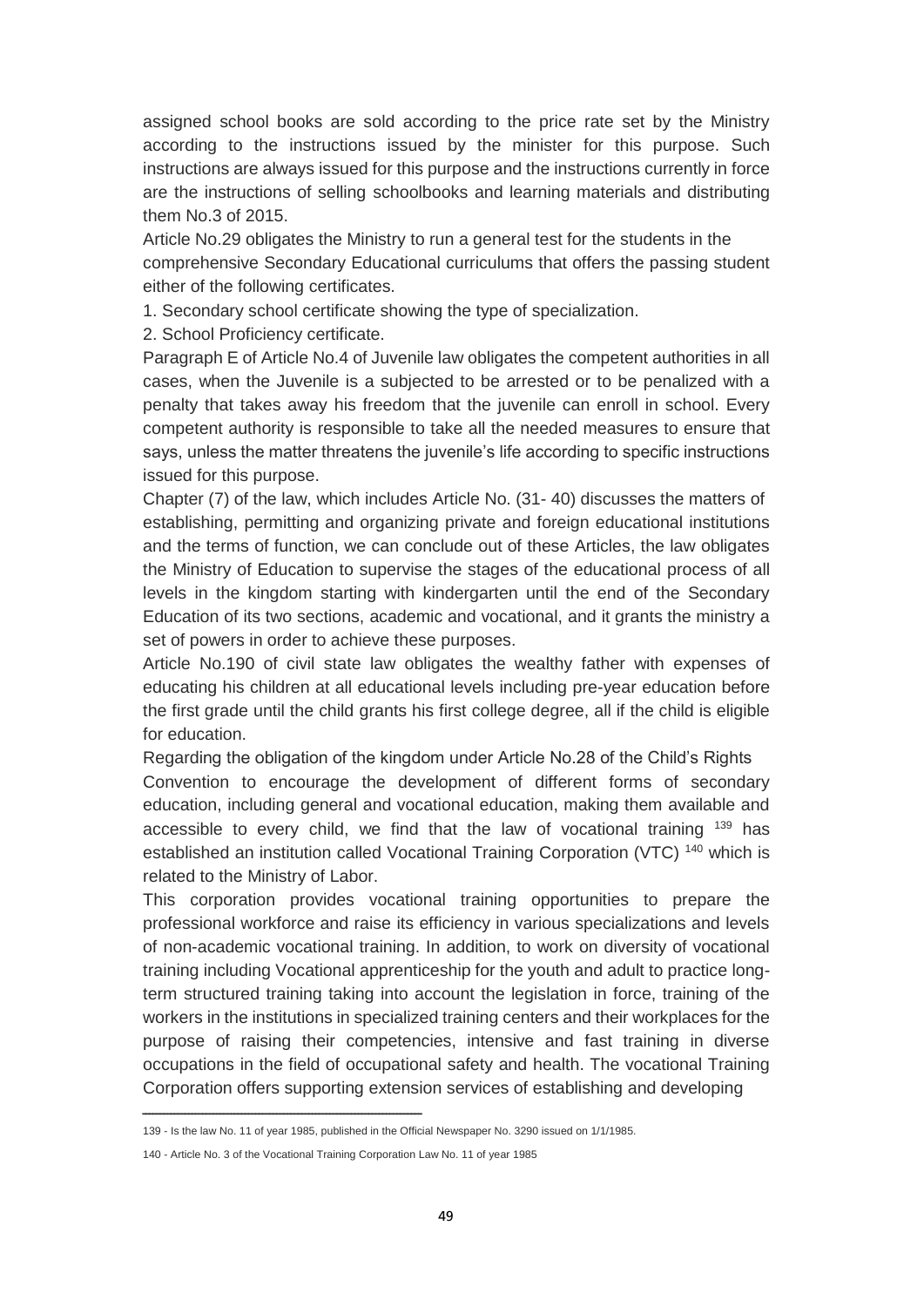small and medium institutions<sup>141</sup>.

The Disabled Persons Rights Act<sup>142</sup> obligates the relevant government bodies, according to their specialization, to provide appropriate study opportunities for public education, vocational education, higher education and vocational training for persons with disabilities and to develop their abilities according to the needs of the labor market, including the training of the trainers who are working in their fields of specialization (paragraph 2, 3 of the law).

The Labor law <sup>143</sup> provides for protection of the child's rights to education, both academic and vocational, through the legal prohibition of labor of children who are under the age of 16 years in any manner whatsoever, except for vocational training. This law penalizes the employers who violated the provisions concerning in the employment and protection of juveniles or any system or decision issued a fine of not less than (300 JD) and not more than (500 JD), the court shall not decrease the punishment to the minimum or take into account mitigating circumstances, and doubles the punishment in case of repetition.

The new Juvenile Law (2014) obligates at all times when the juvenile is in legal action, that the precaution and procedures shall not affect the juvenile's enrollment to school. All the assigned authorities must take the needed measures to guarantee that, unless it threatens the juvenile's life.<sup>144</sup> The same law allows the principal of the house, where the juvenile is admitted to enroll the juvenile in any public or private institution to complete his/her studies or vocational training, as long as the juvenile returns to the house of after finishing each day.<sup>145</sup>

Although the law requires notifying the court or executive judge when any procedures is followed.<sup>146</sup>

Paragraph D of Article No.7 of National Assistance Fund law obligates the fund for its disbursement to achieve a set of goals such as providing vocational training for the beneficiary categories of the fund to the institutions and competent bodies.

### Addressing this Interest According to Islamic Shari'ah:

The importance of Education was very clear in Islamic Shari'ah and has been present from the first legislative provision by the statement of Almighty God from the Prophet (peace be upon him) in the first related verses of the holy Quran: {Recite in the name of your Lord who created (1) created man from a clinging substance. (2)} "Surah Al-Alaq.

The rest of verses then show the importance of Education and knowledge.

All mighty God said: {Recite and your Lord is the most Generous (3) who taught by the pen (4) taught man that which he knew not. (5)} "Surah Al-Alaq Prophet Mohammed (peace be upon him) indicates the structures of scholars and how they influence the society and the importance of knowledge and seeking it in a statement

<sup>141 -</sup> Article No.4 of the Vocational Training Corporation Law No. 11 of year 1985

<sup>142 -</sup> The published law No. 31 of year 2007.

<sup>143 -</sup> Is the law No. 8 of year 1996, published on page No. 1173 of the Official Gazette No. 4113 issued on 16/4/1996.

<sup>144 -</sup> Paragraph (E) of Article No. (4) of the Act.

<sup>145 -</sup> Paragraph (B) of Article No. 31 of the Act.

<sup>146 -</sup> Paragraph (C) of the same Article.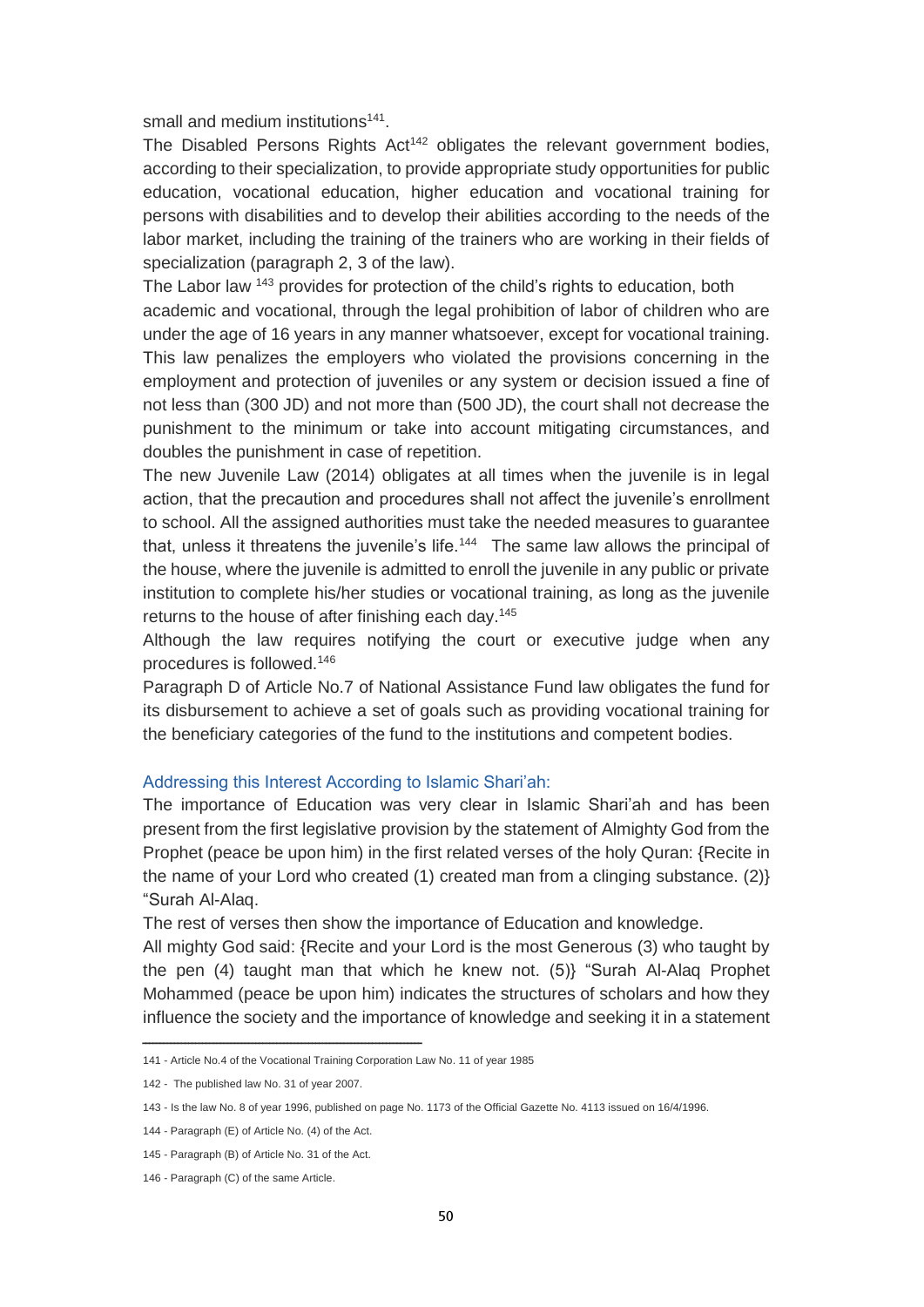in the Hadith Al-Jami'e, The Messenger of Allah has said, "He who follows a path in quest of knowledge, Allah will make the path of Paradise easy to him. The angels lower their wings over the seeker of knowledge, being pleased with what he does. The inhabitants of the heavens and the earth and even the fish in the depth of the oceans seek forgiveness for him. The superiority of the learned man over the devout worshipper is like that of the full moon to the rest of the stars (i.e., in brightness). The learned are the heirs of the Prophets who bequeath neither dinar nor dirham but only that of knowledge; and he who acquires it, has in fact acquired an abundant portion."

In Islam all the evidence collaborated in showing the importance of knowledge and education for all the members of society in general. The evidence also shows the importance of teaching and educating the youth, especially that the result would achieve the child's welfare and would defend him. When the prophet captured a number of Quraish soldiers in the Battle of Badr, the ransom of freeing them was teaching the young Muslims reading and writing. Ibn Abbas reported that"; the captives on the day of the Battle of Badr could not find money to ransom themselves. So, the Prophet made their ransom that they teach the children of the Ansar how to write".

## Fifth Topic

### Achieving the child's Best Interests in Freedom of Expression

### Addressing this Interest According to International Standards:

This right can be defined as the right to freedom of expression of thoughts and opinions verbally, written or in an artistic work without any governmental censorship or retrains as long as the expressed thoughts or opinions represent what might be considered as a violation of the state's law and customs or to the group that allows the freedom of expression, properly, the freedom of expression is the accompanied by a set of rights and boundaries, such as religious freedom, press freedom and freedom of peaceful demonstrations.<sup>147</sup>

Article No.12 of the convention obligates that the States Parties shall assure to the child who is capable of forming his or her own views the right to express those views freely in all matters affecting the child, the views of the child being given due weight in accordance with the age and maturity of the child. For this purpose, the child shall in particular be provided the opportunity to be heard either in any judicial and administrative proceedings affecting the child, directly, or through a representative or an appropriate body, in a manner consistent with the procedural rules of national law.

Paragraph 1 of Article No.13 confirms the concept of this right as it clarifies what the right includes which is the child shall have the right to freedom of expression; this right shall include freedom to seek, receive and impart information and ideas of

<sup>147 -</sup> A Research entitled (Freedom of Expression) published on 8/10/2016 on the "Wikipedia" website on the link.

https://ar.wikipedia.org/wiki As well as a research entitled (The Human right to freedom of expression), Abdul Amir Shamkhi Al – Shallah Published on the link: http://www.nrttv.com/ar/birura-details.aspx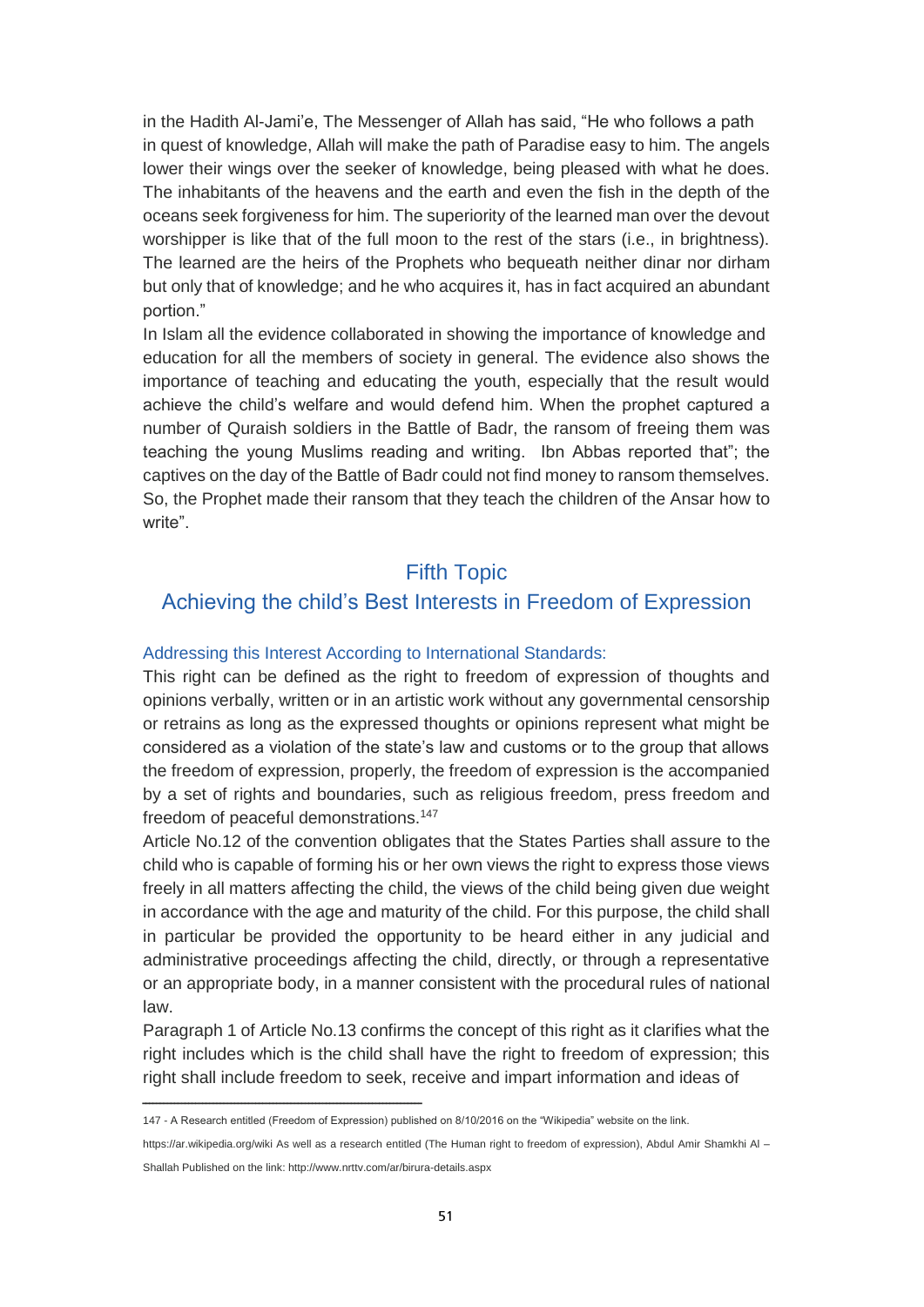all kinds, regardless of frontiers, either orally, in writing or in print, in the form of art, or through any other media of the child's choice.

Paragraph 2 of the Article allows the exercising of this right and may be subject to certain restrictions, but these shall only be such as are provided by law and are necessary: (A) For respect of the rights or reputations of others; or (B) For the protection of national security or of public order, or of public health or moral. That means that any decision does not care for the child's opinion or that takes them for granted according to the child's age and maturity, does not consider the effects on the child's or children's determination of the best interests.

If the child is too small or weak (affected by disability, or belonging to a minority group or of foreign nationality) that does not deprive him the right to expression of opinion or underestimates his own opinion in determining his best interests.

The adoption of specific measures to assure equality of rights among the children in that cases must be subjected to an individual assessment that provide the children with the opportunity in the process of making decision, and to provide reasonable facilitative arrangement<sup>148</sup>and reasonable support whenever it is needed, so that they can get the full chance to participate in assessing their best interest<sup>149-150</sup>.

#### Addressing this Interest in the Jordanian Legislations:

Paragraph 1 of Article No.15 of the constitution obligates the state to guarantee freedom of opinion; and every Jordanian shall freely express his opinion by speech, writing, photography and the other means of expression, provided that he does not go beyond the limits of the law. Paragraph 2 of the same Article ensures freedom of the press and publications within the limits of the law, as the freedom of opinion and expression is adjoined with the human personality regardless of age; this freedom is also granted according to Article No.7 of the same constitution.

As well, is mentioned in Article No.7 of the first chapter of national charter (respect reason, and faith in dialogue and recognize the right of the others to disagree and respect the other opinion). A set of Articles in the education law provides protection for this right. Article No.3 of chapter 2 of the law defines the philosophy of education's foundations in the Hashemite Kingdom of Jordan. Amongst these foundations what was mentioned in Paragraph C of section two of this Article under the name of social foundations, respect for individual freedom and dignity. Paragraph J of Article No.4 considers the overall objectives of education in Jordan are to form the human being who is capable of objective, critical thinking and following the scientific method of observation and research to solve problems.

<sup>148 -</sup> See the Convention on the Rights of Persons with Disabilities, Article 2 "Reasonable accommodation" means necessary and appropriate modification and adjustments not imposing a disproportionate or undue burden, where needed in a particular case, to ensure to persons with disabilities the enjoyment or exercise on an equal basis with others of all human rights and fundamental freedoms"

<sup>149 -</sup> Paragraph (A) of Article (1) of (A) of Fifth of the comment No. 14

<sup>150 -</sup> See Article 19 of The Universal Declaration of Human Rights which reads as follows: Everyone has the right to freedom of opinion and expression; this right includes freedom to hold opinions without interference and to seek, receive and impart information and ideas through any media and regardless of frontiers.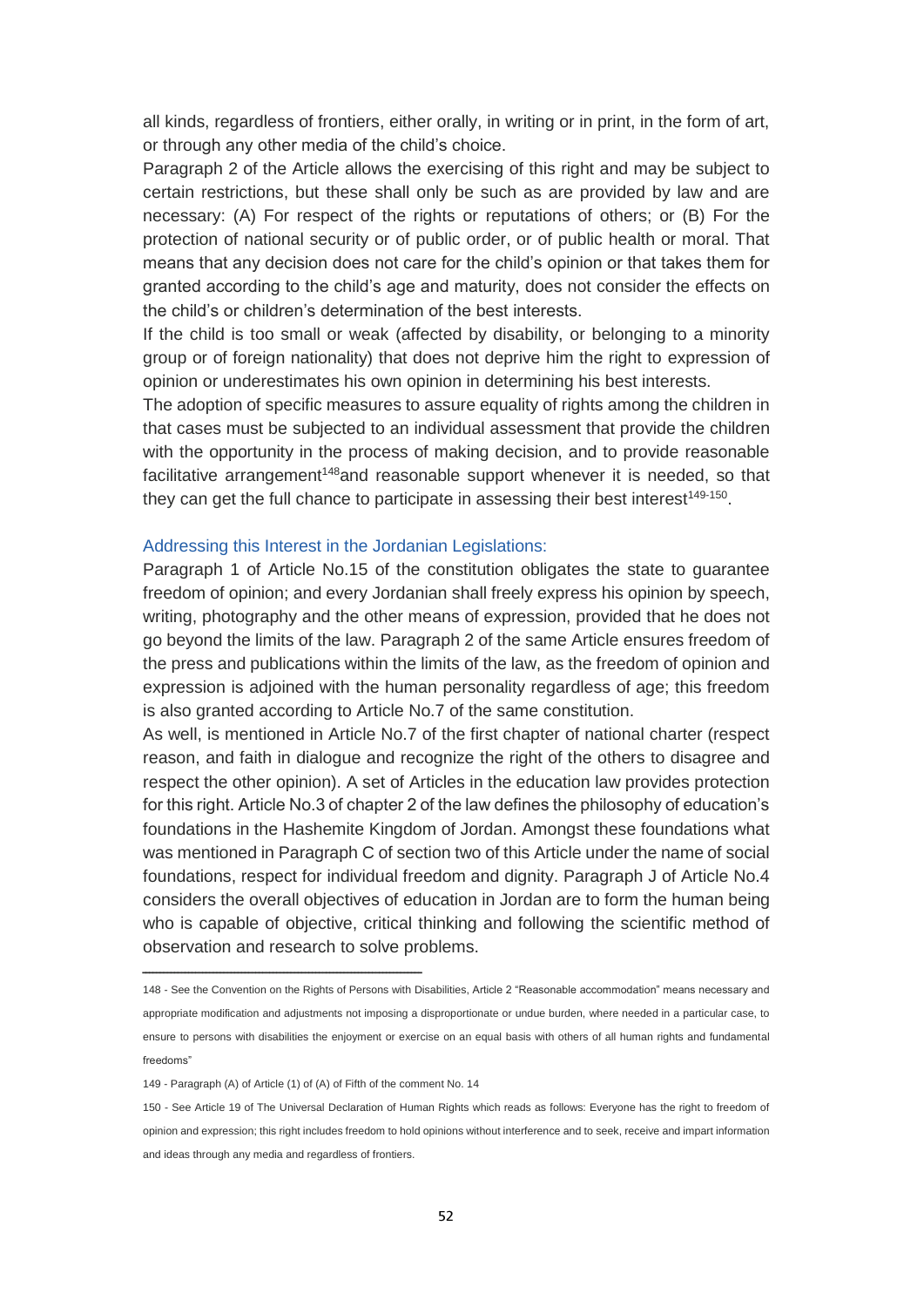The next Article No.198 of the General Penal Code offers an indirect protection for this right through the concept of violation of the text. Article states (Publishing any pejorative or derogatory material is illegal unless the subject of that material is true and publishing it would benefit the public interest).

Article No.3 of publication and press law<sup>151</sup> states that (The press and printing are free and freedom of opinion is guaranteed to every Jordanian. Jordanians have the right to express their opinion freely through speech, writing, photography, drawing, and all other means of expression and information. Article No.4 ensures that (The press shall freely exercise its task of presenting news, information, and commentaries and shall contribute to the dissemination of thought, culture, and science within the limits of the law and within the framework of preserving public liberties, rights and duties as well as respecting the private life of others. Article No.5 of the same law considers the Freedom of the press shall include enabling Citizens, Parties, Associations, and Cultural, Social and Economic Organizations to express their thoughts, opinions, and accomplishments.

The law on the Rights of People with Disabilities <sup>152</sup> also protects this right through the provision of Article No.3 of the philosophy of the kingdom toward the disabled persons emerges from several foundations, includes ensuring the rights of children with disabilities, and build on their abilities, develop their skills and integrate them in the community, participate in the development of plans and programs and make their own decisions.

The content of the legal and constitutional texts (or provisions) guaranteeing the right of the child to the freedom of opinion and expression can be summed up through their execution by the Judiciary. Several judgements were issued whereby the courts of law which have released them have affirmed the freedom of opinion and expression. Of these rulings, the Decision (or Ruling) of the Court of Cassation, Criminal, Number 2004/1118. The Supreme Court Decision (or Ruling) Number 1997/352). Jordan's Children Parliament project is one of the main projects achieving the child's right to expression. The project was launched by the Jordanian Women's Union (a non-governmental body) in 1997, also a free platform concerning childhood rights and influences authorities and decision-makers. It was formed following convening the founding conference of the parliament, in which several working papers that are directly related to the children and their rights were discussed. At the end of the conference, the deputies of the first term of the Jordan Children's Parliament were elected. The objectives of the Jordan Children's Parliament, which consists of 120 members elected for a two-year term, requires that the candidate be 14 years of age and not older than 16 years of age on the date of candidature, include the dissemination and promotion of the work of the International Convention on the Rights of the Child, promoting gender equality and democratic behavior and performance, spreading the culture of democracy, training children on the responsibilities of citizenship and participation in the public life and empowering children to influence the public opinion and decision-makers

<sup>151 -</sup> Is the law No. (8) of year 1998 published on page 3162 of the Official Newspaper No. 4300 issued on 1/9/1998.

<sup>152 -</sup> Is the Law No. (31) of year 2007 published on page No. 2612 of the Official Newspaper No. 4823 issued on 1/5/2007.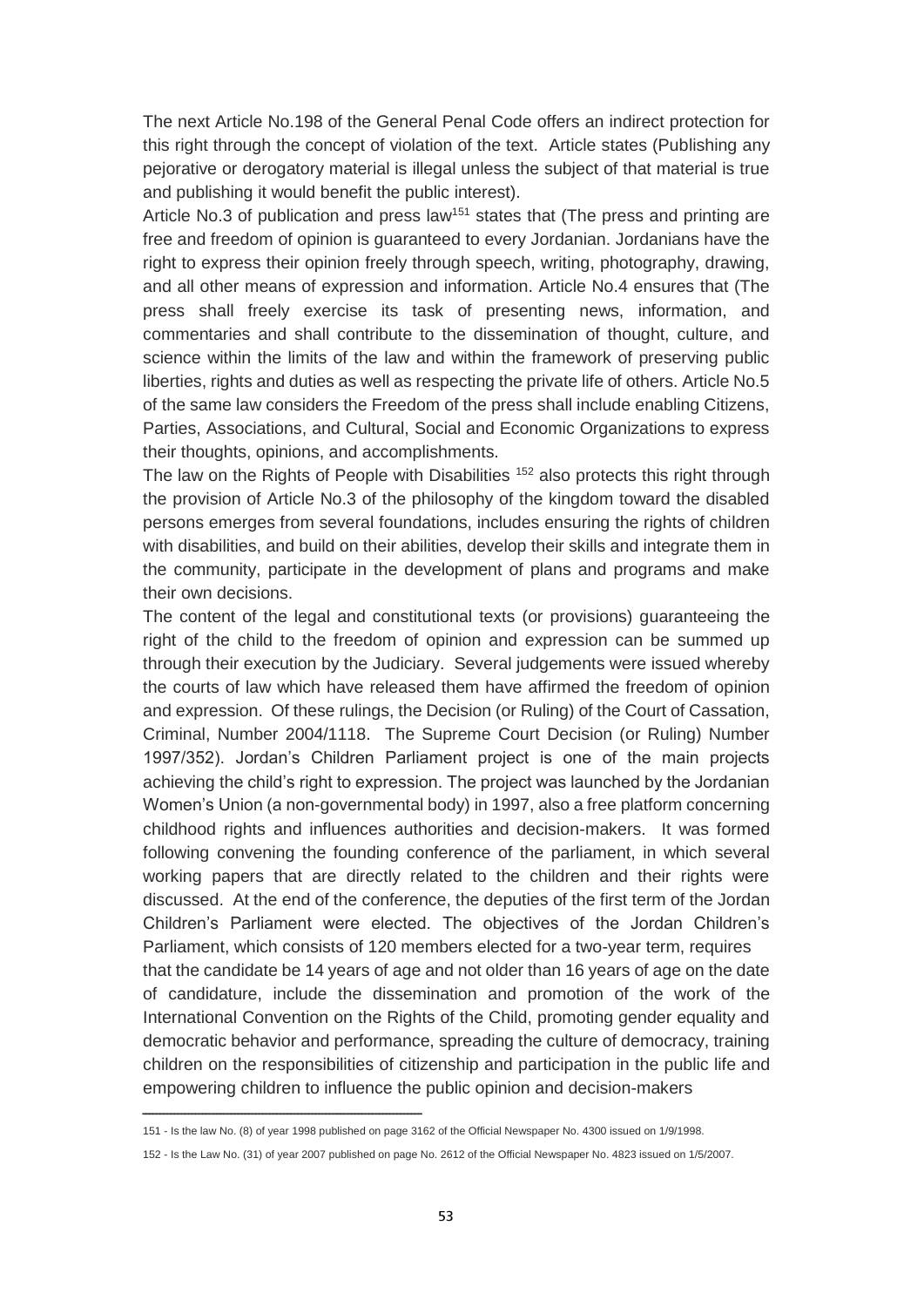towards their best interests.

Article (6) of the National Council for Family Affairs<sup>153</sup> Law obligates the Council to work to activate family involvement in public life as well to ensure special care for affairs concerning women, youth and children, and to continue efforts to achieve the International Conventions and Charters goals related to family, women, children and youth affairs which approved by The Hashemite Kingdom of Jordan.

### Addressing this Interests According to Islamic Shari'ah:

Islamic Shari'ah cares about hearing the child's opinion in many matters that indicated this approach in general. We can indicate through:

First: A child is given the choice between the father and the mother in custody issues. For example, "A woman came to the Messenger of Allah and said: May my father and mother be ransomed for you! My husband wants to take my son away, but he helps me, and brings me water from the well of Abi 'Aniyyah. The Messenger of Allah said, "O boy, this is your father and this is your mother; take the hand of whichever of them you want." He took his mother's hand and she left with him." The Companions agreed on this matter.

Hearing the child's opinion at age seven that he/she wanted to live with one of his parents was abided in the time of Righteous Caliphs Omar and Ali – may the blessing of Allah be upon them as well as Judge Shurayh.

Assigning a custodian based on the child's opinion is not applied unless it guarantees the child's welfare and does not compromise it, is one of the settled principals in Fiqh. The scholars set the example of it therefore, if the father was more eligible than the mother he shall be prioritized even if she had the right in custody. A child's choice was for the purposes of leisure, indolence preference and amusement over studying. So, if the child chose that, his opinion is not heard and he shall be placed with the person who would serve him well.

Scholars have said that: "Giving the child the choice at that age is only approved if both parents were good, decent and keen on achieving the child's interest, giving the choice is not an absolute rule, what is absolute is the interests of child and amending rules to achieve it according to the case".

Sheikh Abdull Rahman al-Sa'di (may God have mercy on him) has issued a ruling when he was asked about the most eligible person to foster a female child after completing seven years of age. Therefore, he replied that she should be fostered by her father, according to the famous opinion at the doctrine of Imam Ahmad. However, her mother according to a second narration in the same school should foster her. The latter opinion is the one, which the law states and obligates. If the custodians have ignored his/her obligation in custody and neglected what is best So, hearing the child standards are as follows:

The child's age and the case must be taken into consideration; also, the parents must not affect the child in any way to lead him into a specific opinion, or to make him/her a for the child, the custody is revoked and the other party is assigned; both the narrations are correct because they prioritize the interest of the child.

<sup>153 -</sup> Is the Law No. (27) of year 2001 published on page No. 2778 of the Official Newspaper No. 4496 issued on 16/7/2001.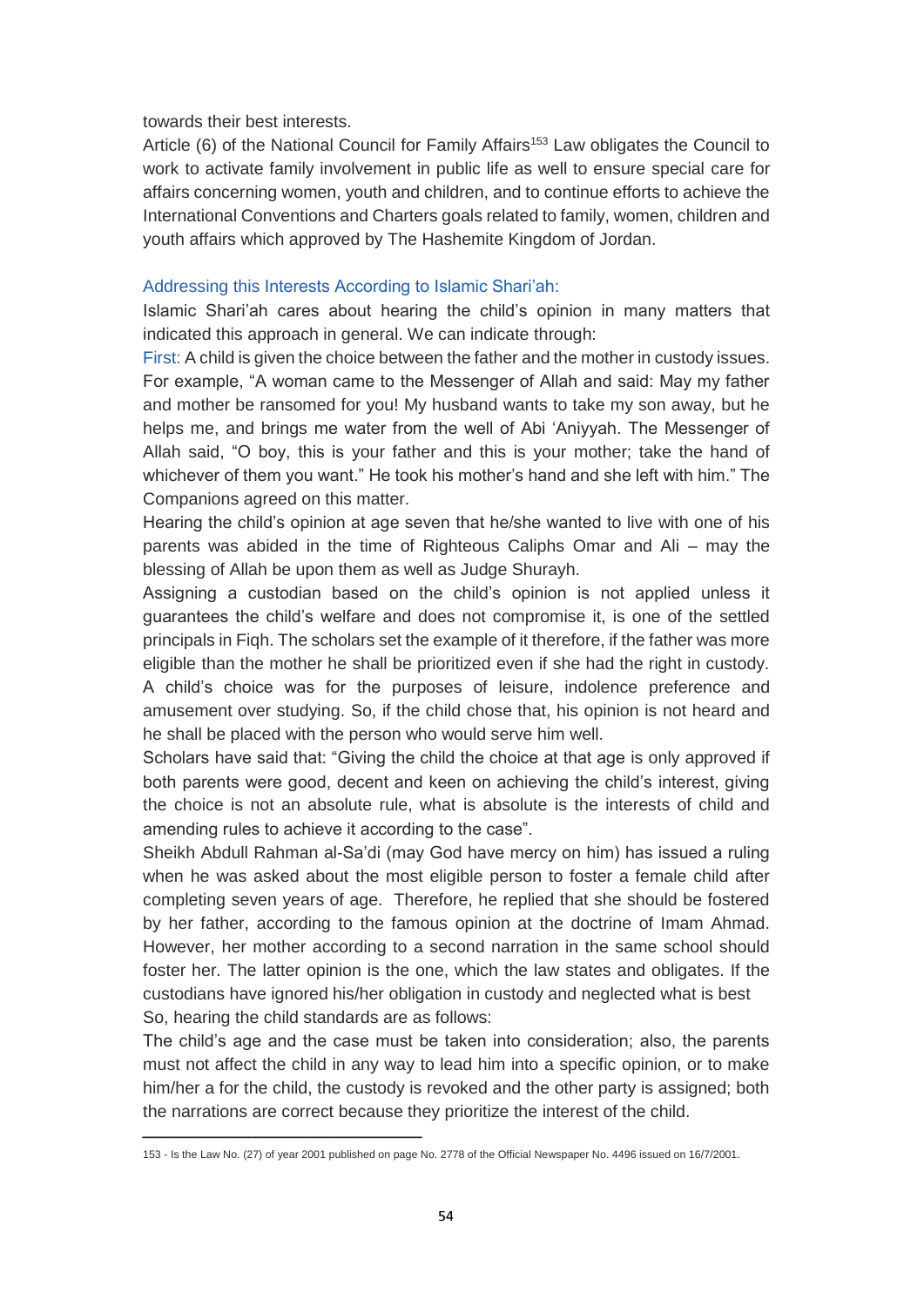parity in the dispute. Further, the educational and social background of the child should be taken into account.

# Second: Shari'ah Evidence with Regards to Hearing the Child's Opinion:

### Ibn Abbas narrated:

"I entered with the Messenger of Allah, I and Khalid bin Al-Walid, upon Maimunah, so she brought us a vessel of milk. The Messenger of Allah drank from it. I was upon his right and Khalid was upon left, so he said to me, "the (turn to) drink is for you, so if you wish, you could choose to grant it to Khalid.' So, I said: 'I would not prefer anyone (above myself) for your leftovers.'" When the Prophet -peace be upon him – finished his drink, he wanted to honor the oldest who is on his left side, and he knows that who is on his right side is the owner of the right despite his young age. So, he asked the little one, when the boy refused to give up his right, the Messenger of God gave it to him.

## Sixth Topic

## Achieving the Child's Best Interest in Criminal Prosecution

### Addressing for His/Her Age, Sense of Dignity, Self-Worth and Right to a Fair Trial

### Addressing this Interest According to International Standards:

Paragraph 1 of Article No.40 of the CRC obligates States Parties to recognize the right of every child alleged as, accused of, or recognized as having infringed the penal law to be treated in a manner consistent with the promotion of the child's sense of dignity and worth, It reinforces the child's respect for human rights and fundamental freedoms of others and which takes into account the child's age and the desirability of promoting the child's reintegration and the child's assuming a constructive role in society. To this end, and having regard to the relevant provisions of international instruments, States Parties shall, in particular, ensure that:

(A) No child shall be alleged as, be accused of, or recognized as having infringed the penal law by reason of acts or omissions that were not prohibited by national or international law at the time they were committed.

(B) Every child who is alleged as, or accused of having infringed the penal law has at least the following guarantees:

- To be presumed innocent until proven guilty according to law.

- To be informed promptly and directly of the charges against him or her, and, if appropriate, through his or her parents or legal guardians, and to have legal or other appropriate assistance in the preparation and presentation of his or her defense.

- To have the matter determined without delay by a competent, independent and impartial authority or judicial body in a fair hearing according to law, in the presence of legal or other appropriate assistance and, unless it is considered not to be in the best interest of the child, in particular, taking into account his or her age or situation, his or her parents or legal guardians.

- Not to be compelled to give testimony, or to confess guilt; to examine, or have examined adverse witnesses and to obtain the participation and examination of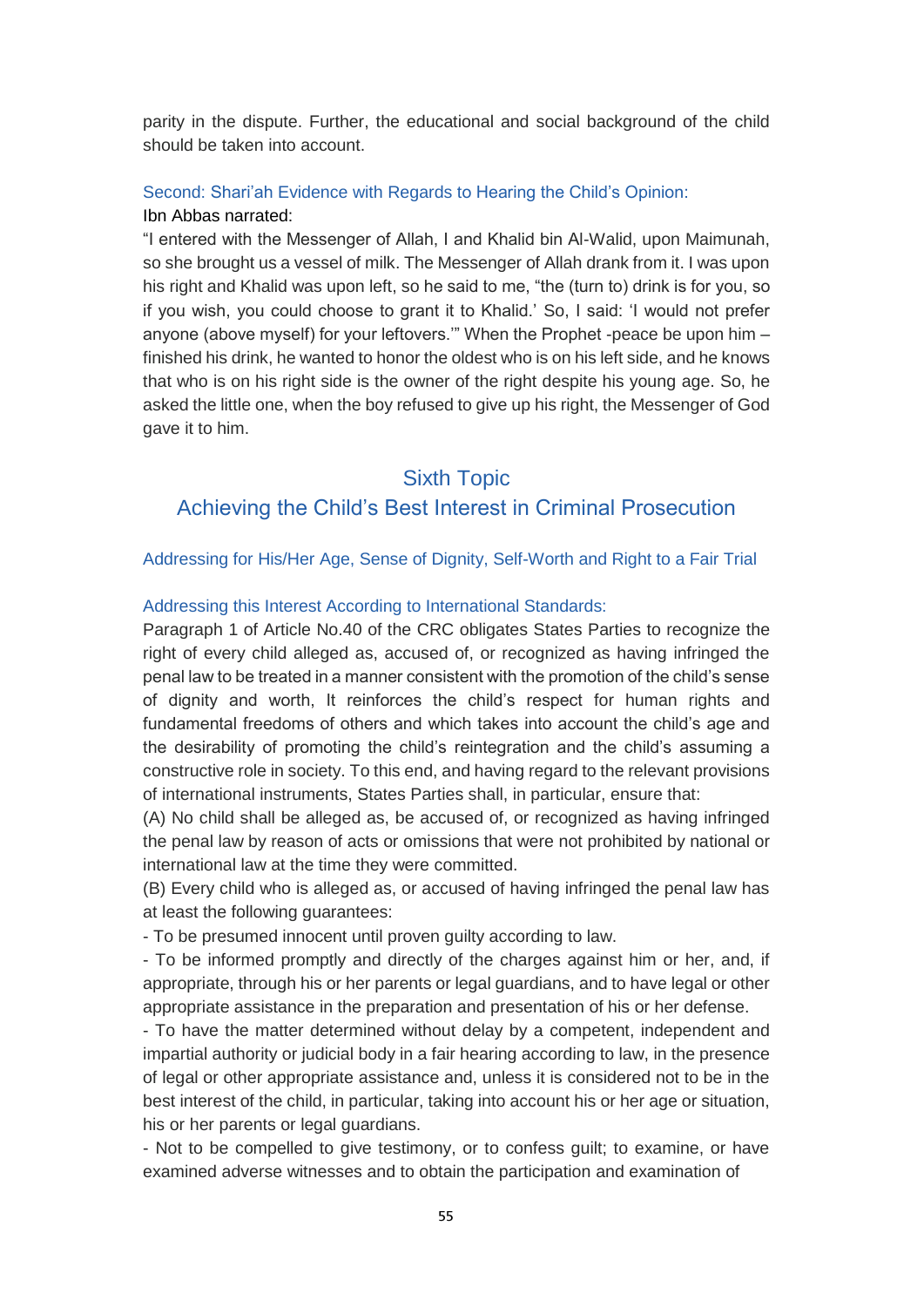witnesses on his or her behalf under conditions of equality.

- If he is considered to violate the penal code, a higher, competent, dependent and impartial authority, or a judicial body according to the law, must be provided to reconsider the judgment, or any imposed measures according to that.

- To have the free assistance of an interpreter, if the child cannot understand, or speak the language used.

- To have his or her privacy fully respected at all stages of the proceedings.

Paragraph 3 of the same Article, States Parties shall seek to promote the establishment of laws, procedures, authorities and institutions specifically applicable to children who are alleged as, accused of, or recognized as having infringed the penal law, and, in particular:

(A) The establishment of a minimum age below which children shall be presumed not to have the capacity to infringe the penal law.

(B) Whenever appropriate and desirable, measures for dealing with such children without resorting to judicial proceedings, providing that human rights and legal safeguards be fully respected.

Paragraph 4 of the same Article deals with a variety of dispositions, such as care, guidance and supervision orders; counseling; probation; foster care; education and vocational training programs and other alternatives to institutional care shall be available to ensure that children are dealt with in a manner appropriate to their wellbeing and proportionate both to their circumstances and the offence.

A comprehensive policy for juvenile justice must deal with the following core elements.

the prevention of juvenile delinquency; interventions without resorting to judicial proceedings and interventions in the context of judicial proceedings; the minimum age of criminal responsibility and the upper age-limits for juvenile justice; the guarantees for a fair trial; and deprivation of liberty including pretrial detention and post-trial incarceration<sup>154</sup>.

As stated above, a juvenile justice policy without a set of measures, which are aimed at preventing juvenile delinquency, suffers from serious shortcomings. States parties should fully integrate into their comprehensive national policy for juvenile justice the United Nations Guidelines for the Prevention of Juvenile Delinquency (the Riyadh Guidelines) adopted by the General Assembly in its resolution 45/112 of 14 December 1990<sup>155</sup>.

In all decisions taken within the context of the administration of juvenile justice, the best Interests of the child should be a primary consideration. Children differ from adults in their physical and psychological development and their emotional and educational needs. Such differences constitute the basis for the lesser culpability of children in conflict with the law.

These and other differences are the reasons for a separate juvenile justice system and require a different treatment for children.

The protection of the best interests of the child means, for instance, that the traditional objectives of criminal justice, such as repression/retribution, must give

<sup>154 -</sup> The Comment No. 10/2007, The Child rights in juvenile justice

<sup>155 -</sup> The General Comment No. 10/2007, The Child rights in juvenile justice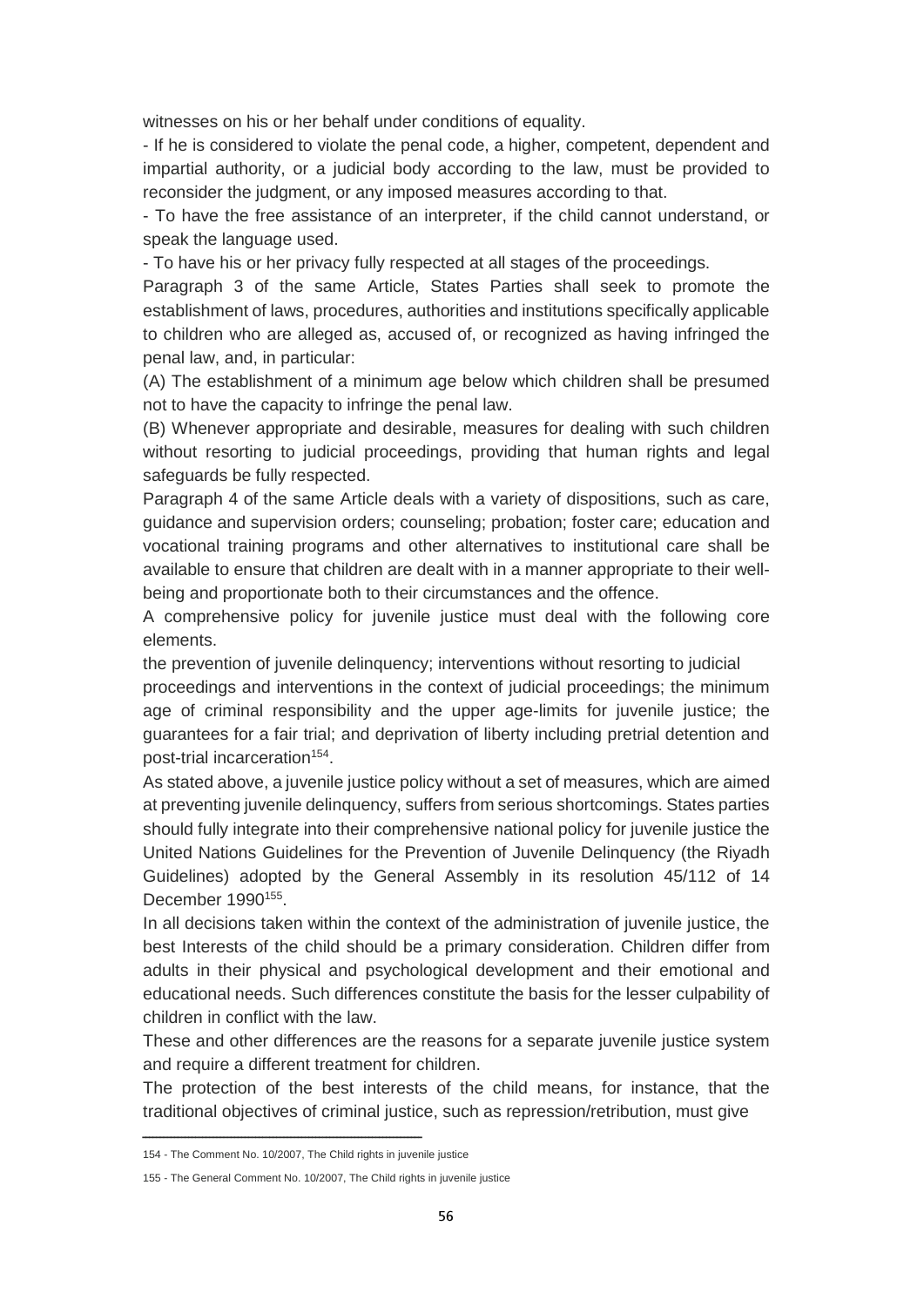way to rehabilitation and restorative justice objectives in dealing with child offenders. This is done in concert with attention to effective public safety<sup>156</sup>.

Two kinds of interventions are used by the State authorities for dealing with children alleged as, accused of, or recognized as having infringed the penal law: measures without resorting to judicial proceedings and measures in the context of judicial proceedings. The Committee reminds States parties that utmost care must be taken to ensure that the child's human rights and legal safeguards are thereby fully respected and protected<sup>157</sup>.

### Addressing this Interest According to Jordanian Legislations:

New juvenile law<sup>158</sup> definition: a juvenile is a child or young person, who, under the respective legal systems, may be dealt with for an offence in a manner, which is different from an adult in Article (2) of child right convention, Paragraph A of Article No.4 of the Law obligates Addressing for the interest of juvenile and protect, reform and rehabilitate him/her, when applying the Juveniles law.

The new juvenile law includes one of the most important provisions which the criminal responsibility raised to 12 years, Paragraph B of Article No. 4 provided for (Notwithstanding the provisions of any other Legislation, Criminal proceedings shall not be instituted in respect of an offence committed by a person under twelve years of age), which means that children who are under the age of 12 years, have no competence to violate the penal law and incriminating supplementary texts. Paragraph C of the same Article prohibited the infliction of sentences of death or life imprisonment on a minor.

Paragraph D of Article No.4 of the law also bans hand-cuffing the juvenile, or using force against or isolate him, except when the juvenile shows insurgency, or violence and according to the border line as necessary. Paragraphs (E, F) of Article obligates the authorities at all times when the juvenile is arrested, convicted, or legally pursued to facilitate school enrollment, to offer him care and turn him to the specialized medical authorities to receive the needed treatment disregarding having an illness, addiction, or other than that.

All the legal authorities must take the necessary measures to assure that, unless it jeopardizes the life of juvenile, it also bans publishing his/her name and picture during taking the stated necessary measures, even if any text contradicts this concept in any other section (section 1 of Paragraph G of Article No.4). The Law states not to apply the stated provisions of repetition in the Penal Code or any other Code/Law, the authorities must cross-off any record what so ever when the juvenile completes 18 years of age (section 1 Paragraph G Article No.4). The Law considers juvenile cases to be the urgent cases (Paragraph (I) Article No.4).

The Law bans mixing of the detained or convicted juveniles with the convicted or detained adults at all stages of investigation or trial and during the execution. The Law obligates the competent authorities to take the necessary measures to separate the juveniles according to their cases classification, severity, or applied

<sup>156 -</sup> The same as the previous comment

<sup>157 -</sup> The same as the previous comment

<sup>158 -</sup> Is the law No. (32) for year 2014 published on page 6371 of the Official Gazette No. 5310 issued on 2/11/2014.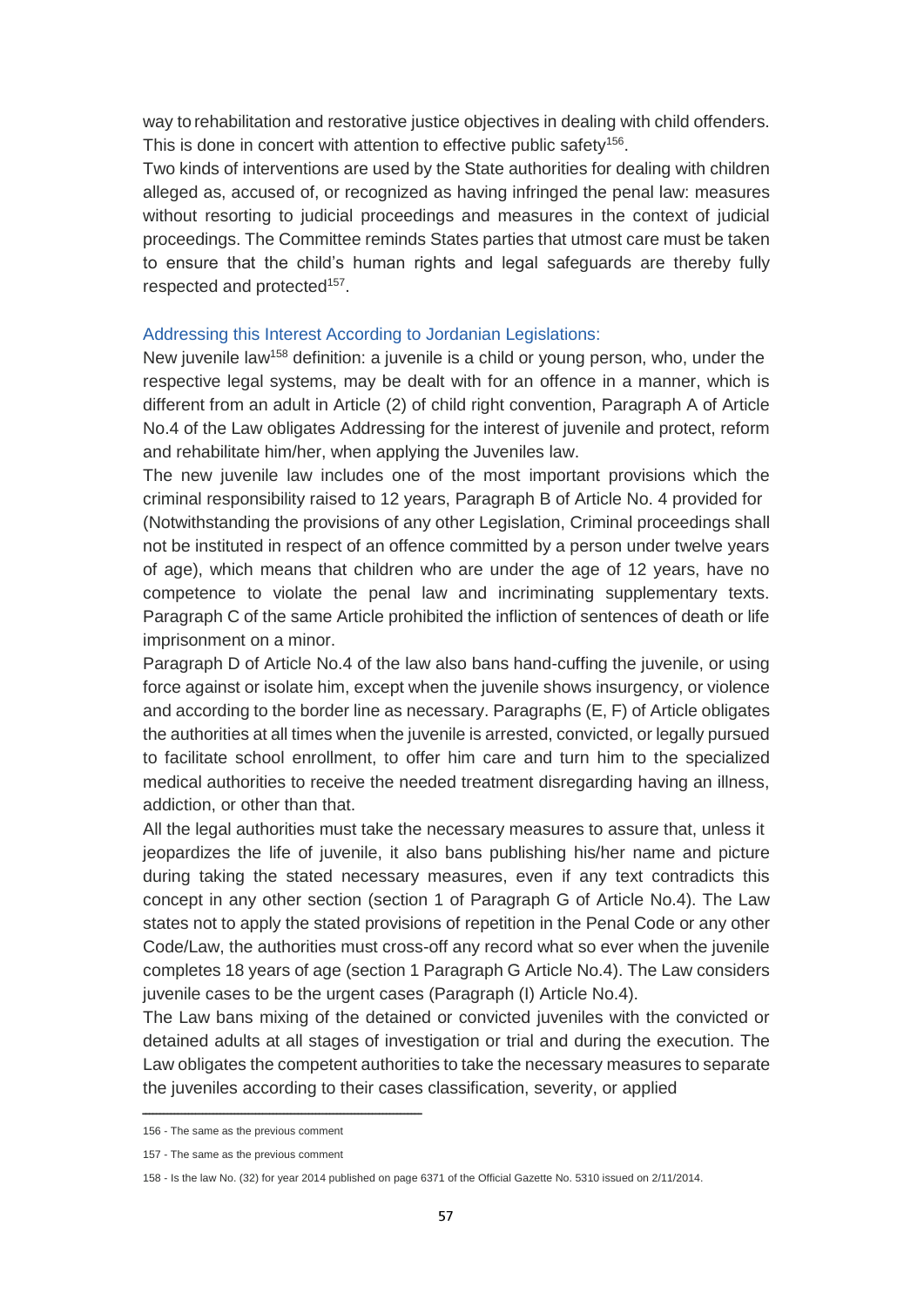judgment upon them, and to separate the detained of them from the convicted (Article No.5 with its two Paragraphs).

The Law repeated legality settled in Fiqh, the Law depends on the age of the juvenile committing an action, or needing for care or protection. It considers the civil status records an evidence on the juvenile date of birth, unless it was proven to be forged. it also requires to decide the age of the person present before the court before initiating the trial in case he was proclaimed to be a juvenile, and to prove his age by a medical committee (Article No.6 of the Law). The Law obligates the Judicial Council to appoint members from the public prosecution to look in to the cases of juveniles (Article No.7 of the Law).

The Law states special concepts for juvenile detention; the juvenile must be released, if he/she was detained for a misdemeanor for a financial guarantee bond, personal pledge, or a cash insurance that guarantees his attendance in all stages of investigation or trial, unless the interest of juvenile requires otherwise. The Law authorizes the prosecutor or the court to release the detained juvenile, if the circumstances of the lawsuit of the juvenile require that to a legal or financial guarantee bond that guarantee his attendance in all stages of investigation or trial. The prosecutor is limited to renew the juvenile detention for once and he has to inform the house of juveniles in writing, if the investigation requires detaining the juvenile, the prosecutor must ask the court to extend the period of detention for no longer than 10 days at a time. The juvenile who commits a misdemeanor or a felony is detained only in a juvenile house and the period must not exceed 10 days; however, the juvenile's interest must be cared for Article No.9.

The law obligated establishing an office at every court for a probation officer and one of its employees must be specialized in psychology or sociology.

The probation officer is obligated to have a detailed written report that includes the information of the juvenile status, his/her family and the surrounding financial, social and environmental circumstances, which he brought up in his school and his/her educational achievement as called for it Article No.10. The law also obligated to consider as long as possible depending on the probation officer who is being called for juvenile police at all stages of investigating and trial, if he works in the same area jurisdiction Article No.10 To ensure achieving the juveniles best interest through not to subject him to legal procedure which causes negative effects on his/her family, the law stipulates creating a specialized police force to handle juvenile and possesses a qualified, trained and capable team that can handle them; they are called" juvenile police". It authorizes this administration settling disputes in violations and misdemeanors, which sentences are no longer than 2 years and with consent of disputed parties to settlement in the crimes, which are judged, based on a complaint by the victim. Paragraph A of Article No.13 of the law also grants the same authorization settling a dispute for the settling judge to settle it by himself or refer it to any other body, or an individual who can settle it relied on by the minister according to an issued state meant for the purpose Paragraph C of the same Article. However, for more protection for the juvenile, Article No.14 of the law considers the procedures of settling a dispute to be confident and may not be protested, or what it contained of waivers by the disputed parties before the court, or any other body and it bans detaining the juvenile during the process of settlement. It also allows the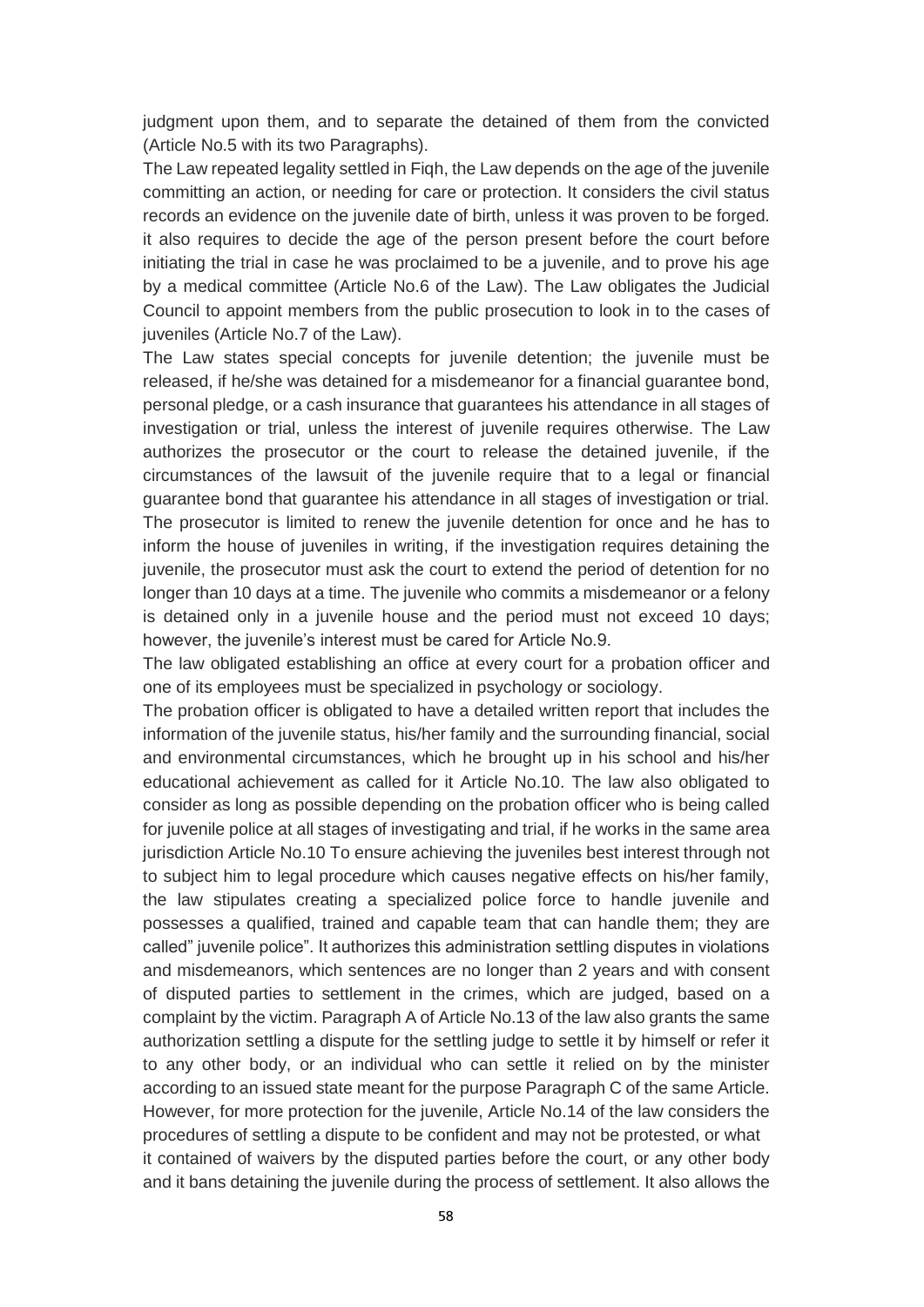disputed parties, at any point during the process of the settlement, to apply for the competent body who handles the case to refer the case to a competent court, as long as it is done by a dispute settlement judge.

The law obligates the Judicial Council to allocate prosecutors members handle juvenile cases in Article No.7, it also obligates not try the juveniles except before competent juvenile courts under the provisions of the law. It obligates to the judges that have been named as juvenile judges and the judges that execution of judgment with expertise, to take into account that the judges continue to consider juvenile cases in juvenile courts on the basis of their grades. The law also obligates forming juvenile peace courts in every governorate at least, which is specialized in looking into violation misdemeanor that has the sentence of no longer than 2 years and protection or addressing measures, and to form juvenile first instance courts in the center of every governorate if it is needed, specialized in looking into felonies and misdemeanors which sentences are longer than 2 years.

However, the judgments of these two courts must be subjected to the provision and procedures of appeal and protest stated in the law of peace courts and code of criminal procedure as applied. The ever- patronizing patron, the guardian, custody or the representative lawyer may act on behalf of the juvenile in this procedure. The law organizes the courts jurisdictions as it is; either where the crime happens, where the juvenile lives, or is found, where he/she was arrested, or where the house he/she was placed in is located. Article No.15.

The law obligates in Article No.16 separation between the juvenile and whoever is not a juvenile in the trial, if the juvenile is associated in one crime, or crimes correlations, etc., they must be differentiated by a decision by the public prosecution and organize a special file of the events to be tried by the juvenile judiciary according to provisions of this law.

The law also obligated that juvenile trials be conducted in camera under penalty of nullity. No one is allowed to attend the trial except for the Probation Officer, the juvenile's representative and his parents, or the ever-patronizing patron, guardian, or custodian as appropriate and whomever the court decides to attend who is related directly to the lawsuit. (Article No.17of the law).

Article No.18 obligates the court to take into consideration the best interest for juveniles according to the of report probation officer and the presented evidence in the case including respecting the right of juvenile and ways to reform him/her and integrate him/her into the society. However, the courts must hold its session on weekends, official holidays or evenings if the interest of child requires to. Article No.19 Article No.20 adherences to Court's relevance in delay the court hearing. A court cannot be adjourned more than 7 days unless it is necessary. Otherwise, it must be stated in the minutes of hearing. The court must adjudicate in the cases of misdemeanors in 3 months of recording it in court registry, to adjudicate in the cases of felonies in 6 months of recording it in the court registry, except for cases that the verdict is based upon an absolute medical report hearing a witness testimony.

Article No.21 of the law obligates the court to appoint a lawyer in criminal offenses, if he does not have one, or was incapable to hire one. The lawyer fees are paid from the treasury of state according to the code of criminal procedure. It is also obligated for a power of attorney for the juvenile to attend all stages of investigation and trial.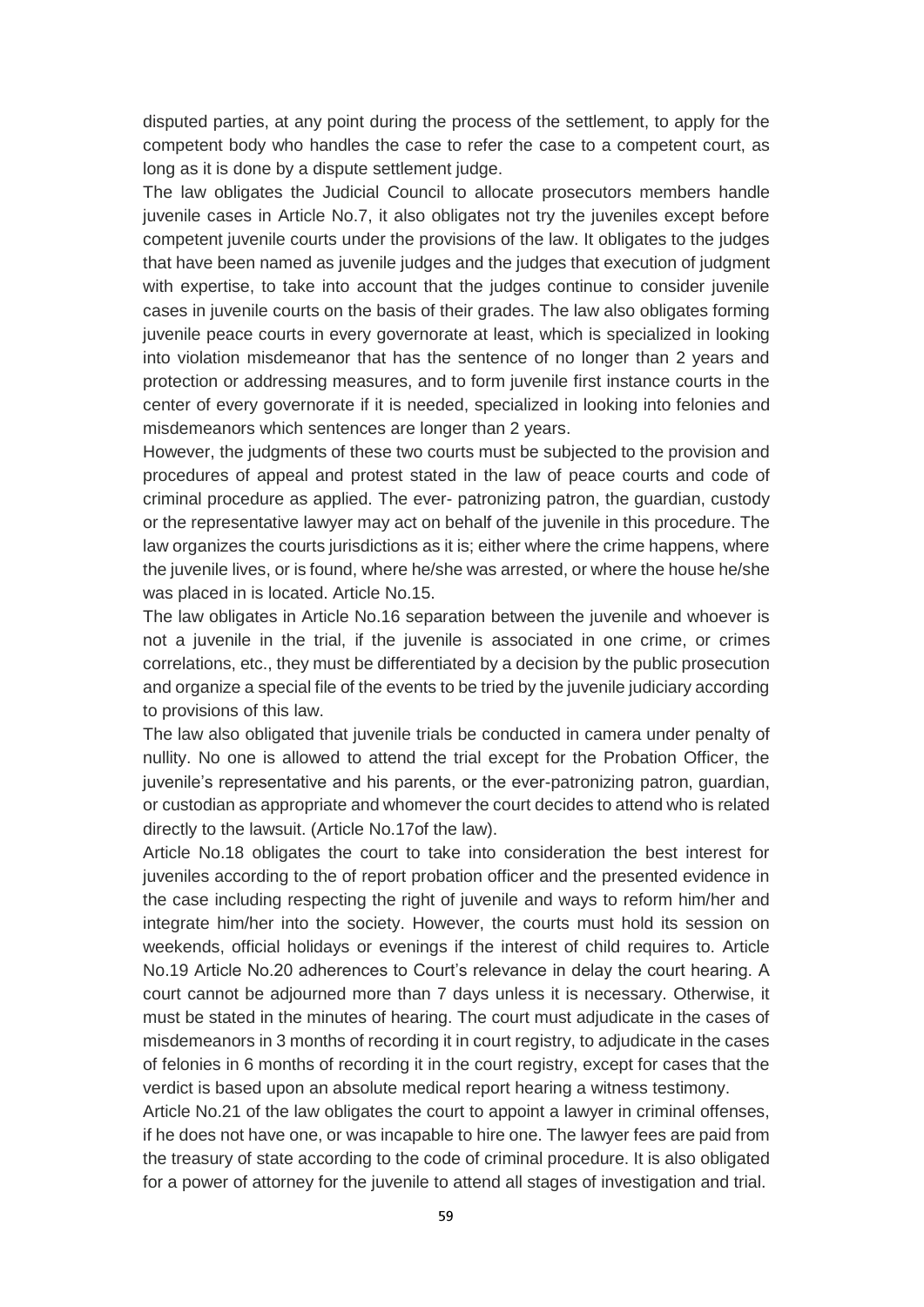Article No.22 bans adjudicating a juvenile, unless one of his partner, the everpatronizing patron, guardian or custodian, as if the juvenile admits the charge, his confession shall be registered as similar as possible to the words he used.

However, a juvenile confession is not sufficient evidence to be sentenced, if the court was not convinced when the juvenile refuses to answer, he/she will be considered not guilty and the court orders to write that in the court's registry if the juvenile denied or refused to answer or the court was not convinced with his statement, then the court shall hear the testimony. In case the court after hearing the testimony, finds out that the evidence is sufficient to condemn the juvenile, and then the court shall issue its decision of acquittal, or no liability as appropriate. If there turns out to be evidence against the juvenile, the court shall hear the defense statement of juvenile in the presence of his legal representative in criminal cases of misdemeanors, or violations. However, the court shall undertake the report of probation officer and the juvenile and his representative as well as the court may discuss the report. If it was important for the interest of juvenile, the court may let him/her out of the court hall without his legal representative and the probation officer. The public prosecutor or the court may use modern technology, as a protection for the minors, in the process of hearing and discussing the witnesses, as long as these appliances allow any opponent to discuss the juvenile, or the witness during the trial. This modern technology may be used in the process of hearing the juvenile as witness at any lawsuit.

The new juvenile law explained the non-custodial measures that the court has the right to execute, in addition to the penalties that the law stated, these penalties are $159$ :

A. Caution and reprimand: the court shall blame and reprimand the juvenile about what he did and warn him not to repeat such behavior, as long as it does not demean his dignity.

B. Extradition: the juvenile shall be delivered to one of his parent, the custodian. If none of them mentioned was eligible to raise him, the juvenile shall be extradited to one of his family, if not, to a trustworthy person, or a family whose supporter shall undertake to raise after the consent of court. The verdict to extradite a juvenile to someone who is not responsible for this support shall not be for more than a year.

C. Community service in one of the community centers of any voluntary civil society organization for no longer than a year.

D. Enrolling in vocational training in one of the specialized centers, which are approved upon by the Minister for this case for no longer than a year.

E. Performing certain duties, or to refrain from doing certain tasks for no longer than a year.

F. Enrolling the juvenile in rehabilitation programs organized by the Ministry or any other civil society organization, or any other approved bodies by the Minister of Social Development

<sup>159 -</sup> Article (24) of law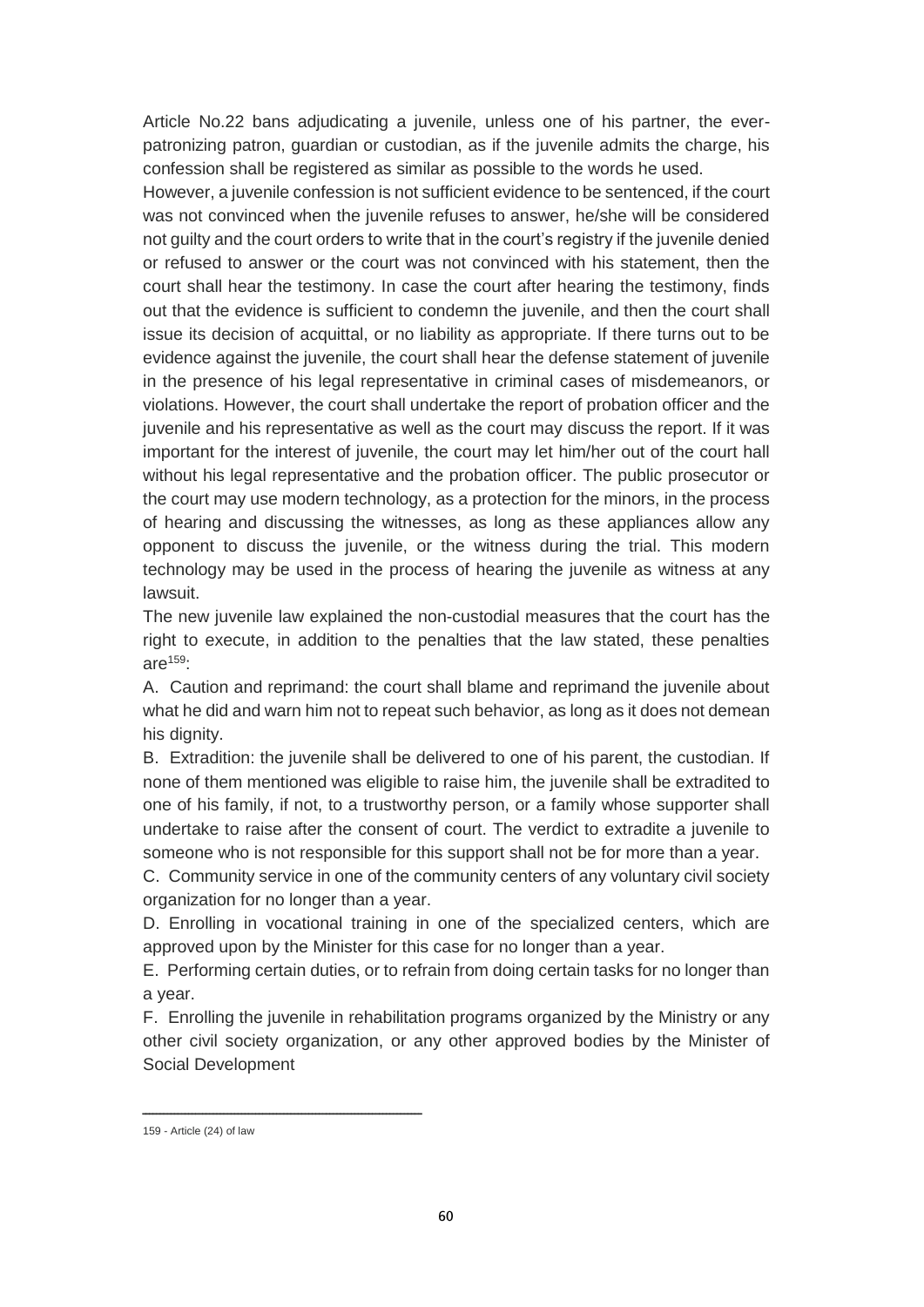G. Judicial Supervision: it is to put the juvenile in his natural environment under guidance and supervision with putting into consideration the duties set by the court. Judicial supervision shall not be more than a year.

Considering the imposed penalties for juveniles; the law handled them by dividing the age period into two where the juvenile has legal liability between ages 12-18; the first period is called" An Adolescent". An Adolescent is the category of persons 12 years of age until 15 years. The second period the law calls "Young man". A youth is a category of people 15 years of age until 18 years<sup>160</sup>.

Article No.25 has assigned penalties for the category as following:

A. If a young person who commits a felony punishable by the death penalty shall be sentenced to a term of 8-12 years' detention.

B. If a young person has committed a felony that requires the penalty of hard labor for life, he is then sentenced to be admitted in a juvenile rehabilitation house for no less than 5 years and no longer than 10 years.

C. If a young person has committed a felony that requires the penalty of temporary hard labor or arrest, he shall be sentenced to be admitted in a juvenile rehabilitation house for no less than 3 years and no longer than 5 years.

D. If a young person who commits a misdemeanor punishable by detention shall be placed in a juvenile reformatory for a period not exceeding one third of the term of the penalty prescribed by law. The court may reduce the penalty sentence of any youth convicted of a misdemeanor with any measures mentioned earlier, if there were any reductions and estimated reasons.

E. If any youth violates the law, then the court shall blame him.

Article 26 of the law has assigned penalties for the category of adolescent:

A. If an adolescent who commits a felony punishable by the death penalty is sentenced to a minimum 6 years and not more than 10 years.

B. if an adolescent has committed a felony that requires the penalty of hard labor for life, he is then sentenced to be admitted in a juvenile rehabilitation house for no less than 3 years and no longer than 8 years.

C. If an adolescent has committed a felony that requires the penalty of temporary hard labor or arrest, he shall be sentenced to be admitted in a juvenile rehabilitation house for no less than one years and no longer than 3 years. The court may replace the penalty with any measure mentioned earlier, if there were any reduced and estimated reasons.

D. If an adolescent has committed a felony, then the court must penalize him with any of the previously mentioned measures.

E. If an adolescent violates the law, then the court shall blame him.

Article No.27 of the law created a new, unfamiliar judicial vacancy –during preparing this study<sup>161</sup> under the name of "Executive Judge". The law assigned him a set of duties that include visiting juvenile institutions and welfare prescribed for juveniles within its competence every three months at least. However, the judge must hand a report of the visit for the president of the judicial council and a copy for the minister

ـــــــــــــــــــــــــــــــــــــــــــــــــــــــــــــــــــــــــــــــ 160 - This division came in the second Article of the Law.

<sup>161 -</sup> Here is a draft law amending the criminal Proceeding Law, which included the creation of such a vacancy and we had the honor to participate in the drafting committee of this project.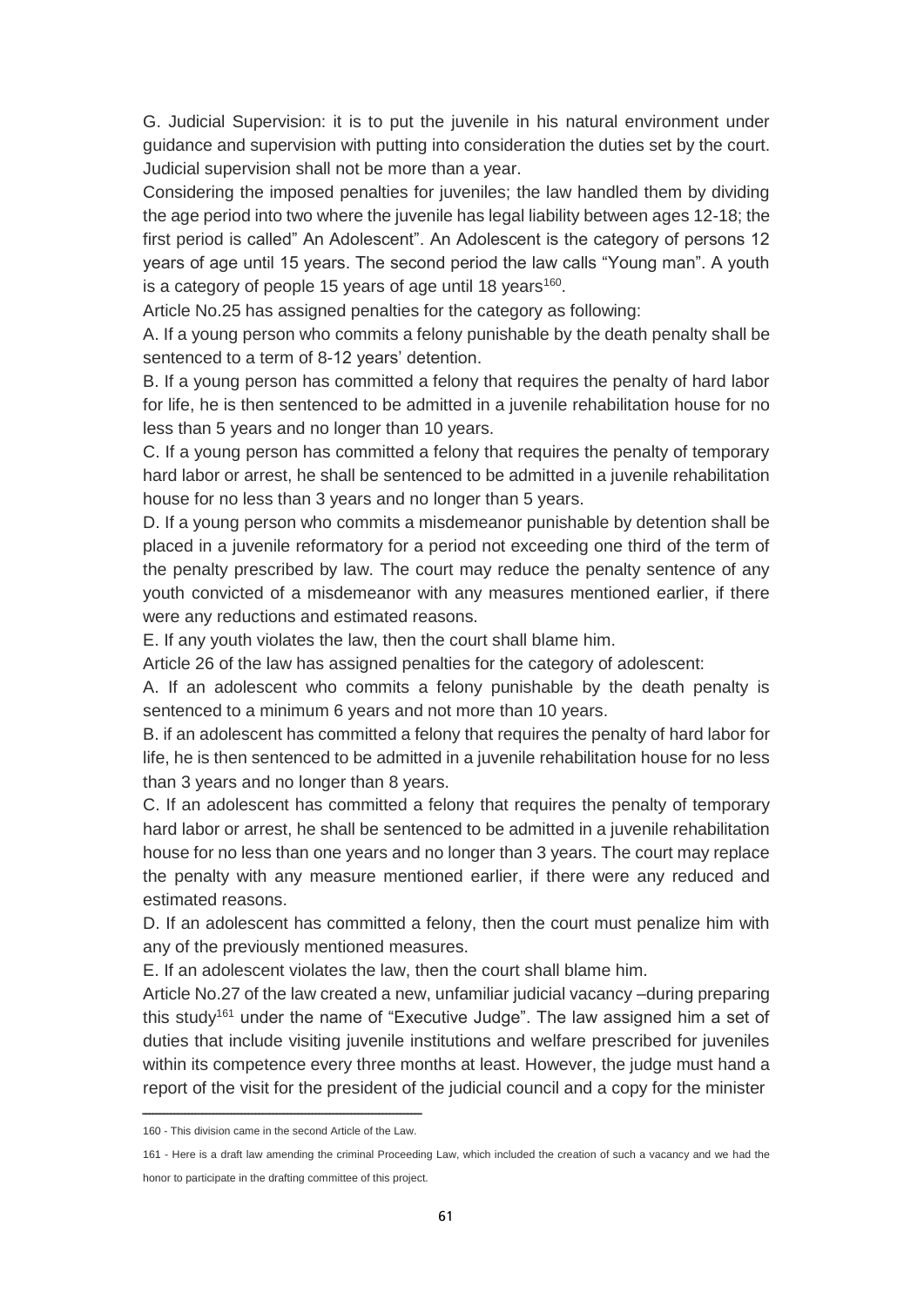of development as well as observing applied effective measures on the juvenile in accordance to this law or the effective legalisations and constantly assure that the juvenile has complied with the conditions of the sentence. The judge may assign a Probation Officer to do that and to submit any needed reports (Paragraph A of Article No.29).

The law links the transfer of sentenced persons, who have completed 18 years before completing his/her sentence to a reform and rehabilitation center, to the decision of the executive judge. The law authorized the judge to extend the 18 year old convicted stay in juveniles rehabilitation house until he completes 20 years of age so that, the convicted can complete his studies or his/her vocational training based on a written request by the director of the competent organizational unit in the Ministry of Social Development to follow up the juvenile's matters/issues according to the juvenile law <sup>162,163</sup>. Paragraph B of Article No.29 of the law obligates that the juvenile is not detained during executing the sentence that are not custodial penalties.

The law divides the places where the juveniles are maintained into three institutions: a reformatory institution which is the established accredited home where detained juveniles are maintained to be raised and rehabilitate them according to juvenile law; a juvenile rehabilitation home which is an established or accredited home to reform convicted juveniles to be raised and rehabilitated according to the juvenile law and a juvenile care home which is the established or accredited home where juveniles needing protection or care are admitted to be taught and trained<sup>164</sup>.

Paragraph (B, C) of Article No.31 authorizes the director of the home where a juvenile is admitted to enroll any juvenile in any public or private institution to complete his vocational or educational studies as long as the juvenile returns to the home after finishing on a daily basis. However, the director must have the consent of the director of the directorate who must inform the court or the executive judge if any measures were applied according to the provisions and regulation in this Article for this matter<sup>165</sup>.

Paragraph A of Article No.32 of the Juvenile Law strongly urges to achieve the child's best interest; as it authorizes the executive judge to release any convicted juvenile admitted in a juvenile rehabilitation home, after consulting with the principle of that home, and if a set of terms and conditions were available.

Paragraph B of the same Article obligates the executive judge to review the cases of convicted juveniles who are sentenced to deprivation of liberty, periodically every three months to study the possibility of their release according to the pointed terms already mentioned in Paragraph A.

The law authorizes the executive judge, if it turned out that the juvenile is not committed to the terms of release that already mentioned the purposes that the law considered for an early release for the juvenile, to warn the juvenile about the necessity to observe the terms.

<sup>162 -</sup> Thus, the term "Directorate" was defined in Article 2 of the Juveniles Law.

<sup>163 -</sup> Paragraph (b) of Article No. (30) of the Juveniles Law.

<sup>164 -</sup> These divisions and definitions are mentioned in the second Article of the Law.

<sup>165 -</sup> These procedures have already been referred to when addressing the child's right to education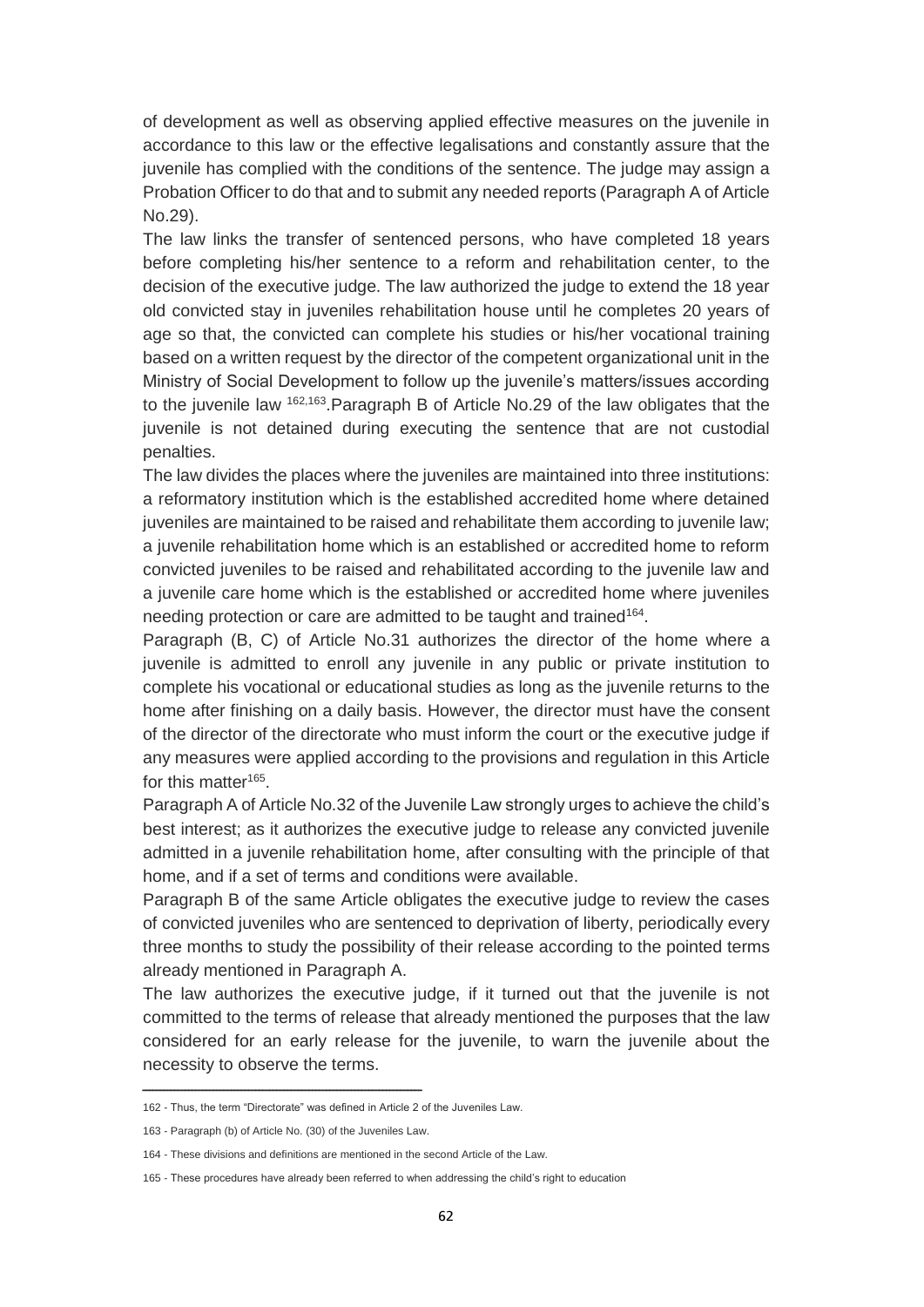The judge has the right in canceling the decision of the juvenile's early release and returns him to complete the period of the custodian penalty measures, in which the period of time when the juvenile was abiding the terms is divided from the sentence. The judge's decision in declining the juvenile's release or returning him to the juveniles' rehabilitation home is appealable at the competent court of appeal.<sup>166</sup>

Paragraph F of Article No.32 of the Juvenile law allows the director of the directorate to grant the juvenile a vacation of no longer than a week to visit his family in holidays and necessary cases if he/ she were well behaved and after consulting with the principal of the home.

Paragraph (A, B) of Article No.37 of the law authorizes conduct monitoring and with the consent of the director of the competent organizational unit in the Ministry, on the follow up of juvenile affairs, any person who needs welfare to approach the court, and to seek assistance from any individual of the judicial control to ensure his appearance before the court. The court has the right to maintain this person at any Juvenile home until deciding the case if his interest requires that. It has the right also to take any of the following measures, if it was convinced that the person appearing before it is under 18 and a juvenile who needs welfare or protection:

1. Order the juvenile's parents, patron, guardian or the assigned person to protect the juvenile properly to sign an undertaking that ensures providing the care for him/her.

2. Admitting him/her into a juvenile welfare home or any similar accredited institution, as long as it accepts, for no longer than 2 years. The conduct monitoring must present a detailed report for the executive judge to reconsider the case every 3 months.

3. Placing the juvenile under the custody of an adequate family, or a person for the period set by the court, subject to approval from any of them.

4. Placing the juvenile who needs protection or care under the supervision of conduct monitoring for no less than a year and no longer than 5 years whether this decision connects to take any of the measures mentioned in this Article or not.

Paragraph C of the same Article allows conduct monitoring with the consent of the director of the competent organizational unit in the Ministry to follow up the juveniles affairs, to appear before the executive judge any person who needs welfare or protection is about to finish the period that the law stated, to be spent at any institution if the executive judge finds out that he will be harmed when released until the end of the duration of his stay in the institution, then he decides to extend the period until the juvenile is 18 years of age at any of the following cases:

1. One of his/her parents, guardian, patron or the person assigned to support him/her is accustomed to consuming alcohol, moral corruption or crimes.

2. There is no one to care for him sufficiently or incapable of looking after himself.

Paragraph D of the same Article allows the executive judge to extend the time of stay for the juvenile in the institution, in the case where he has not completed his training period in the craft, or the profession that he started until he finishes his training or turns 20 years of age. Those who completed 18 years of age must approve on that.

ـــــــــــــــــــــــــــــــــــــــــــــــــــــــــــــــــــــــــــــــ 166 - Paragraphs (D, E) of Article No. (32) of the Juvenile Law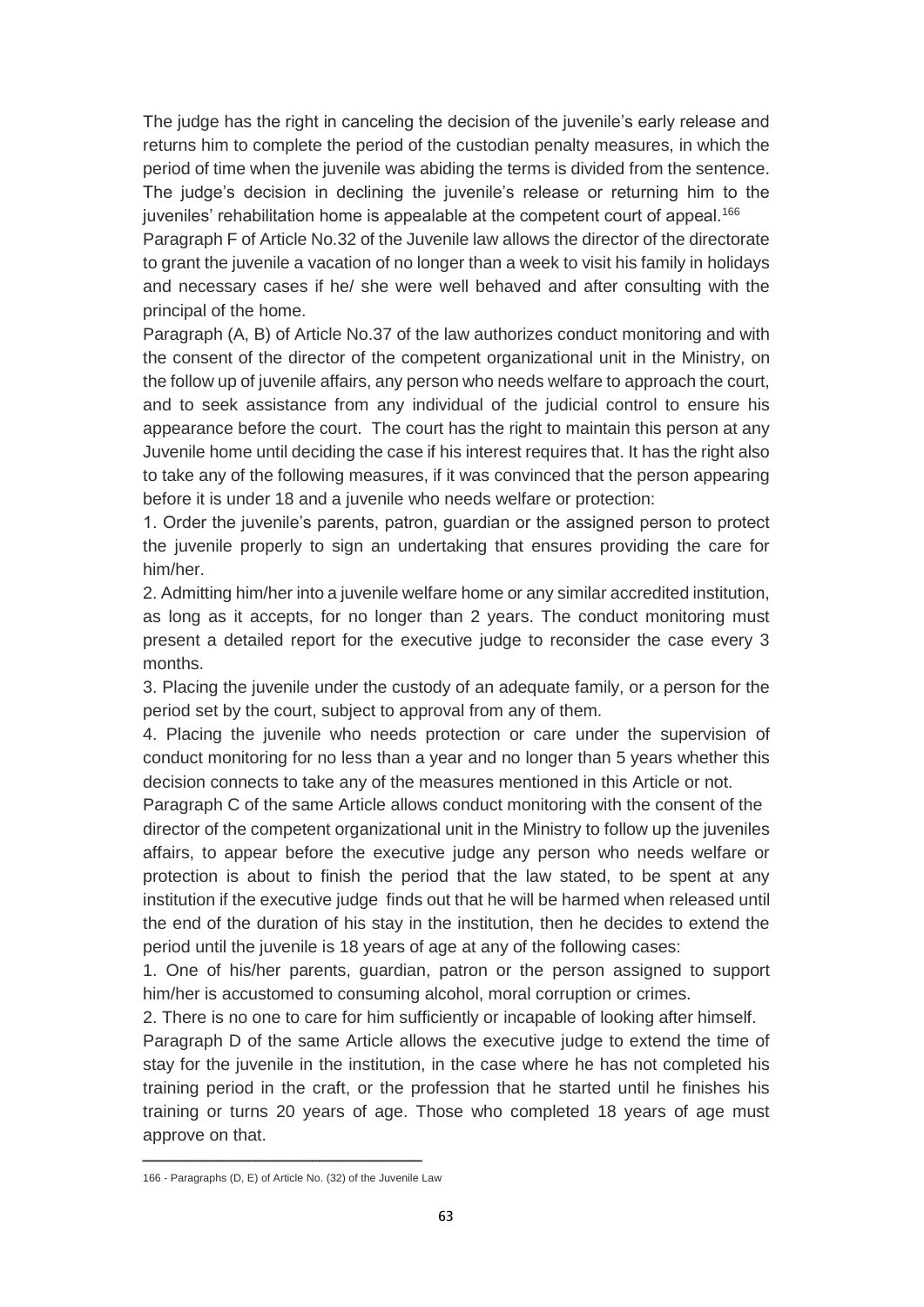The law makes sure to consider the best interest of child. The law allows the court to issue the decisions according to the provisions of this Article No.37 in the absence of the juvenile who needs welfare, or protection. All issued decisions of this Article are subjected at the competent court (Paragraphs E, F of Article No.37 of juvenile law).

Paragraph B of Article No.38 of the same law grants the principle of the home and with the consent of the director of the directorate to allow the juvenile who needs welfare, or protection, to visit his parents in holiday, or any occasions for specific days, then he returns back to the home, according to directions issued for this purpose.

Paragraph C of the same Article allows the director of the directorate with the consent of the court, to allow for whoever is eligible to accommodate the juvenile who needs welfare, or protection, and who is admitted in any juvenile welfare home during holidays, occasions and weekend for specific days, then he returns to the home.

Article No.40 of juvenile law as it considers the concept of the best interest of Juvenile, authorizes the executive judge to release any admitted juvenile, who needs welfare or protection to any juvenile home. According to the terms set for this purpose, if the judge sees that the juvenile, who needs protection requires that. Article No.41 Aftercare of the juvenile after admission period in the juvenile reformatory home, the juvenile rehabilitation home, or the juvenile welfare home to ensure his incorporation in the society and to protect him/her from delinquency. However, the judge must be precise with the foundations of post care and the procedures according to a regulation issued for this purpose.

Paragraph A of Article No.42 of the law to penalize every adult who detain a juvenile in any legally accredited detention centers, or at any stage of the lawsuit, or while serving the sentences of imprisonment for not less than three months, and not longer than one year. Paragraph B of the same Article penalizes every person who publishes the name and picture of the juvenile during applying the stated measure in the juvenile law with the penalty of imprisonment for not exceeding a year, or a fine of not exceeding 500 JDs or both of the penalties.

Paragraph C of Article No.42, and for the purposes of applying the reforming measures, protection and care programs, and therefore, achieving the best interest of child, penalizes every person who helps, motivates conceals, or shelters a juvenile who needs protection, and care to escape a juvenile welfare home, or forbids him/her of returning, or helps him not return to it, knowingly. This is punished with a penalty of imprisonment for not exceeding three months and a fine of not less than 100 JDs.

On the other side, Article No.5 of Protection against Family Violence Act No.6 of 2008stipulates that: Crimes against natural persons are considered domestic violence, except for crimes falling under the jurisdiction of the Criminal Court. Article No.3 of the law defines the family members including the sons and a child, under the age of 18 in the custody of a foster family.

Paragraph B of Article No.4 of law obligates that all procedures and information related to domestic violence heard by any relevant body including courts are dealt with the utmost confidentiality.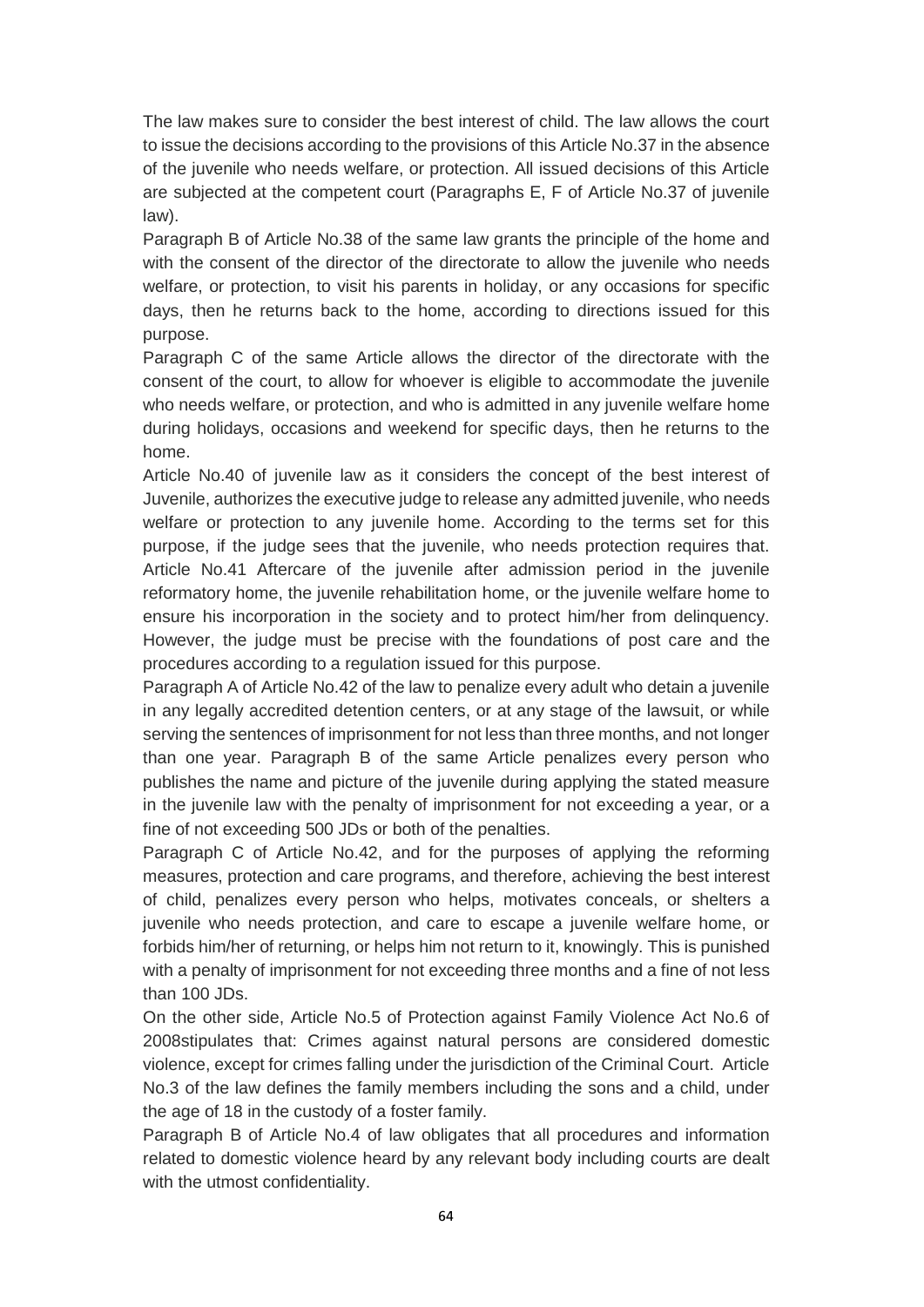Paragraph C of the same Article, the court may take into consideration the reports related to domestic violence that are submitted to it by formal competent bodies

### Addressing this Interest According to Islamic Shari'ah:

Islamic Shari'ah cares for the child by setting special procedures in the field of litigation to allow for the child to litigate his or her interests, including:

- Legal representation for him/her by his patron or the guardian. If the interest of child conflict with his/her representations, we move into a new procedure by assigning a temporary patron to defend the rights of child and Addressing for them. - One of these procedures is not to accept any declaration against the minor, and if the guardian declared any right against the minor then the guardianship is revoked. - A deliberate felony is considered to be a mistake according to the rule (child's premeditation is a mistake committed by him/her).

- Setting a certain age for punishment and legal liability and relating many provisions to the legal age of discretion when a person becomes adult.

- Accepting testimony of children according to specific rules and situations that the scholar mentioned unlike the general regulation of testimony to care their interest.

### Seventh topic

## Achieving the Child's Best Interests in Alternative Care

### Addressing this Interest According to International Standards:

Paragraph 1 of Article No.20 of the convention clearly states that: (A child temporarily, or permanently deprived of his or her family environment, or in whose own best interests cannot be allowed to remain in that environment, shall be entitled to special protection and assistance provided by the State). Paragraph 2 of the same Article obligates, States Parties shall in accordance with their national laws ensure alternative care for such a child.

Paragraph 3 of the same Article defines the content of this care by stating that: (Such care could include, among other things (inter alia), foster placement, Sponsorship (kafalah) of Islamic law, adoption or if necessary placement in suitable institutions for the care of children. When considering solutions, due regard shall be paid to the desirability of continuity in a child's upbringing and to the child's ethnic, religious, cultural and linguistic background).

Some explanations concerned with this right, in which the child must live in a supportive, protective and addressing environment that helps them to develop their full potential.

Children with inadequate or no parental care are at special risk of being denied such a nurturing environment. In case the child's own family is unable, even with appropriate support, to provide adequate care for him/her, or abandons, or relinquishes the child, the State is responsible for protecting his/her rights child and ensuring appropriate alternative care, with or through competent local authorities and duly authorized civil society organizations according to the assets or through it. It is the role of the State, through its competent authorities, to ensure the supervision of the safety, well-being and development of any child placed in alternative care and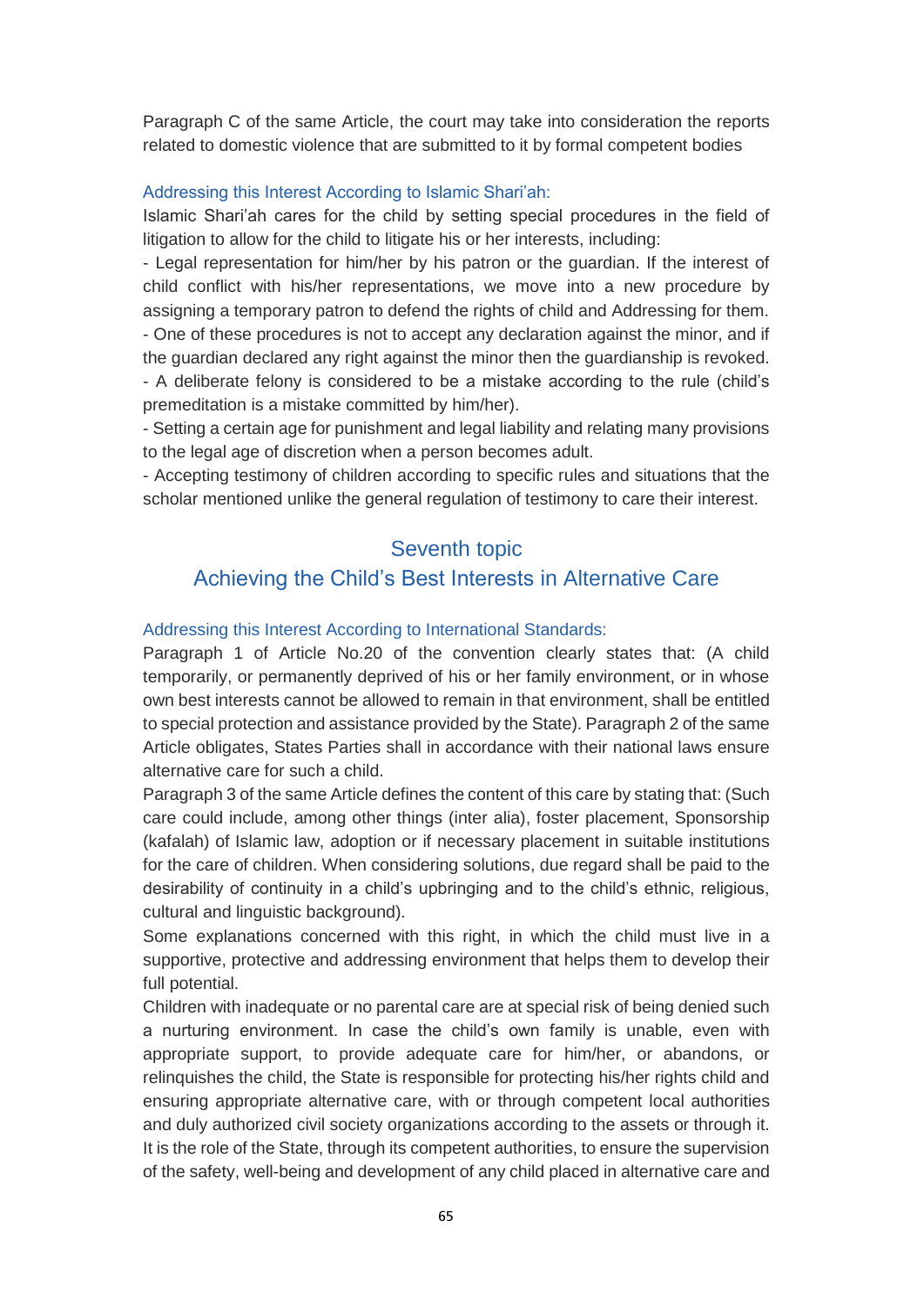the regular review of the appropriateness of the care arrangement provided.<sup>167</sup> A set of requirements have been established in alternative care to complete the child's right in this care: All decisions concerning alternative care should take full account of the desirability, in principle, of maintaining the child as close as possible to his/her habitual place of residence, in order to facilitate contact and potential reintegration with his/her family and to minimize disruption of his/her educational, cultural and social life. Should have been regarding to the importance of ensuring children a stable home and of meeting their basic need for safe and continuous attachment to their caregivers, with permanency generally being a main aim. Children must be treated with dignity and respect at all times and must benefit from effective protection from abuse, negligence and all forms of exploitation. This is so whether on the part of care providers, peers, or other parties, in whatever care setting they may find themselves. Removal of a child from the care of the family should be seen as a measure of last resort and should be, whenever possible, temporary and for the shortest possible duration and removal decisions should be regularly reviewed and the child's return to parental care, once the original causes of removal have been resolved or disappeared.<sup>168</sup>

Paragraph 5 of Article No.3 of optional protocol to the convention the right of the child concerning selling children and exploiting them in prostitution and pornographic2 materials, States Parties shall take all appropriate legal and administrative measures to ensure that all persons involved in the adoption of a child act in conformity with applicable international legal instruments.<sup>169</sup>

#### Alternative Care has been divided into many forms as follows:<sup>170</sup>

1. Kinship care: Family-based care within the child's extended family, or with close friends of the family known to the child, whether formal, or informal in nature.

2. Foster care: Situations where children are placed by a competent

authority for the purpose of alternative care in the domestic environment in a family other than his/her own family that has been selected, qualified, approved and supervised for providing such care.

3. Other forms of family-based, or equivalent family.

4. Residential care: Care provided in any non-family based group setting, such as places of safety for urgent care, transit centers in emergencies, and all other short and long-term residential care facilities, including group homes.

5. Independent living arrangements and monitoring children.

#### Addressing this Interest in the Jordanian Legislations:

The important amendment in the amended Constitution in 2011, which already mentioned in this study, is made to provide protection – even indirectly- for this right.

<sup>167 -</sup> The resolution of The General Assembly of the United Nations No. 64/142 on 24/2/2010

<sup>168 -</sup> The same as the previous resolution.

<sup>169 -</sup> Adopted and offered for signature, ratification and accession by the resolution of The General Assembly of the United Nations

No. 263, Fifty-fourth session of 25/ May /2000, Entered into implementation on 18 January 2002

<sup>170 -</sup> The Guideline of the Alternative Care of Children, A framework established by the United Nations issued in 20/11/2009.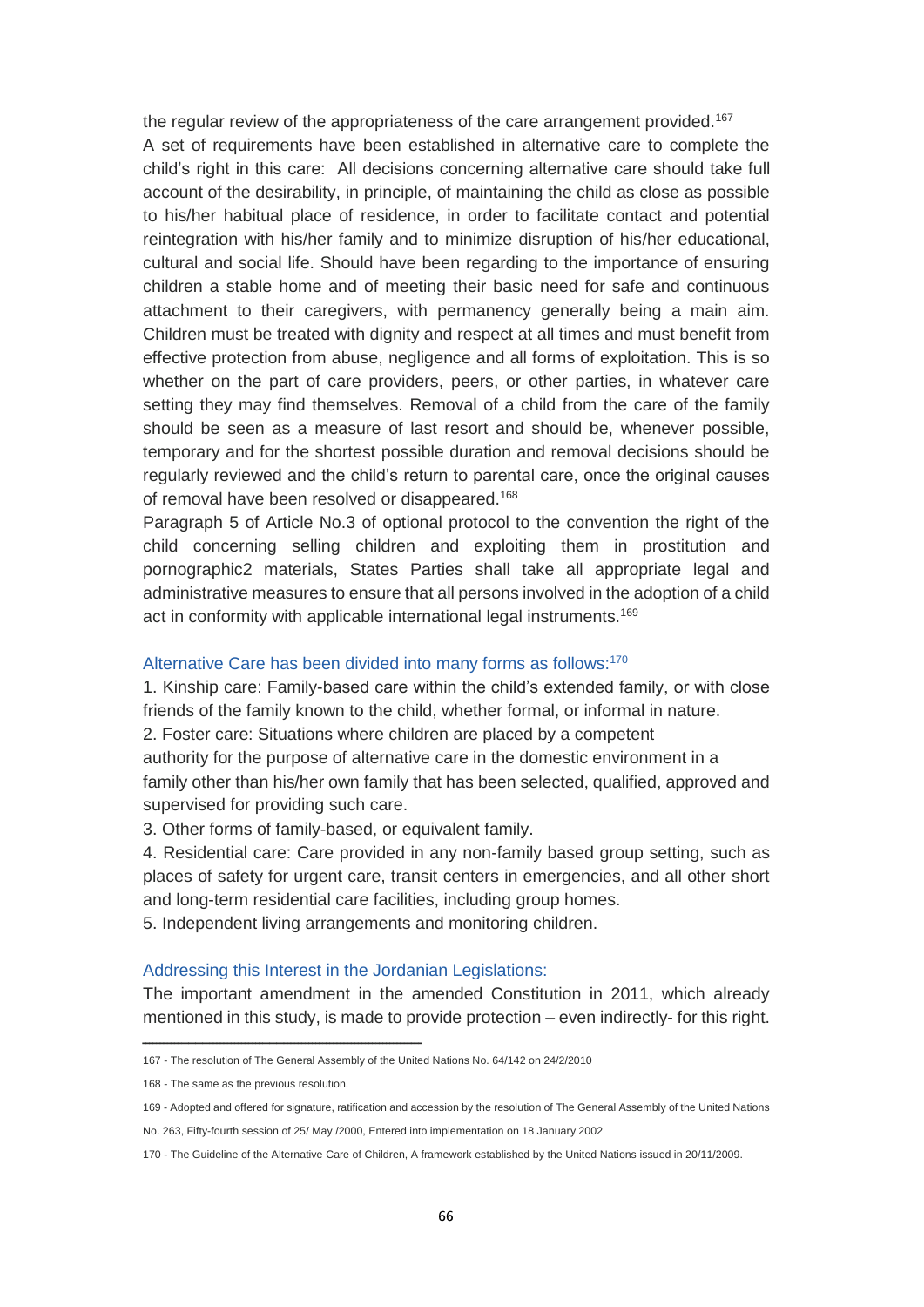The amendment added a new Paragraph for Article No.6 of the law, Serial No.5, which includes obligation of State authorities to provide legal protection for motherhood, childhood, old age and Addressing for youth and the people with disabilities, as well as protection from abuse and exploitation. As well as what was mentioned in chapter 5 of the National Charter that: The family is the principal block of society. It is the natural environment for the rearing, education and personality growth of the individual. The official and popular institutions of the state must provide for the formation, cohesion and well-being of the family. They must assist it in the task of providing future generations with a sound upbringing. Item (4) of the same chapter states that good motherhood is the basis of good childhood, to which every child has a natural right. State and society must provide special care for mothers and children. In addition to item (5) that children have the right to expect the best possible level of care and protection from parents, as well as from the state.

The Jordanian law uses the two sentences: (Alternative family) and (Foster family) as interchangeably. The law defines them in Article No.2 of Child Welfare Regulation from birth until the age of 18 $171$ . As any adequate family besides the original family that the Minister (i.e. Minister of Social Development), or the court, for a limited, or unlimited period, to support and care for any child under the age of 18 and needs temporary, or permanent care and protection.

Article No.3 of the same regulation came to determine the normal duties of a natural family under the supervision of the Ministry in the matters relates to the care, health, safety, well-being and the education of the person added to any of these families. These families have the right to oversee the child as parents for the period, which the Minister or the court determines. Article No.4 of the regulation obligates the Ministry of Social Development or the court to conduct a complete social study for either the alternative foster, or original family to bind the families to fulfill their obligations towards their children or their entrusted children. A study must be conducted on the child and his original family before accepting him/her in any institution of the Ministry of social Development, or any other accredited institution<sup>172</sup>. In addition to this; a condition stipulated; that the Alternative family must be of the same religious view of the admitted person. In case of non- confirmation of the religion, or doctrine of the child, she/he is considered a Muslim. The allowance disbursed (2-5) JDs for the alternative family for each admitted person from the budget amounts for this purpose in the balancing of the Ministry of Social Development and by a decision from the Minister in the light of a previous social study conduct by an employee appointed, or delegated by the Minister about the status of the alternative family, living costs in the area where the family lives and the needs of the person intended to be entrusted for it. The Minister, or the court may assign the father of the child, or the person responsible for supporting him/ her to contribute in the costs of his care according to his financial abilities status.<sup>173</sup>

<sup>171 -</sup> Is the Regulation No. 34 of 1972 published on page 1004 of the official gazette No. 2360 on 1/6/1972, issued by Article No. 4 of the Law of the Ministry of Social Affairs and Labor and its amendments No. 14 of year 1956.

<sup>172 -</sup> Article (6) of the same previous regulation.

<sup>173 -</sup> Articles (5,7) of the Regulation.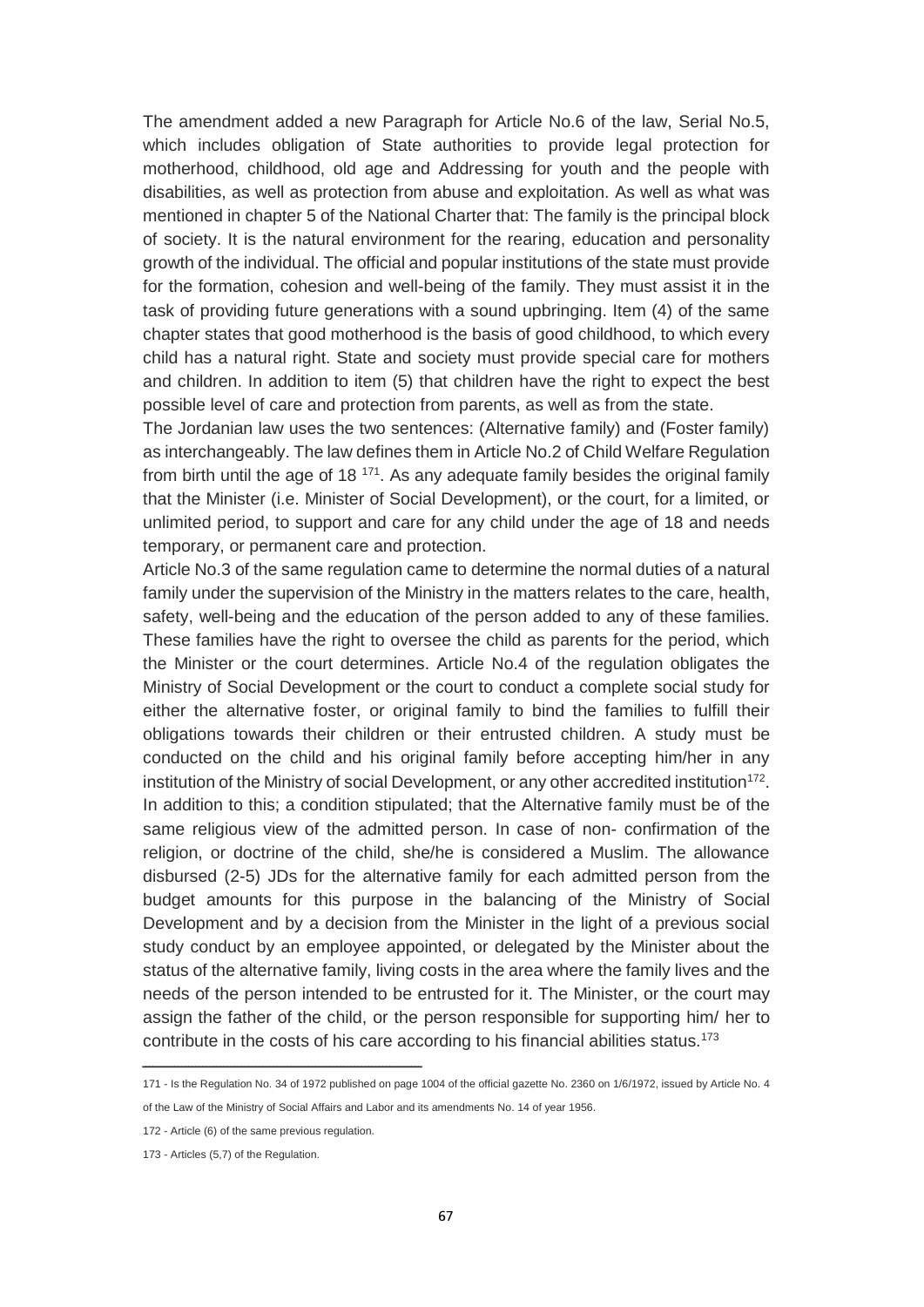It is the same provision allowed by Article No.8 of the regulation for the everpatronizing patron, the guardian, the supporter, the national foundation or the custodian by stating that(1-5) JDs are disbursed for them monthly for every child they have of those in need for care, or a attention from a contribution of ministry for the ever- patronizing patron, guardian supported, or the custodian to fulfill the entrusted to him/her towards the children in the matter of healthcare, safely, wellbeing, academic or vocational education for the period set by the minister of social development or the court, in the light of a thorough social study conducted by an employee appointed or delegated by the minister for this purpose about the children's status and the living costs in the area and their needs. From time to time, the minister or the courts may, and based on a written report, change the decisions in this matter. However, Article No.9 of the regulation authorize the minister or the court to appoint the child's father, guardian or supporter to contribute in the childcare costs in the institutions where the minister or the court decides to entrust him according to the ability of the father, patron, guardian or the supporter to pay this amount to the institution where the child is entrusted for official receipt.

The law does not neglect to authorize the minister or the court, from time to time and based on a thorough social study conducted by the specialized employee to reconsider any child entrusted for an alternative, foster family or an institution or to be admitted elsewhere, if necessary.<sup>174</sup> On the other hand the law gave the father, guardian, patron the right to demand the child to reclaim, if the circumstances which obligated the father to give the child for an alternative family, or institution changed. The minister, or the court may allow returning the child to his father, guardian or supporter without restrictions or conditions, or according to some conditions, if they were convinced that the father's, guardian's, supporter's circumstances changed and they justify the return.<sup>175</sup>

The Kindergarten regulation was established in 2005<sup>176</sup>. Paragraph 3 of the regulation defines the concept and tasks of the kindergarten, where it provides care for the children from the age of one day to four years and raises them; develop their physical, spiritual, cognitive, linguistic, emotional, psychological and social characteristics. The regulation allowed individuals, public and private institutions, companies, associations and officially registered social bodies, and any other entity whose nature of work, or the circumstances of their employees require the presence of a kindergarten to apply for a license in accordance with the provisions of this Law Article No.4.

The regulation states a set of requirements and terms that must be available in the kindergartens, so that they can have their licenses. For example, the construction of the building meets the terms and requirements of public health and safety, availability of furniture and supplies that meet the requirements of childcare, development and safety.

<sup>174 -</sup> Article No. 12 of the same previous regulation.

<sup>175 -</sup> Article No. 13 of the same previous regulation.

<sup>176 -</sup> Is the Regulation No. 52 of 2005 published on page 3332 of the official gazette No. 4715 on 1/8/2005, the

Regulation have been replaced by the Kindergarten, No. (66) of year 1971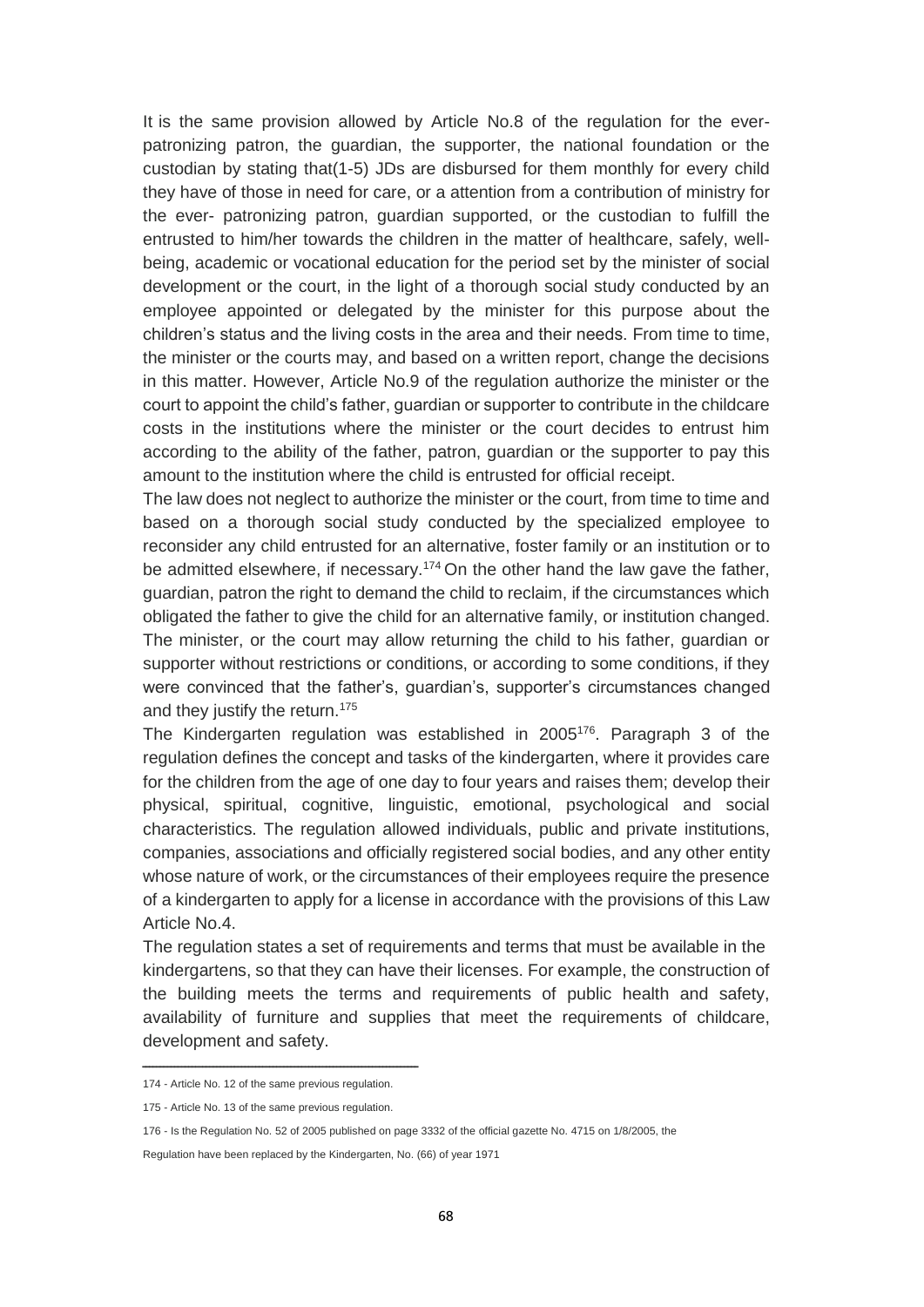The number of employees in the home corresponds to the number of children who are cared for in accordance with established standards, appropriate qualifications of educational and professional staff in the kindergarten with its goals and objectives, having a doctor who periodically monitors children and provides them the health care, the existence of specialized programs that meet the developmental requirements of children Article (5). Then the regulation formed commissions and empowered to carry out inspections at kindergartens, received compliant about it and submit its recommendations. (Article No.6 et seq.)

In 2009, The Residential Children's Care Home (Licensing and Management Regulation) was established<sup>177</sup> Article No.3 of the regulation states the task of the home is to provide a suitable environment for the child to develop in a safe and healthy familial atmosphere to become socially and emotionally competent and able to learn, all in case.

When it is not possible for the child to live in the care of any member of his family, or suitable alternative family, it may be determined that a child may reside in residential care may.

Article No.4 provides a set of activities and commitments that the residential care must perform as the following:

1- Provide a suitable family model for the development and welfare of child.

2- Provide material and moral support for the child to grow in a safe environment that works to develop and support him/her in all aspects of life socially, healthily, vocationally, educationally and psychologically, to enable him/her to integrate into his/her society.

3- Keep the ways of communication with the original family of the child in all circumstances and conditions and reintegration him/her with them, if possible.

4- Ensure that the child enjoys the rights established in national legislation and ratified International Conventions, particularly Convention on the Rights of the Child. 5- Ensure that the child be heard carefully and respond to his/her requests in a consistent manner with achieving his best interest in all programs and plans related to him/her with consideration to his/her age category.

6- Review programs and plans for children periodically by the supervisors and ensure effective implementation.

### Article 5 of the Regulation Classified Residential Cares as Follows:

- 1- Temporary residential care: A home that receives a child who needs temporary care for emergency reasons for a period, no longer than three months renewed once by a decision of the Minister, and the child is returned after the disappearance of the reasons to his original family, or alternative family.
- 2- Family homes: The homes that receive the child who was deprived from the care of his original family, or the alternative family, until the age of 12 years.
- 3- Youth Homes: These homes receive a child from the age of 12 years who was deprived of the care of his original family, or alternative family until he turns 18 years of age.

<sup>177 -</sup> Is the Regulation No. 49 of 2009 published on page 4151 of the official gazette No. 4976 on 16/8/2009, issued by Article No.

<sup>4</sup> of the Law of the Ministry of Social Affairs and Labor and its amendments No. 14 of year 1956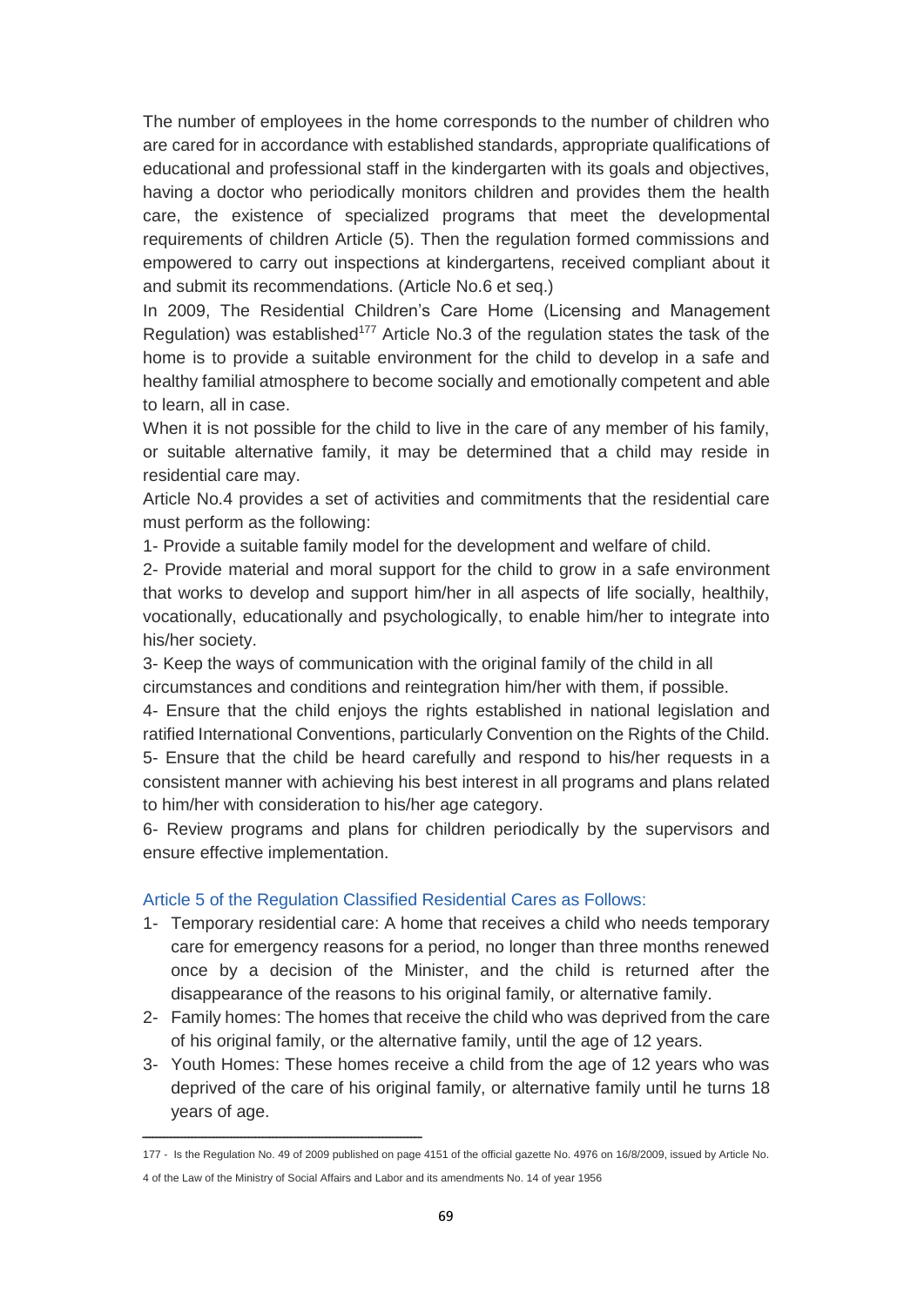4 - Therapeutic Home: It receives an abused and mistreated child where it provides specialized treatment services.

To achieve improved quality residential care services, Article 6 of the regulation allows individuals and public official institutions, associations and competent social bodies which are registered with the Ministry<sup>178</sup> to apply for a license to establish kindergartens for children in accordance with the provisions of this regulation as following:

1. The building must fulfill the requirements and terms of public health and safety in accordance with the relevant effective legalisations.

2. The building must fulfill the care requirements for the targeted age group, which are stipulated in directives issued for this purpose.

3. The number of employees in the home must be consistent with the number of children cared in accordance with instructions issued for this purpose.

Paragraph1 of Article No.12 of the regulation stipulated providing a set of general terms, if the child is accepted in the home as the follows:

(1) There must be a need for institutional social welfare services, due to the lack of any possibility for original, or alternative family care, and that the child is one of the following categories:

- An orphan child or a child without parental care.

- A child suffers from family disintegration.

- Child who is subjected to cases of abuse, or violence.

- A child of unknown parents.

ـــــــــــــــــــــــــــــــــــــــــــــــــــــــــــــــــــــــــــــــ

(2) The gender of the child (male or female) should match the gender of the children in the home.

(3) The child shall have all necessary medical examinations, appropriate to his age, gender and the nature of the situation when entering the home.

(4) The decision to admitting the child in the home is issued by the minister, or the competent court in accordance with the age group and the social study according to the capacity of the home, including consideration of the suitable home for children in marginal ages.

(5) The number of children in the home should not exceed nine children.

(6) In the transition from one place to another, the gender, age, maturity and special circumstances of the child shall be taken into account and any considerations determined by the Committee to the Prevention of Child Abuse.

(7) Combining natural brothers and sisters together within the family home must be taken into account whenever possible.

<sup>178 -</sup> It must be noted here to Dar Al - Amman which is a therapeutic center for sheltering children, that provides protection and treatment for child victims of abuse and the rehabilitation of their families , and since its opening in 2000 as one of the Jordan River Foundation, it has dealt with hundreds of cases in the areas of shelter, care, behavior modification and counseling and family visits, where it deals with the age group from birth to 12 years for males and 13 years for females, and it is the only home of its kind in Jordan and the Arab region as a center for psychological and social treatment and rehabilitation, Where the therapeutic service is offered for children living there, In addition to the service of some children without the need to separate the child and admitted to the Dar al-Amman. The fact that the abuse has not reached the limit requires this, children who are handed over to either an alternative family, or other protection and care center.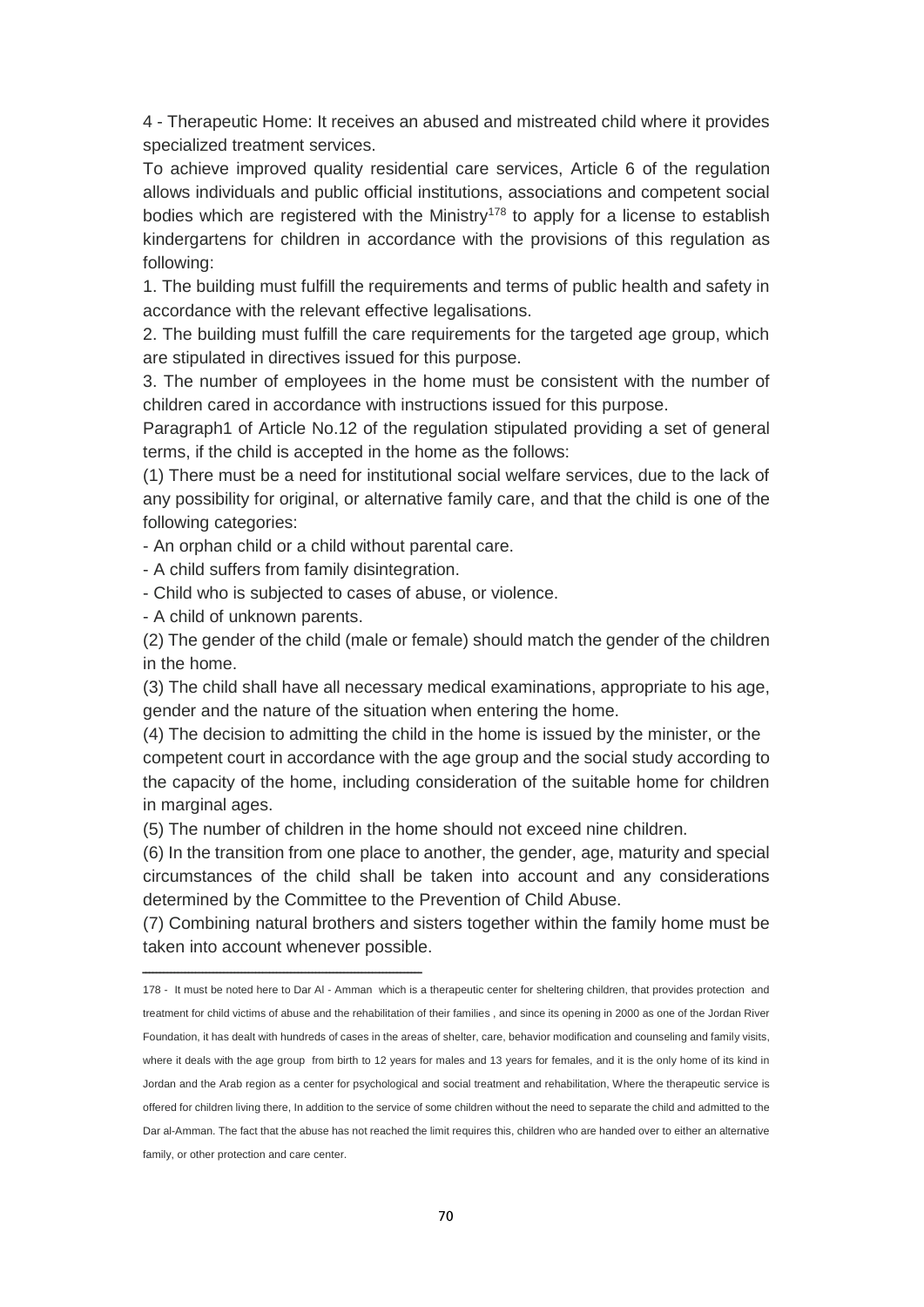(8) Preparing for each transition before the child leaves for the care location at least six months prior to the transfer date and taking into account his/her educational status.

(9) Provide educational opportunities and job training for young people who leave the home to help them achieve financial independence and self - reliance, in cooperation with the ministry.

Paragraph 2 of the same Article No.12 determines special terms that must be provided for the child according to the classification of the home as follows: -

#### First: Family Homes:<sup>179</sup>

1. The conditions for general acceptance shall apply to the child.

2. His age and gender must fit with what is planned for the family homes.

3. Review the factors behind placement of child in the home every quarter to determine whether institutional care arrangements could be replaced with care in the original family, or a different family.

### Second: Therapeutic Home:

1. The child who has been a victim of abuse and violence shall be transferred to the home by virtue of an interim retention decision by the Minister, the specialized court, or the Family Protection Department.

2. The condition of the child who has been subjected to abuse and violence, together with the situation of the child's family, shall undergo a social assessment as soon as the child is admitted to the home.

3. The abused or taunted child must have medical reports within 24 hours before entering the home whenever possible.

4. The abused or taunted child must undergo a psychological assessment program within two weeks when entering the home.

5. Both health services, therapeutic and preventive in the home, must be provided for the child in accordance with the instructions issued pursuant to the provisions of this System.

6. Provide specialized programs that are suitable for the age and development characteristics of children.

Article 13 of the regulation to divide the children into categories based on age for the purposes of homes admission as follows:

1) Children from the age of one day to twelve years or until the age of puberty, whichever of these ages is earlier in the same family home.

2) Children between the ages of 12 and 18 in the youth homes.

ـــــــــــــــــــــــــــــــــــــــــــــــــــــــــــــــــــــــــــــــ

3) The Minister may, upon the recommendation of the case study committee, allow

<sup>179 -</sup> It must be noted here to Dar Al-Wefaq, which was established by the Ministry of Social Development under the Family Protection Act No. 48 of 2004, Issued by Article No. 4 of the Law of the Ministry of Social Affairs and

Labor and its amendments No. 14 of 1956. It was established by a decision of the Minister of Social Development based on the recommendation of the Secretary General of the Ministry, which was referred to as Dar Al-Wefaq, and it was opened on 17 January 2007, AL-DAR provides diagnostic and counseling services to women or girls which are received by Al- Dar and work to solve the problems and difficulties that faced, Including the reception of the home for those accompanied by children up to the age of three years, Al- Dar may receive children over the age of three years and not exceeding five years and for a period of one month at most in special cases and by a decision of the Committee.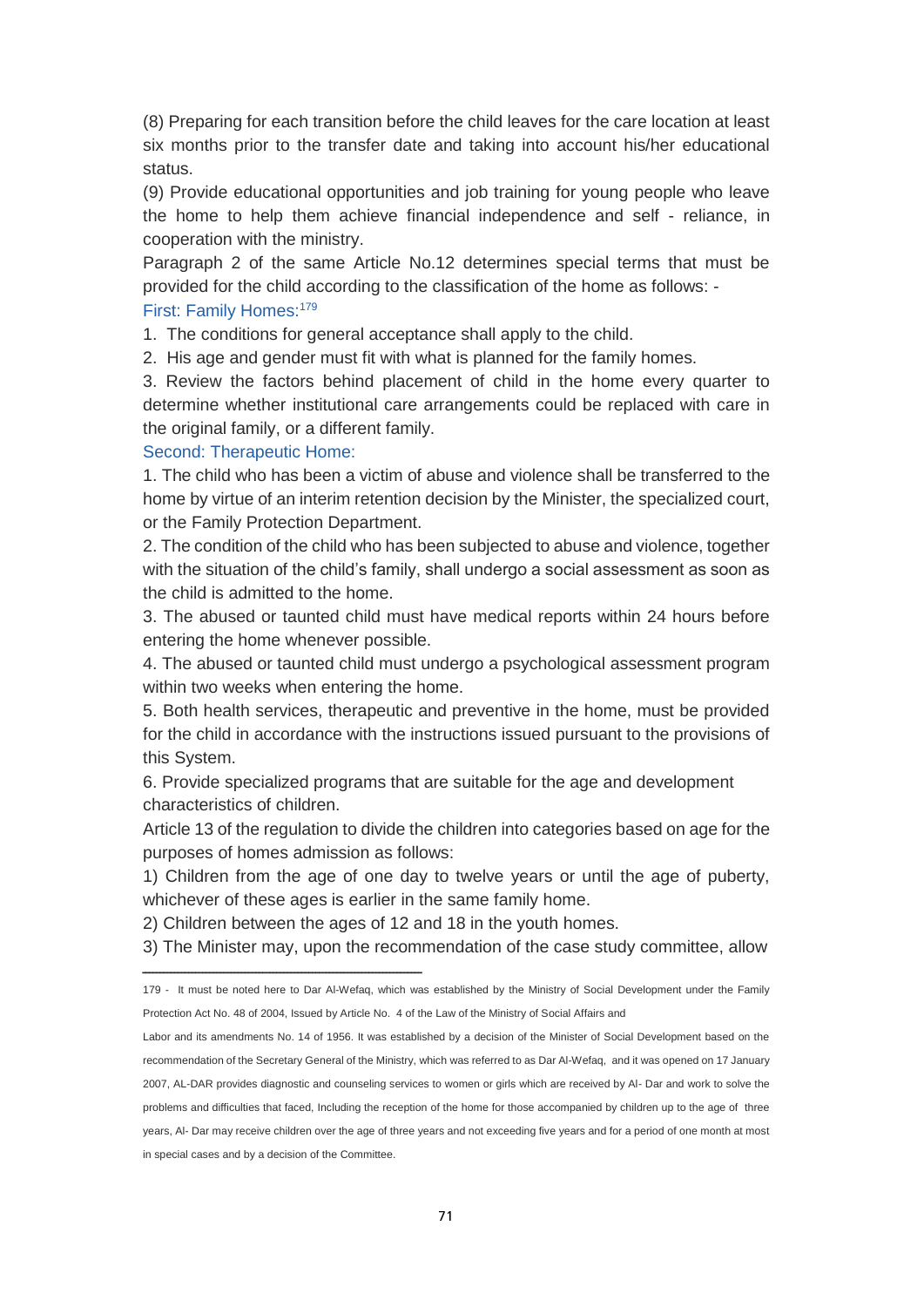The child after the age of 18 to stay in the home until the completion of his Academic Education or vocational training. However, the child must not exceed the age of twenty.

Article 17 of the regulation binds a set of obligations as the follows:

1) Taking all measures to ensure the health, upbringing, development and protection of the child.

2) Preventing any form of abuse, or violence against children in the home under legal liability.

3) Informing the child's parents, the ministry and the competent authorities in case of illness or a threat to his security and safety.

4) Working on finding alternatives to other institutional social care for children in accordance with an integrated plan that takes into account the best interests of the child.

5) Reviewing the reasons for accepting of the child in the home once every three months to assess the possibility of replacing institutional care under the care of his or her family or alternative family and work on developing programs to rehabilitate the original or alternative families of the children.

6) Refraining from publishing, or exploiting the child's images, or using them for purposes other than the official or necessary purposes determined by the case study committee and in a manner that does not conflict with the best interests of the child. 7) Organizing and maintaining administrative and financial records, subject to

scrutiny by the competent and concerned authorities of the Ministry.

8) Opening a file for each child and to maintain its confidentiality and make it not available for viewing, or circulation, except for the concerned specialists and under the responsibility of legal liability.

9) Providing the Ministry with statistics and information concerning the children and the home.

After that, the Jordanian law deals with the matter of the child's custody in custodian families through issuing the custody legalisations issued in  $2013^{180}$ . Article No.2 of these legalisations defines the following. The child in custody as the child that the provisions of custody are applied on him in accordance to the provisions of the childhood care system and also defines the child of unknown parentage as the child that no mother or father of him/her who are known.<sup>181</sup> The custodian family is the family who the Minister of Social Development entrusts with fostering of the child of unknown parentage, or a competent court of Addressing for the child as an alternative family according to the provisions of these instructions, or the family that has embraced Islam for at least three years and proved by an Act of Affirmation of Islam issued as appropriate.

<sup>180 -</sup> These instructions were published on page 1454 of the Official Gazette No. 5216 of 1/4/2013

<sup>181 -</sup> According to a circular issued in 2000, the Ministry of Social Development classified children of unknown parentage into three categories: Foundlings, they are unknown; because of their lack of knowledge of their parents. And Victims of incest: They were born out of sexual relations, which took place between some incestuous people, who are bound by the blood ties of kinship. The sons of adultery who their mothers are known: They were born out of illicit sexual relations which require a judicial judgment of one, or both of the parties to these relations. They usually have these children into ratios conflict.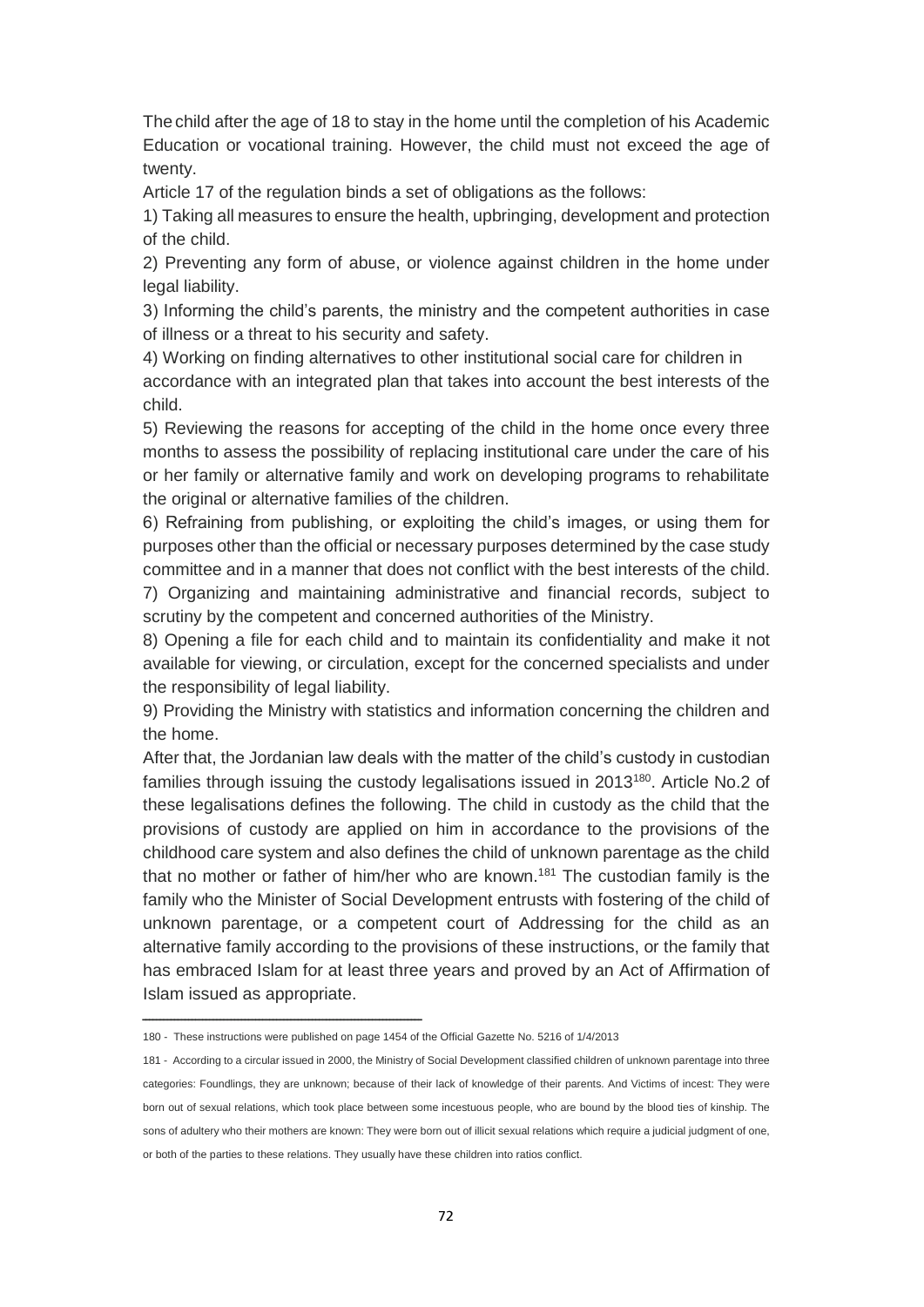The same Article specified the period of custody, that it starts from the date of receiving the child and for a lifetime, unless any reasons occurred that prevents the continuation of the child staying in custody with that family and by a decision from the Minister, based on a placement of the custody committee.

Article No. 3 of these legalisations establishes a committee by a decision of the Minister of Development that examines the applications of the families that desire custody and the needed interviews. As well as making recommendations to the General Secretary for a placement for the Minister to make the right decision. However, a set of conditions must be available from the applicant for the custody<sup>182</sup>:

1. The applicant must be a part of a family consistent of a couple.

2. The applicant must believe in Islam, or has been a Muslim for at least three years and has a certified affirmation act of Islam.

3. The inability of one or both spouses to have children.

4. The age of the husband must not be less than (35) or more than (55) years and the age of the wife must not be less than (30) and more than (50) years old.

5. The couple resides in a common residence.

6. The applicant family for custody must be married for at least (5) years.

7. The monthly income of the family must not be less than (500) JDs.

8. The age of the child who is intended to be in custody must not be less than (5) years for the wife who exceeds the age of (45) years and the husband who exceeds the age of (50) years.

9. The custodian family must provide all types of necessary care such as; education and health care as well as psychological, material and social wellbeing. The couple must provide healthy, physical and psychological conditions enabling them to raise a child properly.

10. The applicant for custody cannot have a criminal record in any indecent felony, or misdemeanor, or punished by prescribed penalties.

11. The familial bond between the couple must be affectionate, coherent and harmonious.

12. The application for custody must be signed by the couple.

13. The custodian family must provide the sanctity of blood; if the child in custody is a male then he must be breastfed from a woman who is a relative of the wife. If the child in custody is a female then she must be fed from the breast of a woman who is a relative of the husband.

Article No.9 explains the responsibilities for the custodian family:

1.Provide all the forms of social addressing to the child in custody, represented in an alternative familial rearing, treatment, education, spending and anything else related to Addressing. Making sure of these matters by familial checking up should take place after the child is placed in custody once per year and when it is necessary. 2.The ability to prepare the child in custody to face the different circumstances of life, in the different aspects, in order to be able to be an independent person.

3.The custodian family commitment of informing the child in custody in order to face the different circumstances of life in different aspects to be able to be an

<sup>182 -</sup> Article No. (4) of the instructions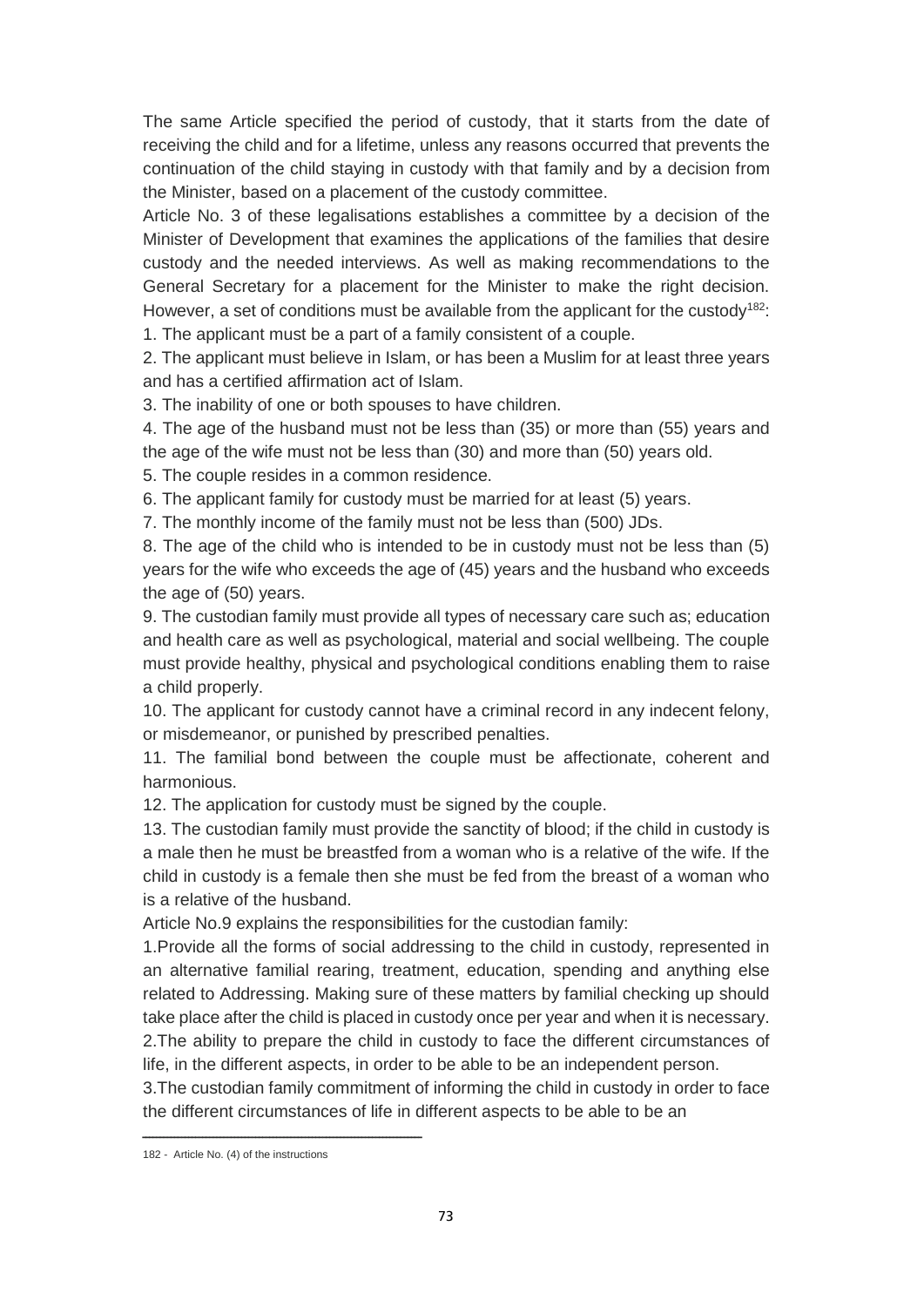independent person in his social reality when he becomes five years old on condition of coordinating with the technical department.

4. Inform the ministry about all the changes that occur to their place of residence and their relationship with the child in custody.

5. Any other matters determined by the minister to achieve the best interest for the child.

In order to protect the child from carelessness and abandonment; Article (290) of the General Penal Code <sup>183</sup> was created to punish by imprisonment from three months up to a year for each parent, or the guardian or the trustee of a minor who does not complete fifteen years old, or person was entrusted lawfully and legally to take care of that child, refusing or neglecting providing the child by food, clothes, bedding and other necessities while he is capable of providing them. Doing this causes harming the child's health, or any person who being the parent, or guardian or the trustee of a minor who does not complete fifteen years old, or person was entrusted to lawfully and legally to take care of that child and willingly abandons – without any reasonable reason – such a child despite the fact that he is able to provide him, and left it without any means of living, for any cases mentioned in paragraph one from this Article, imprisonment from six months to two years If the minor did not complete twelve years of age.

As mentioned in the new Juvenile Law.<sup>184</sup> it discusses the matter of homeless children and beggars who always exist in life conditions that are not appropriate, or suitable for the child's necessity to education and appropriate attention. Those children are called juveniles who need protection and attention. Article No.33 identifies the cases where the child needs protection and attention:

A. If he/she was under the care of a parent or guardian, improper to care for him/her, for the habit of criminality, or drunkenness, or addiction to narcotic drugs and psychotropic substances, or their congenital disintegration, or convicted of crimes against morality with any of his sons, or anyone entrusted to him for their care.

B. If he/she performed acts related to prostitution, infidelity, corruption of creation, or gambling, or any illegal acts, or the service of those who carry out these acts or a mixture of those who are known for their bad conduct, or used in any of them, including begging, or panhandling.

C. If he/she did not have a stable place, or was usually in the streets.

D. If he/she does not have legitimate means to live, nor a trusted host, and either both of his/her parents, or one of them is dead, imprisoned, or away.

E. If he/she e has bad behavior, outside the authority of his/her father, guardian, trustee, or mother, or the guardian is dead, away, or not qualified.

F. If he/she begs, even if he is hiding it in anyway.

G. If he/she is badger, or misuses the garbage.

H. If he/she is exposed to intentional harm from his/her parents, or one of them, in a way that exceeds the discipline's limitations which is allowed legally and by public custom.

<sup>183 -</sup> Is the Law No. 16 of year 1960.

<sup>184 -</sup> Is the Law No. 32 of year 2014 published on page 6371 of the official Gazzete No. 5310 on 2/11/2014.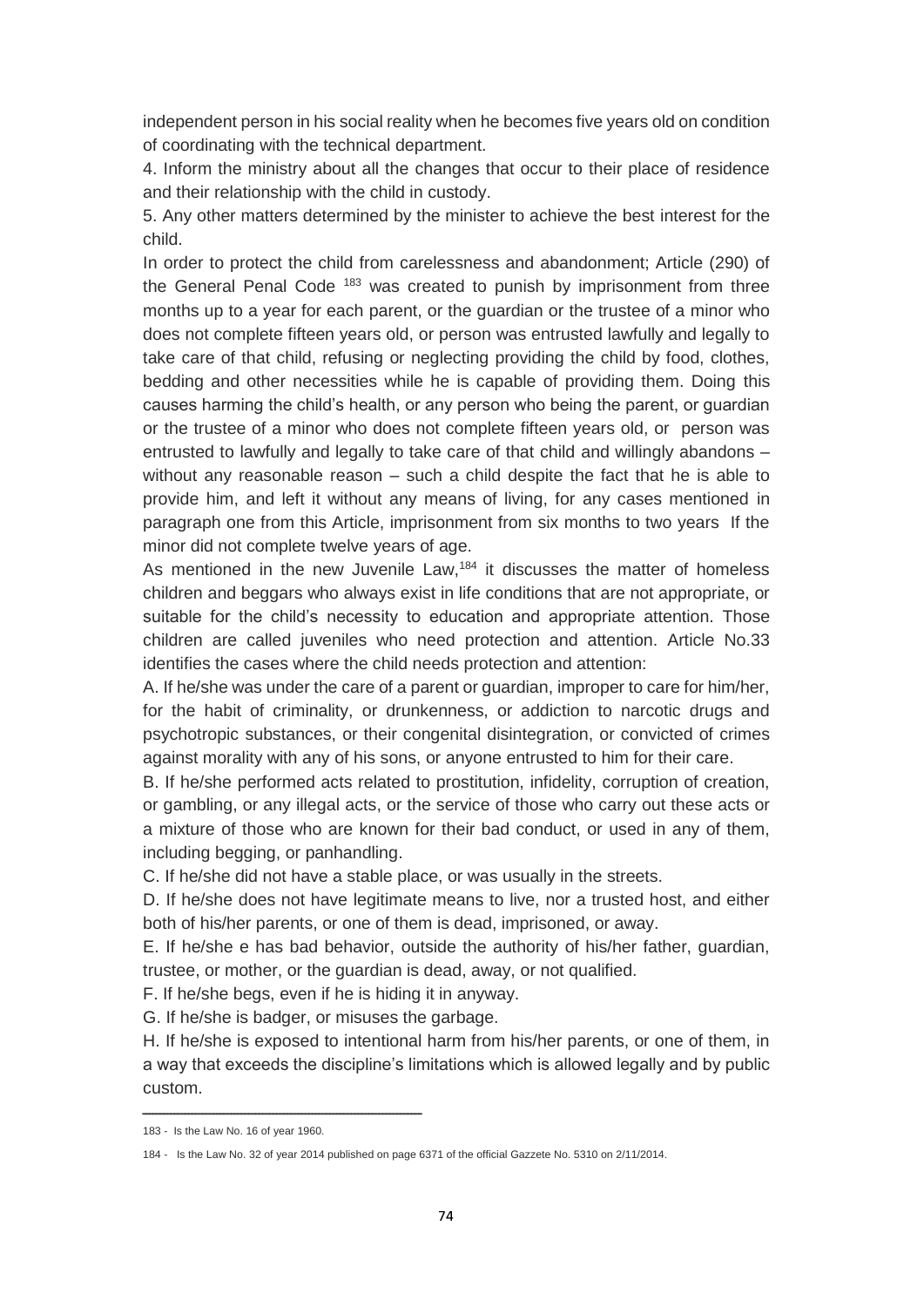I. If he/she is at risk to being exposed to a great danger in case he/she stays with his family.

J. If he/she does not complete twelve years and committed a misdemeanor or a felony.

K. If he/she is a working juvenile contrary to current laws.

The paragraph A of Article No.34 of the same law to give the executive judge the ability, and according to the report of the director of the competent organizational unit in the ministry, to follow up the juvenile affairs, depending on the report of the conduct observer and after executing the forejudged duration to decide if the juvenile, who needs attention, should go to a Juvenile welfare house in each of the following cases:

1. If he needs protection, or attention according to Article No.33 of this law and to the decision of the executive judge.

2. If he does not finish the duration of education, or training in the enrolled courses. While Paragraph B of Article No.34, mentioned previously, has given the executive judge the ability, if he is convinced by the accuracy of the reasons mentioned in the Paragraph A and according to the report of the director of directorate<sup>185</sup>, of making a decision considering the juveniles need for attention and protection.

Article No.35, of the same law, gives the ability to the court that is specialized in juvenile's cases and resolving conflicts of taking the protection measures that suit the situation of the juvenile. This depends on a complaint of the juvenile, one of his parents, his guardian, his trustee, the entrusted person having the lawful care of him/her, or the judicial police, if the juvenile faces any of these cases that are mentioned in Article No.33 of this law.

Article No.36 of the same law obliges the court, according to a complaint from the juvenile, one of his parents, his guardian, his trustee, the entrusted person having the lawful care of him, or the judicial police, to request a report from the conduct observer about the conditions and the circumstances that surrounds him/her such as; his family, social environment and health and listening to the juvenile, his parents or one of them, his guardian, his trustee, or the entrusted person having the lawful care of him; this is supposed to be done before taking any action to protect him/her. If the court finds out that there is a necessity to impose a temporal action for the interest of the juvenile, until the procedures complete, it has to clarify the reasons of taking quick actions.

The law obligates that the conduct observer and any person who works in medical, educational and social fields should inform the juvenile police, or the nearest security point if they find a juvenile, while on duty, involved in any of the cases that considers the juvenile as a person who needs protection and attention.<sup>186</sup>

And for achieving more of the best interest of the child, the law allowed <sup>187</sup> for the conduct observer with the acceptance of the director of directorate <sup>188</sup> to provide

<sup>185 -</sup> Article No. 2 of the Juveniles Act defines the term "Directorate" as the organizational unit competent in the Ministry to follow up the affairs of juveniles.

<sup>186 -</sup> Paragraph (C) of Article No. (36) of the Juveniles Law of year 2014.

<sup>187 -</sup> Paragraphs (A, B, C) of Article No. (37) of the Juveniles Law of year 2014.

<sup>188 -</sup> See previous definition of "Directorate".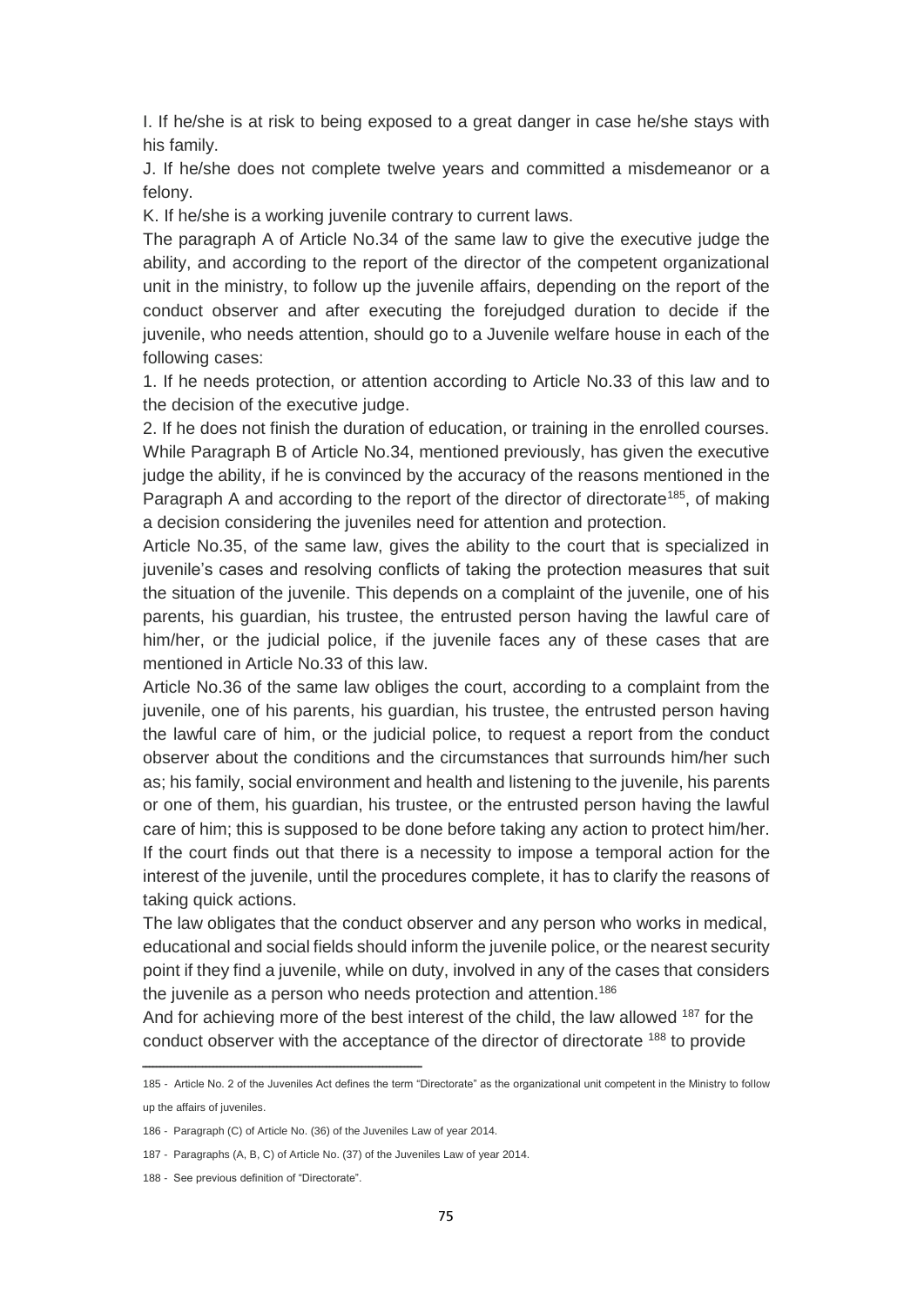anyone who needs protection, or attention to the court that is specialized in deciding the juvenile cases and resolving the conflicts. He has the right to ask for the assistance of one of the judicial police to make sure of court appearance, and the court has the right of making the decision of keeping that child in one of the juvenile welfare houses until the determination of the procedure, if his interest acquired this. If the court is convinced, after the assurance of that person who is provided to it is under eighteen years old and that he is a juvenile who needs protection and attention, then it takes one of the following actions.

1. It commands his/her father, guardian, trustee, or the person having the lawful care of him in an appropriate way and to sign on a commitment that guarantees providing this attention.

2. Sending him/her to the juvenile welfare house or to any similar approved organization in condition of that organization approves it for a period that does not exceed two years; the conduct observer must provide a detailed report to the executive judge every three months to revise this decision.

3. Placing him/her under the care of an appropriate person or family for the duration that the court decides in condition of the acceptance of any of them on this.

4. Placing the juvenile who needs protection and attention under administration of the conduct observer for a duration that is not less than one year and does not exceed five years whether this decision was related to taking measures that are mentioned in this Article, or it was not related.

5. The conduct observer can, by the acceptance of the director of directorate, be present in front of the executive judge any child who needs protection, or attention and he is almost going to finish his duration that the measure determined that he should spend it in any organization, if he/she is liberated and going to be harmed when the duration of his permanence in the organization ends. After this, the conduct judge can decide to delay until the juvenile completes eighteen years old in any of the following cases:

-If one of the parents, his guardian, his trustee, or the person having lawful care of him/her is used to intoxication, moral corruption or criminality.

-The non-existence of who cares about him/her, or his incapability of taking care of him/herself.

The paragraph D of Article No.37 of the juveniles Law authorized the executive judge to extend the residence of the juvenile in the institution, if the training period is not completed in the trade, or profession that he/she started training, until the completion of training or the age of twenty, subject to the consent of a person who has completed 18 years of age.

The paragraph B of Article No.38 of the same law gives the ability to the administrator of the juvenile welfare house with the acceptance of the director of directorate, to give the juvenile who needs protection and attention a permission to visit his family in holidays, occasions and vacations for specific days and then he/she goes back to the juvenile welfare house according to the instructions that are created to this objective.

The paragraph C of the same Article with the acceptance of the court of allowing the director of directorate whom he/she sees as appropriate to host the juvenile who needs the protection and the attention and lives in one of the juvenile welfare house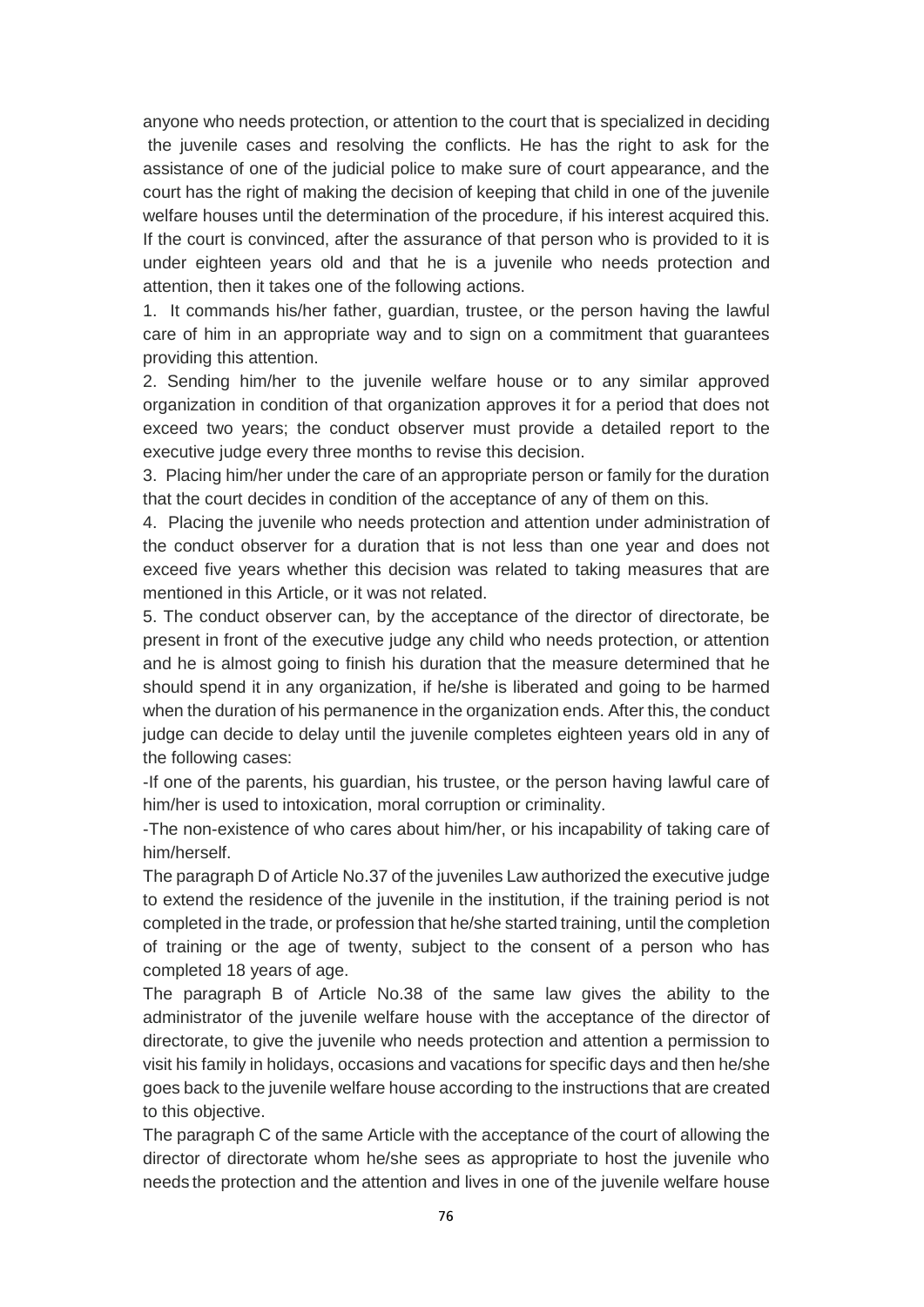in holidays, occasions, vacations for days which he determines in condition of going back to his juvenile welfare house.

The law obligates the juvenile welfare house that guarantees taking care of the juvenile, who needs protection and attention, commitment of guardianship on him/her and it is responsible of sustenance and he/she remains under its care even if his father or any other person asks to bring him/her back. If the person who is responsible for alimony of the juvenile who needs protection, attention and who is capable to afford his sustenance totally or partially, then the Minister of Social Development or who delegates him in writing and on the behalf of the juvenile who needs protection and attention can take actions to begin the judicial procedures for the competent authorities to obligate the one who is responsible for the sustenance according to what these authorities determine<sup>189</sup>.

As Article No.40 of the juveniles Law is created, for applying the concept of considering the best his/her interest, to give the executive judge the right to decide that any juvenile who needs protection and attention and under the commitment of any juvenile welfare house, can go out of it according to some conditions determined for this purpose, if he sees that this is for the interest of the juvenile who needs protection and attention. Also, Article No.41 states that he has to provide after-care for the juvenile, after his duration in a Juvenile correction House, or a Juvenile rehabilitation house, or a Juvenile welfare house, to guarantee his coherence with the society and to protect him/her from delinquency in condition of determining the principles of after-care and its procedures according to a system created for this purpose.

The paragraph B of Article No.38 of the same law gives the authority to the principle of the juvenile welfare house with the acceptance of the director of the directorate to allow the juvenile who needs protection and attention to have a vacation to visit his/her family in holidays, occasions and vacations for specific days and then he returns to the juvenile welfare house according to instructions that are created for this purpose.

The paragraph C of Article No.15 of the law of the Reforming and Rehabilitation centers allows the inmate to keep her baby until he is three years old, then the baby is given to his relatives or to one of the specialized care homes for this purpose. While the paragraph D of the same Article allows the inmate to access the center with her if he does not complete three years old. Both (A, B) Paragraphs of Article No.7 of the law of the National Aid Fund obligate the fund to spend its money to achieve a group of purposes, some of them; protecting and addressing for individuals and families in need through supplying money frequently and emergently, trying to provide job opportunities, production of the individual or the family or increasing it through vocational and physical rehabilitation.

C. The recommendation to the Ministry of Health of issuing health insurance cards for who cannot pay for it of those who benefit from the services of the fund according to the rules and the conditions quoted in the system of current civilian health insurance.

<sup>189 -</sup> Article No. 39 of Juveniles Law of year 2014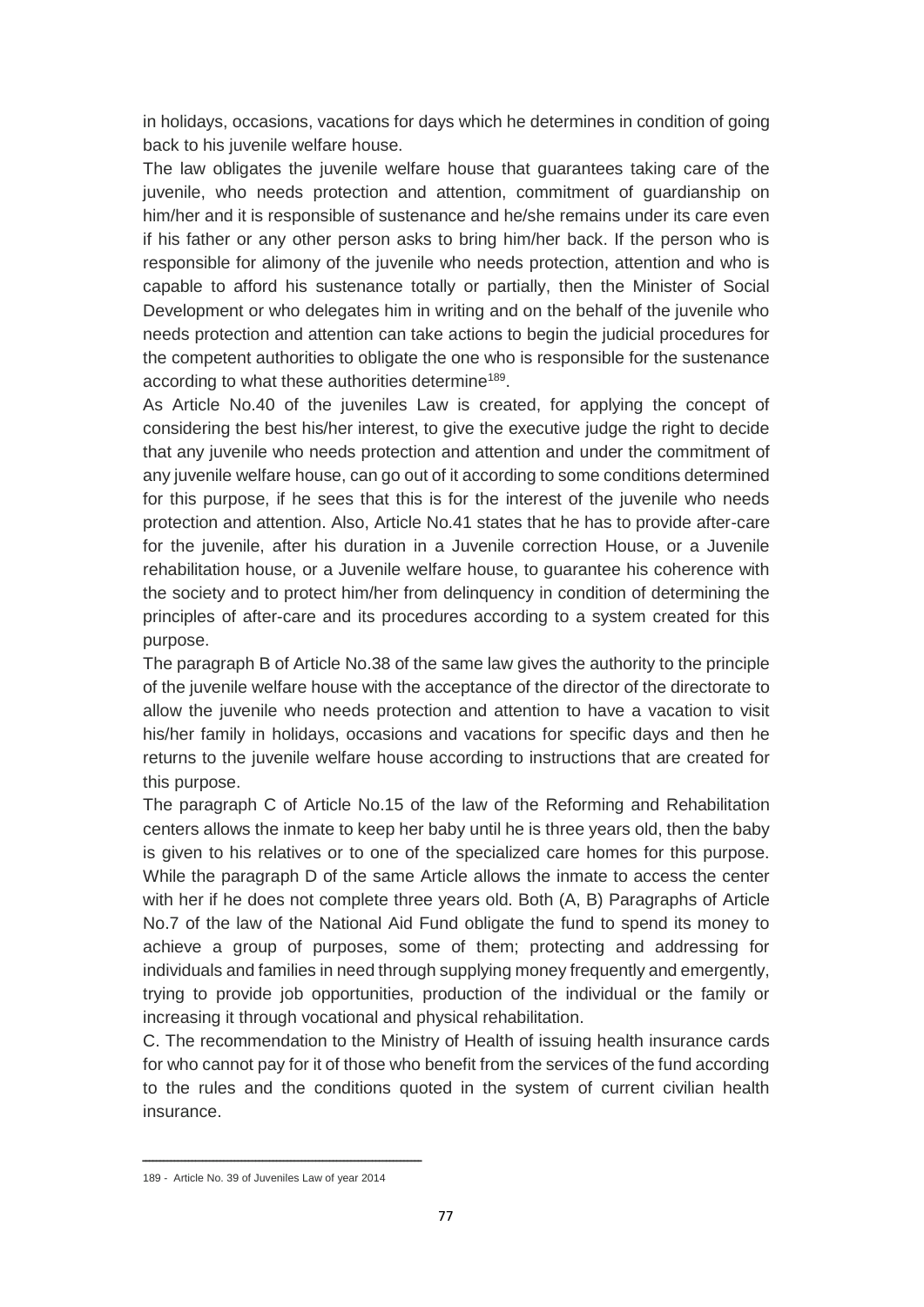D. Providing vocational training for the beneficiary categories of the fund for the organizations and parties specialized in this.

#### Addressing this Interest According to the Islamic Shari'ah:

The Islamic Shari'ah has declared the right of the child to a familial sheltering, whether by the parents of the child or any other person, and has in all cases rendered it obligatory. It is stipulated in the Sharia it is the duty of the state, as per the Islamic Sharia (Law), to support and relief the children who have lost their shelter/ home or family or both. And that is expressed by Al-Imam al-Juwayni in his book "Al-Ghayathi" which is deemed the most important reference in the religious policy and affairs of the states, as he says in terms of the most important duties of the state: "to carry out guardianship over those on the verge of loss for the purpose of protection, keeping and relief, with this being of two kinds thereof, one, by guardianship over the one with no guardian, of children and those insane toward themselves and their money".

This guardianship includes addressing, maintaining and saving. This legal ruling, which imposes the state and the individuals to the obligation toward those who are homeless or lost their families has been derived from the general legislative evidence which are considered to be principles around which judgements revolve, of it as Allah, says: "and cooperate in righteousness and piety, but do not cooperate in sin and aggression". Surat al-Ma'ida (Al-Ma'ida Chapter in Koran).

Also, "The Prophet (peace be upon him) said, "All of you are guardians and are responsible on the Day of Resurrection for your subjects"<sup>190</sup>

The verses that refer to the Prophet, as the legislative status, remind him of God's blessing on him when he was an orphan and provided him with shelter, as a reference to providing a shelter to the orphan or the one who loses his family or his shelter <sup>191</sup>. God said: "Did He find you an orphan and give you refuge" Al-Doha 6.

Housing means to provide shelter and attention, and both are God's abundance on the Prophet and obligated on the Islamic nation toward orphans, the homeless or those who lost their home or family. Ibn Rushd transmitted the nation's agreement on this, he says: "according to the agreement, no contradicting in the nation about the obligation of foster care of children; because the human is created weak and needs someone to take care of him and to raise him to benefit himself and to be independent, this is a collective duty; the child should not be left without foster care or education until he is destroyed and lost.

If someone does that, then it will be omitted from the others."<sup>192</sup>

This right of child who lost his/her housing, or family is a collective duty on the nation. Hence, if nobody of them undertakes it, then everybody is considered as being sinful. As it is mentioned in al-Mughni, "the child's care and custody are obligatory; because he will be harmed by leaving him [without them], he must be

<sup>190 -</sup> Related by Al-Bukhari and Muslim

<sup>191 -</sup> See Al-Tabari, Collection of statements on interpretation of verses of the Qur'an', part No. (24) of page no (88) Al-Alusi, Spirit of meanings, part No. 15 of page No. 383.

<sup>192 -</sup> Abu Walid Ibn Rushd, Al-Moqademat Al-Momahadat, part No. (1) of page No. (64)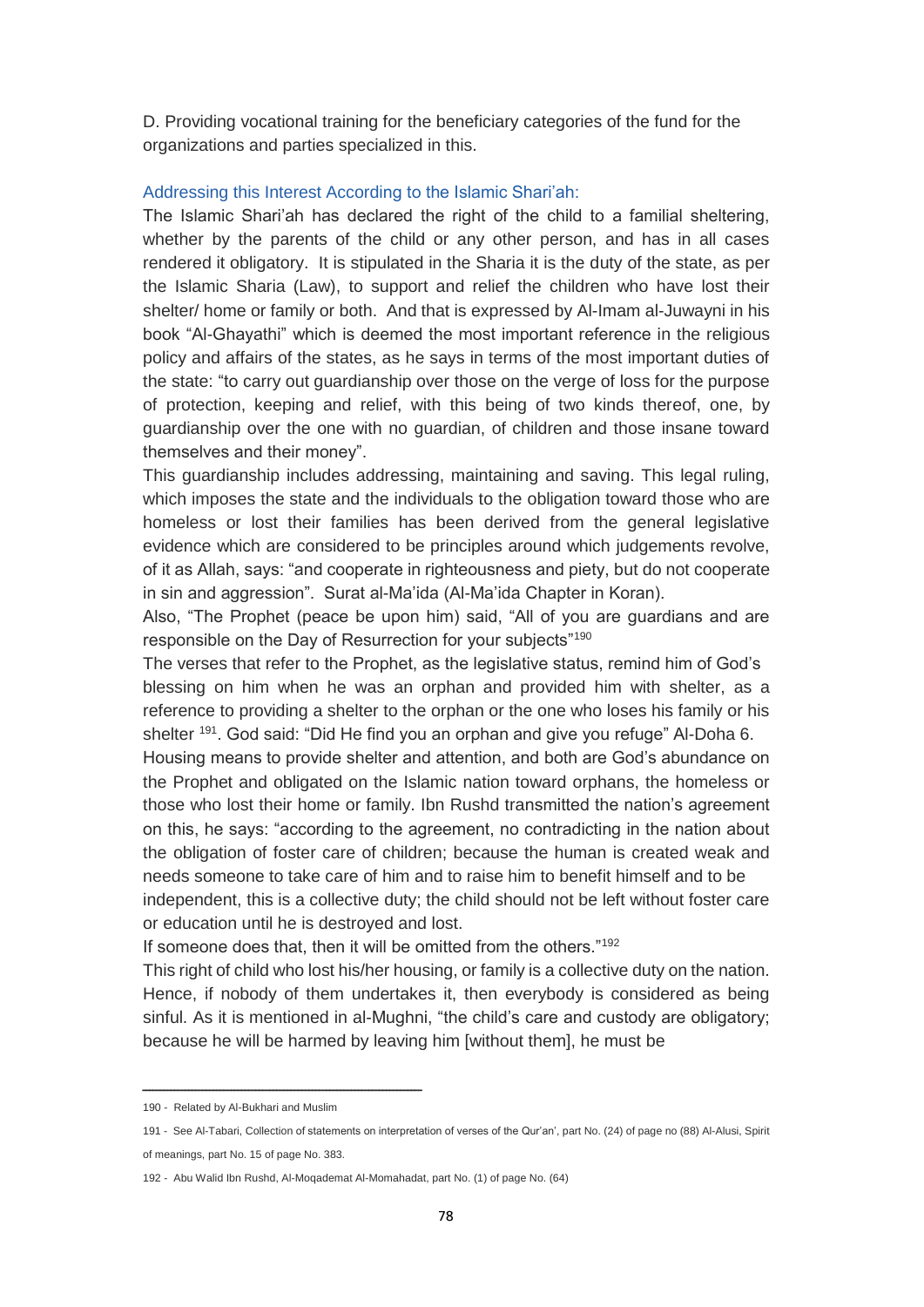saved from destruction, he must afford him/her and help him survive from destruction."<sup>193</sup>

Islamic history cites many organizations that concern addressing about those who have lost their families or their housing. Such as, the one, which was founded by Al-Waleed, bin Abd Al-Malek in Damascus. He has assigned doctors and specialized employees and told them not to ask people. Another example is, the organization that was founded by Nour Al-Deen Zenki for orphans, poor people and widows. Ibn Jubayr, in his description of Damascus has said, "for the male orphans have a big site in the country, which has to be Waqf to take the teacher from it to them, and this is from the strangest things to recount about the prides of this country. These houses are present in Hejaz, Egypt, Iraq and the nations of Islam in general."<sup>194</sup>

# Eighth Topic

# Achieving the Interests in the Child Right of Not Marrying at an Early Age <sup>195</sup>

# Addressing this Interest According to International Standards:

Although the Convention on the Rights of the Child does not refer to that right directly and particularly, but a basic of that right can be found in the second Paragraph of the Convention on Elimination of all Forms of Discrimination against Women <sup>196</sup>, which includes not causing any legal effect on the engagement of the child or his marriage.

The betrothal and the marriage of a child shall have no legal effect, in the same Paragraph obligated the Members State<sup>197</sup> and all necessary action, including legislation, shall be taken to specify a minimum age for marriage, to make the registration of marriages in an official registry compulsory and to determine the concept of a child which is mentioned in this text. It should be revisited to Article 1 of the Convention on the Rights of the Child that "every human being below the age of 18 years unless, under the law applicable, majority is attained earlier".

One explanation about this right state that early marriage and pregnancy are significant factors in health problems related to sexual and reproductive health in the world, including HIV/AIDS. Both the legal minimum age and actual age of

ـــــــــــــــــــــــــــــــــــــــــــــــــــــــــــــــــــــــــــــــ 193-Ibn Qudamah, Al Mughni, part No. 8 of page No. (250)

<sup>194 -</sup> See Ibn Jubayr, The Travel of Ibn Jubayr, Part No. (1) of page No. (220) and an Article entitled the masterpieces of Muslim endowments in the site of the Islamic story of writer Issa Kaddoumi

<sup>195 -</sup> On 17 November 2011, the United Nations General Assembly adopted the resolution (A/RES/66/170) which is designated on

<sup>11</sup> October each year as the International Day of the Girl. The prevention of early marriage was chosen as the theme of the International Day of the Girl.

<sup>196 -</sup> This Convention was adopted by the General Assembly of the United Nations and was submitted for

signature, ratification and accession by its resolution 34/180 of 18/12/ 1979. Further, this Convention consists of thirty Articles, which

constitute the binding legal template for accepted principles and measures to achieve equal rights for women everywhere.

<sup>197 -</sup> The Hashemite Kingdom of Jordan signed the Convention on the Elimination of All Forms of Discrimination on 3 December 1980 and ratified it on 1 July 1992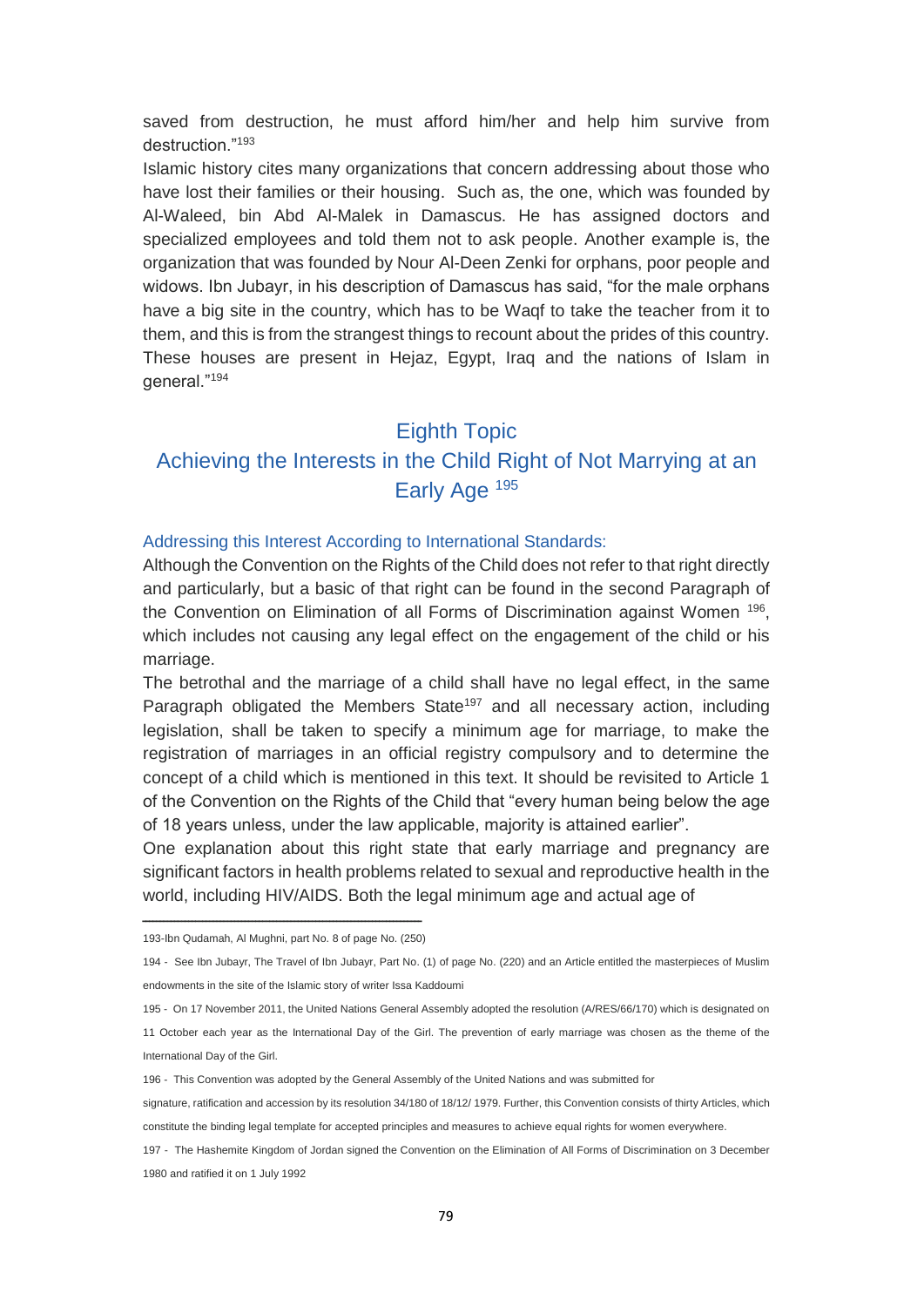marriage, particularly for girls, are still very low in several States Parties of the convention. There are also non-health related concerns: children, who marry, especially girls, are often obliged to leave the education system and are marginalized from social activities.

Further, in some States parties, married children are legally considered adults, even if they are under 18, depriving them of all the special protection measures they are entitled under the Convention<sup>198</sup>. Another explanation includes that the adolescent girls should have access to information on the harm that early marriage and early pregnancy can cause, and those who become pregnant should have access to health services that are sensitive to their rights and particular needs, particularly caused by early pregnancy and unsafe abortion practices, and to support adolescent parents<sup>199</sup>.

#### Addressing this Interest According to Jordanian Legislations:

The personal state law of 2010<sup>200</sup>, has created substantive and procedural provisions relating to marriage. The first Paragraph in Article No.10 has determined the marriageable age is 18 as a general concept, but the law, as an exception and in accordance with strict legalisations has allowed in the second Paragraph, the approval of the chief justice in accordance with directives issued by the chief justice for this purpose. He may authorize the marriage of a person who has attained 15 years of age if he regards it as an utmost necessity; anyone younger than this age is not allowed to get married.

The groom must be a suitable match for the bride in terms of his capacity to pay maintenance and the dowry, achieving an interest by marriage to each other, Also, the dowry in such a case must be at least (Article No.20) and to make sure of the acceptance of the bride and her choice and the allowance to include conditions in the marriage contract that are not contrary to the legal provisions. These include her right to work, to complete her education after marriage or to live in a specific area and others (The paragraph B in Article 37 of the law).

The instructions issued by the Chief Justice in 2011, published in the official Gazette on 16-1-2011, determine the concepts and the standard to be followed when considering permission to marry for those who are over 15 and under 18 years of age.

The case is examined by the court thoroughly, and verifies the existence of a genuine interest that obligates the necessity of giving the permission to get her married, otherwise, no permission is given for marriage.

On 1- 8-2017, Supreme judge has issued new instructions  $^{201}$  to replace the aforementioned instructions. These instructions obligated the court before approving the child's marriage who is between 15 and 18 years old, to verify the satisfaction, choice and the required necessity of the interest in order to achieve

<sup>198 -</sup> The General Comment No. (4) of year (2003)

<sup>199 -</sup> The same pervious comment

<sup>200 -</sup> s the Law No. (36) of year 2010 published on page 5809 of the official Gazette No. 5061 issued on 17/10/2010 which abolished

the Law No. (61) of year 1976

<sup>201 -</sup> The text of these instructions is published on the website of the Supreme Justice Department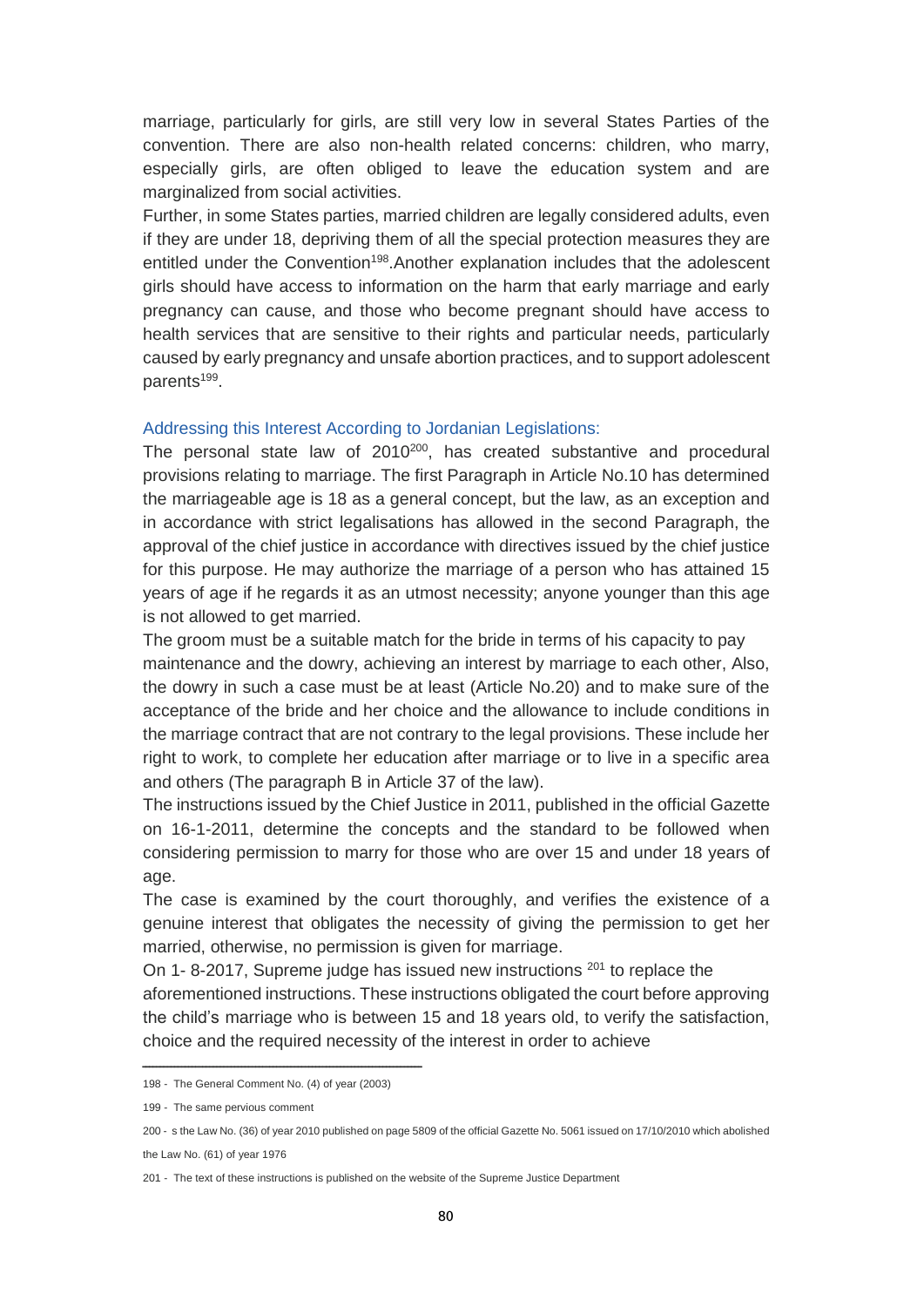a benefit or prevent a corruption using the appropriate verification method.

Here the law imposes restrictions on the power of the court to approve the marriage of who is over 15 years and under 18 years, the law gave the freedom for the court to verify those requirements also in the manner it deems appropriate, such procedure - if properly implemented - will achieve the best interests of the child, to verify that there is no pressure exerted on a child in this age and this marriage will achieve a real interest or to prevent spoilage is very important for the benefit of this child.

As stipulated instructions not to exceed the age difference between the two parties 15 years, here the law was more clear and assertive, hence the court does not have the authority to approve if there is a difference in age also it sat a number of instructions to approve the marriage which indicate that the groom must not be married, which is a clear and specific limitation on the validity of the court approval, Since the text is absolute, the court must verify it according to the Kingdom's restrictions and beyond, especially since there are a number of grooms from non-Jordanian nationalities or those who are residents outside the country, which help the court in the process of the verification related to this condition in the appropriate mechanism in the manner it deems appropriate.

For the purpose of approving such marriage, the law requires the court to verify that marriage as long as it will not be the reason for dropping out of school, and as the law gave the freedom for the court to verify this condition, the court must not give the consent unless it is convinced beyond any reasonable doubt that the marriage case will not affect the continuity of the minor's school education.

The court's instructions also obliged to explain to the fiancée the right to require any condition for which she has an interest. Indeed, such obligation may be helpful for the court, if she has a relative who is able to advise her because she does not have experience in life that allow her to impose conditions that satisfy her interest.

The court was instructed to verify that the groom who did not complete 18 years of age shall be entitled to the approval of the Department of the Supreme Judge before having the permission of marriage, and to verify the ability of the groom to spend, pay dowry and prepare the marital home. The court shall, in accordance with the instructions, refer the unconditional marriage application to the Department of Legacy and Minors Affairs<sup>202</sup>.

The Supreme Justice Department to express his opinion, including marriage permission requests of the groom, the law wanted to oblige the court to refer these requests to the Directorate to examine these cases by specialized committees, which includes a group of experts to take more than one opinion in order to determine the best interest of the fiancé.

The instructions also required the couples to present a certificate proving that they have passed the marriage course organized by the Supreme Judge Department. The fact that, the law stresses on the new regulations to consistent with the exception, which represented by approving the marriage of a minor, and that the law imposed restrictions on the court and procedures must be taken to achieve the

<sup>202 -</sup> A new department established under an amended system for the administrative system of the Department of the Supreme Judge No. 24 of 2015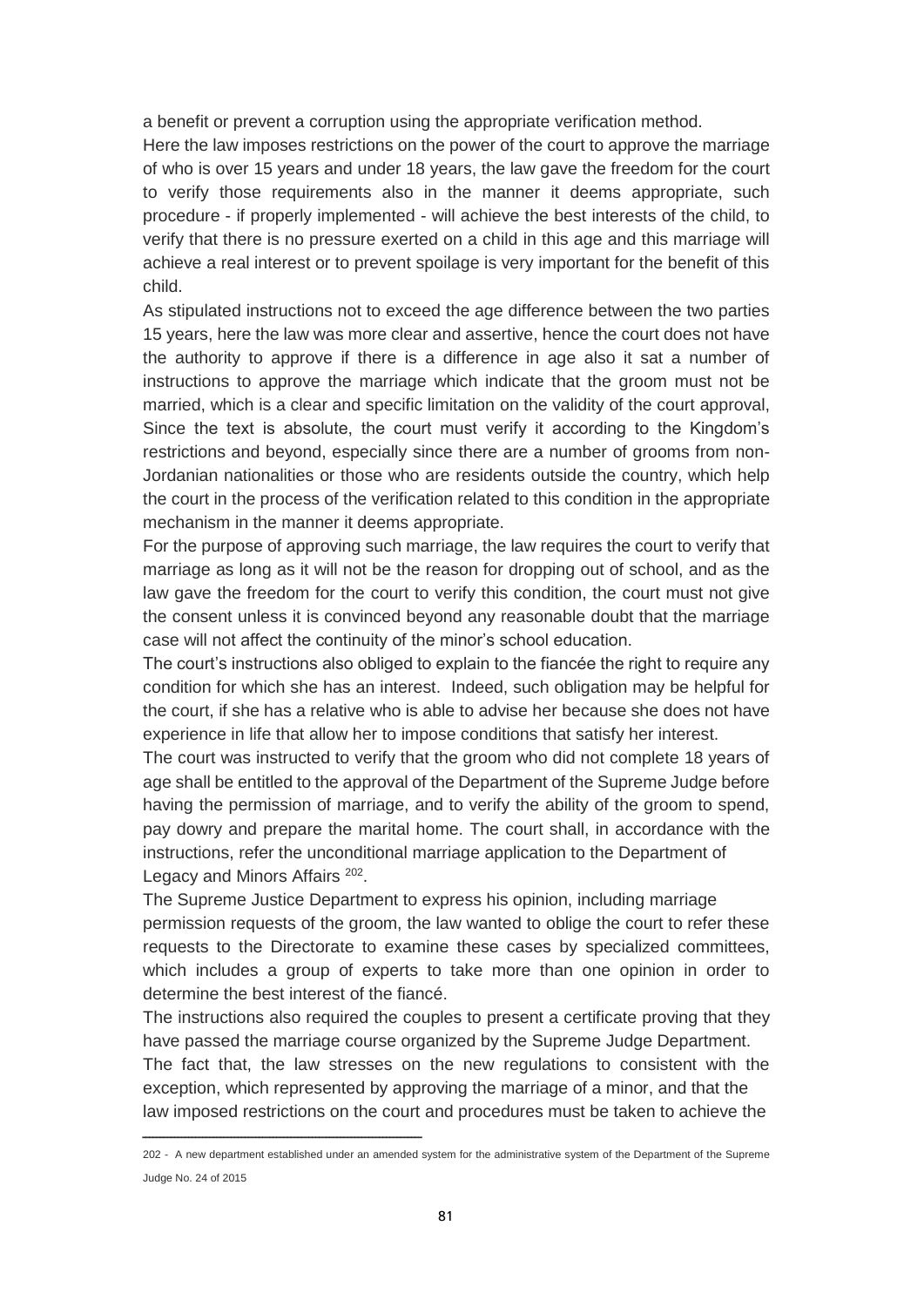best interest of the child which is originally stated in the law of Personal Status, "to not approve the marriage of whom are under the age of 18 and its exception" thus it must be considered as departure from the original concept and It is necessary to ensure that all the controls, conditions and provisions stipulated by law and instructions are available for authorization and may not be extended.

The basis is not to authorize the marriage of those under the age of 18 years, and the exception that is mentioned in the Personal Status Law is on this concept. It should be considered as a departure of this basis and it is necessary to make sure of the availability of all of the legalisations, conditions and provisions that the law imposes to give the permission of this marriage, and it is not allowed to expand by it.

# Addressing this Interest According to Islamic Shari'ah:

The Islamic Shari'ah does not determine absolutely a specific age for marriage, but it leaves it to the appreciation of the interest through the choice of the individuals themselves, this is after the age of adolescence or through some arrangements set by the state, that specify the minimum age for marriage that it is considered from the allowable acts. The Ruler (the State) has the right of limitation for this allowable act according to what the state sees as achieving the public interest. The country has the right to impose the procedures that achieve and lead to preserve it and has the right to apply the punishment for an offender, considering one of the reinforcement measures. From this understanding, the provisions of the marriage, are taken from the laws of the Personal Status Law that are derived from the provisions of Islamic Shari'ah, including the Jordanian Law that applied this standard and made the age of marriage, as a basis, the maturity age which is eighteen years old. While it does not absolutely allow the marriage under the age of 15 years old, under any condition, and gives those who are between 15 and 18 the capability of getting married, provided that some specified conditions and requirements are met. This is made as an exception. It is also connected to the necessity of having judicial acceptance, according to specific standards, as mentioned before. However, all of that is based on the method of Shari'ah in adopting seeking for interest and avoiding corruption in its legal reasoning.

# Ninth Topic Achieving the Child's Best Interests in Family Reunification Especially in Refugee Cases

### Addressing this Interest According to International Standards:

This right is stated in Article No.9, and Article No.22 of the Convention on the Right of the Child, as mentioned in Article No.9 States Parties shall ensure that a child shall not be separated from his or her parents against their will, except when competent authorities subject to judicial review determine, in accordance with applicable law and procedures, that such separation is necessary for the best interests of the child. Such determination may be necessary in a particular case such as one involving abuse or neglect of the child by the parents, or one where the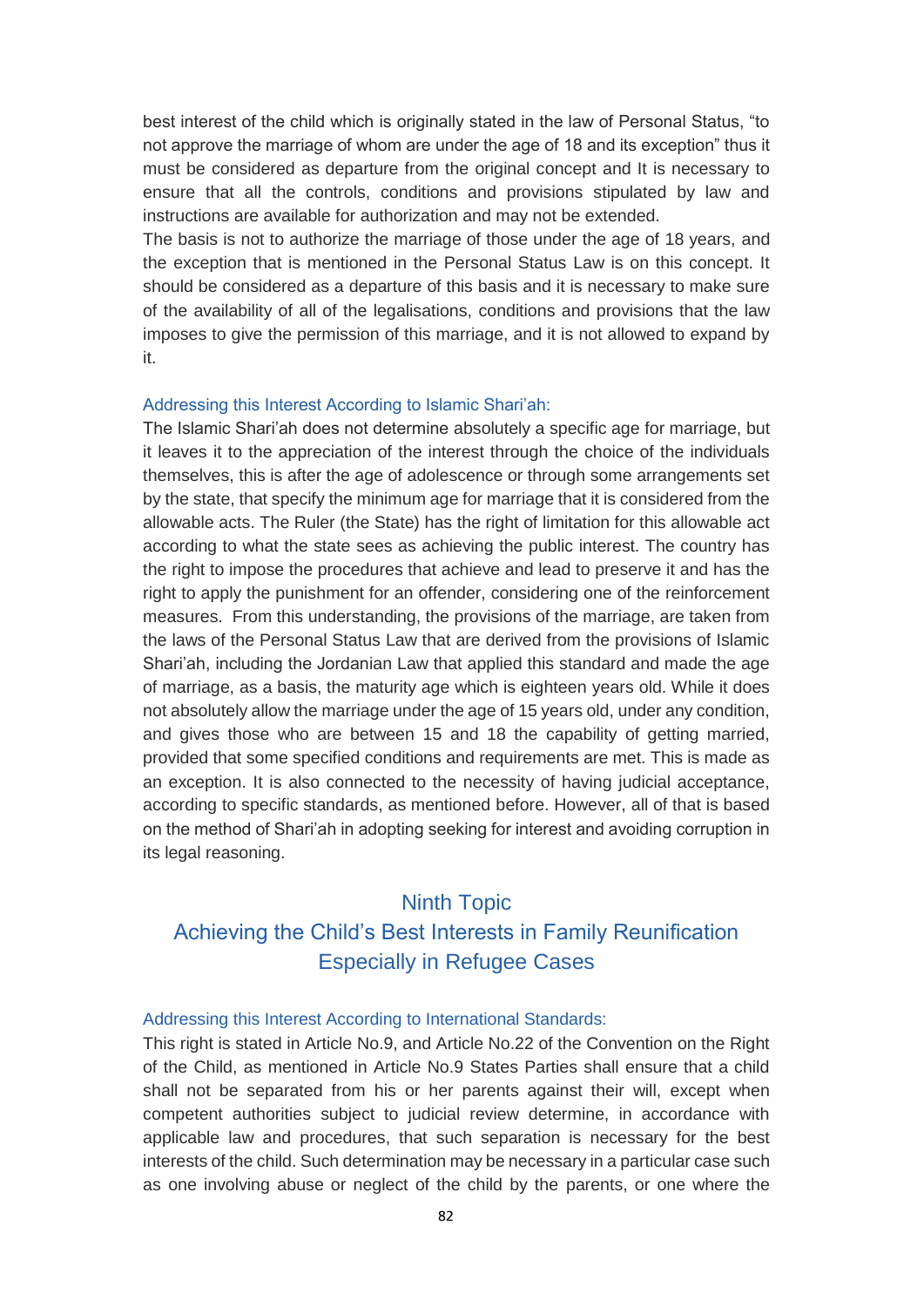parents are living separately and a decision is made as to the child's place of residence.

Also, Paragraph No.3 of the same Article states that States Parties shall respect the right of the child who is separated from one or both parents to maintain personal relations and direct contact with both parents on a regular basis, except if it is contrary to the child's best interest.

Paragraph 2 of Article No.22 of the Convention obligates States Parties to provide, as they consider appropriate, co-operation in any efforts by the United Nations and other competent intergovernmental organizations or non-governmental organizations co-operating with the United Nations to protect and assist such a child and to trace the parents or other members of the family of any refugee child in order to obtain information necessary for reunification with his or her family. In cases where no parents or other members of the family can be found, the child shall be accorded the same protection as any other child permanently or temporarily deprived of his or her family environment for any reason, as set out in this Convention.

This right can be understood as aiming ultimately to address the fate of unaccompanied or separated children by identifying a lasting solution that addresses all their protection needs, takes into account the child's view and, wherever possible, leads to overcoming the situation of a child being unaccompanied or separated.  $^{203}$ Efforts to find durable solutions for unaccompanied, or separated children should be initiated and implemented without undue delay and, wherever possible, immediately upon the assessment of a child being unaccompanied, or separated. Following a rights-based approach, the search for a durable solution commences with analyzing the possibility of family reunification as a priority, if it is in the best interest of the child.

In the same comment, it is stated that tracing is an essential component of any search for a durable solution and should be prioritized except where the act of tracing, or the way in which tracing is conducted, would be contrary to the best interests of the child, or jeopardize fundamental rights of those being traced. In any case, in conducting tracing activities, no reference should be made to the status of the child as an asylum-seeker or refugee.

Subject to all of these conditions, such tracing efforts should be continued during the asylum procedure. For all children who remain in the territory of the host State, whether on the basis of asylum, complementary forms of protection or due to other legal or factual obstacles to removal, a durable solution must be sought.

The comment, also, includes the obligation of States under Article No.9 of the Convention to ensure that a child shall not be separated from his or her parents against their will. All efforts should be made to return an unaccompanied, or separated child to his or her parents except where further separation is necessary for the best interests of the child. The considerations are explicitly listed in Article No.9, Paragraph 1, sentence 2; namely, cases involving abuse, or neglect of the child by the parents, may prohibit reunification at any location, other best interests considerations can provide an obstacle to reunification at specific locations only.

<sup>203 -</sup> Comment No. 6 of Year 2005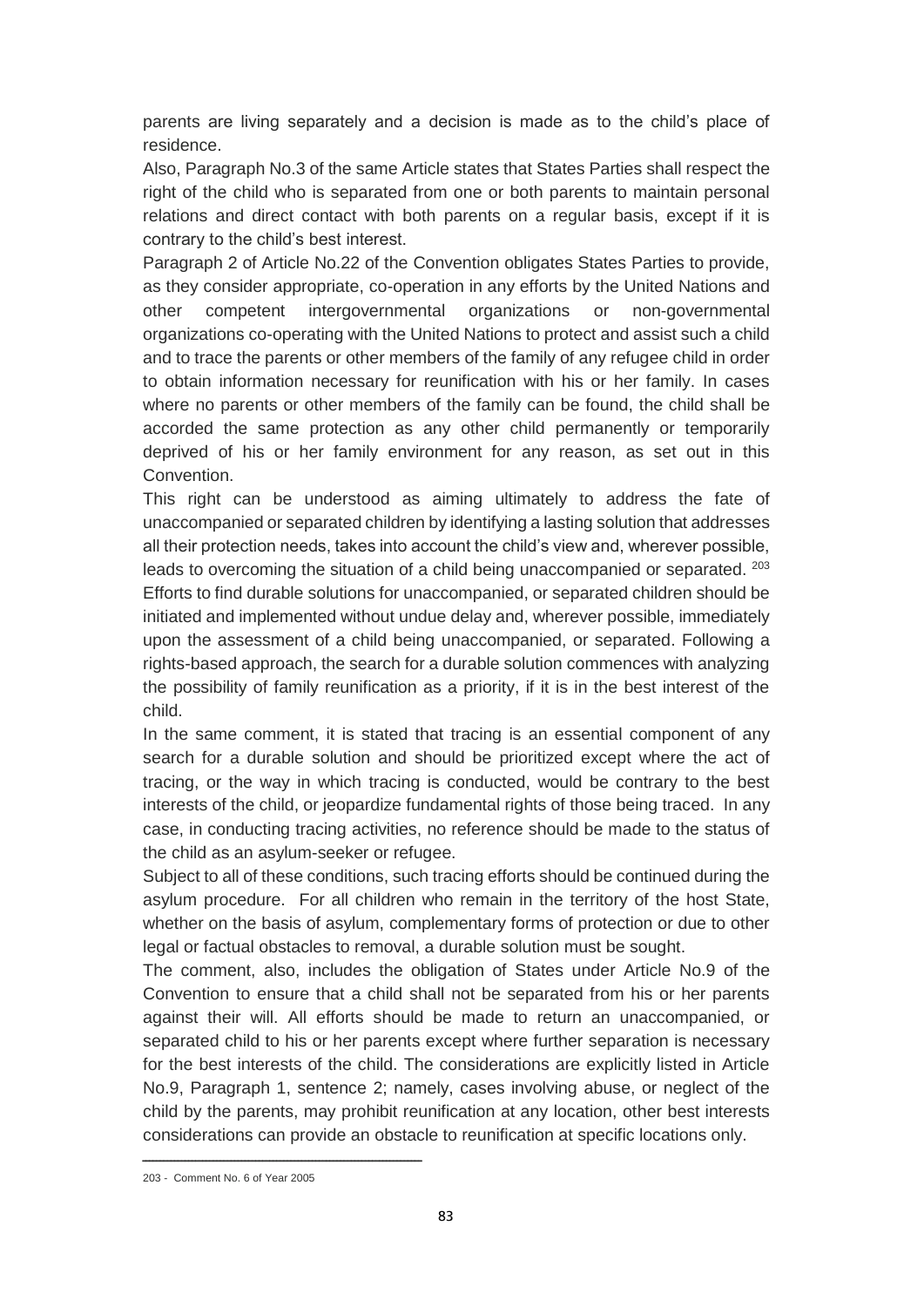The principles of the Office of the United Nations High Commissioners for Refugees (UNHCR) considers as the best interests of the child the reunification of the family whenever it is possible, generally, upon verification of the family and child's identify and the wishes of each for reunification. The process of the reunification must not be delayed because of the best interest determination procedures.<sup>204</sup>

### Addressing this Interest According to Jordanian Legislations:

Such a topic is not easily addressed in national legislation, especially in countries that are already burdened by many refugee situations. However, Article No. 26 of Residence and Foreigners' Affairs Law<sup>205</sup> contain provisions on residence of all foreign nationals, including children. The texts that are related to this topic as the following:

Article 2 of the law has determined the meaning of "Foreigner": any person who does not possess Jordanian nationality. Also, Paragraphs (A, B) of Article No.4: travel documents shall be understood to include laissez-passers issued by the United Nations to its officials and international laissez-passers issued by States to Stateless persons, or refugees residing in their territory, which authorized for the foreigner to enter or leave the Kingdom. Articles No. (2, 4) and the Paragraph C of the same Article consider the refugees recognized as such, their wives and minor children under 16 years of age of persons in the above categories which they are granted the international laissez-passers, the Paragraph D of the same Article states that the Minister may exempt the nationals of any foreign State from the requirement that they should obtain a visa or bear a passport on entering the Kingdom. Article No.6 Allows for a foreigner who enters the Kingdom otherwise than via the points and roads designated for this purpose for reasons of force majeure, such as an emergency landing or entry where there is no border check-point or yet political asylum. The said foreigner shall report in person to the nearest branch office of the Directorate or to any competent security post within 48 hours at the most. Thus, his status is corrected and his presence within the Kingdom consistent with the provisions of the law taking into account the existing coordination between the Commission and the national authorities in refugee situations.

Article No.20 States that the Director may authorize a foreigner to stay in the Kingdom for a period not exceeding three months and may, in consultation with the competent departments and authorities, extend the said period for three more months against payment of a fee of one Jordanian dinar. Such authorization shall extend to his wife or wives and to all his children registered in his passport or equivalent document. Article 25 through the concept of violation of the substance of this Article, rather, they can get the permission according to their parents or one of them who live there. This is through the contraction of the concept of this Article which limits the commissioning of the children of a foreigner, on reaching the age of 16 years are required to obtain a residence permit while residing in the Kingdom. Article No. 26 of the same law shall be granted to a minor child whose only provider resides in the Kingdom with a residence permit; That the agreements concluded by

<sup>204 -</sup> Page No. (29) of the principles

<sup>205 -</sup> Is the Law No. 24 of year 1973 published on page No. 1112 of the official Gazette No. 2426 issued on 16/ 6/ 1973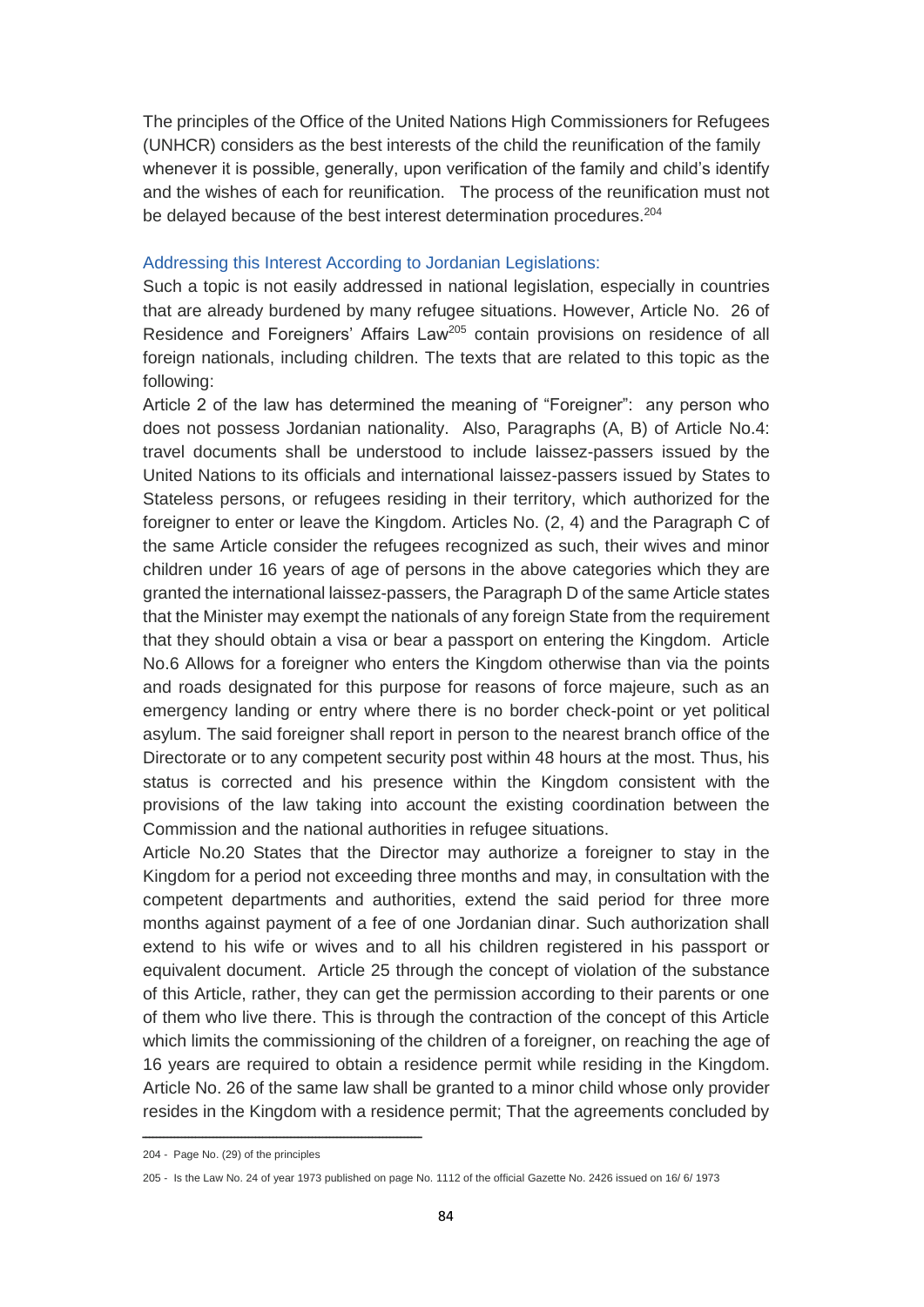the government have the capacity to compel those Governments to respect and implement them, the memorandum of understanding signed between the Jordanian government and the United Nations High Commissioner for Refugees (UNHCR) on 04/05/1998 forms a legal bond to help the refugees in the reunification process.

This memorandum includes a group of rules concerning the topic of reunification: 1. A specific definition of a refugee is determined and the respect of the principle, that no person seeking asylum in Jordan will be expelled or returned to borders or countries where his or her life could be threatened and to give him the right of litigation in front of all the courts and the right of having judicial assistance.

2. The refugees who are settled in a third country are exempted of paying fines of overstay that is caused because of their violation of the Residence and Foreigners' Affairs law as well as the payment of departure tax.

3. Allow the UNHCR representative to interview asylum seekers and detained refugees at security centers or Reforming and Rehabilitation Centers whether to register an asylum application and pursue their cases.

4. The release of recognized refugees, detained at security centers, in case that the reason for their suspension is for having breach of Law of Residency and Foreigners Affairs.

5. The Ministry of Interior approves the refugees' identification cards which are recognized by the United Nations High Commissioner for Refugees (UNHCR).

According to the Government's agreement to define the refugee concept and to exempt those who are resettled in a third country from overstay fines, as well as allowing UNHCR to meet asylum-seekers, these measures help to stand up with situations that can be reunited.

#### Addressing this Interest According to Islamic Shari'ah:

The Islamic Shari'ah has taken into account for a child to be raised in his or her original family, and it has given the family great importance, making it the basic nucleus of the society. Therefore, many provisions were built on the need to reunite families and not to separate them from each other, particularly not to separate the child from his mother nor from his parents except for specific reasons relating to the interest, safety and the protection of the child from any risks he may face. And among the texts that indicate it, the "Messenger of Allah" (peace be upon him) said "Do not separate the mother from her son", it is also narrated by the Prophet (peace be upon him) that he said: "Whoever separates between a mother and her child, then Allah will separate between him and his beloved on the Day of Judgment." As well, it was narrated that "Abu said al-Ansari", brought captives from "Bahrain" to the Messenger of Allah (peace be upon him) and while he was looking at them then saw a woman crying, so he asked her "what made you cry?" and she said, "My son is sold in Bani 'Abs. He told Abu Usayd, "ride and follow him", so he rode and brought him back.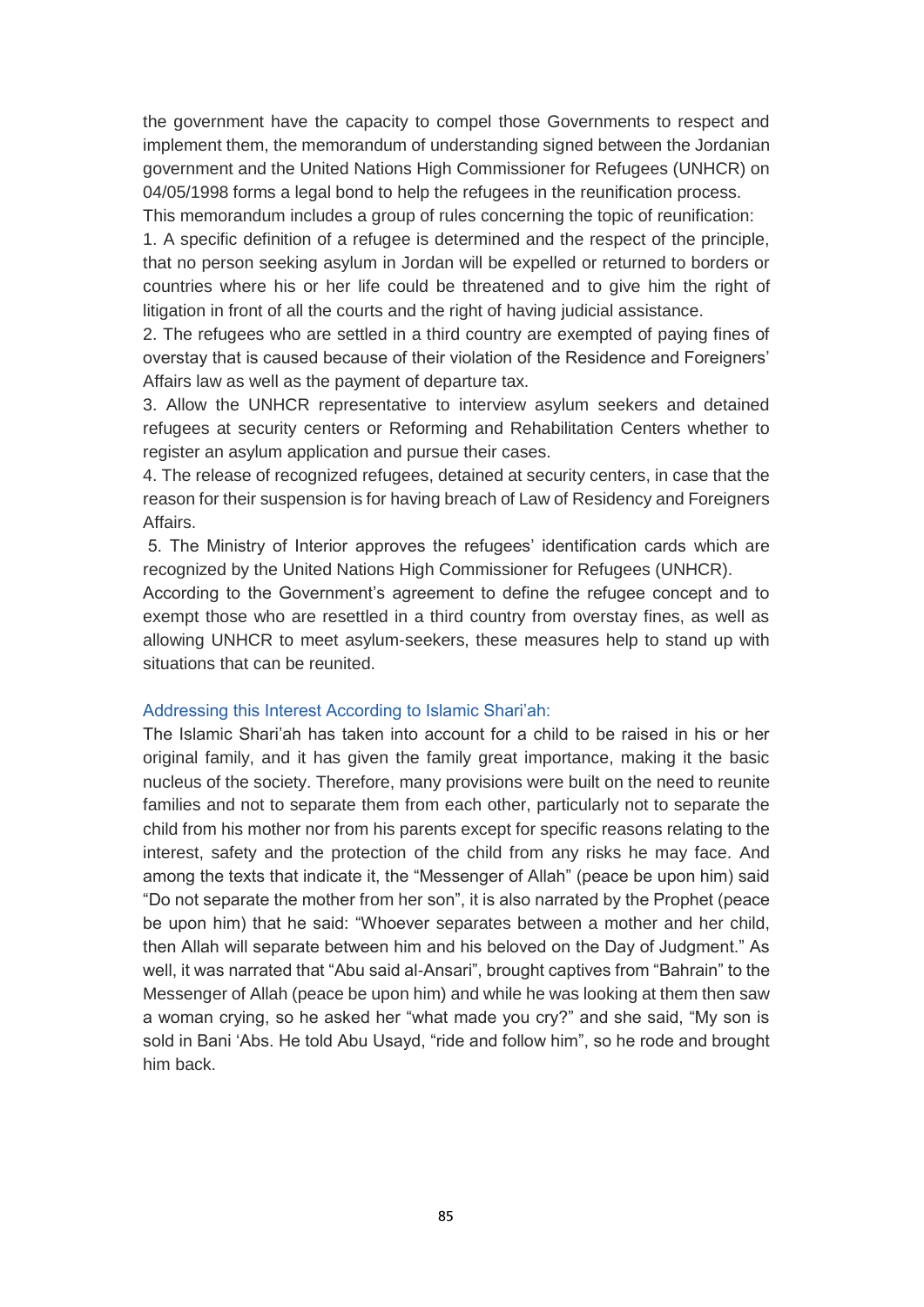## Conclusion:

This guidance includes the law, rules and legalisations, which establish the legal substance that should be considered in the process of determining the best interests of the child. It also includes how to achieve and apply them to the level of international standards, the Jordanian legislation and the Islamic Sharia'h for the use and reference of any party or person who deals with or decides a regulation or an issue concerning the child.

This guide took in consideration the rights that relate to the child and his life by dividing the study into topics, then separating a topic to interrelated rights, and finally dividing each one into three sections. So that, international standards for such rights are defined in the first section of the topic, and the texts of the Jordanian legislative are defined in its second section, then separating the third section to address the legal provisions associated with those rights.

Therefore, this guidance document enables all the employees and those who deal with the issues of the children including judges, staff, civil society organizations, service providers, and scholars to access and to gain a holistic understanding of the necessary provisions, rules and the standards that they will need to decide on any issue concerning the child and his best interest. Through improved understanding of the full spectrum of the interconnected children's rights and the availability of this outline of relevant international, national and legal provisions have been developed and modified over time, the service provider or practitioner will be better able to ensure that the child's best interests are given primary consideration in all decisions and actions concerning the child.

It remains to be noted that, the determination of the provisions and rules concerned with the rights of children may not be fully sufficient and that for the purposes of fullest consideration of the child's best interests, executive procedures which are coherent with the rules and provisions included in this guide, and which are specialized for children, must be further defined and followed by the relevant institutions and individuals.

Also, in consideration of the interdependence and overlapping that affects the human life and the frequent mobility between countries which are often forced by armed conflicts and that causes refugee situations as currently witnessed in the Middle East, where almost none of the countries in this region is free from the refugee situations, those who prepared this guide conclude with the following recommendations:

# Recommendation 1:

- To prepare a guide that includes the executive procedures specialized for children which are followed by official and civil authorities in the Hashemite Kingdom of Jordan and their compatibility with the criteria of the best interests of the child arising from the provisions and rules included in this guidance document.

# Recommendation 2:

- To prepare a guidance document that includes the provisions and rules that achieve the best interests of the child in the national legislation of the Middle East and North Africa countries, considering that the preparation of this guide was a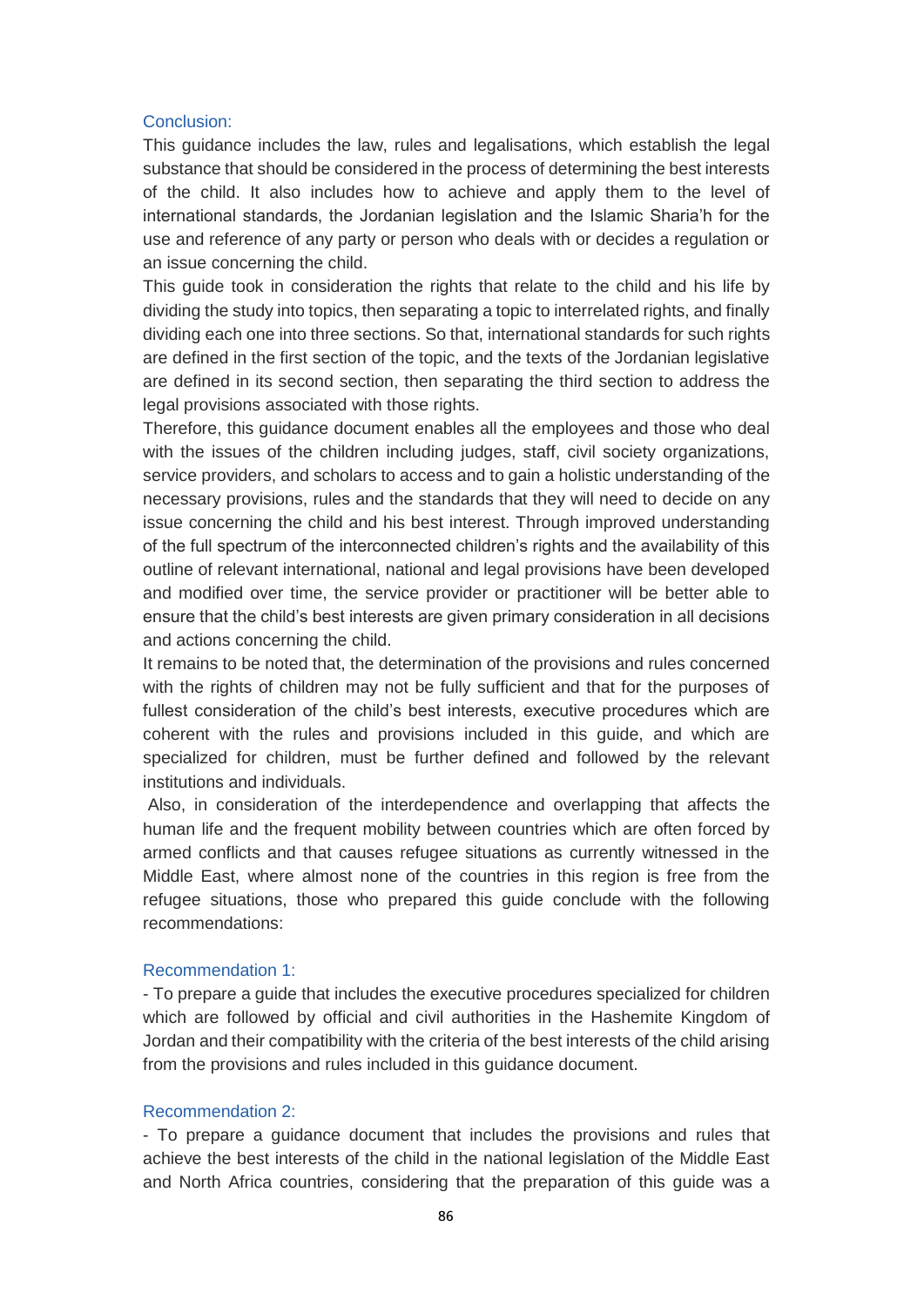requirement resulting from a regional conference held in Amman in 2015, implemented by the Family Protection Department in the Public Security Directorate, the National Council for Family Affairs and the Office of the United Nations High Commissioner for Refugees (UNHCR).

Finally, we hope that we have succeeded in preparing and designing this guide to achieve the purpose that it was prepared for, apologizing for any lack of ambiguity, but over every possessor of knowledge is one [more] knowing.